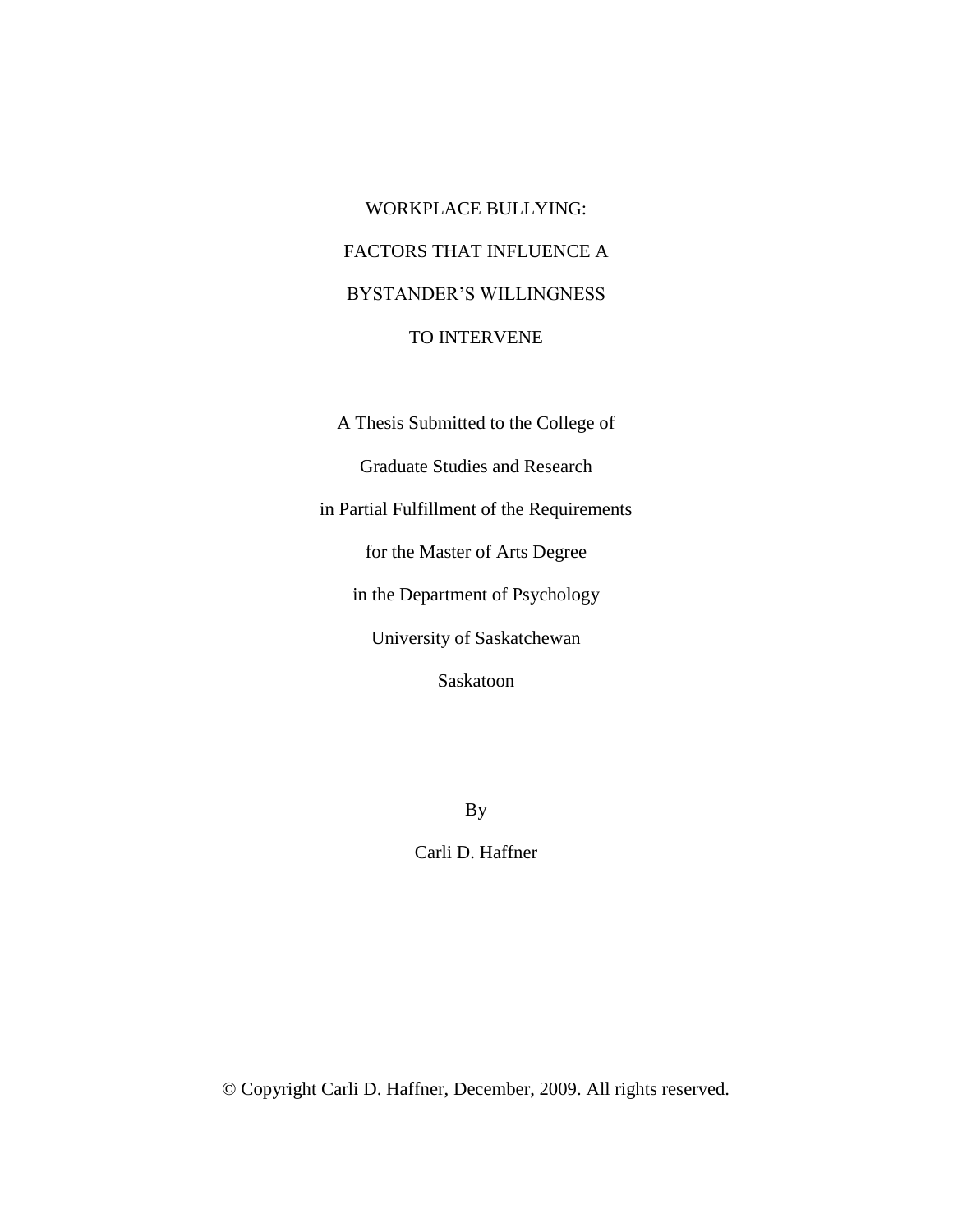# PERMISSION TO USE

In presenting this thesis in partial fulfillment of the requirements for a Postgraduate degree from the University of Saskatchewan, I agree that the Libraries of this University may make it freely available for inspection. I further agree that permission for copying of this thesis in any manner, in whole or in part, for scholarly purposes may be granted by the professor who supervised my thesis work or, in their absence, by the Head of the Department in which my thesis work was done. It is understood that any copying or publication or use of this thesis or parts thereof for financial gain shall not be allowed without my written permission. It is also understood that due recognition shall be given to me and to the University of Saskatchewan in any scholarly use which may be made of any material in my thesis/dissertation.

Requests for permission to copy or to make other uses of materials in this thesis in whole or part should be addressed to:

Head of the Department of Psychology University of Saskatchewan Saskatoon, Saskatchewan S7N 5A5 Canada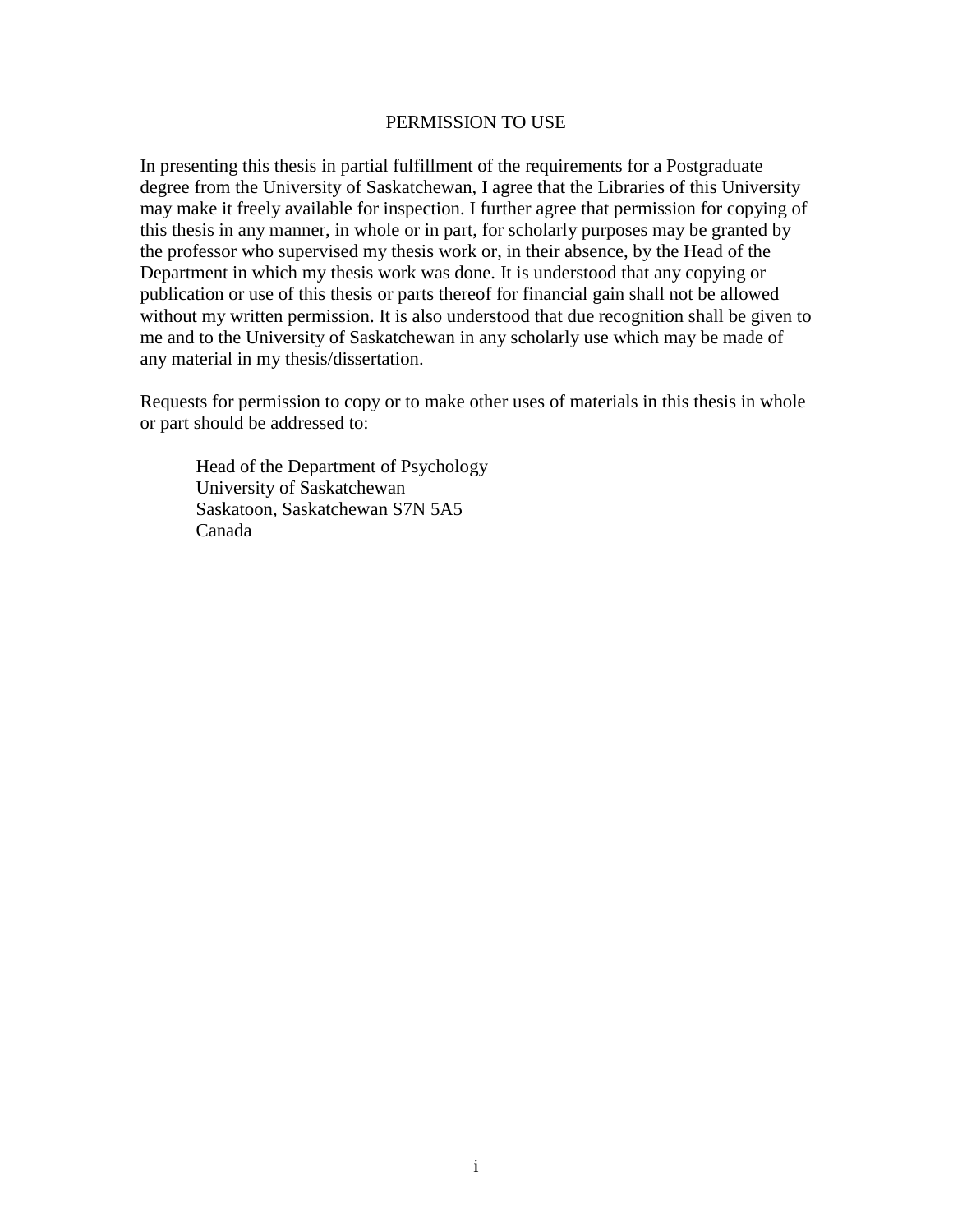# ABSTRACT

To date, little empirical work regarding workplace bullying has been done in Canada, thus, a more extensive look at this phenomenon in the Canadian context is needed. One-hundred-and-twenty University of Saskatchewan employees at different levels (e.g., faculty, support staff, administration) were recruited to complete an on-line survey designed to test a number of predictions. The primary goals set forth in the present project were threefold: (1) estimate the prevalence of varying workplace bullying behaviours in a Canadian context; (2) examine connections between workplace environments and prevalence of these aggressive behaviours; and (3) explore whether individuals' willingness to intervene in aggressive actions they witness is tied to features of the workplace environment and other mitigating factors.

In relation to prevalence, employees reported more witnessed bullying, as compared to experienced bullying. Although no gender differences were observed for rates of bullying, participants did report significantly more female than male perpetrators. In accordance with the study's predictions, negative work environments were positively associated with the prevalence of bullying behaviour. However, in general, negative work environments were not tied to bystanders' willingness to intervene in aggressive actions. Other mitigating factors were positively linked to a bystander's willingness to intervene in a bullying incident, including: bullying event is considered serious; someone else steps in to intervene first; bullying is considered a recurring event; bystander likes the victim; bystander dislikes the bully; bystander believes victim did not deserve the bullying behaviour; and victim believes intervening will not take a lot of time and energy. Implications, as well as practical applications of these findings are discussed.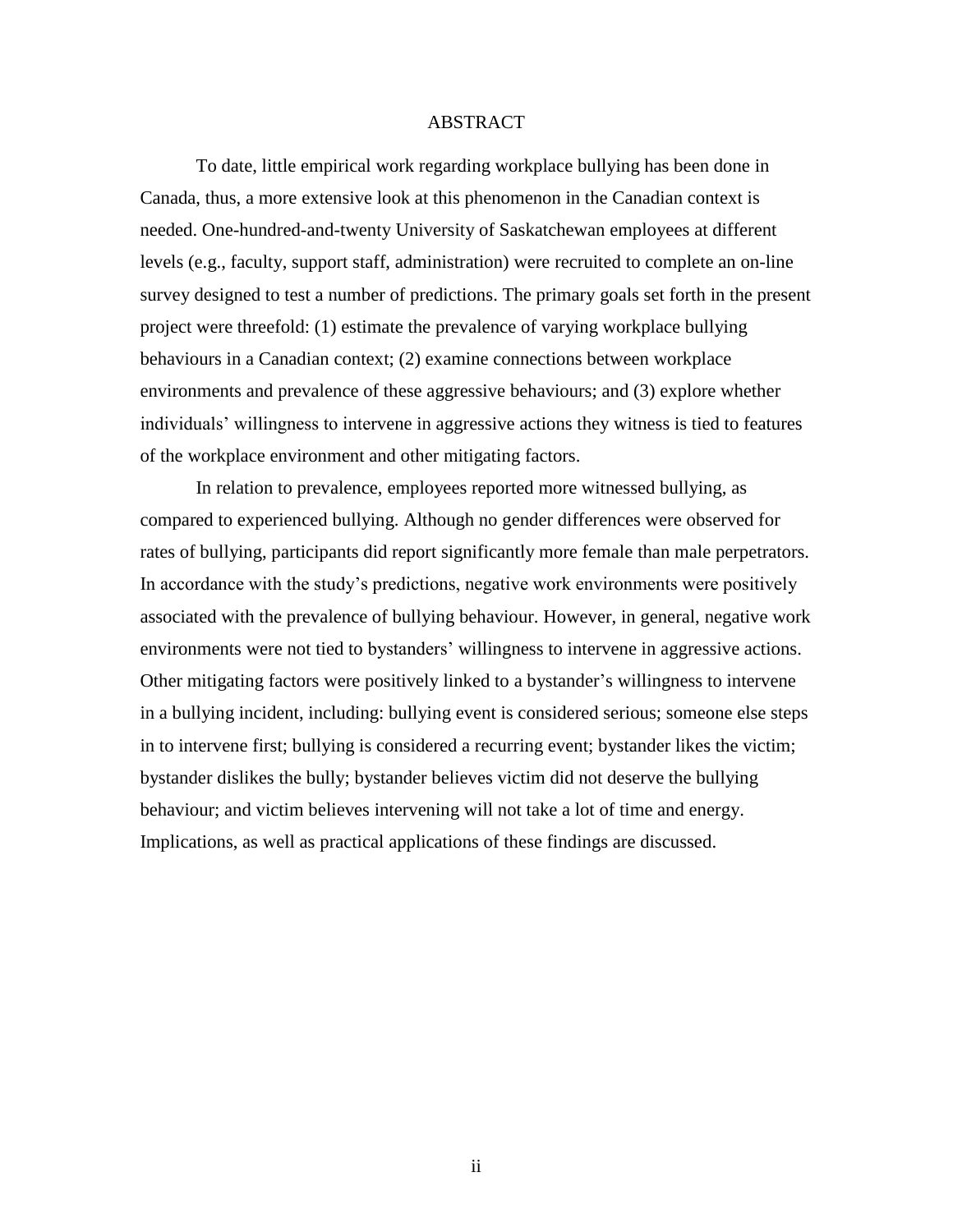# ACKNOWLEDGEMENTS

I would like to first and foremost thank my supervisor, Dr. Patricia McDougall for her constant guidance, support and encouragement throughout this process. I would also like to thank the members of my Advisory Committee, Dr. Karen Lawson and Dr. Steve Wormith, for their constructive criticism and support.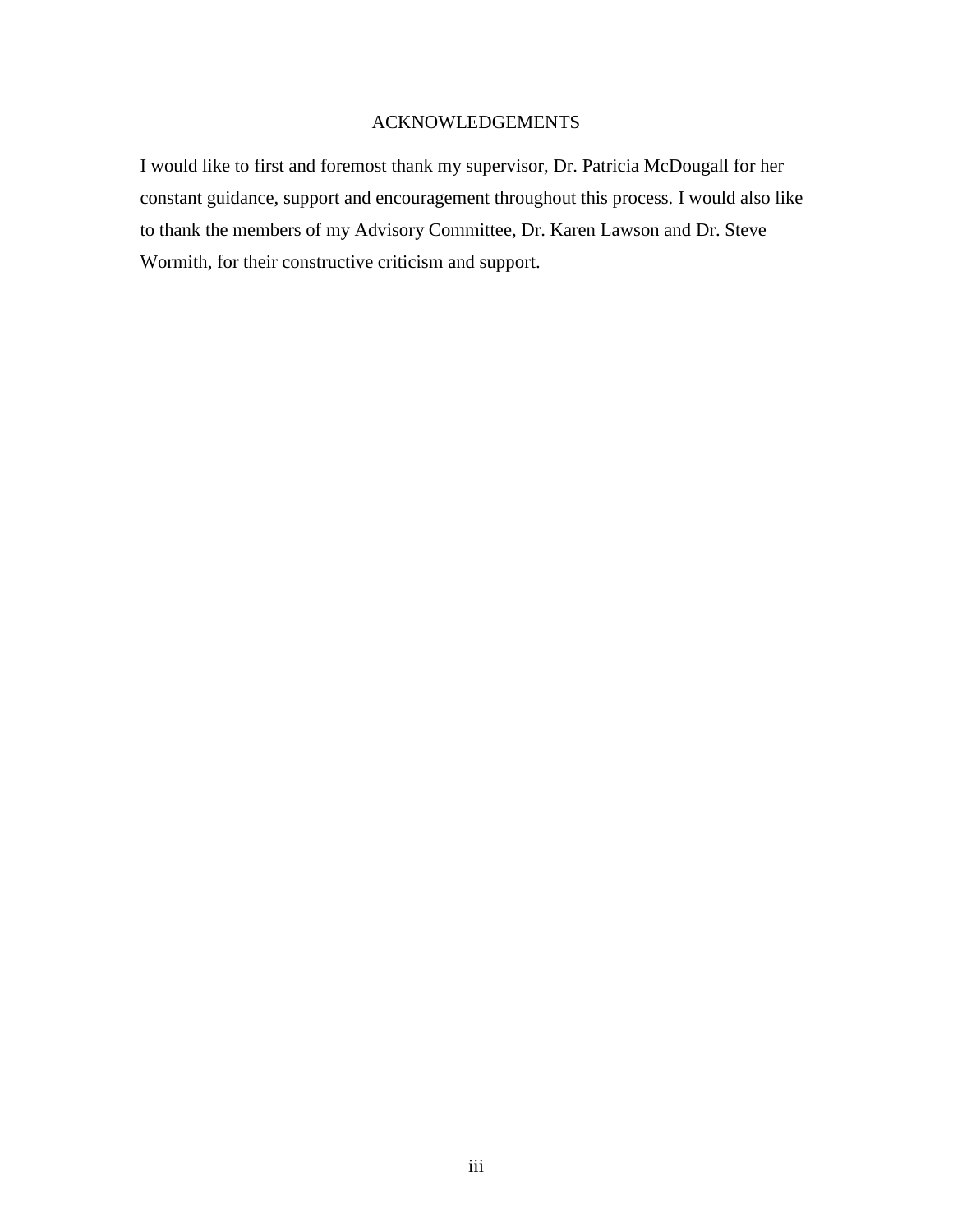|  | <b>TABLE OF CONTENTS</b> |
|--|--------------------------|
|--|--------------------------|

| PERMISSION TO USE                                                                                                                                                                                                                                                                                                                                                                                                                                                                                                                                                                                                                                                        | $\mathbf{i}$                                                                                                                             |
|--------------------------------------------------------------------------------------------------------------------------------------------------------------------------------------------------------------------------------------------------------------------------------------------------------------------------------------------------------------------------------------------------------------------------------------------------------------------------------------------------------------------------------------------------------------------------------------------------------------------------------------------------------------------------|------------------------------------------------------------------------------------------------------------------------------------------|
| <b>ABSTRACT</b>                                                                                                                                                                                                                                                                                                                                                                                                                                                                                                                                                                                                                                                          | ii                                                                                                                                       |
| <b>ACKNOWLEDGEMENTS</b>                                                                                                                                                                                                                                                                                                                                                                                                                                                                                                                                                                                                                                                  | iii                                                                                                                                      |
| <b>TABLE OF CONTENTS</b>                                                                                                                                                                                                                                                                                                                                                                                                                                                                                                                                                                                                                                                 | iv                                                                                                                                       |
| <b>LIST OF TABLES</b>                                                                                                                                                                                                                                                                                                                                                                                                                                                                                                                                                                                                                                                    | vii                                                                                                                                      |
| <b>LIST OF FIGURES</b>                                                                                                                                                                                                                                                                                                                                                                                                                                                                                                                                                                                                                                                   | viii                                                                                                                                     |
| 1. INTRODUCTION<br>1.1 Description of the Phenomenon<br>1.1.1 Prevalence of Workplace Bullying<br>Harmful Effects of Workplace Bullying<br>1.1.2<br>Defining Workplace Bullying<br>1.1.3<br>1.1.4 Types of Workplace Bullying<br>1.1.5 Victim and Bully Characteristics<br>1.1.6 Gender Differences Regarding Workplace Bullying<br>1.1.7 Types of Work Most Susceptible to Bullying<br>Antecedents to Workplace Bullying<br>1.1.8<br>1.2 Social Norms<br>1.2.1 The Origin of Norms<br>1.2.2 Types of Norms<br>1.3 Widening the Focus to Include Witnesses<br>Early Research on Bystanders<br>1.3.1<br>Bystanders in Childhood, Early Adolescents and Adulthood<br>1.3.2 | $\mathbf{1}$<br>$\overline{2}$<br>$\overline{2}$<br>$\overline{4}$<br>6<br>9<br>10<br>11<br>14<br>15<br>16<br>16<br>19<br>21<br>22<br>24 |
| <b>METHOD</b><br>2.<br>2.1 Participants<br>2.2 Measures<br>2.2.1<br>Demographics<br>2.2.2<br><b>Bullying Experiences</b><br>2.2.3<br><b>Perceived Stress</b><br>2.2.4<br>Competition<br>2.2.5<br>Fear<br>2.2.6<br>Descriptive Norms of Workplace Bullying<br>Injunctive Norms for Workplace Bullying<br>2.2.7<br>2.2.8<br>Willingness to Intervene<br>Main Reasons and Barriers to Intervening<br>2.2.9<br>2.3 Procedure                                                                                                                                                                                                                                                 | 28<br>28<br>29<br>29<br>29<br>30<br>31<br>31<br>32<br>32<br>33<br>35<br>35                                                               |
| <b>RESULTS</b><br>3.<br>3.1 Bullying Experiences                                                                                                                                                                                                                                                                                                                                                                                                                                                                                                                                                                                                                         | 37<br>37                                                                                                                                 |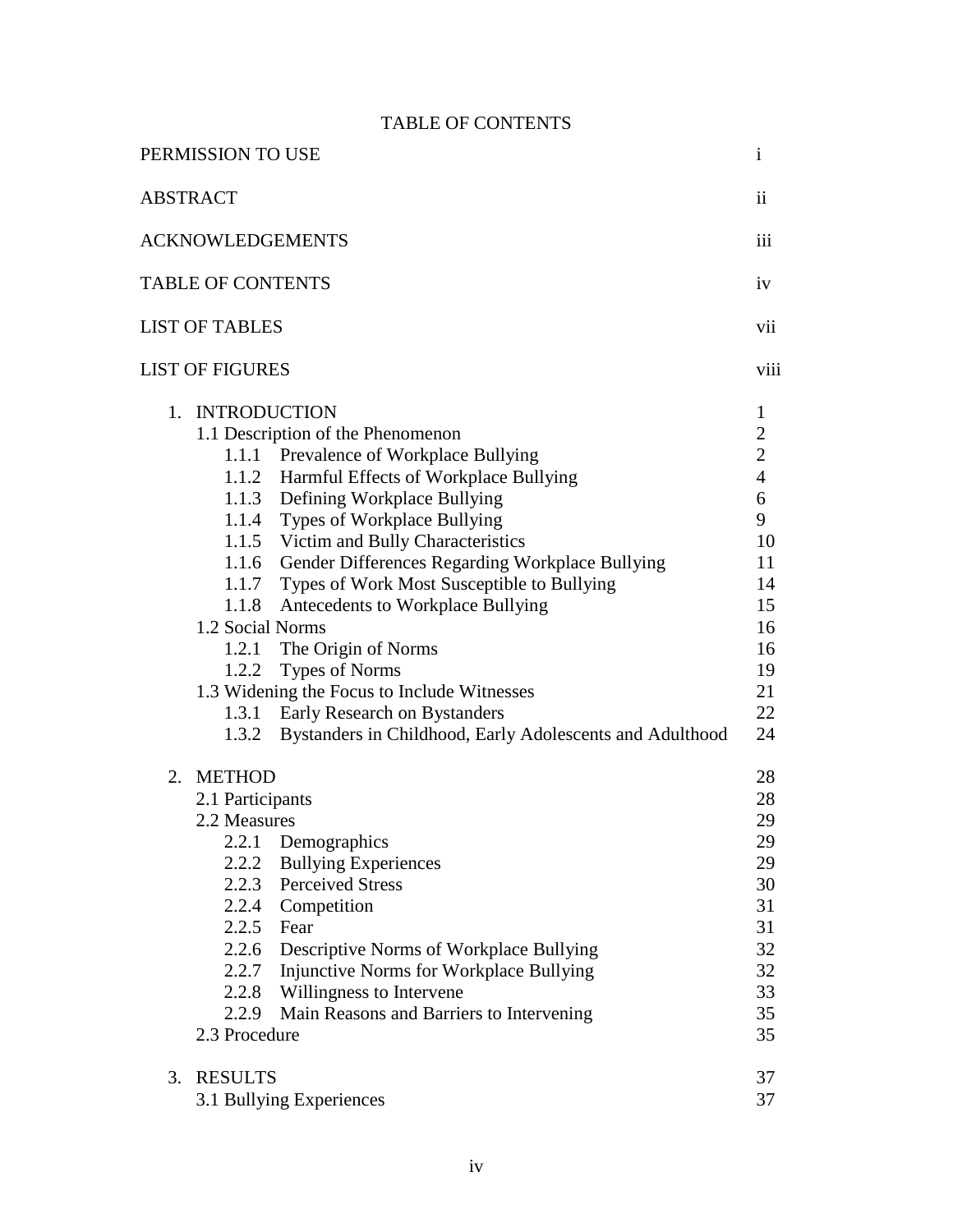| 3.2 The Workplace Environment |                      | 38                                                                                                                          |     |
|-------------------------------|----------------------|-----------------------------------------------------------------------------------------------------------------------------|-----|
|                               |                      | 3.3 Willingness to Intervene in a Bullying Situation                                                                        | 42  |
|                               | 3.3.1                | General Willingness, Seriousness and Difficulty                                                                             | 42  |
|                               | 3.3.2                | General Willingness to Intervene and Negative                                                                               |     |
|                               |                      | <b>Work Environments</b>                                                                                                    | 46  |
|                               | 3.3.3                | General Willingness to Intervene and Prevalence of Bullying                                                                 | 46  |
|                               | 3.3.4                | Mitigating Factors for Willingness to Intervene                                                                             | 46  |
|                               | 3.3.5                | How Participants Would Intervene in Each Scenario                                                                           | 52  |
|                               | 3.3.6                | Main Reasons for Intervening                                                                                                | 53  |
|                               | 3.3.7                | Main Barriers to Intervening                                                                                                | 54  |
|                               | 4. DISCUSSION        |                                                                                                                             | 59  |
|                               |                      | 4.1 Prevalence of Workplace Bullying                                                                                        | 59  |
|                               |                      | 4.2 The Work Environment and Workplace Bullying                                                                             | 62  |
|                               |                      | 4.3 Willingness to Intervene in a Bullying Instance                                                                         | 65  |
|                               | 4.3.1                | Participants' Understanding of Workplace Bullying                                                                           | 65  |
|                               |                      | 4.3.2 General Willingness, Seriousness and Perceived Difficulty<br>4.3.3 Willingness to Intervene, the Work Environment and | 66  |
|                               |                      | Prevalence                                                                                                                  | 68  |
|                               |                      | 4.3.4 The Influence of Factors from the Social Psychological                                                                |     |
|                               |                      | Literature                                                                                                                  | 69  |
|                               | 4.3.5                | The Influence of Factors from the Childhood, Adolescents                                                                    |     |
|                               |                      | and Adult Literature                                                                                                        | 71  |
|                               | 4.3.6                | Reasons and Barriers to Intervening                                                                                         | 73  |
|                               |                      | 4.4 Broader Implications of the Study's Findings                                                                            | 75  |
|                               | 4.5 Future Direction |                                                                                                                             | 78  |
|                               | 4.6 Conclusion       |                                                                                                                             |     |
|                               |                      |                                                                                                                             | 79  |
|                               | 5. REFERENCES        |                                                                                                                             | 83  |
|                               | <b>APPENDIX A</b>    | Semi-Structured Interview Schedule                                                                                          | 90  |
|                               | <b>APPENDIX B</b>    | <b>Demographic Questions</b>                                                                                                | 93  |
|                               | <b>APPENDIX C</b>    | <b>Work Harassment Scale</b>                                                                                                | 94  |
|                               | <b>APPENDIX D</b>    | <b>Perceived Stress Measure</b>                                                                                             | 102 |
|                               | <b>APPENDIX E</b>    | <b>Competition Measure</b>                                                                                                  | 103 |
|                               |                      |                                                                                                                             |     |
|                               | <b>APPENDIX F</b>    | Fear Item                                                                                                                   | 104 |
|                               | <b>APPENDIX G</b>    | <b>Injunctive Norm Items</b>                                                                                                | 105 |
|                               | <b>APPENDIX H</b>    | Willingness to Intervene Measure                                                                                            | 107 |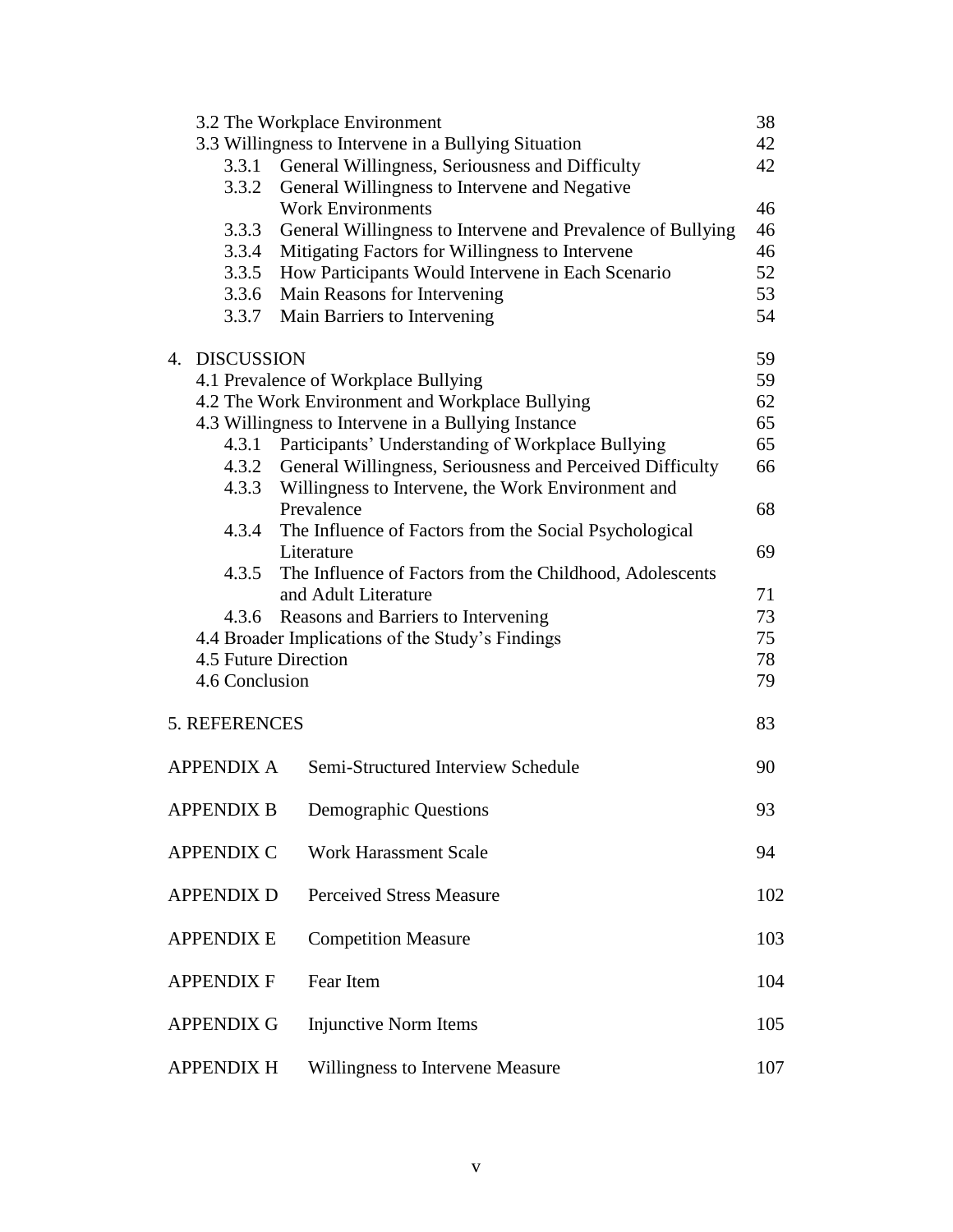| <b>APPENDIX I</b>       | Main Reasons and Barriers to Intervening | 115 |
|-------------------------|------------------------------------------|-----|
| APPENDIX J Consent Form |                                          | 116 |
|                         | APPENDIX K Debriefing Information        | 118 |
| APPENDIX L              | Non-Significant Source Tables            | 119 |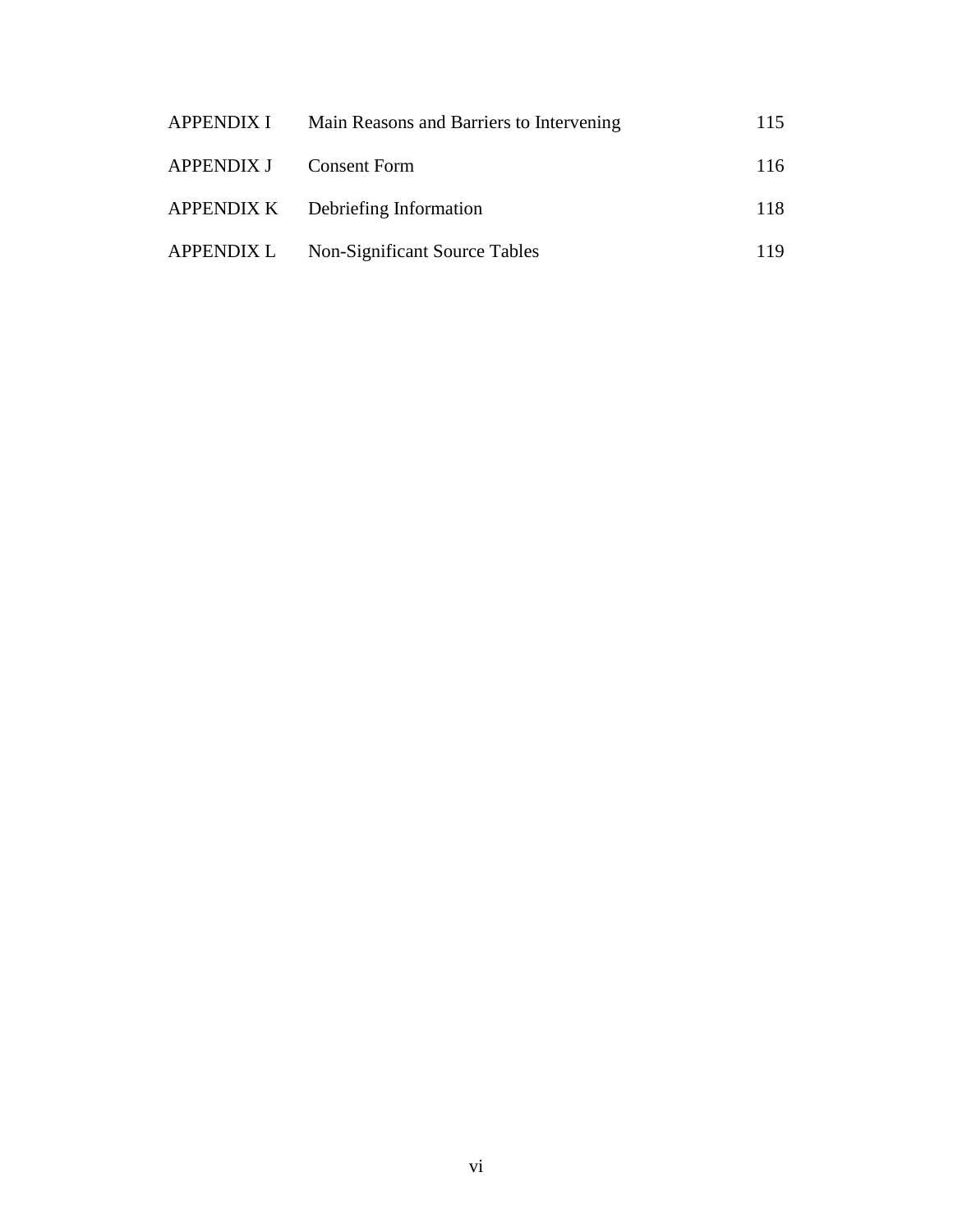# LIST OF TABLES

| Table 1 | Sex of the Perpetrator for Experienced Bullying Items                                    | 39 |
|---------|------------------------------------------------------------------------------------------|----|
| Table 2 | Sex of the Perpetrator for Witnessed Bullying Items                                      | 40 |
| Table 3 | Relationships between the Work Environment and Prevalence<br>of Bullying Behaviour       | 41 |
| Table 4 | Proportion of Participants Perceiving the Scenario to be<br>a Clear Instance of Bullying | 43 |
| Table 5 | <b>Research Questions/Predictions and Respective Findings</b>                            | 56 |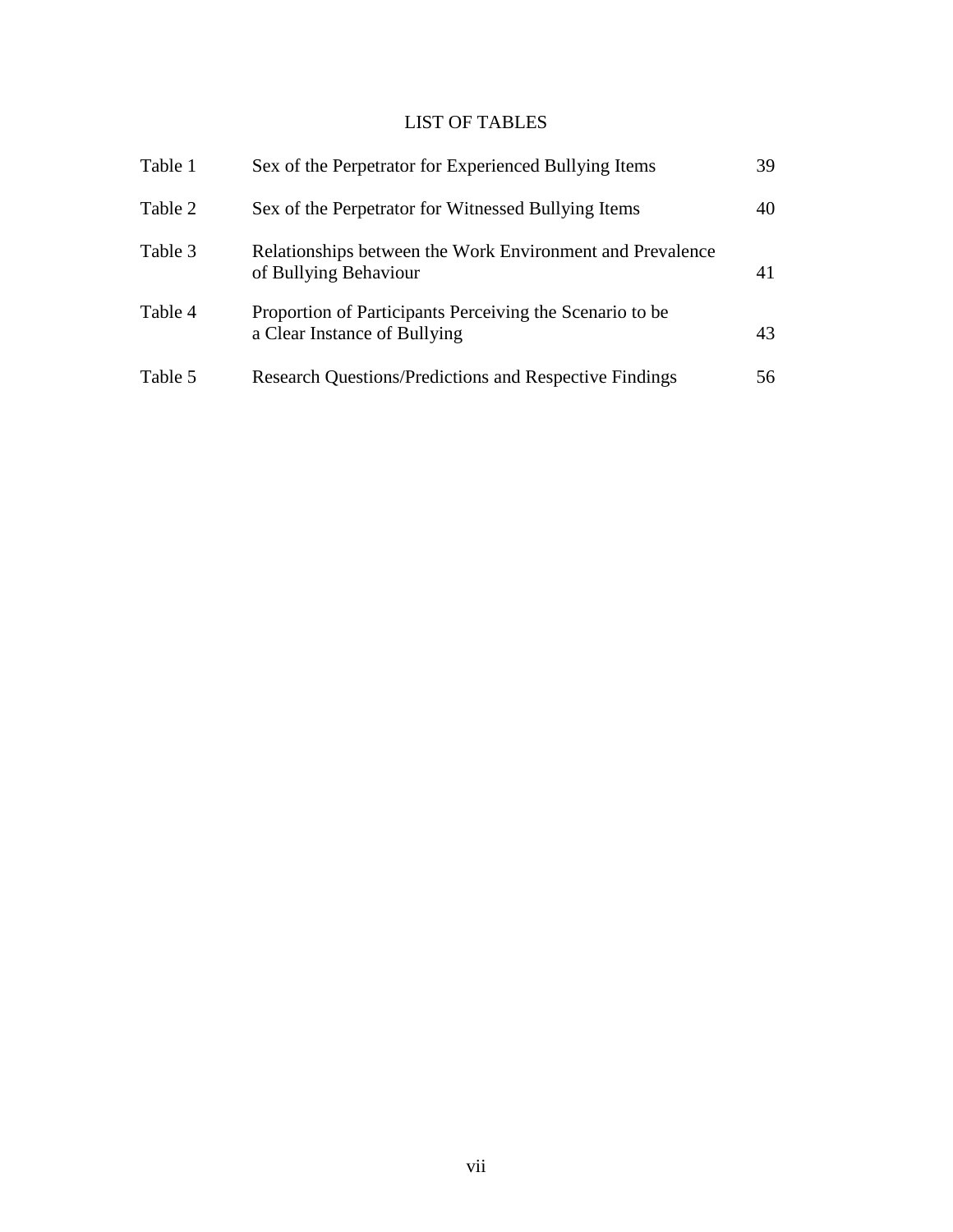# LIST OF FIGURES

| Figure 1 | Scenario X Contrast (seriousness of situation) Interaction | 49  |
|----------|------------------------------------------------------------|-----|
| Figure 2 | Scenario X Contrast (frequency of event) Interaction       | 49  |
| Figure 3 | Scenario X Contrast (relation to bully) Interaction        | 51. |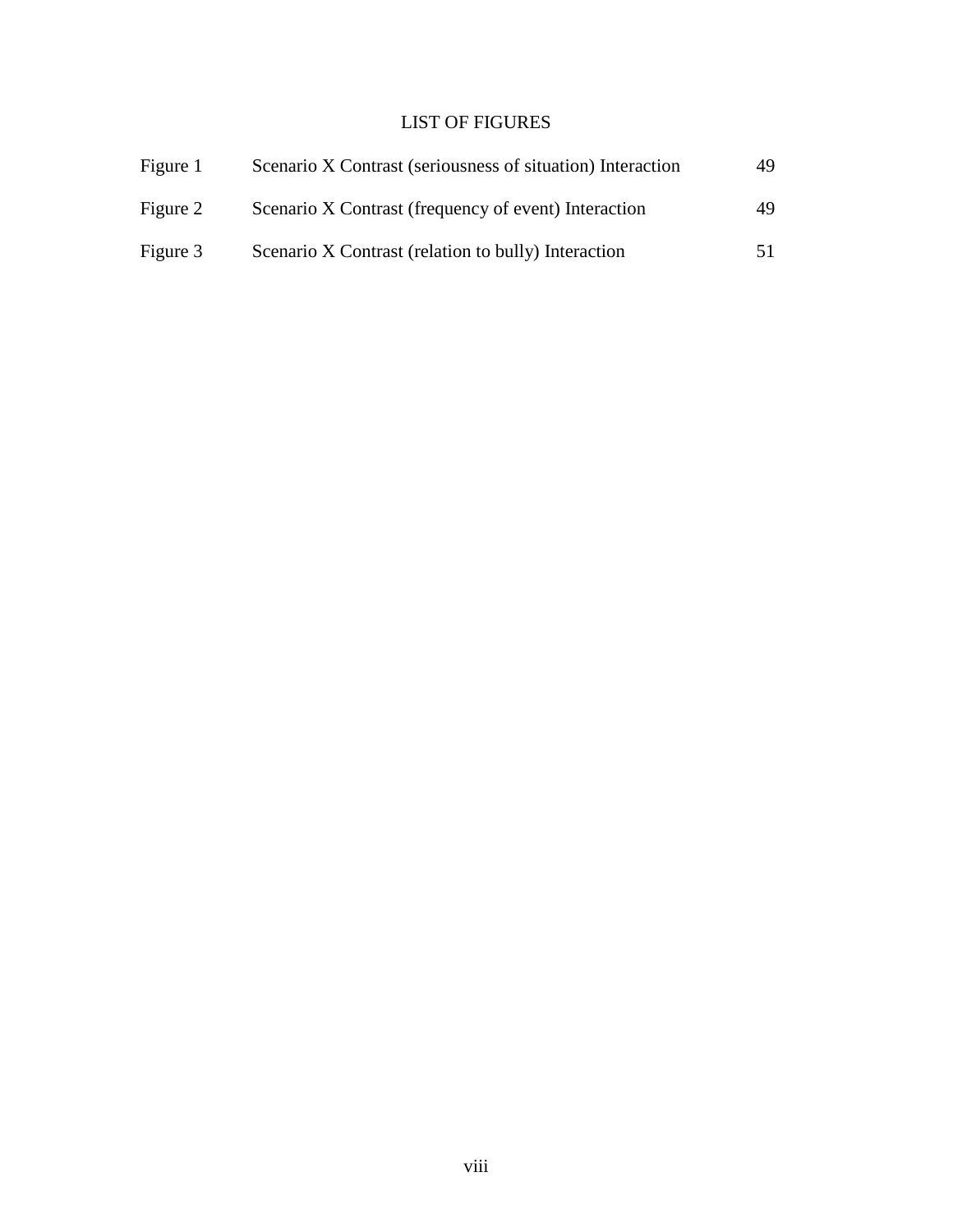#### 1. INTRODUCTION

Research concerning workplace bullying has exploded since the early 1990s with early work in Scandinavia subsequently extending to North America. To date, however, little empirical work has been done in Canada and a more extensive look at workplace bullying in the Canadian context is needed. According to Adams (1997), "many employees prefer to believe that bullying is somebody else's problem, not theirs, but no company or organization is exempt" (p. 177). Sadly, bullying can be a common occurrence, particularly for those work environments that accept or tolerate such behaviour (Cowie, Naylor, Rivers, Smith, & Pereira, 2002). Many harmful correlates of workplace bullying have been documented in the literature at both the individual and organizational level. For example, individual effects include elevated sickness and absence from work whereas organizational effects include rapid staff turnover, decreased productivity and possible litigations (Adams, 1997). Because workplace bullying is a relatively new field of study and in at least some instances remains commonplace in organizations, it is indeed worthy of further investigation.

The present research represents an effort to fill the gap in the literature with a preliminary look at the similarities and differences between existing characterizations (e.g., prevalence rates) of workplace bullying and what transpires within a Canadian context. Moving beyond a description of the phenomenon, however, the research was designed to explore whether there are certain contexts (e.g., work environments) that promote versus inhibit workplace bullying and whether there are certain factors associated with a willingness on the part of coworkers to intervene when a colleague is bullied.

The present review begins with a general description of the phenomenon (e.g., characteristics of workplace bullying) in an effort to provide the reader with an understanding of the extent of the problem. Consideration is then given to delineating some of the individual characteristics associated with those who perpetrate, and those who are victimized by, workplace bullying. Moving beyond the individual, however, the review of existing research also includes attention to the context or environment in which workplace bullying can take place with a specific emphasis on the role of social norms. Finally, it is argued that bystanders or witnesses to workplace bullying play a critical role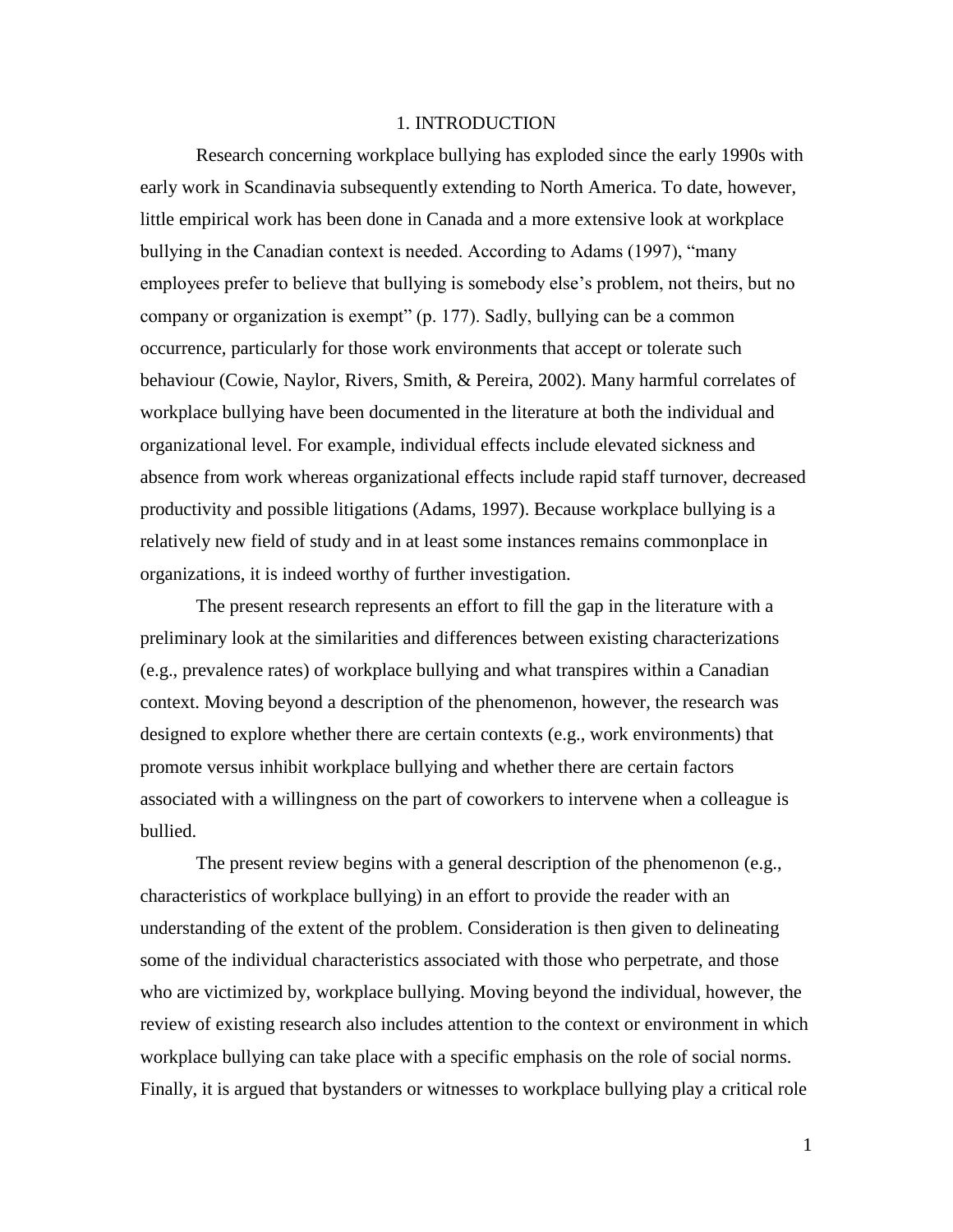in understanding the larger picture of why bullying behaviours are sustained within certain contexts. Although little research has examined bystanders (witnesses) to workplace bullying, the remainder of the introduction explores mitigating factors that may be tied to a willingness to intervene in bullying situations.

# *1.1 Description of the Phenomenon*

The concept of bullying at work has become a pressing issue within the last 20 years for the working population, as well as the academic community. Interest in the topic originated in Scandinavia. In the 1970s, Heinz Leymann examined direct and indirect forms of conflict in the workplace. Through his research in various organizations, Leymann encountered the phenomenon of mobbing and wrote the first Swedish book on the subject in 1986, entitled – *Mobbing – Psychological Violence at Work.* The term "mobbing" was borrowed from the English word "mob", which was originally used to describe animal aggression and herd behaviour (Einarsen, Hoel, Zapf, & Cooper, 2003).

Varying concepts have been used by different European countries, such as "mobbing" (Leymann, 1996; Zapf et al., 1996), "harassment" (Bjorkqvist et al., 1994), "bullying" (Einarsen & Skogstad, 1996; Rayner, 1997; Vartia, 1996), "victimisation" (Einarsen & Raknes, 1997), and "psychological terror" (Leymann, 1990). However, as Einarsen et al. (2003) note, all of the concepts refer to the same phenomenon. On an international basis, the term "mobbing" has been used in many European countries, while the term "bullying" has become the preferred term in English-speaking countries (e.g., Canada, United States; Einarsen et al., 2003).

## *1.1.1 Prevalence of Workplace Bullying*

A review of European research reveals that between one and four percent of employees report serious workplace bullying (Zapf, Einarsen, Hoel, & Vartia, 2003). Using less stringent criteria for bullying, including studies that evaluate the frequency of negative social acts at work, scholars suggest that in many organizations, up to 20 percent or more of employees occasionally experience negative social behaviour (Zapf et al., 2003). Hoel and Cooper (2000) conducted the first nationwide survey of workplace bullying in Britain, in which data were collected across a number of occupations and industrial sectors and reported that approximately 11 percent of participants had been bullied in the last six months. These frequencies are cause for concern, especially given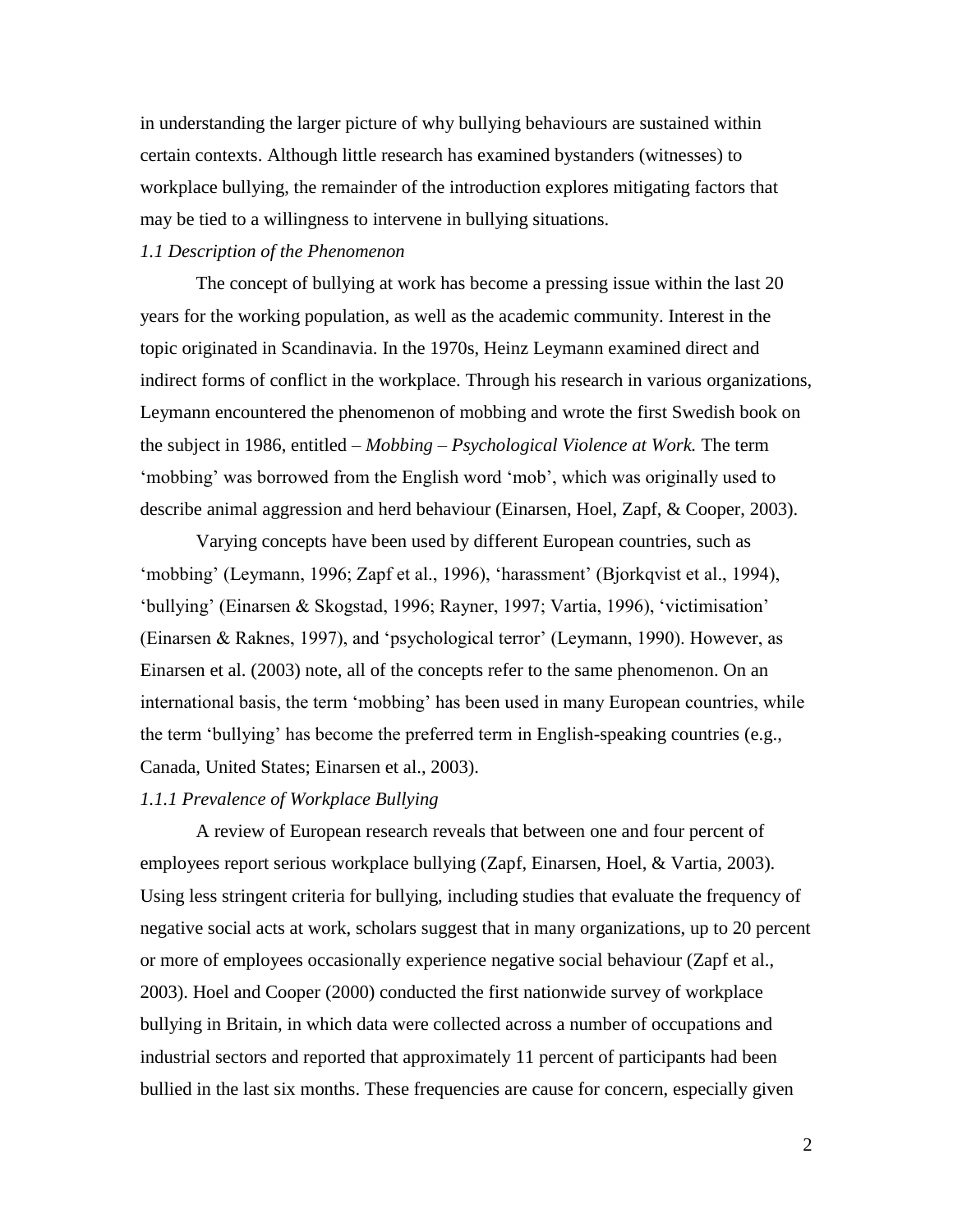the suggestion that existing prevalence rates are likely underestimates, resulting from fear of retribution and/or employees not wanting to admit the victim role (Rayner, Hoel,  $\&$ Cooper, 2002). As mentioned previously, little research has been done in Canada regarding workplace bullying, including estimating prevalence rates. Thus, one goal of the proposed research was to examine self-reports of the prevalence of workplace bullying in a Canadian sample in order to compare these estimates with rates found in Europe and elsewhere.

*Fluctuations in prevalence rates.* Previous research indicates some discrepancies in the reported prevalence of workplace bullying. For example, Hoel and Cooper (2000) reported that 11 percent of British employees had experienced workplace bullying in the last six months whereas findings from Jennifer, Cowie and Ananiadou (2003) seem to indicate a much higher frequency of bullying experiences with 21 percent of employees reporting they had faced bullying in the workplace in the last six months. Several reasons have been offered to explain why there is the fluctuation in frequencies of workplace bullying across studies and across nations. One reason includes differences in the culture or quality of the work environment (Agervold & Mikkelsen, 2004). For example, bullying seems to be primarily a problem among white-collar workers, and less a problem among blue-collar workers (Zapf et al., 2003). It has been argued that differences in bullying frequencies among blue- and white-collar workers can be explained by differing levels of personal involvement. Zapf et al. (2003) suggest white-collar jobs involve higher levels of personal involvement, compared to blue-collar jobs, and the higher the level of personal involvement, the more personal information is accessible and the more opportunities for being bullied exist. Fluctuations may also be a function of national differences in prevalence levels (Agervold & Mikkelsen, 2004; Lutgen-Sandvik, Tracy & Alberts, 2007; Rayner et al., 2002). For example, Rayner et al. (2002) state "British society is hierarchical, and perhaps societal norms to follow the boss"s style are more accepted in the UK than in more egalitarian societies such as that of Scandinavia" (p. 117). When bullies are identified in the workplace, they are often found to be in management positions (Rayner et al., 2002). If employees in Britain are more likely to model managers' behaviour, compared to employees in Scandinavian countries, differences in prevalence rates may be due to real national differences.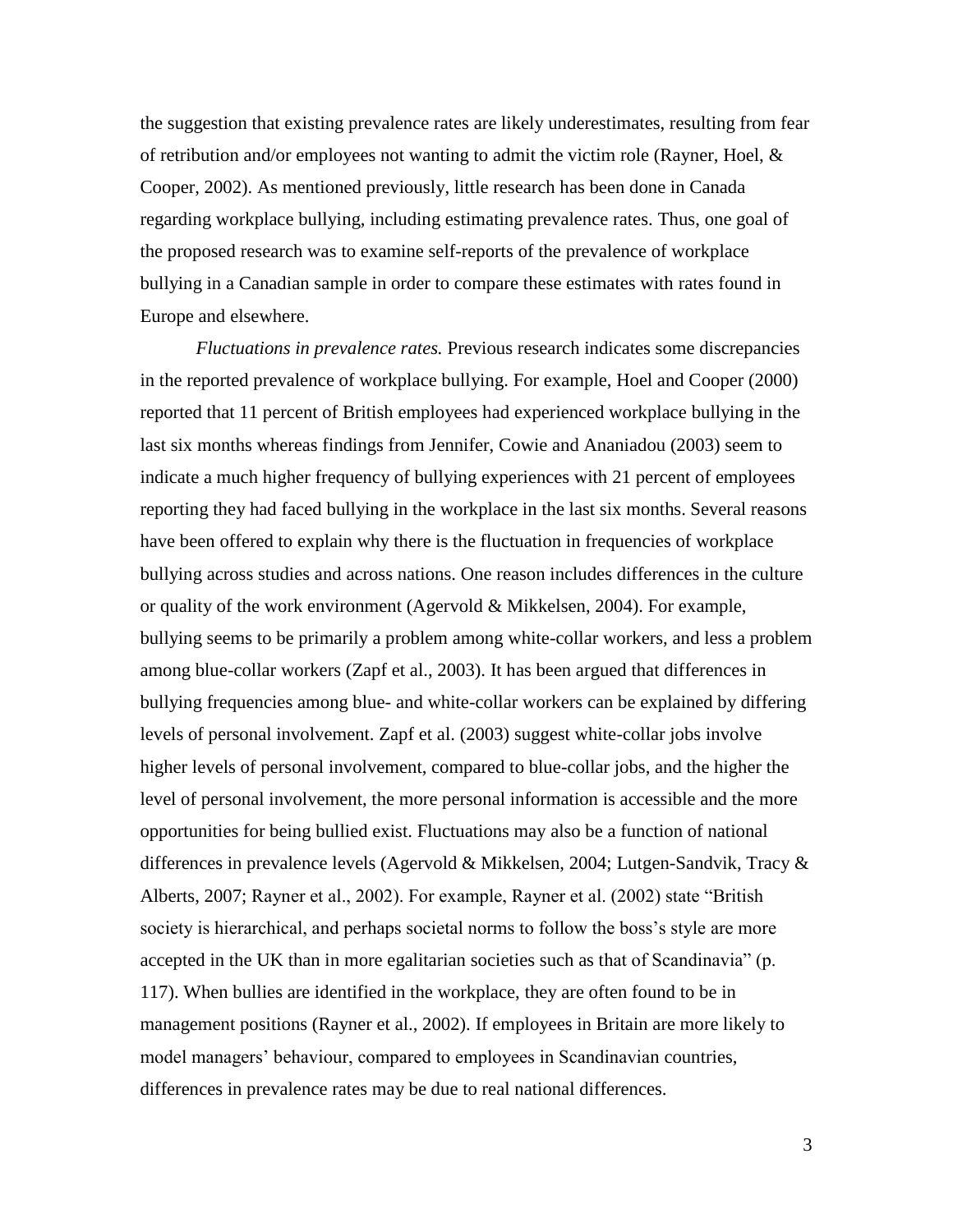To an even larger extent, differences in prevalence rates may be attributed to how bullying is measured (Agervold & Mikkelsen, 2004; McKay, Huberman & Fratzl, 2008). Agervold and Mikkelsen (2004) found that measuring bullying in terms of operational criteria (i.e., daily/weekly exposure to negative acts for a period of 6 months) yielded higher frequencies, compared to subjective criteria (i.e., asking employees whether they have felt subjected to bullying within the previous six months). In this latter case, no definition of bullying is provided and, as such, participants respond in a subjective manner (Agervold & Mikkelsen, 2004). Thus, one must be aware that prevalence rates regarding workplace bullying may be affected by various factors including differences in work environment, national differences, and/or methodological artifacts. Although the literature yields differences in prevalence rates regarding workplace bullying, almost all organizations are impacted in some way by workplace bullying.

## *1.1.2 Harmful Effects of Workplace Bullying*

Einarsen, Hoel, Zapf and Cooper (2003) contend that experiencing workplace bullying is more destructive to employees than all other kinds of work-related stress combined. Not only do the targets of workplace bullying suffer, but also, bystanders who witness various negative social acts within the workplace. Indeed, Vartia (2001) found that both the victims and observers of workplace bullying report more general stress and mental stress reactions than do respondents from workplaces with no bullying. In addition, targets of workplace bullying expressed feelings of low self-confidence more often than those who had not been subjected to bullying. Bullying is considered a problem for the entire work unit affecting the victims of and bystanders to workplace bullying (Vartia, 2001), as well as the larger organizational unit (Adams, 1997). In addition to affecting those internal to the organization, bullying may also impact those external to the workplace, including friends and family (Lewis & Orford, 2005).

*Individual effects of workplace bullying.* Psychological symptoms of workplace bullying include post-traumatic stress disorder (Rayner et al., 2002; Vartia, 2001), general anxiety disorder (Vartia, 2001), generalized stress, anxiety, depression, and difficulty concentrating (Djurkovic, McCormack, & Casimir, 2006). Physical symptoms include high sickness rates (Adams, 1997), disturbed sleep, lethargy, stomach disorders, headaches, body aches, exhaustion, and a rapid heart rate (Djurkovic et al., 2006). In a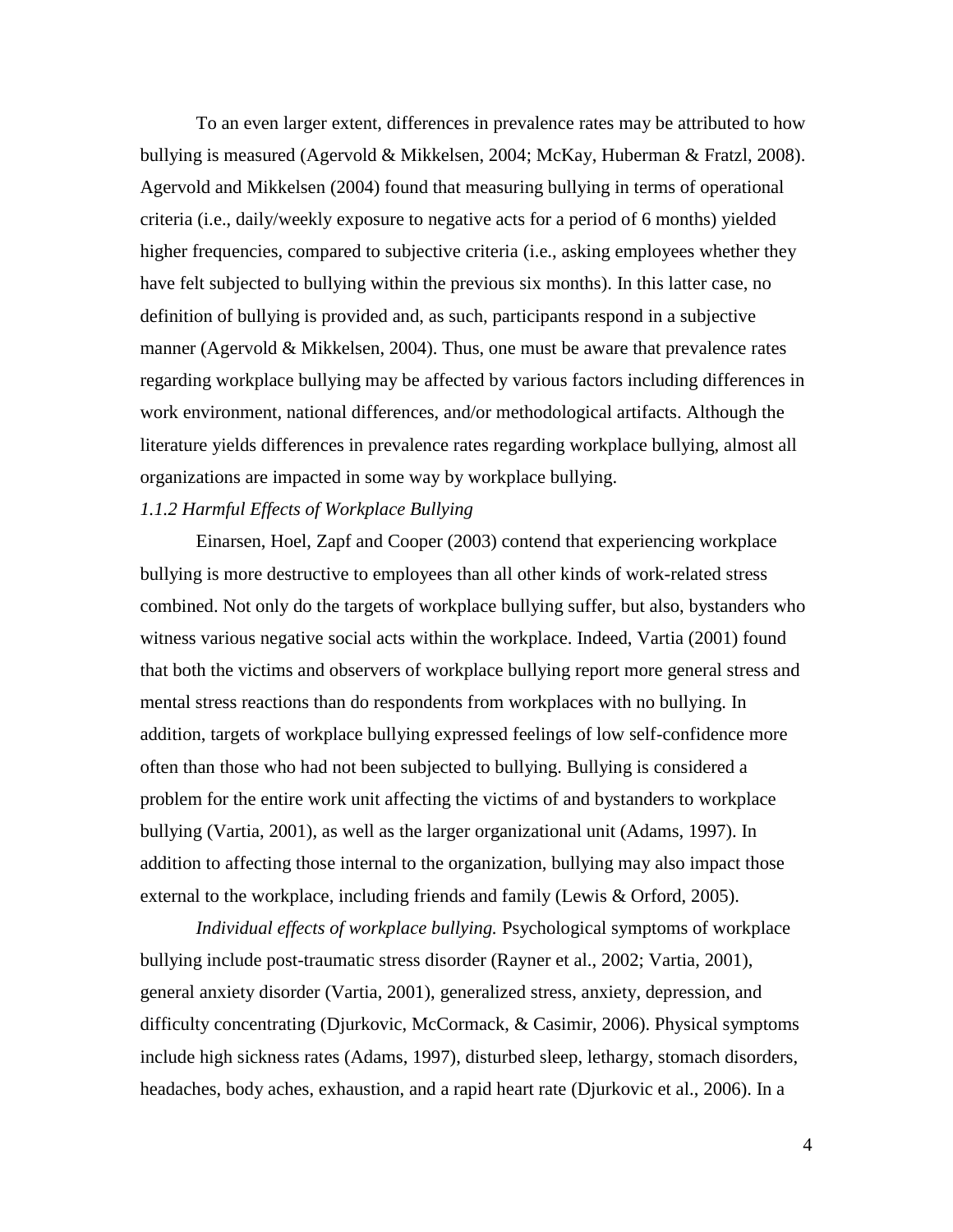study by Einarsen, Raknes, Matthiesen and Hellesoy (1996) with Norwegian blue- and white-collar workers, bullying alone accounted for 13% of the variance in psychological complaints, 6% of the variance in musculoskeletal problems, and 8% of the variance in psychosomatic health complaints (as cited in Vartia, 2001). Neidhammer, David and Degioanni (2006) found that bullying was a risk factor for depressive symptoms for both men and women, and the more common the exposure, the higher the risk for depressive symptoms. At the extreme, some victims of bullying have committed suicide (Lutgen-Sandvik, Tracy & Alberts, 2007). In a Norwegian study cited by Rayner et al. (2002), it was found that approximately 40% of the most frequently bullied victims confessed to having considered suicide at some stage.

*Organizational effects of workplace bullying.* Less information is available on the organizational effects of workplace bullying. However, there is some evidence to suggest that workplace bullying is correlated with reduced productivity (Adams, 1997; Heames, Harvey, & Treadway, 2006), low morale, potential litigations, poor corporate image, and rapid staff turnover (Adams, 1997). UNISON is the largest trade union in the United Kingdom, with over 1.3 million members. The UNISON surveys found that of those previously bullied, approximately one quarter left their job. Furthermore, approximately 20% of those who witnessed bullying acts chose to terminate their own employment (Rayner et al., 2002). Callan and Hartel (2003) examined the relation between bullying and employees' counterproductive behaviours. These authors found that higher levels of bullying were predictive of workplace counterproductive behaviours, such as deliberately wasting company material and supplies, intentionally doing one"s work erroneously and deliberately damaging an important piece of property belonging to the employer. Additional organizational effects found in the literature include decreases in creativity, innovation, efficiency, motivation, and satisfaction (Rayner et al., 2002).

*The ripple effect.* Not only does workplace bullying affect individuals within the organization and the organization itself, but it also can affect those external to the workplace (e.g., family and/or friends). Lewis and Orford (2005) refer to this as the ripple effect, where workplace bullying impacts negatively on relationships external to the workplace over time. The negative impact of bullying, in turn, reduces support and increases distress for both the victims and those external to the workplace. In their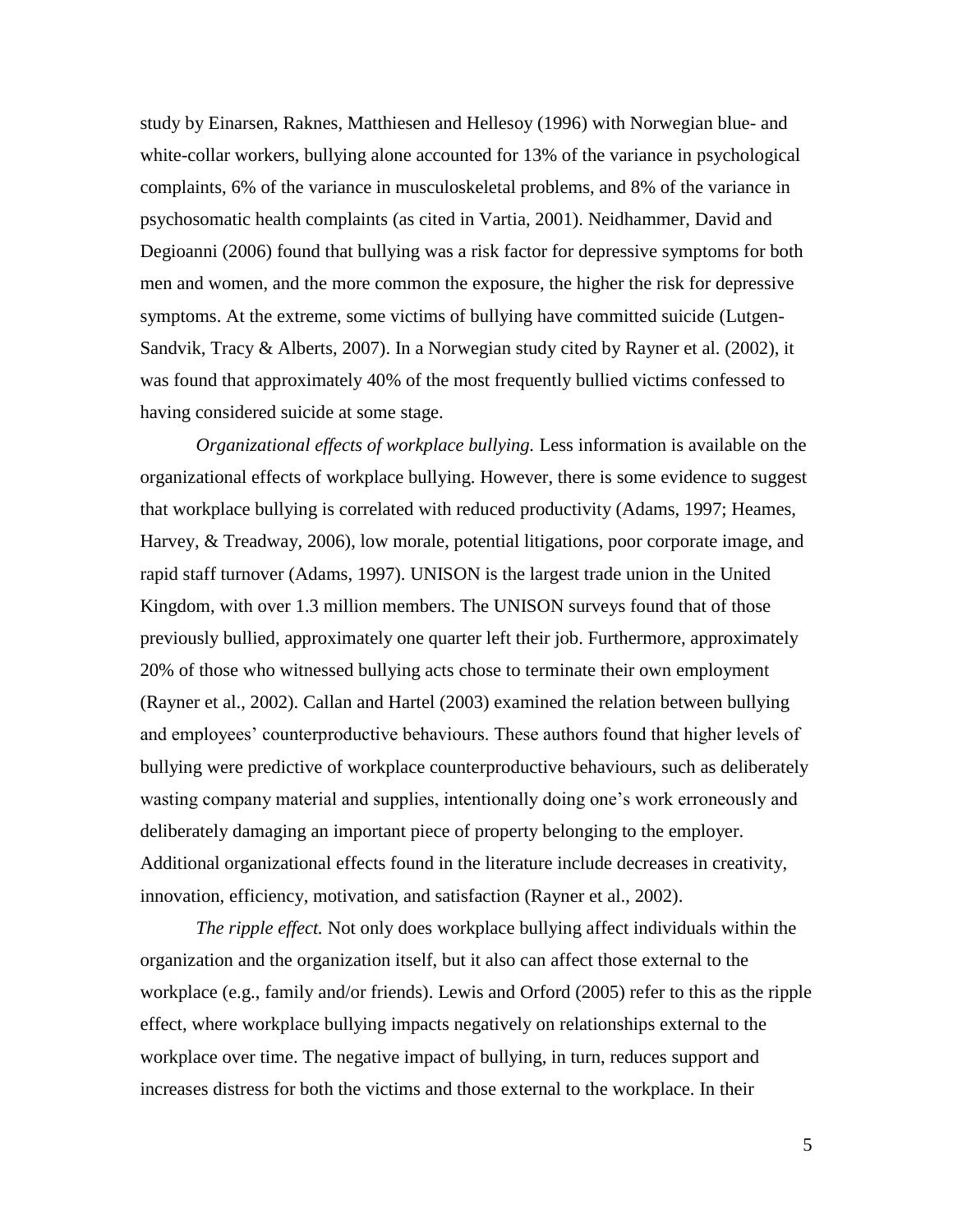discussion of in-depth interviews with ten British female professionals who were the targets of workplace bullying, Lewis and Orford (2005) found that workplace bullying impacted upon many of the women's children, siblings, friends and/or significant other. Thus, workplace bullying not only affects the victims and bystanders, but also the larger organizational unit as well as those external to the workplace.

# *1.1.3 Defining Workplace Bullying*

Workplace bullying is a relatively new field of study, and as such, it is characterized by a lack of clear definition. Clear and agreed upon definitions of bullying remain elusive even in fields where bullying has received greater attention (e.g., schoolaged investigations of bullying and victimization; Vaillancourt et al., 2007). Accordingly, there is a need for a better understanding of how employees define and experience workplace bullying. Although the concept of bullying is used both to depict the destructive behaviour of particular perpetrators (e.g., aggression towards others), as well as the victimization process of certain targets (e.g., victim"s experiences with bullying), the latter has been the main focus of research in the workplace (Einarsen et al., 2003). Most literature describes workplace bullying as an occurrence, which is repetitive in nature, involving an imbalance of power between the bully and victim (Cowie et al., 2002) that is typically intentional (Cowie et al., 2002; Keashly & Jagatic, 2003). This definition of workplace bullying is quite similar to that of childhood and early adolescent bullying, which also have criteria of repetition, power imbalance and intentionality (Rayner & Hoel, 1997).

*Repetition.* While some degree of repetition is commonly considered to characterize bullying, there is no agreement on the level of frequency and duration needed to meet this definitional criterion. Einarsen and Skogstad (1996) label behaviours that have taken place within the last 6 months (i.e., "now and then" or "weekly") to be bullying; whereas, Leyman (1990) suggests a more stringent criterion of approximately one incident per week over a period of at least 6 months (as cited in Einarsen et al, 2003). Although there is no agreement regarding what frequency and duration constitutes workplace bullying, duration of the bullying appears to be closely associated with the frequency (Einarsen et al., 2003). Those who are bullied frequently report a longer duration of their experience, compared to those who are bullied less frequently.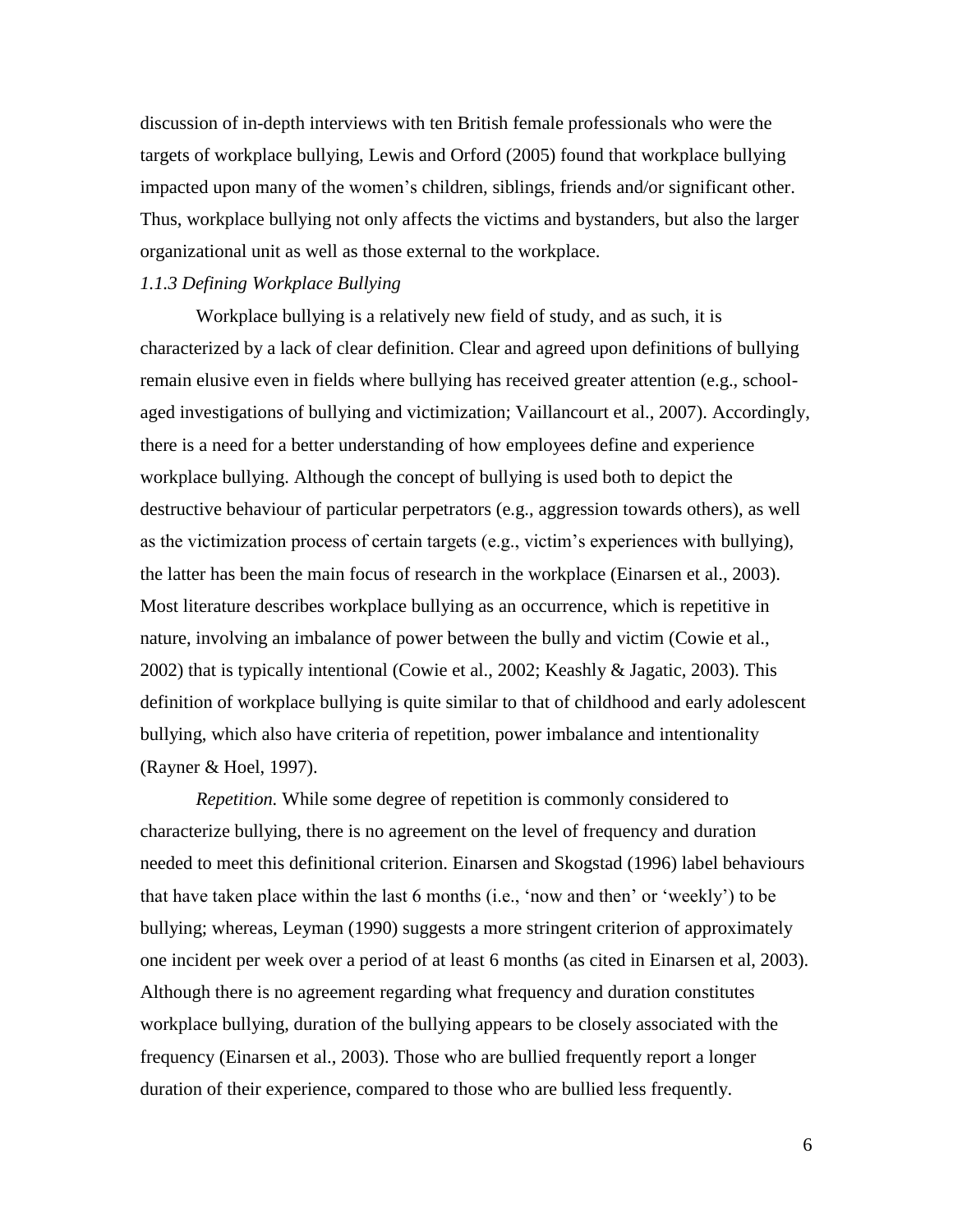*Imbalance of power.* With regard to an imbalance of power, the victim of workplace bullying must feel inferior to the perpetrator in some manner. Imbalances in power often reflect formal power structures within the organizational environment (e.g., supervisors/managers bully a subordinate; Einarsen et al., 2003). However, the source of power may also be informal (e.g., based on knowledge and experience or access to support from powerful persons; Einarsen et al., 2003). By feeling inferior, the victim must perceive him or herself defenseless against the perpetrator. Thus, workplace bullying is not limited to a set of objectively predefined harmful acts, but also includes a victim"s subjective experience (Cowie et al., 2002).

*The subjective-objective debate.* Rayner et al. (2002) suggest researchers must not assume that people"s beliefs regarding bullying are fixed. People may change their views about bullying for various reasons. What one person may interpret as bullying behaviour, another person may not. Einarsen et al. (2003) suggest that in many cases bullying behaviours are subtle and discrete in nature and are sometimes revealed in private. Einarsen et al. (2003) go on to suggest that "bullying is, therefore, often a subjective process or social reconstruction, and difficult to prove. Uninformed bystanders could interpret the respective behaviours completely differently" (p. 13).

Not only may bystanders misinterpret bullying behaviours, but victims may also have faulty recollections or reports across time. It is important to note, however, that the research that has been done on the accuracy or stability of participants' recollections of bullying across time has found memories to be quite stable over a 12-14 month period (Cowie et al., 2002). Because researchers examining workplace bullying are dealing with a partially subjective concept, we must be cautious about the interpretation of findings (i.e., generalizing workplace bullying experiences to other work environments or comparing workplace bullying experiences).

*Intentionality.* The third criterion for defining workplace bullying is intentionality. Unlike repetition and power imbalance, intentionality is much more difficult to verify when examining workplace bullying. The function of intent is connected both to whether the perceived negative act was purposeful at the beginning and to the likely harmful outcome(s) of the behaviour (Einarsen et al., 2003). An additional issue to consider is the difference between instrumental aggression (i.e., bullying to achieve a particular goal or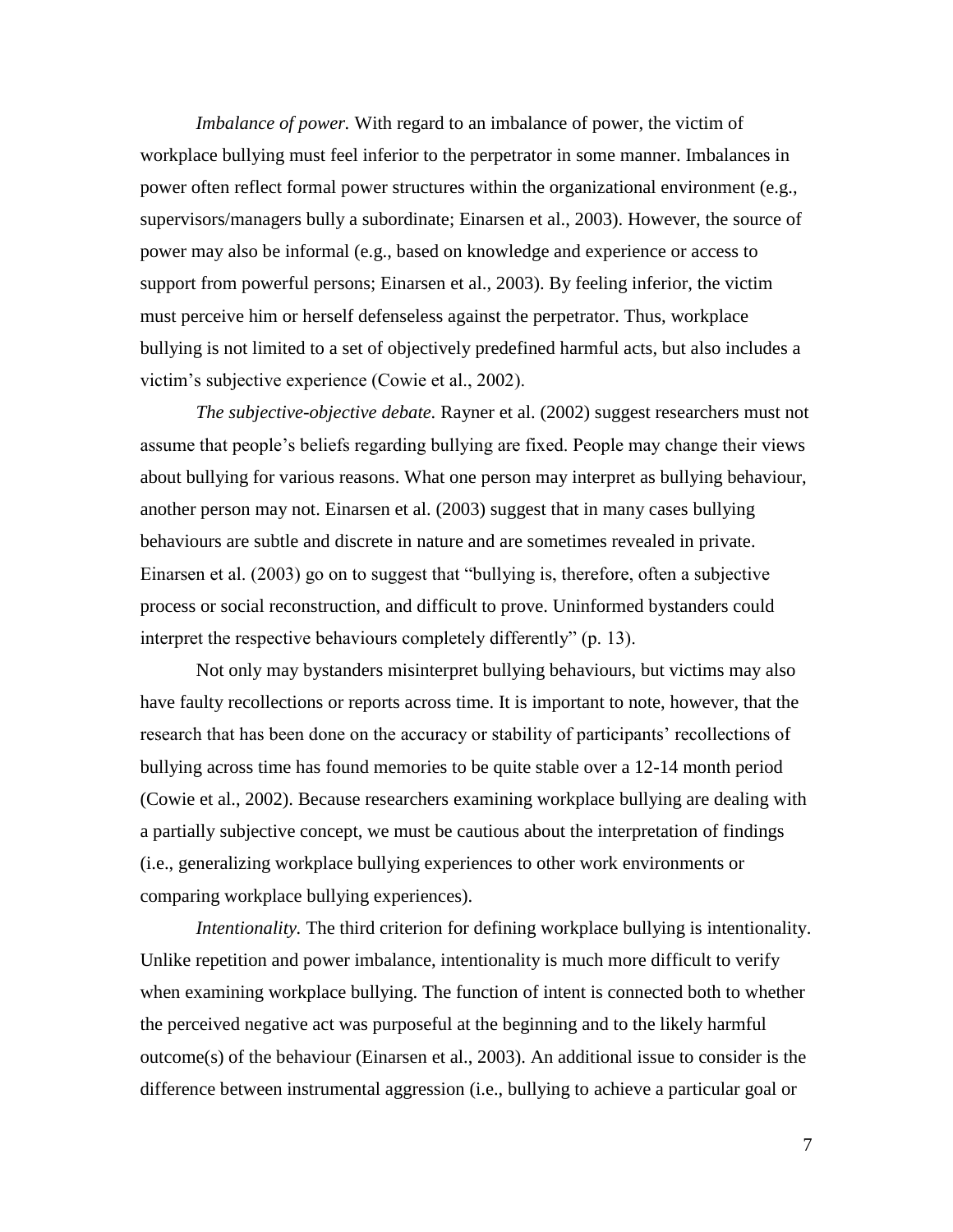objective) and affective aggression (i.e., bullying as a result of heightened emotion). While the bullying behaviour may be intentional, the perpetrator may have no intention to cause harm to a particular person. Einarsen et al. (2003) conclude "whereas intent may be a controversial feature of bullying definitions, there is little doubt that perception of intent is important as to whether an individual decides to label their experience as bullying or not" (p. 13). Indeed, in a study by Liefooghe (2000), focus groups conducted in numerous industries revealed that intention of the bully to harass his or her victim is a frequent factor people consider when discussing bullying (as cited in Rayner et al., 2002).

In addition to the criteria of repetition, power imbalance and intentionality, Saunders, Huynh and Goodman-Delahunty (2007) highlight the negative effect of the bullying behaviour on the target as an essential criterion. Saunders and colleagues state:

Notwithstanding the types of behaviour that occur and the degree of persistence of the behaviour, researchers and practitioners generally agree that a negative workplace experience can only be defined as bullying if the target of the behaviour experiences some form of psychological, emotional or physical harm. (p. 342)

Although common criteria exist among researchers in relation to defining workplace bullying, a clear and agreed upon definition of workplace bullying remains elusive; and because of this, researchers and practitioners have called for a uniform definition of workplace bullying (Saunders et al., 2007).

Jones (2006) suggests that those who wish to describe the difference between workplace bullying and sexual harassment, particularly in the mainstream bullying literature, will face a high degree of terminological and conceptual uncertainty. Some suggest that bullying is part of all harassment, discrimination, abuse, prejudice and violence and, as such, sexual harassment in the workplace may be considered one form of workplace bullying (Bjorkqvist et al., 1994; Jones, 2006). Bjorkqvist suggests "sexual harassment is a specific form of work harassment [bullying], utilizing sexuality as a means of oppression" (p. 174). Others have suggested there are clear boundaries between bullying and sexual harassment. For those who support the latter view, sexual harassment is specifically linked to sex; whereas in the case of workplace bullying, sex or gender is not a principle component of research (Jones, 2006). Others still have argued that the term "sexual harassment" should be replaced by the term "gender harassment". Gender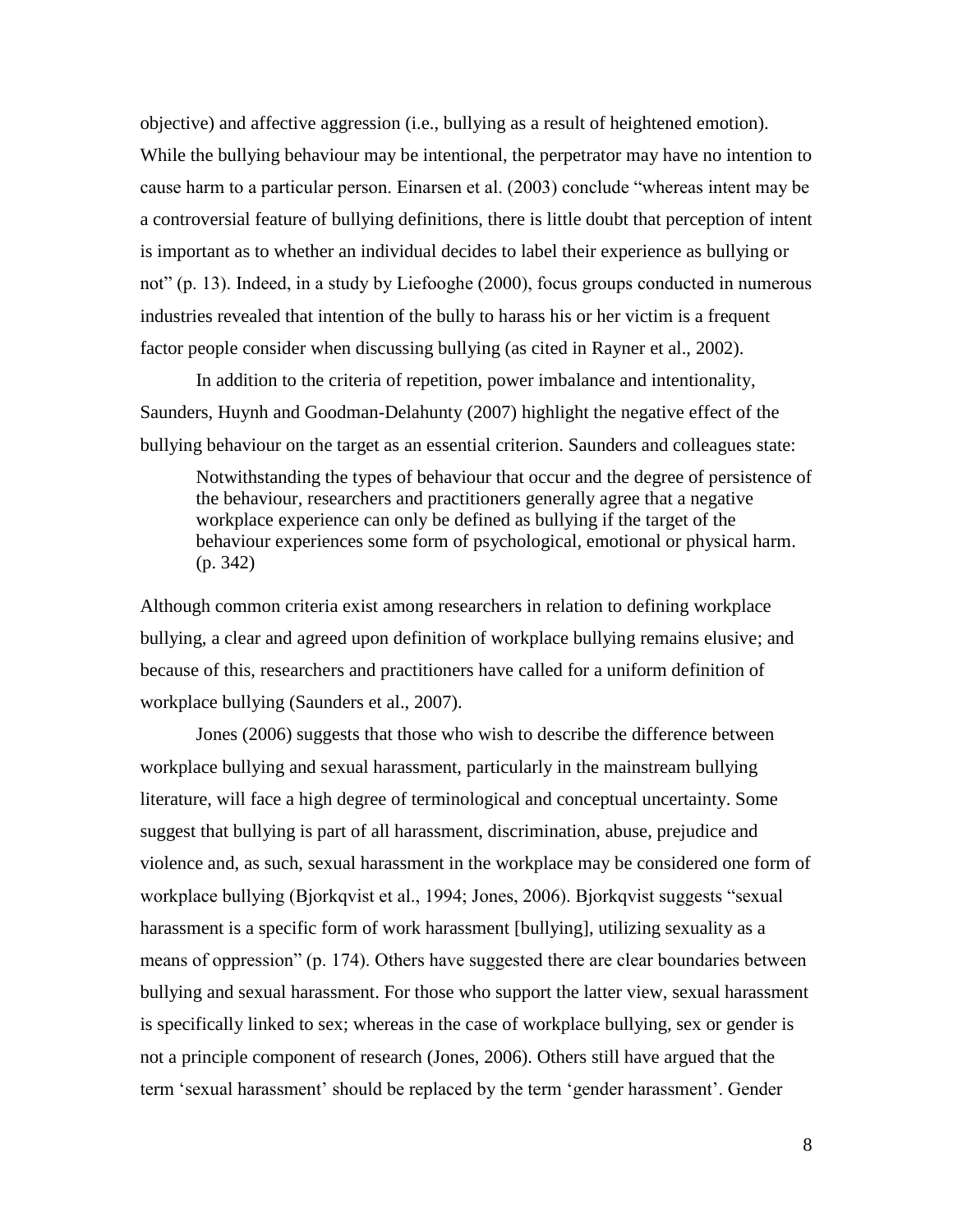harassment may be defined as a punitive practice that labels, imposes and regulates the characteristics of both harasser and victim according to a system of gender norms that sees women as feminine objects and men as masculine subjects (Jones, 2006). Furthermore, Jones (2006) asserts that gender harassment appears to be an element of both sexual harassment and gendered-workplace bullying. Lee (2001) describes gendered-workplace bullying as inappropriate remarks, comments, and suggestions regarding a person"s gender. Jones asserts there has been great resistance in terms of incorporating gendered bullying into the concept of sexual harassment. Although it was beyond the scope of this study to compare experiences of bullying and sexual harassment, it is important to be aware of this debate when examining workplace bullying.

# *1.1.4 Types of Workplace Bullying*

In addition to the criteria that have been used to define bullying (i.e., repetition, power imbalance, subjective, intentionality), workplace bullying varies in terms of the form it can take. According to Rayner and Hoel (1997), bullying behaviours can be grouped into the following categories: *threat to professional status* (e.g., belittling opinion, public professional humiliation, accusations regarding lack of effort); *threat to personal standing* (e.g., name-calling, insults, intimidation, devaluing with reference to age); *isolation* (e.g., preventing access to opportunities, physical or social isolation, withholding information); *overwork* (e.g., undue pressure, impossible deadlines, unnecessary disruptions); and *destabilization* (e.g., failure to give credit when due, meaningless tasks, removal of responsibility, repeated reminders of blunders, setting up to fail). The bullying behaviours outlined above are covert forms of workplace aggression (i.e., subtle and less obvious bullying behaviours). Indeed, Saunders et al. (2007) assert that employees experience covert forms of workplace aggression much more frequently than more overt forms of bullying behaviour (e.g., pushing, shouting, etc.).

Perhaps not surprisingly, as a newer field of study, much attention has been focused on understanding the nature of bullying behaviours, estimating prevalence, and attempting to assess consequences. In addition, however, researchers have endeavoured to "profile" the characteristics of those who perpetrate bullying behaviours, as well as those who are targets of these behaviours in an effort to better understand individual differences.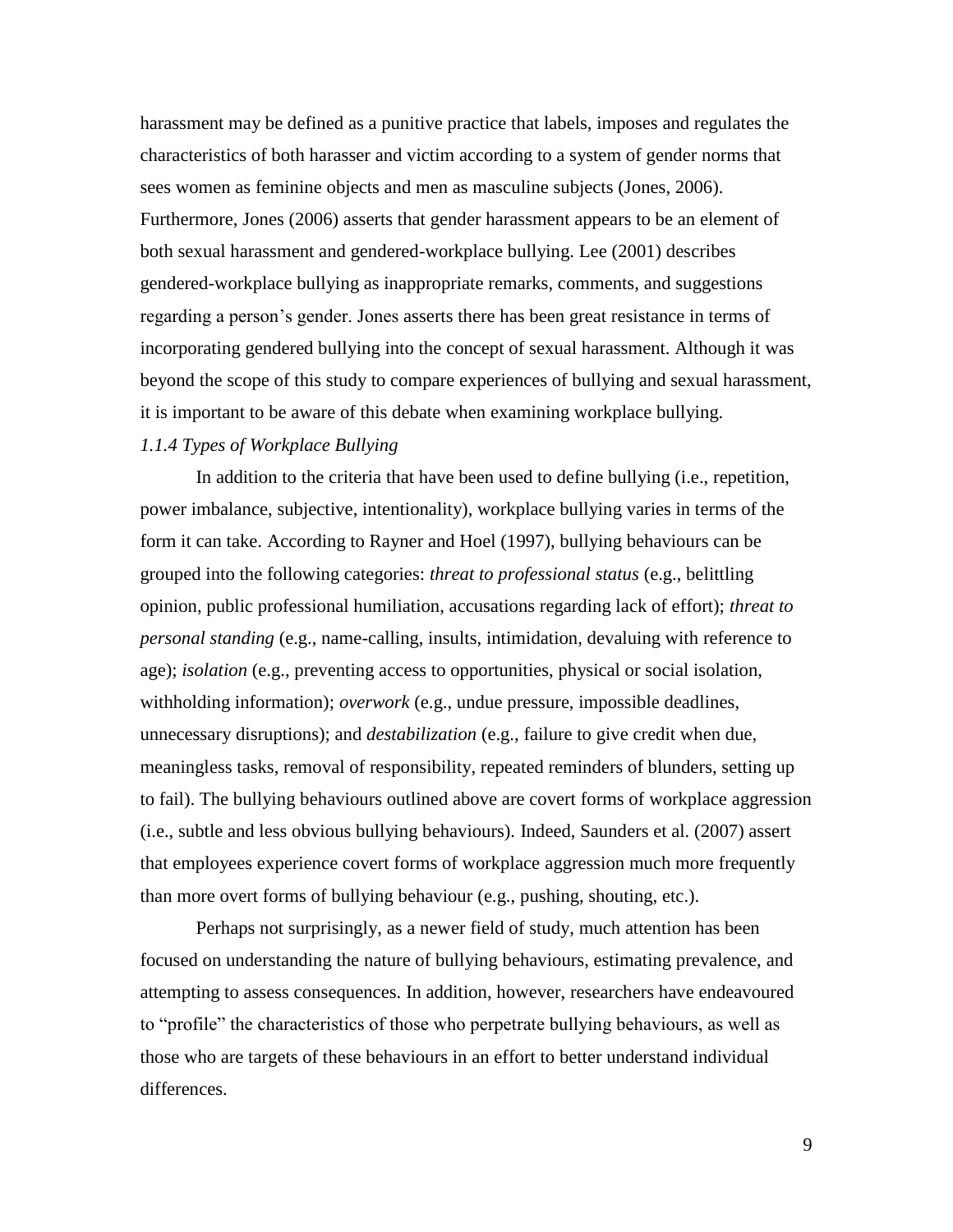#### *1.1.5 Victim and Bully Characteristics*

There are a host of personal characteristics associated with those who are victims of workplace bullying as well as those who perpetrate workplace bullying. Given the correlational nature of this research, it is not possible to determine whether these characteristics or personality traits predispose individuals to certain experiences (e.g., being victimized), whether these characteristics are in fact a consequence of bullying experiences or whether both characteristics and experiences influence each other in a reciprocal manner. Nevertheless, knowledge of these personal characteristics provides useful descriptive information.

*Characteristics of victims.* Hoel and Cooper (2001) have suggested that victims display high anxiety traits, neurotic behaviour and low self-esteem. Researchers have also found victims of workplace bullying to be conscientious, literal-minded, paranoid, rigid, compulsive, less independent, less extroverted and more unstable, compared to nonvictims (Randall, 2001). According to Hoel and Cooper (2001), ambiguous situations, where the source of frustration is unclear, often lead to 'scapegoating', which is defined as "projecting our frustration on to people who are considered weak or unlikely to retaliate" (p. 10). Common behaviours that may enhance the likelihood of attaining the status of the scapegoat include, being too honest, displaying a lack of willingness to negotiate and anachronistic behaviour (i.e., behaviour that does not keep up with development within the group and organization).

*Characteristics of bullies.* Less research has been conducted to examine the personalities or personal characteristics of perpetrators of workplace bullying. Bullies have been described as generally aggressive, self-confident and impulsive (Zapf & Einarsen, 2003). Bullies have also been referred to as "the abrasive personality", "the authoritarian personality' and 'the petty tyrant' (Zapf  $\&$  Einarsen, 2003). Lewis (2006) examined bullying within nursing and found that the principle reason that bullies maintain their power is via their skill to impose their definition of the situation within any discussion process. Lewis (2006) describes bullies as being typically manipulative, "organizationally astute" in their familiarity of regulations and loopholes, and likely to have been in a similar position before (i.e., in terms of having been the bully previously), which all contribute to their authority over others.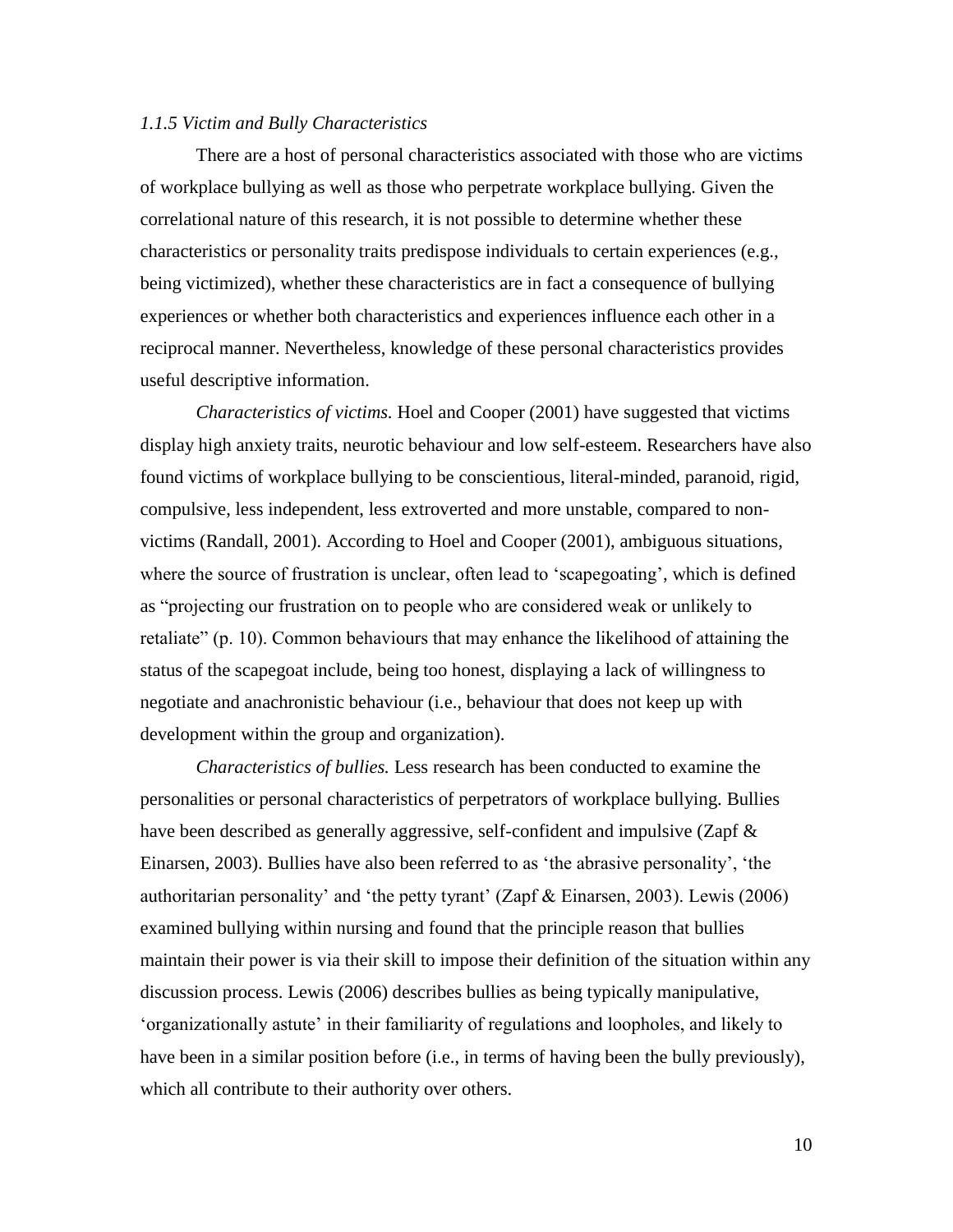Bullies are often in managerial positions (Hoel & Cooper, 2000; Randall, 2000; Zapf et al., 2003); however, if subordinates do bully managers they often do it in groups or along with other managers or supervisors (Zapf et al., 2003). Hoel and Cooper (2000) conducted the first nationwide survey of workplace bullying across a number of occupations and sectors in Britain. The authors found that the experience of bullying was positively correlated with scores on items related to "negative" management styles (i.e., autocratic, divisive, laissez-faire, non-contingent punishment). Additional negative management styles, including abuse of power and poor communication, have been found to be correlated with perpetrating workplace bullying (Lewis & Orford, 2005). *1.1.6 Gender Differences Regarding Workplace Bullying*

Although an extensive amount of research has examined sexual harassment within the workplace, little research has focused on gender issues related to workplace bullying (Lewis & Orford, 2005; Zapf et al., 2003). Lewis and Orford (2005) argue that there are meaningful gender differences in the frequency and forms of workplace bullying as well as a differential impact of bullying on men and women.

One finding has been that women more often report workplace bullying, compared to men (Lewis & Orford, 2005). Indeed, Zapf et al. (2003) assert that in most samples, the victims of workplace bullying are approximately one-third men and twothirds women. In a study conducted by Bjorkqvist et al. (1994), participants recorded how often they felt they had experienced 24 types of demeaning and oppressing behaviour by their colleagues during the last six months. The authors found that women claimed to have experienced work harassment significantly more often than men (55% versus 30% respectively). However, there is other evidence to suggest that men and women are bullied at approximately the same rate (Rayner et al., 2002).

When we consider the role of the perpetrator, men appear to be over-represented among the bullies in most studies as compared to women, a finding that parallels research examining school bullying (Zapf et al., 2003). With regard to acts of aggression in the workplace, direct aggression (e.g., shouting, humiliating somebody) has been observed to be more typical among male bullies whereas indirect aggression (e.g., social exclusion, spreading rumours) has been seen to be more typical of female bullies (Zapf et al. 2003).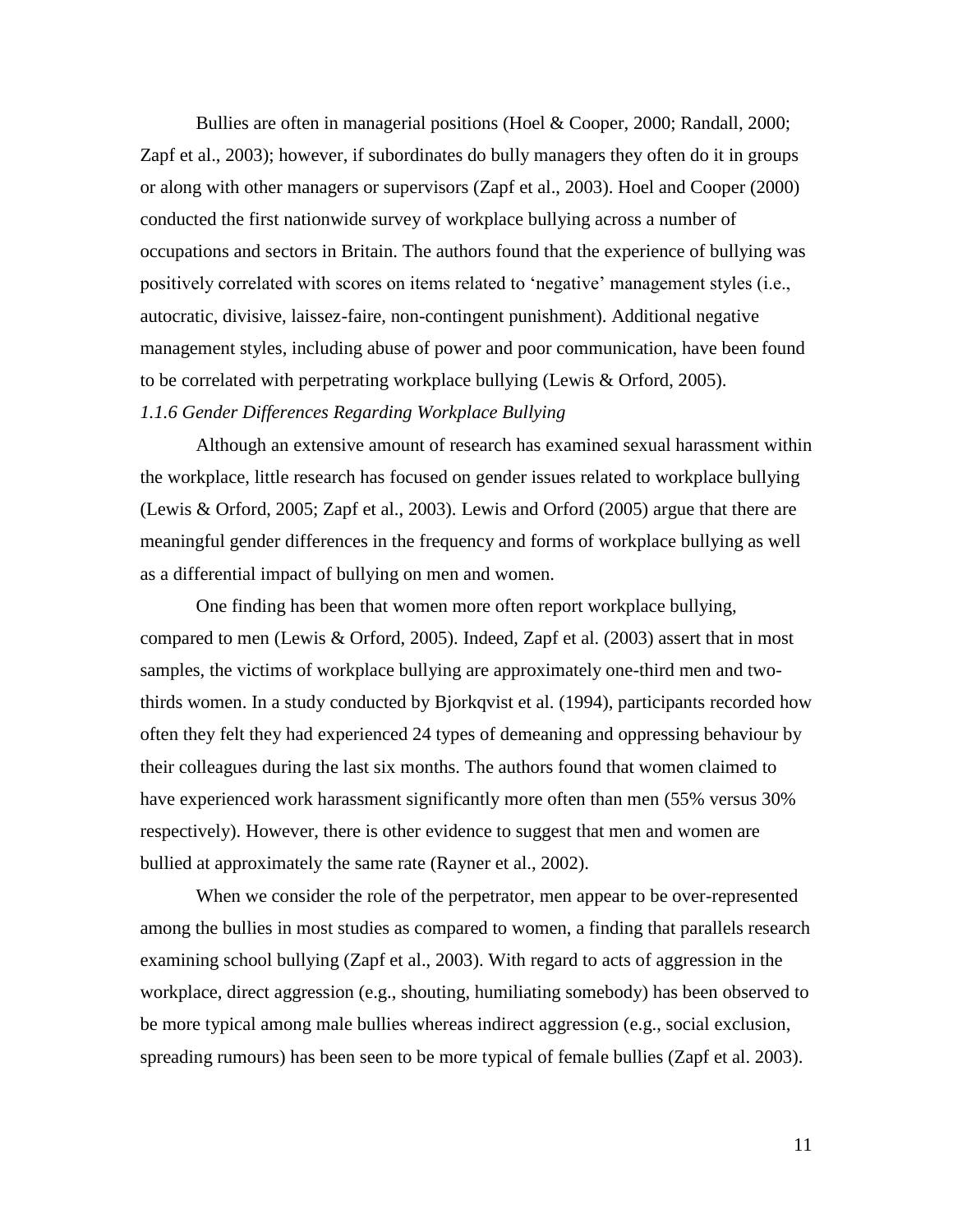Evidence also exists to suggest that the gender of the perpetrator differs for men and women. Specifically, several studies have found that women are bullied more frequently by other women than by men, with men bullied more frequently by other men (Bjorkqvist et al., 1994). Zapf et al. (2003) assert that "whereas women are sometimes exclusively bullied by men, it is very seldom that men are exclusively bullied by women" (p. 113). Zapf and colleagues attribute this finding to the notion that men often hold positions of greater power in an organization (as compared to women), which may contribute to women"s increased risk for becoming a victim of bullying, considering bullying is most often a top-down process (Adams, 1997; Zapf et al., 2003). However, when interpreting any empirical results, it is always important to consider the sample within a particular group context (e.g., ratio of males to females in a particular work environment).

Some have suggested that there is a relationship between the victim role and female socialization, whereby the female socialization process teaches women to be less confident, less forceful and more agreeable than men (Zapf et al., 2003). As a consequence, women are less likely to defend themselves when bullied. Although scholars have argued theoretically for the influence of a particular female socialization process on workplace bullying, there is little empirical evidence to support this contention (Zapf et al., 2003).

Kaukiainen et al. (2001) used social-role theory as a way to understand gender differences in workplace bullying experiences suggesting that "sex differences in aggression [which] can be at least partly accounted for on the basis of situational differences in the prominence of gender-role expectations" (p. 361). For example, in predominantly male work environments, expressions of aggression may be more commonplace (acceptable), as compared to workplaces composed mainly of female employees (i.e., male employees use aggression as a normal means to communicate). Kaukiainen et al. (2001) sought to examine the occurrence of different types of aggression (i.e., direct-overt, indirect manipulative, covert insinuative, rationalappearing) in various workplaces (predominantly male, predominantly female, both male and female employees in equal or near equal frequencies). Findings revealed that the number of female and male coworkers was not related to the frequency of women"s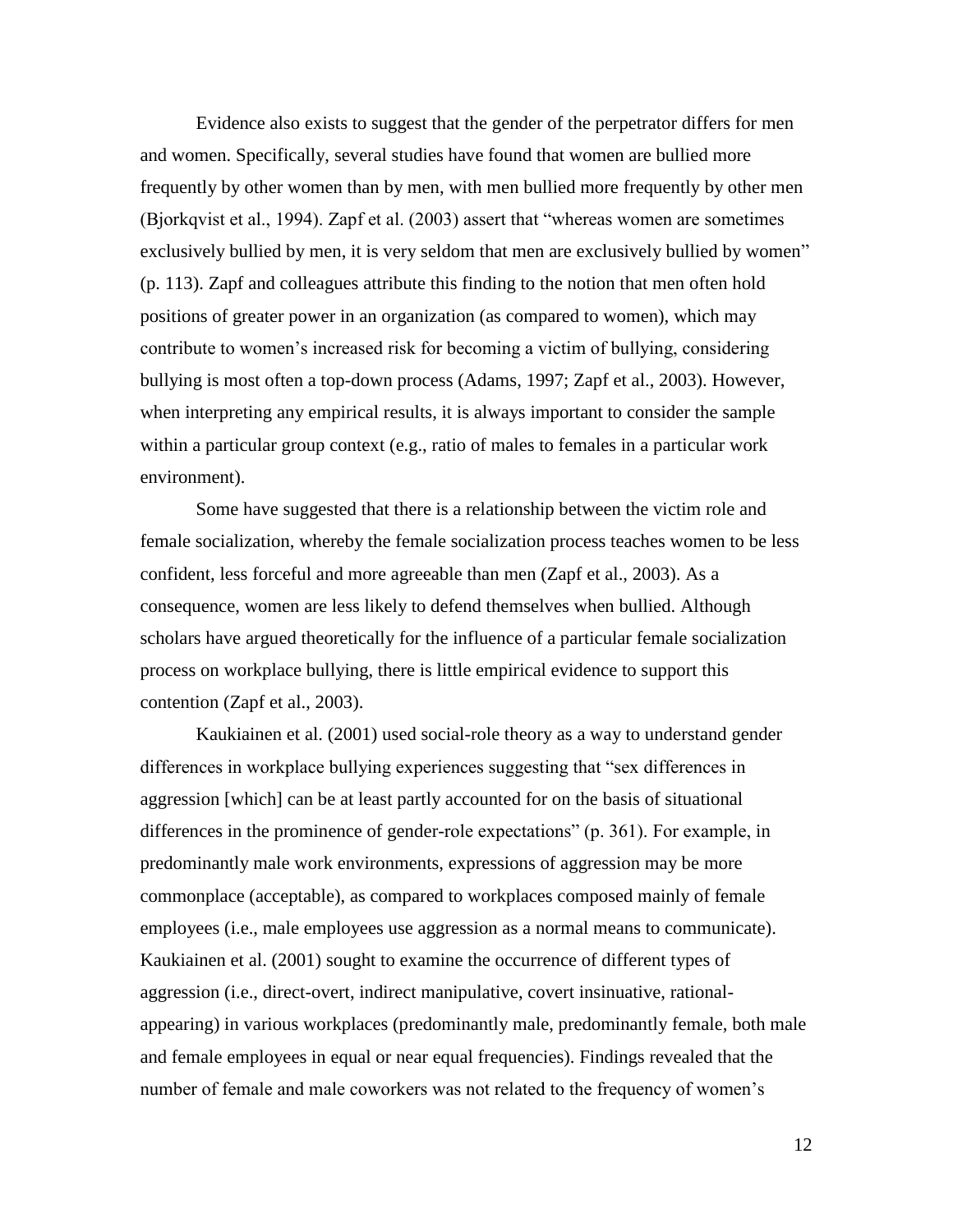aggression, nor type of aggression. In contrast, male aggression occurred more in the presence of other males and all four types of aggression were common.

Further, Kaukiainen and colleagues (2001) found that among men, all forms of experienced aggression were negatively associated with various aspects of well-being. For example, men who reported having experienced a higher frequency of rationalappearing aggression (i.e., inquiring about the other person"s work capabilities) also reported more physical symptoms, affective cognitive problems and psychosocial problems. These symptoms/problems were also positively correlated with the other three types of workplace bullying (direct-overt, indirect manipulative, covert insinuative). In contrast, the correlations between experiences of workplace aggression and well-being for females were low and in most cases statistically non-significant.

Other studies, particularly those conducted outside the UK, have suggested that women may be more negatively affected than men by bullying (Rayner et al., 2002). Lewis and Orford (2005) report that women report more significant negative psychological effects as a result of workplace bullying as compared to men. Other evidence still suggests men and women are equally affected by workplace bullying (Bjorkqvist et al., 1994). Rayner et al. (2002) contend that differential effects of workplace bullying on men and women may have more to do with women being more consistent reporters of workplace bullying problems (e.g., factors associated with memory, willingness to report) than actual differences in workplace effects. Based on previous research, there is some reason to believe female employees experience higher frequencies of bullying behaviour, compared to male employees. Thus, in the present study it was predicted that female participants would report higher frequencies of bullying, compared to male participants. In addition, although no specific predictions were made, the present study sought to examine gender differences with respect to type of bullying and the sex of the perpetrator.

Alongside the pursuit of profiling those who are victimized and those who perpetrate bullying behaviour in the workplace, scholars have focused attention on examining workplace contexts and/or organizational environments that make bullying a more or less common phenomenon. In the first instance, a consideration of context or environment involves a look at different types of workplaces as well as important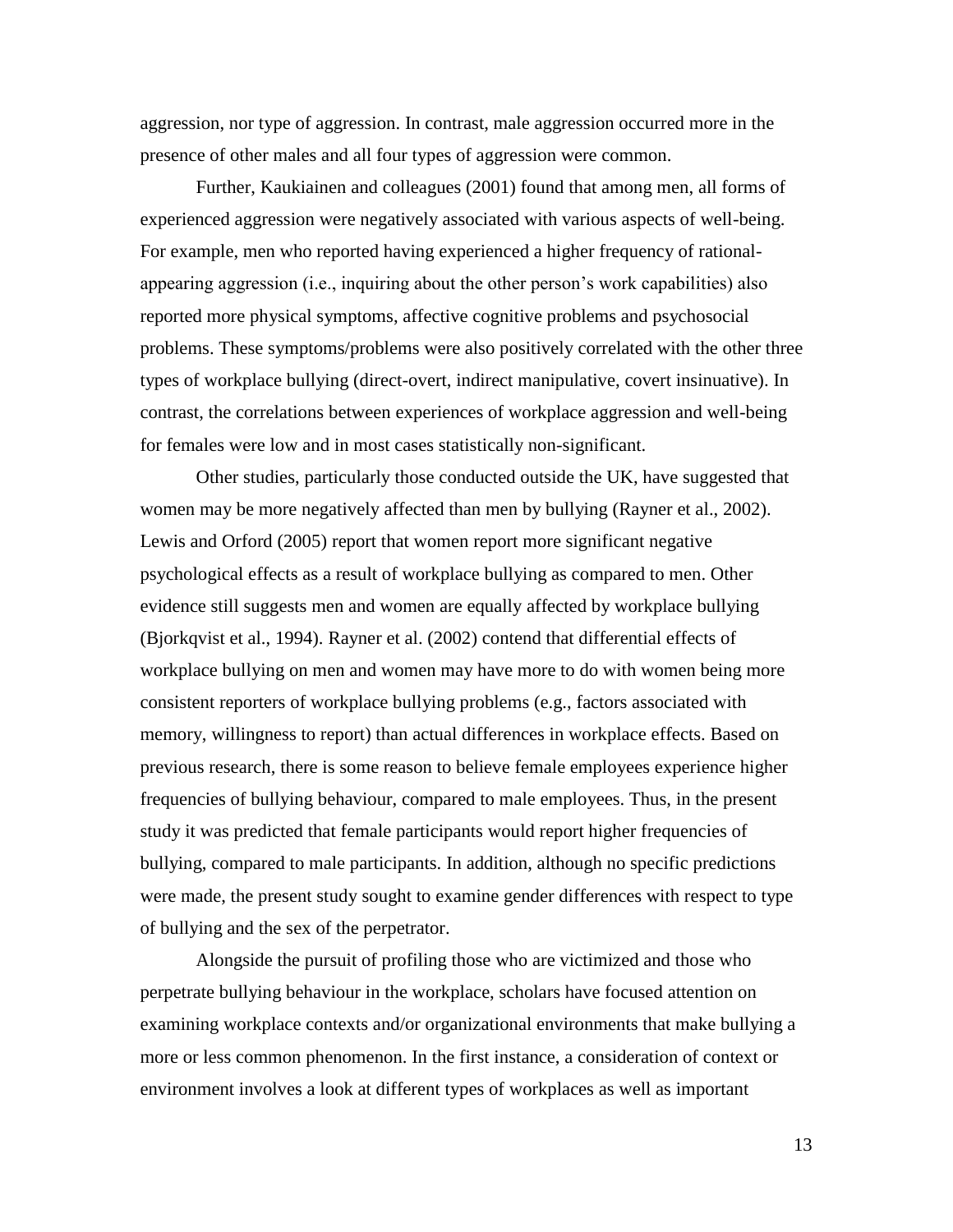conditions within workplaces that serve as antecedents to bullying. At a broader level, however, the context perspective on workplace bullying must involve a careful examination of social norms that govern behaviour.

#### *1.1.7 Types of Work Most Susceptible to Bullying*

According to Hoel and Cooper"s (2000) nationwide survey of workplace bullying in Britain, employees within the prison service, post and telecommunications, schoolteaching and the dance professions were most at risk for experiencing workplace bullying. Employees working within the brewing industry, pharmaceutical industry and the IT industry reported the lowest levels of workplace bullying. Bukspan (2004) explored workplace bullying in France and concluded that unlike the private sector, where provisions have been made to protect employees from workplace bullying, the public sector includes laws that are much less protective. For example, one recent provision made to the private sector in France is that no discriminatory measure (direct or indirect) is to be used against an employee confirming, documenting or relating bullying behaviour. In contrast, no such measure is found in public sector laws (Bukspan, 2004). High levels of workplace bullying within the public sector have also been found in Britain (Hoel & Cooper, 2000; Lewis & Orford, 2005) and Europe in general. According to Zapf et al. (2003) high levels of bullying have been reported for the social and health sectors as well as public administration and education sectors, which all belong to the public sector. Zapf et al. suggest that in private sectors (e.g., small family businesses) it may be easier to leave the job when bullying begins to occur, compared to employees working in the public sector, where quitting the job involves giving up a high degree of job security. Another possible reason, which was mentioned previously, for varying levels of bullying between the two sectors, is that many public sector jobs involve a high level of personal involvement. More personal information available allows more opportunity to attack the person to which the information belongs (Zapf et al., 2003).

Although bullying is most prominent in the public sector it is by no means exclusive to the public sector. Ferris (2004) describes three organizational representative responses to accusations of bullying, including (1) the behaviour is acceptable, (2) the behaviour is inappropriately equally attributed to both parties as a personality conflict, and (3) the behaviour is harmful and inappropriate. Ferris asserts those organizational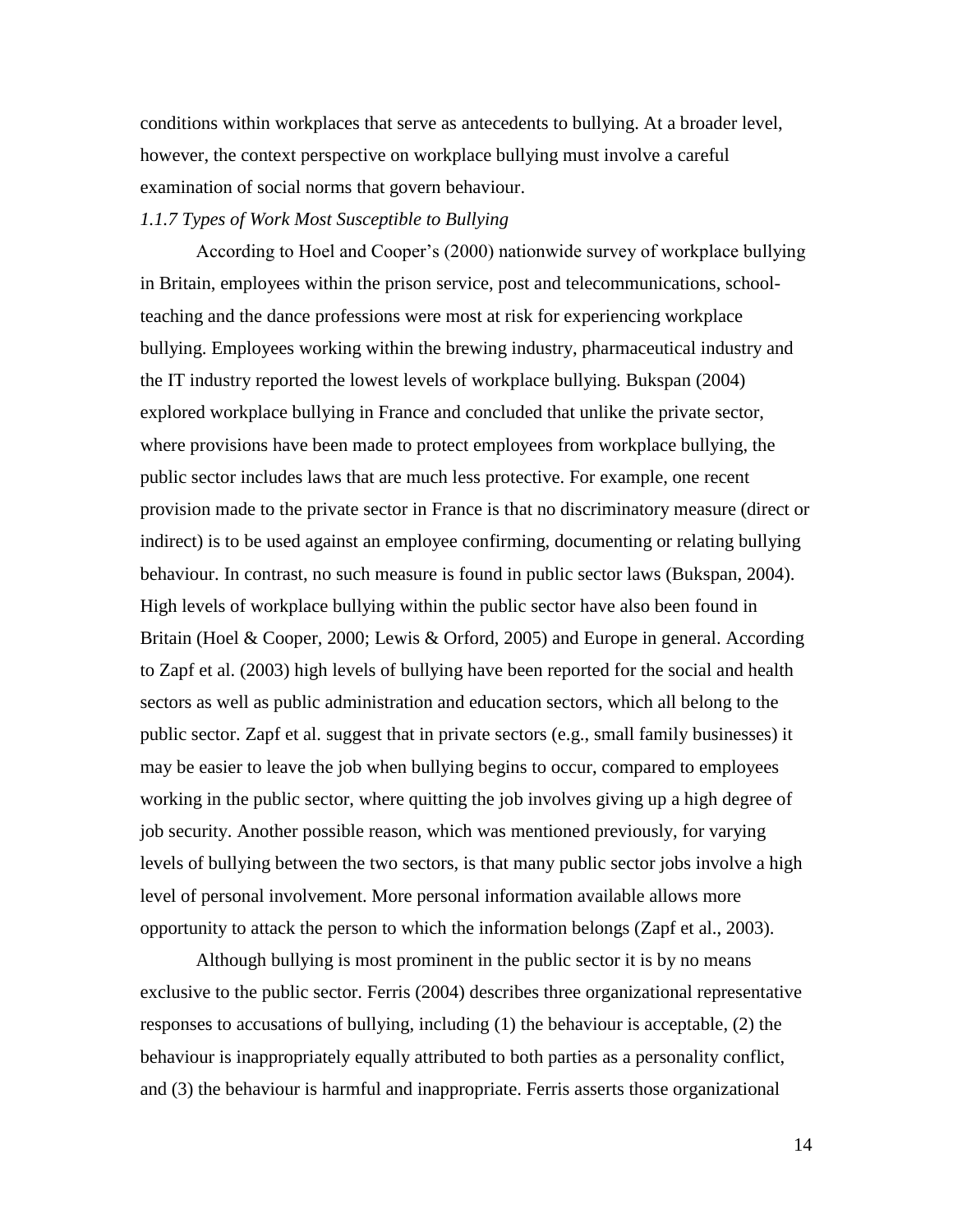representatives who deem bullying behaviour as acceptable are often found in mid-sized, private, non-profit, and competitive organizations that are frequently experiencing structural changes. Organizational representatives who deem bullying behaviour as a personality conflict are often from larger organizations (e.g., government organization, educational organization). Finally, those organizational representatives who believe bullying behaviour is unacceptable often come from medium-sized, private, for-profit organizations in competitive industries in which there is an appreciation of respect within the workplace and where bullying behaviours are covered within their harassment policies (Ferris, 2004).

Another work environment, which is well known for high rates of bullying, is the restaurant kitchen (Hoel & Cooper, 2001). Restaurant kitchens are hot, noisy and stressful environments, which may exacerbate instances of bullying (Hoel & Cooper, 2001). In all, it appears that some workplaces are more susceptible to bullying than others; however, as mentioned repeatedly in the literature, few workplaces are free from bullying. Of interest, then, is the question of why certain workplaces are more highly vulnerable to workplace bullying as compared to others.

#### *1.1.8 Antecedents to Workplace Bullying*

*Dyadic antecedents.* Dyadic antecedents to workplace bullying may be defined as events that occur in the interaction between two principle parties involved in the conflict process (Hoel & Cooper, 2001). Rayner et al. (2002) suggest disputes are often caused by a personality clash. If a dispute is not resolved promptly, the situation may escalate to bullying behaviour (Rayner et al., 2002). Rayner et al. (2002) suggest once each party gets further involved, matters often become more personal and as mentioned earlier, the more personal information that is known about someone, the more power that person holds and can wield in an attack against another individual. Rayner et al. (2002) suggest that a lack of social skills, an aggressive personality and low self-esteem all contribute to a dispute having a greater likelihood of escalating to bullying behaviour, rather than being resolved in a rational manner. Thus, the presence of individuals within the workplace who are more inclined to escalate conflicts may contribute to a greater frequency of bullying episodes.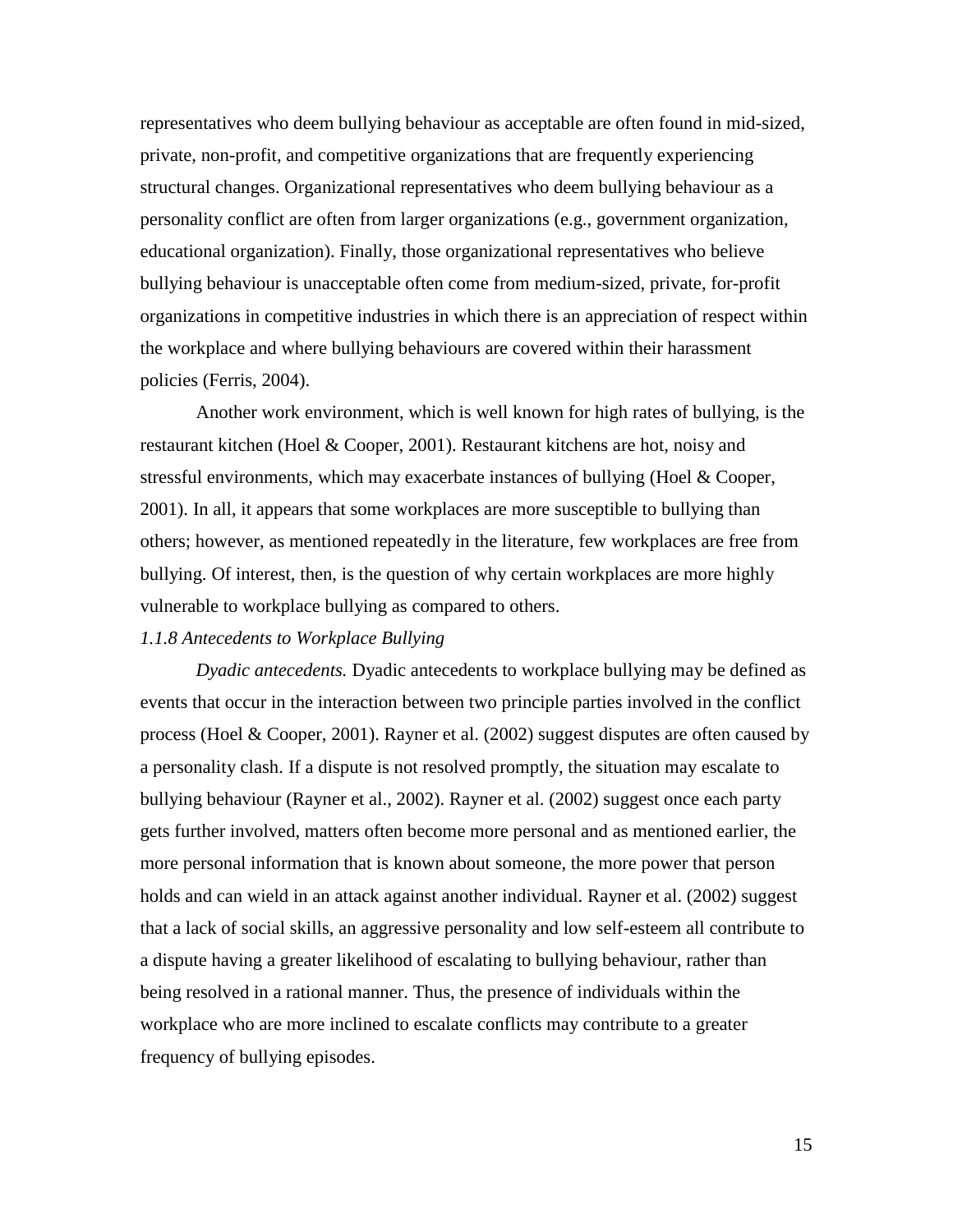*Organizational antecedents.* Rayner et al. (2002) describe organizational antecedents to workplace bullying in terms of stress. Too much pressure and strain from within the organization may foster negative behaviour, including bullying. Researchers have suggested that negative behaviour (i.e., bullying) is in fact a coping mechanism used to combat too much pressure and stress. Rayner et al. (2002) discuss stress in terms of situational stress, which may include high job demands, a lack of control over time, and role conflict. Role-conflict involves instances where individuals encounter contradictory expectations (e.g., there is a demand for an increase in productivity as well as an enhancement in quality; Rayner et al., 2002). Other situational stressors, which may foster workplace bullying, include organizations with minimal challenges, little variety, less appealing work, little opportunity for personal development, unsatisfactory work climate, and high dissatisfaction with supervisors (Hoel  $& Cooper, 2001$ ).

## *1.2 Social Norms*

One broader aspect of the organizational environment includes workplace values and norms, which have been thought to influence how and whether bullying is acknowledged as a problem (Cowie, 2002). Social norms are constructs used to define human behaviour and are described within a social psychological theoretical framework. Cialdini and Trost (1998) define social norms as "rules and standards that are understood by members of a group, and that guide and/or constrain social behavior without the force of law" (p. 152). Social norms materialize out of interactions with others; they may be stated implicitly or explicitly and any permission for deviating from them comes from social networks and not the legal system.

### *1.2.1 The Origin of Norms*

Little attention has been given to the origins of norms (i.e., how social norms surface within social systems). Two different perspectives speak most clearly to the question of origin: the societal-value perspective; and the functional perspective. These perspectives may aid in our understanding of how and why workplace bullying transpires within particular work environments as well as providing a framework within which to examine whether co-workers are willing to intervene when bullying does take place. Indeed, in the present study, theoretical and empirical work in the area of social norms will be used to make predictions about the prevalence of workplace bullying.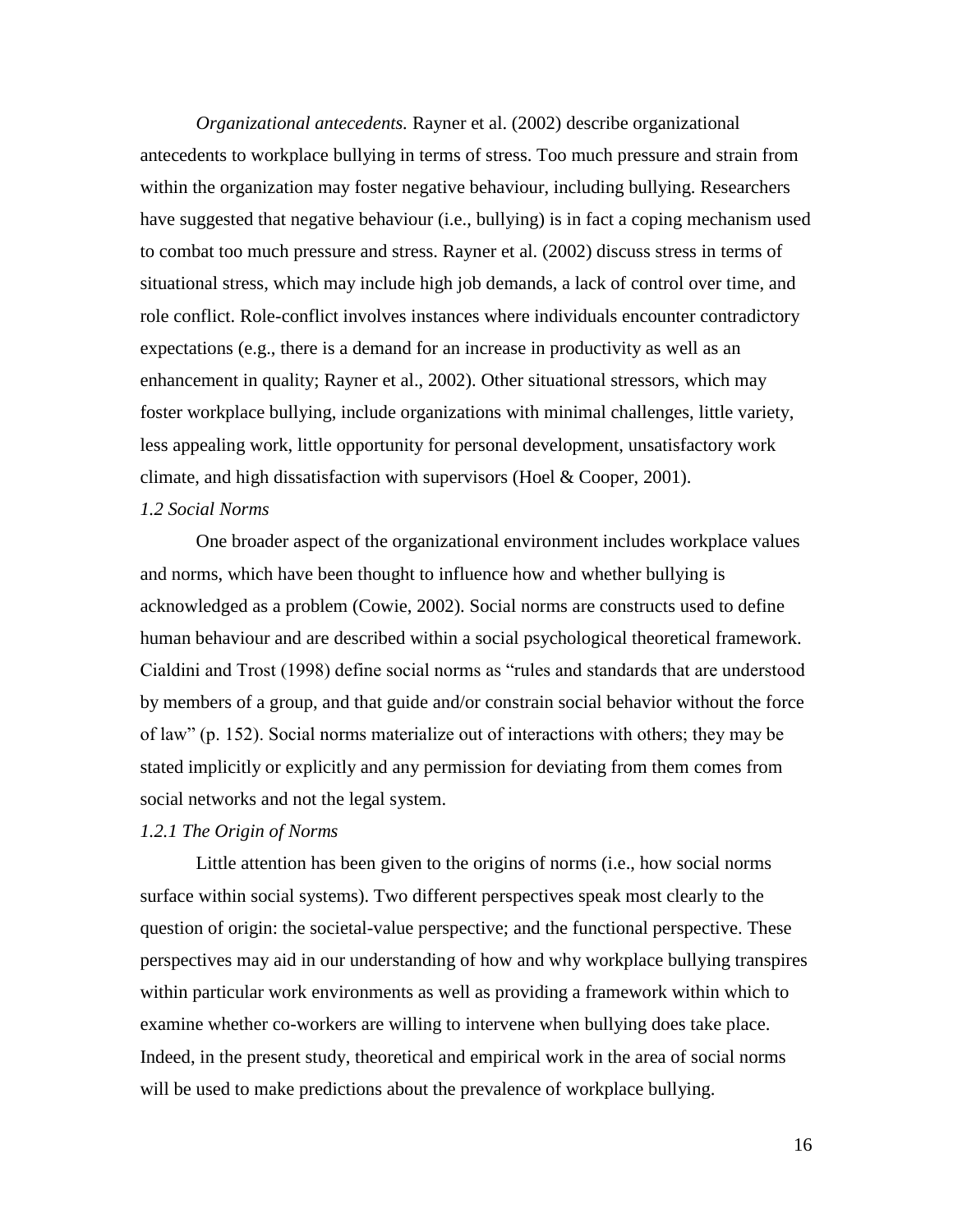*The societal-value perspective*. The societal-value perspective states that norms are culturally specific and variable, and that the influence of any norm results exclusively from its value to the culture within which it functions (Ciladini & Trost, 1998). This perspective is evident in the fact that some workplace environments endorse bullying, while others do not. For example, male-dominated organizations, which emphasize "machismo/masculinity" or "efficiency at all costs" often tolerate or consider as acceptable aggressive behaviour (Cowie et al., 2002). In contrast, employees in organizations with more formal organizational cultures, where management is perceived as fair, behave more respectfully (Keashly & Jagatic, 2003).

Within the societal-value perspective, Opp (1982) suggests "most norms are performed and rewarded repeatedly, either directly or through vicarious reinforcement from others in the society. As a function of their "reward power", behaviors become preferred responses in particular situations" (as cited in Ciladini & Trost, 1998). Cowie et al. (2002) state,

bullying may be fruitfully defined as an evolving process with humiliating or punitive behaviours over time becoming an accepted pattern of behaviour with which colleagues and management collude…such a culture would favour those who could survive, and managers and supervisors would be tough towards those who were perceived as weak and dispensable. (p. 495)

Thus, in order to be rewarded, or at a minimum, to avoid punishment, employees within some workplace environments may accept and even embrace the aggressive organizational culture.

Proponents of the societal-value perspective (e.g., Cialdini and Trost, 1998) also describe the importance of the socialization process. The strength of bullying behaviour preferences depends on the extent to which: (1) there are occasions for communication between people in the social group that permit them to transmit the norm to others, (2) the group is an integrated unit, which values uniformed behaviour, and (3) the norm is significant for the group. After specified norms are acknowledged by the group and deviant tendencies are discouraged, norms are most often accepted and internalized by the group members (Ciladini & Trost, 1998). This has also been referred to as the "socialization process." Hoel and Salin (2003) describe the socialization process by stating that when "new members enter the organization they will gradually adapt to the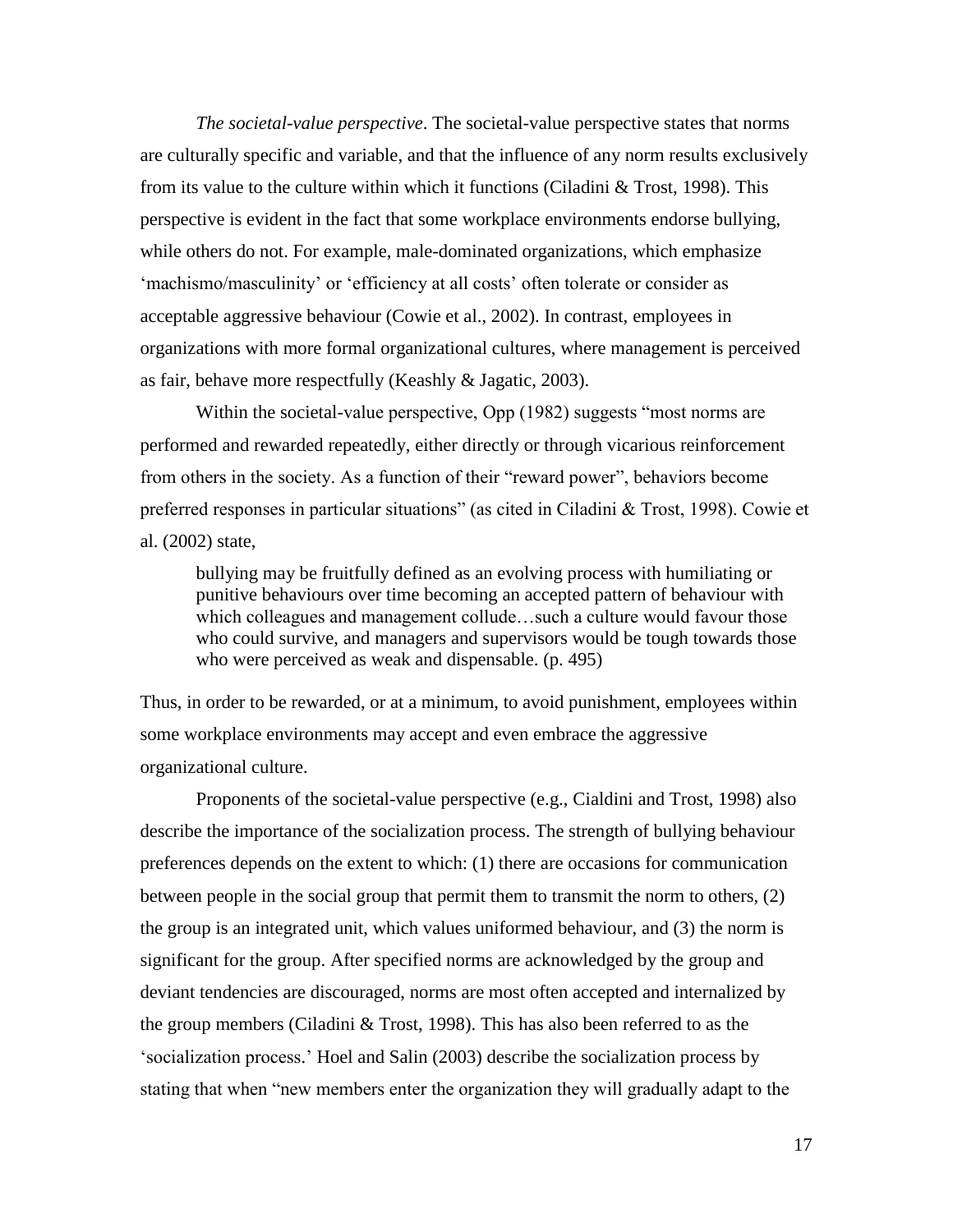shared norms of the organization and their work group" (p. 211). In a study of bullying in the Fire Service, Archer (1999) examined how bullying may become institutionalized and agreed upon as tradition (as cited in Cowie et al., 2002). This particular workplace adopted norms of 'toughness' and 'survival of the fittest', which was evident in the fact that many victims deemed protesting about bullying to be an act of disloyalty.

*The functional perspective.* A second perspective used to explain the origins of norms is the functional perspective. This perspective asserts that norms are adaptive in an evolutionary sense and aid in our survival as a species at either an individual level or a group level (Ciladini & Trost, 1998). This perspective may be understood through managerial behaviour within some workplace environments. Rayner et al. (2002) suggest that in recent years, managers have had to hold greater accountability for their work and their employees" work. Not only does heightened responsibility among managers increase the risk of stress, which may in turn lead to bullying (affective aggression), but also unreasonable demands may lead to instrumental aggression (bullying in order to obtain some goal). For example, some bullies consider workers to be more industrious when subjected to fear of harassment (Keashly & Jagatic, 2003). Thus, in order for managers to handle their responsibilities and satisfy upper management, they may bully their employees, believing that bullying acts will aid in their survival within the organization.

Bullying may also be functional in terms of one co-worker bullying another. In a highly competitive work environment, one co-worker may bully his or her colleague with the intent of making the colleague look bad, so as to make him or herself look good and "get ahead". As mentioned previously, research has shown that in highly stressful work environments, a co-worker may bully his or her colleague as part of a coping mechanism when there is too much pressure (Rayner et al., 2002). Yet another reason for why a coworker may bully a colleague is to avoid becoming the victim of bullying behaviour. Hoel and Cooper (2000) assert that colleagues, who fear becoming targeted themselves, may decide to bully others.

For the purposes of the present study, the societal-value and functional perspectives on the origins of norms led to the prediction that more difficult or negative work environments and work environments in which bullying behaviour is perceived to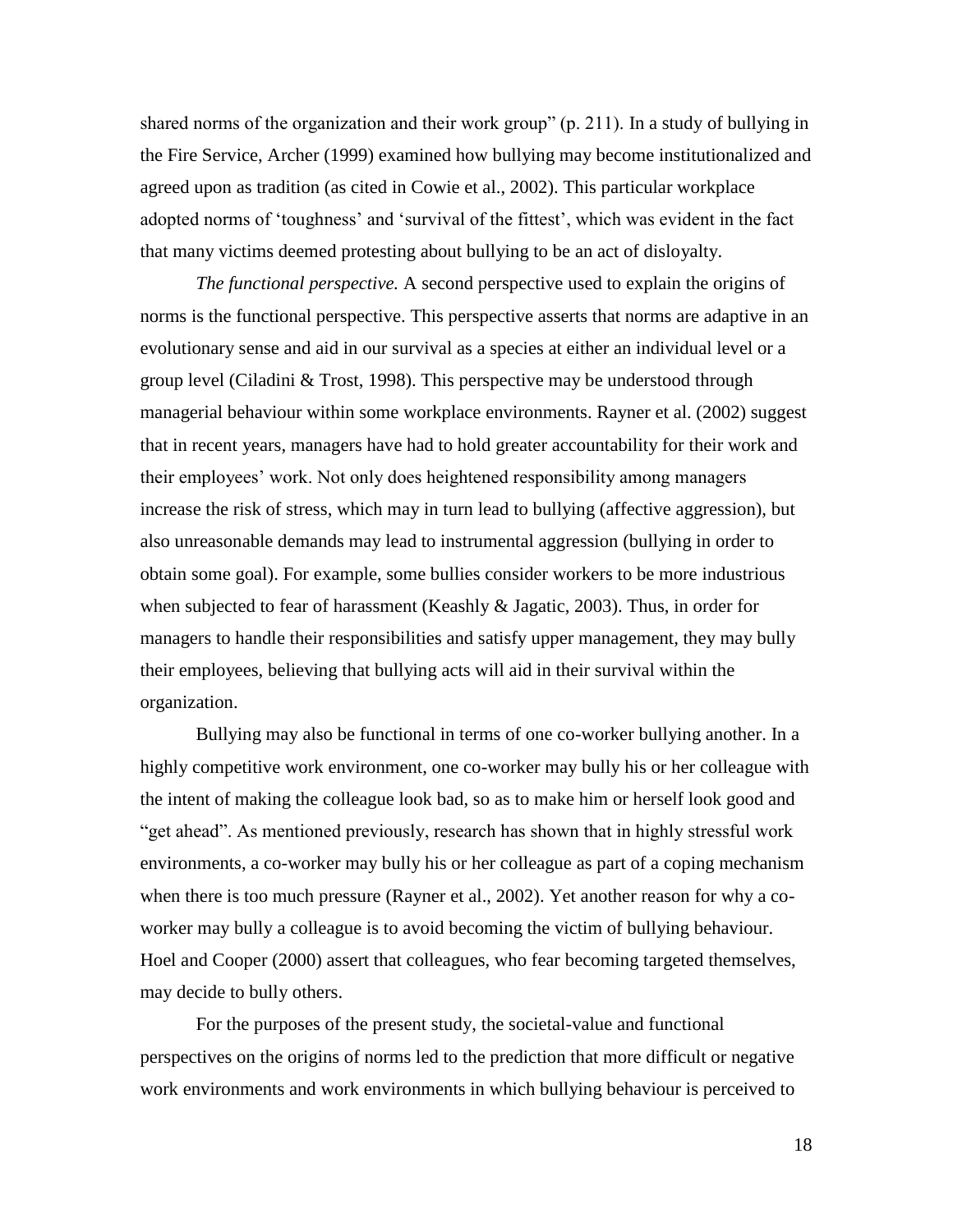be rewarded would be associated with greater prevalence of bullying behaviour. Specifically, employees who fear becoming a victim of bullying acts, perceive their work environment to be highly competitive, perceive their work environment to be highly stressful and/or perceive their work environment to reward bullying were expected to report more workplace bullying.

# *1.2.2 Types of Norms*

Not only is it important to understand the origins of norms (how social norms surface within social systems); but also, it is essential to recognize the various types of norms, particularly those pertaining to workplace bullying. As mentioned previously, norms are used to explain human behaviour (e.g., workplace bullying) and have widespread usage (Ciladini & Trost, 1998). Thus, social norms may be used to logically explain workplace bullying and provide researchers with a testable model. Furthermore, because social norms have widespread usage, researchers may be able to generalize their findings to a more diverse and extensive number of workplace environments, compared to other social phenomena.

*Descriptive norms.* Ciladini and Trost (1998) state "as humans, we are motivated to act in ways that are effective in achieving our goals: we want to make accurate decisions" (p. 155). One way in which people attempt to behave effectively is through the examination of descriptive norms. Ciladini and Trost (1998) define descriptive norms as norms which are "derived from what other people *do* in any given situation" (p. 155). Observing others" behaviours provides information on how to act in a novel or ambiguous situation; furthermore, it offers us consensus information. The greater the number of people who respond to the same situation in the same manner, the more correct we will perceive the behaviour to be, even if it is not true. For example, Latane and Darley (1968) suggested that bystanders to an emergency situation (particularly situations that are ambiguous) will often be influenced by other bystanders.

Descriptive norms are considered a heuristic, such that by following others' behaviours, time and cognitive effort will be minimized, with a high probability of being effective in terms of the outcome (Cialdini & Trost, 1998). Cialdini and Trost (1998) suggest that "we can maximize effectiveness of this tendency to model our behaviors after others if we follow those who are not only similar to us, but successful as well" (p.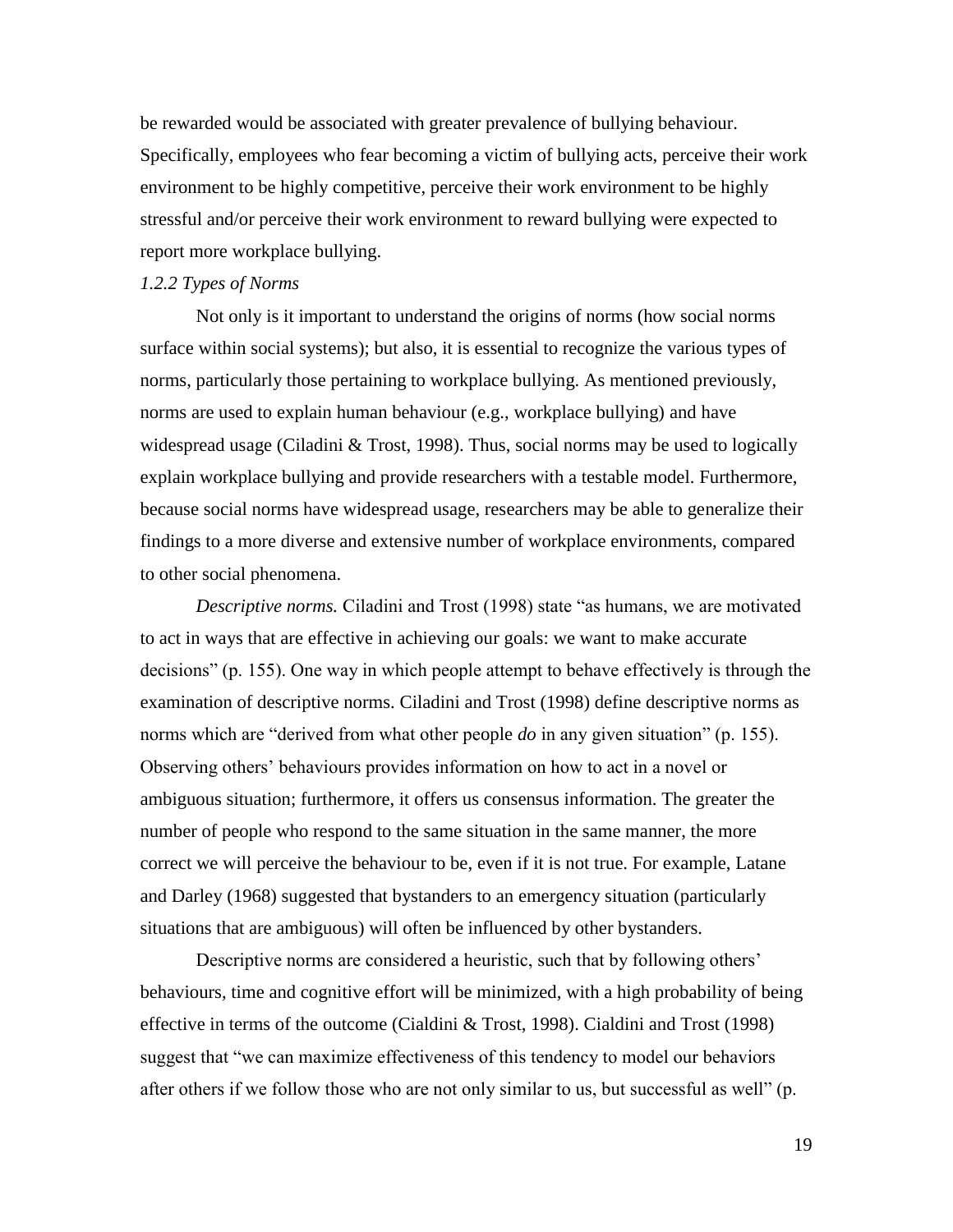155). Thus, bullies who are successful (e.g., receive a promotion for increased productivity) will have their behaviours emulated more so than bullies who are not successful in their actions.

With respect to the developmental literature, research has examined normative and non-normative behaviours in the peer groups of children and adolescents. In these studies, behaviours that were recurrent in a particular group were considered normative in the group, whereas uncommon behaviours were considered non-normative (Salmivalli & Voeten, 2004). Henry, Guerra, Huesmann, Tolan, VanAcker, and Eron (2000) assessed descriptive classroom norms by evaluating the average level of aggressive behaviour in a classroom.

Going beyond defining descriptive norms in terms of observation and behaviour, Perkins, Haines and Rice (2005) examined the importance of *perceived* norms in predicting high-risk drinking among college students. Regardless of the individual campus drinking norm (e.g., low, moderate, high), students perceived that the norm was to drink more than was actually being consumed by the majority of their peers. Furthermore, the perceived norm (i.e., how many alcoholic drinks participants *thought* the typical student had the last time he/she socialized) was the most powerful predictor of personal drinking, followed by gender and the actual campus drinking norm. The authors concluded, "Although the actual norm is an important predictor of personal consumption, students' perception of the norm is a much more powerful predictor of their drinking behavior than the amount actually consumed by most of their school peers" (p. 476).

Following from Perkins and colleagues' definition of descriptive norms, descriptive norms for bullying in the present study were operationalized as the group mean on items measuring the prevalence of participants' *perceptions* regarding the occurrence of workplace bullying. In the present study, it was predicted that more negative work environments would be linked to perceptions of a higher rate of bullying among coworkers in the workplace.

*Injunctive norms.* Over and above describing appropriate or typical behaviour to be emulated by others, social norms have the power to prescribe appropriate behaviours, as well as proscribe inappropriate behaviours. Injunctive norms may be referred to as behaviours that are accompanied by social acceptance or approval by others. Henry et al.,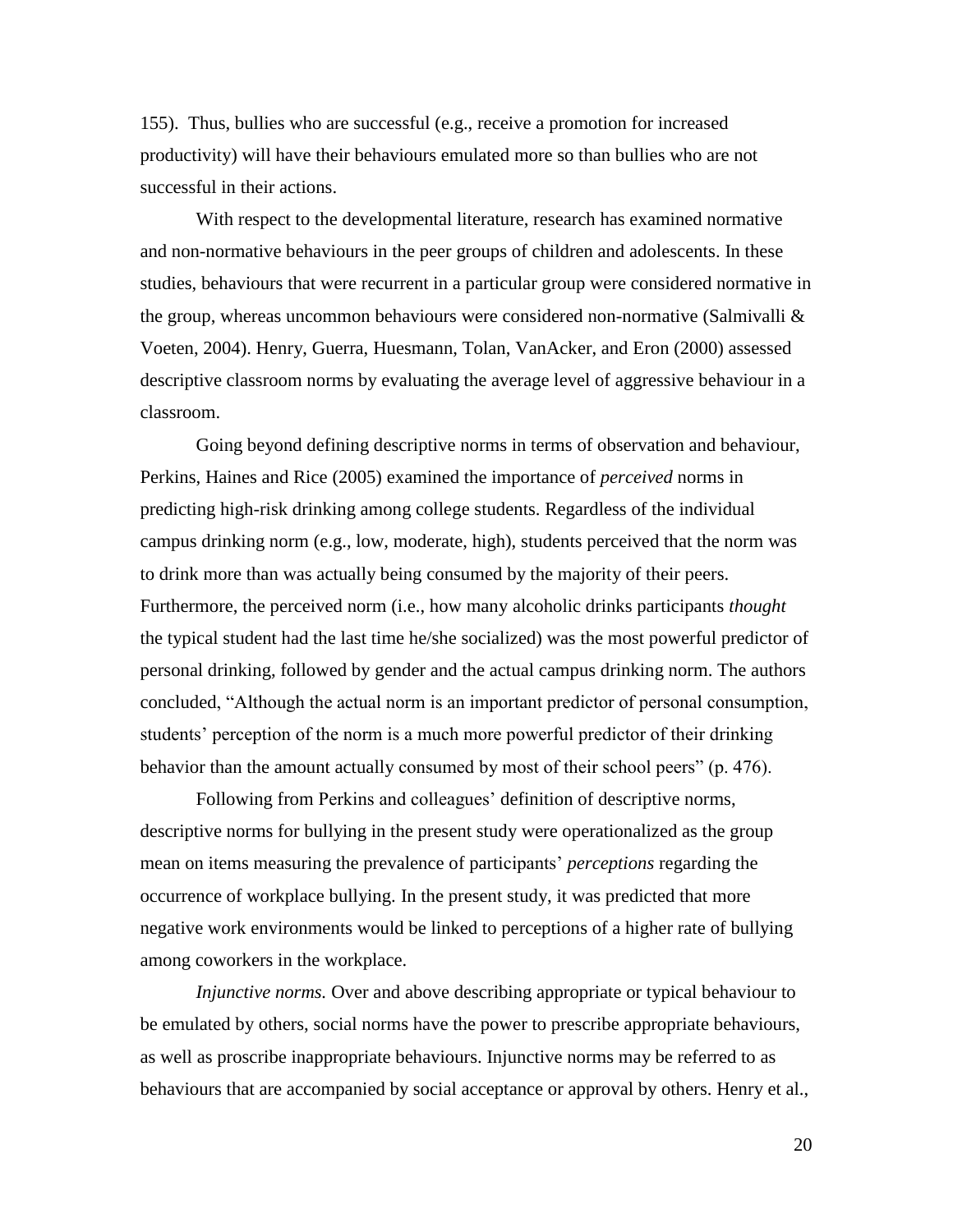(2000) describe injunctive norms as what children are *expected* to do in any given situation. Henry and colleagues examined injunctive classroom normative beliefs by assessing classmates" beliefs of acceptability of aggression and found that both indirect and direct effects of injunctive norms were significant predictors of changes in aggression over a period of two years. Salmivalli and Voeten (2004) examined group norms among elementary school children, operationalizing group norms as students" expectations about the social consequences of pro- or anti-bullying behaviours in their classroom (i.e., joining in on bullying, taking sides with the victim). The authors found that group norms could be used in explaining bullying variance at the classroom level, particularly in the upper grades, such that a negative relationship was found between anti-bullying norms and bullying others (i.e., as anti-bullying norms decreased, the prevalence of bullying others increased).

Underlying the concept of norms is the implication that behaving in agreement with group norms results in positive consequences and approval by other group members, whereas deviating from the norms results in negative consequences and disapproval (Samivalli & Voeten, 2004). In the present study, it was predicted that higher prevalence rates in reports of workplace bullying would be associated with the perception that bullying behaviour is considered acceptable in the workplace and typically goes unpunished.

# *1.3 Widening the Focus to Include Witnesses*

To date, much of the research examining workplace bullying has focused on documenting the various environmental features, which seem to promote as compared to inhibit bullying behaviours. The existence and experience of bystanders, or those individuals who *witness* the bullying episode has been virtually ignored. Although a clear delineation and understanding of workplace bullying is an essential first step in research, it can be argued that making positive change within organizations must also involve an acknowledgement of the role of group members. Indeed, Jennifer et al. (2003) argue that "bullying may be regarded as a group phenomenon in which most group members have a defined participant role" (p. 490). Thus, not only are the perpetrators and victims of a bullying instance directly involved in the situation, but so too are those who witness the bullying behaviour. Accordingly, the proposed study was designed to examine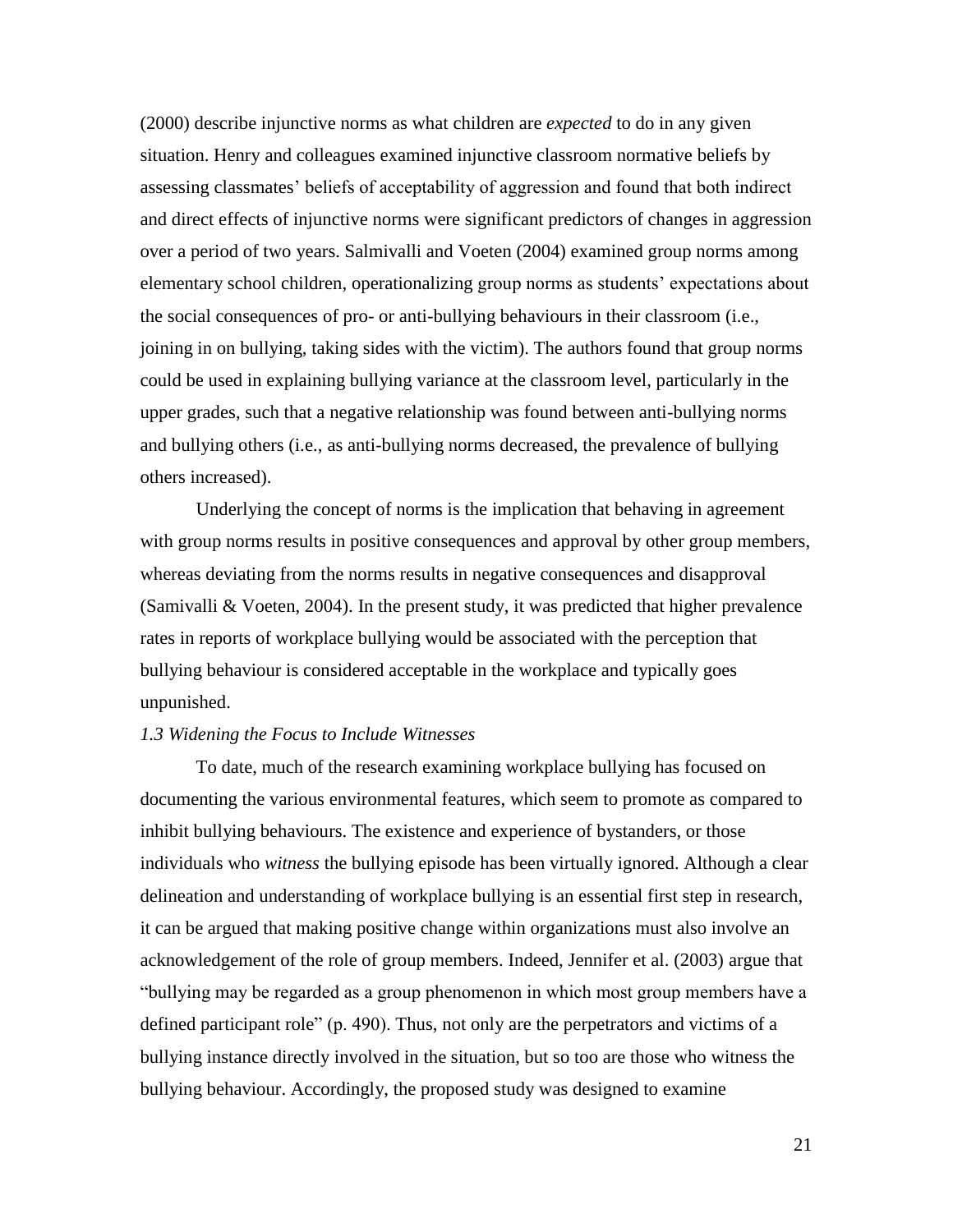bystanders" experiences with workplace bullying, focusing on their willingness to intervene. Of primary interest here is the question of what makes bystanders more or less willing to intervene when they are aware of bullying taking place in the work setting. Using classic social psychological research, contemporary findings from developmental studies of bullying, and the theoretical framework of social norms, it becomes possible to make predictions about why bystanders intervene in workplace bullying.

# *1.3.1 Early Research on Bystanders*

In the classic social psychology literature, research was undertaken to investigate bystanders and their willingness to intervene in an emergency situation. Darley and Latane (1968) examined bystanders who overheard someone experiencing an epileptic seizure and recorded participants' speed of responding to the situation. As an extension of this work, Latane and Darley (1968) conducted an experiment where a room was slowly filled with smoke while participants completed a questionnaire. Latane and Darley (1968) examined the participant's willingness to report the incident according to the presence or absence of bystanders.

*Bystander effect.* In their work, Darley and Latane (1968) coined the term "the bystander effect" asserting that in the presence of other bystanders, an individual"s willingness to intervene in an emergency situation decreases, along with feelings of personal responsibility. Darley and Latane (1968) found that the likelihood of reporting the emergency was tied to the number of bystanders the subject perceived to be present in an emergency situation. Specifically, in the condition where subjects believed they were alone, 85% reported the emergency; whereas when participants thought there to be four people in the room only 31% of the subjects reported the emergency. Latane and Darley (1968) found similar results in that the Bystander Effect was still observed when participants were in the company of two passive confederates, as opposed to four.

There are three possible explanations for why the Bystander Effect occurs including diffusion of responsibility, ambiguity of the event and social influence. When an individual is the only witness to an emergency situation, he or she will feel personally liable for his or her actions. However, if other bystanders are present to witness the emergency, personal agency is easily masked by dispersion of responsibility. Bandura (1999) states that, "When everyone is responsible, no one really feels responsible" (p.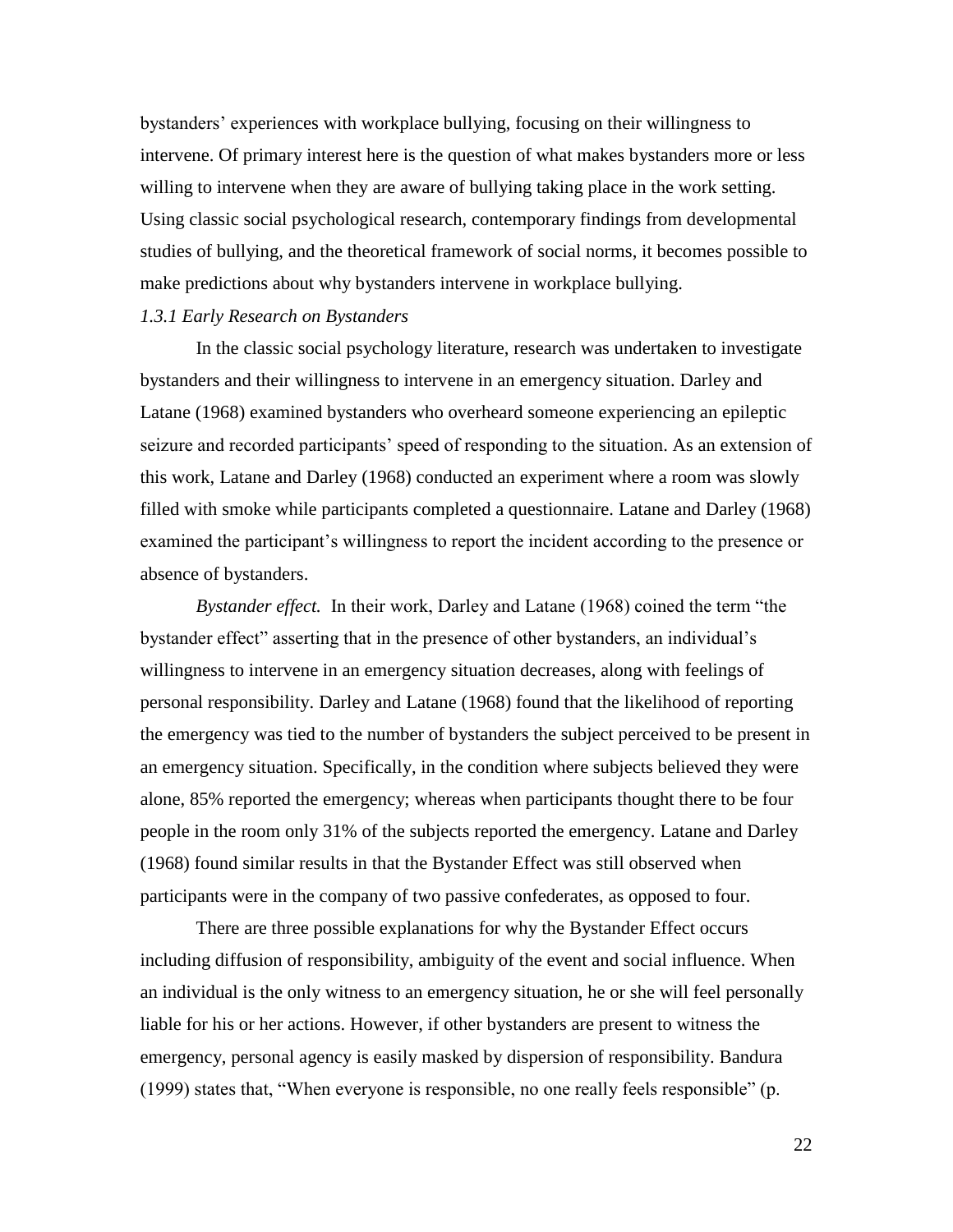198). Another explanation for the Bystander Effect focuses on the perception of ambiguity within the event. Bystanders are far less likely to intervene in a situation if they are uncertain as to whether it is serious or not (e.g., an argument in the street may transpire into violence; however, it may merely be a family disagreement; Latane  $\&$ Darley, 1968). Latane and Darley (1968) examined how long it took bystanders to report that their room was filling with smoke. They found that subjects who did not report the smoke were uncertain as to what it was, but consistently perceived the smoke not to be as serious as a fire. Using a sample of early adolescents and a series of hypothetical vignettes, Haffner, McDougall and Vaillancourt (2007) observed that participants reported being more likely to intervene in bullying situations (physical, verbal, social) when they thought the victim was being hurt badly (serious situation) as compared to situations in which they were told the victim was not being hurt badly.

In addition, bystanders to an emergency situation will often be influenced by other bystanders. If bystanders witness someone else stepping in to intervene in the emergency situation, they also may be more willing to intervene. However, if it appears as though the group of bystanders regards the event as non-serious, a person may fear looking silly if he or she were to step in and do something (Darley & Latane, 1968; Latane & Darley, 1968).

Following from Haffner et al. (2007) the present study utilized hypothetical scenarios to examine factors that might be associated with bystanders' willingness to intervene in the workplace. It was expected that participants within the present study would be less likely to intervene in the presence of others as compared to when they are alone. In addition, it was predicted that bullying events considered to be serious in nature (including the victim being hurt badly) would be tied to greater intention to intervene as compared to those events thought to be less significant. Consistent with existing adult literature it was predicted that participants would be more likely to intervene if someone else steps in to intervene first.

#### *1.3.2 Bystanders in Childhood, Early Adolescents and Adulthood*

Moving beyond the number of witnesses to a bullying event, seriousness of the event and the issue of whether someone else steps in first to do something, there is evidence to suggest that an individual"s willingness to intervene in a bullying situation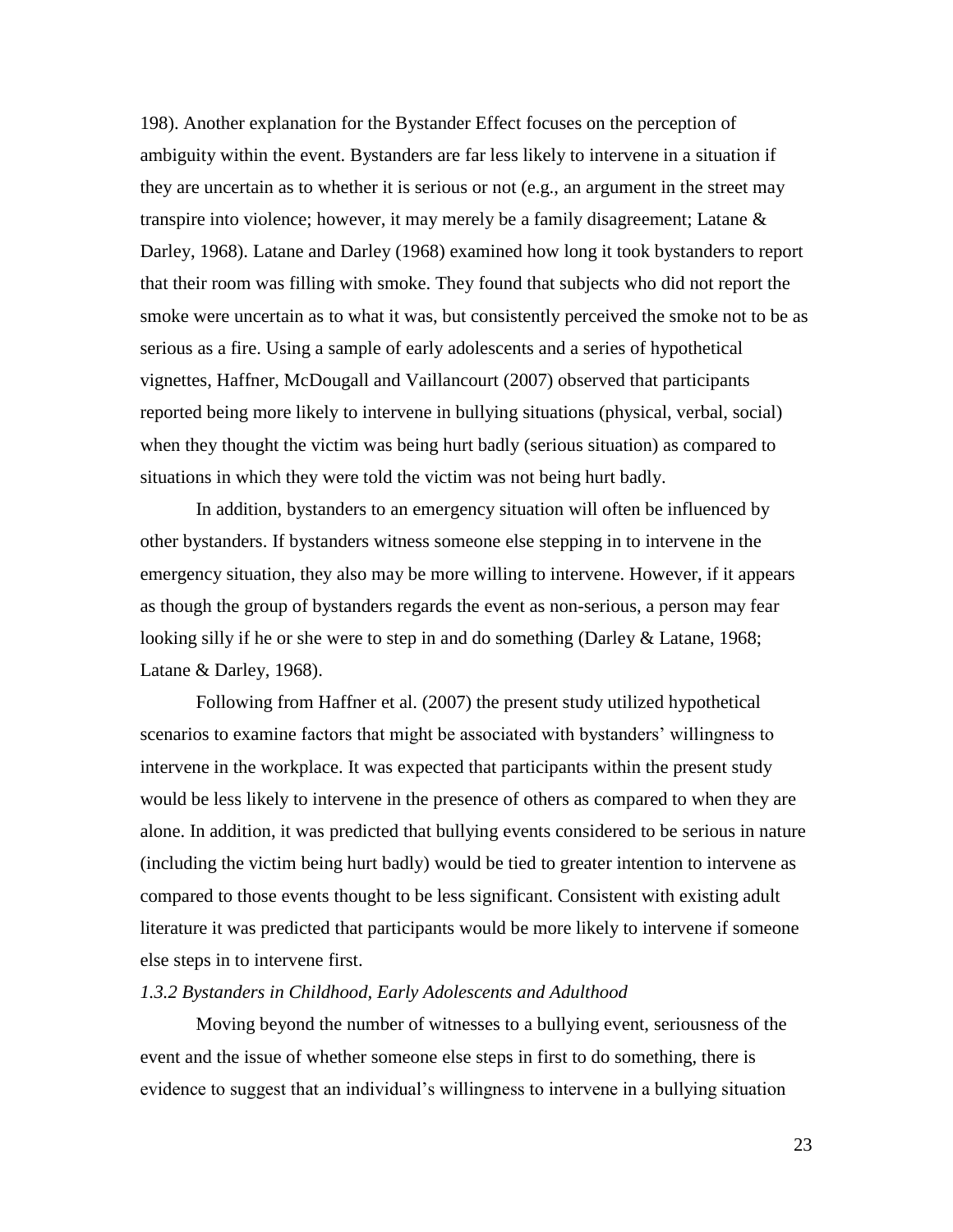may vary as a function of other mitigating factors. What follows below is a description of relevant findings taken from previous research with either children and adolescents or adults. Although certainly, the world of children and adolescents is markedly different from the workplace environment, earlier research involving children and adolescents helps to generate hypotheses around people"s willingness to intervene (or not) when faced with a bullying situation. Whenever possible, previous findings are used to help generate predictions about the likelihood of bystander intervention in workplace bullying.

*Perceived frequency of situation.* By definition, aggressive behaviour is considered bullying if it is repeated over time (Camodeca & Goossens, 2005). In the childhood literature, Pepler, Craig and O"Connell (1999) assert that bystanders may be more likely to intervene in a bullying situation if they become distressed by witnessing repetitive victimization towards the same individual over time. As such, bystanders may be more willing to intervene in a bullying instance if they believe the bullying happens repeatedly and it would most likely happen again. Indeed, Haffner et al. (2007) found that early adolescents were more willing to intervene when they thought the bullying event happened repeatedly. Accordingly, it was predicted that participants would be more likely to intervene if they perceived the bullying as a recurring or persistent event as compared to those instances perceived to be a "one-time" occurrence.

*Feelings towards the bully and/or victim*. Pepler et al. (1999) assert that predictions of willingness to intervene in a bullying situation are dependent on whether a bystander dislikes, or on the contrary, feels empathy towards a victim of a bullying instance. If a bystander dislikes the victim they will be unlikely to intervene (Pepler et al., 1999). Haffner et al. (2007) found that early adolescents reported greater willingness to intervene when they liked the victim (as compared to disliking the bully), but this was only true for girls. Within the adult literature, Gaernter (1975) suggests that attitudes towards the victim may influence helping behaviour by affecting the degree to which the bystander believes the victim needs help. Oh and Hazler (2009) examined a sample of college students who witnessed bullying during middle or high school. Findings showed that bystanders (i.e., participants) who were friends with the bully were more likely to assist or reinforce the bully. In contrast, bystanders (i.e., participants) who were friends with the victim were more likely to avoid becoming involved or defend the victim in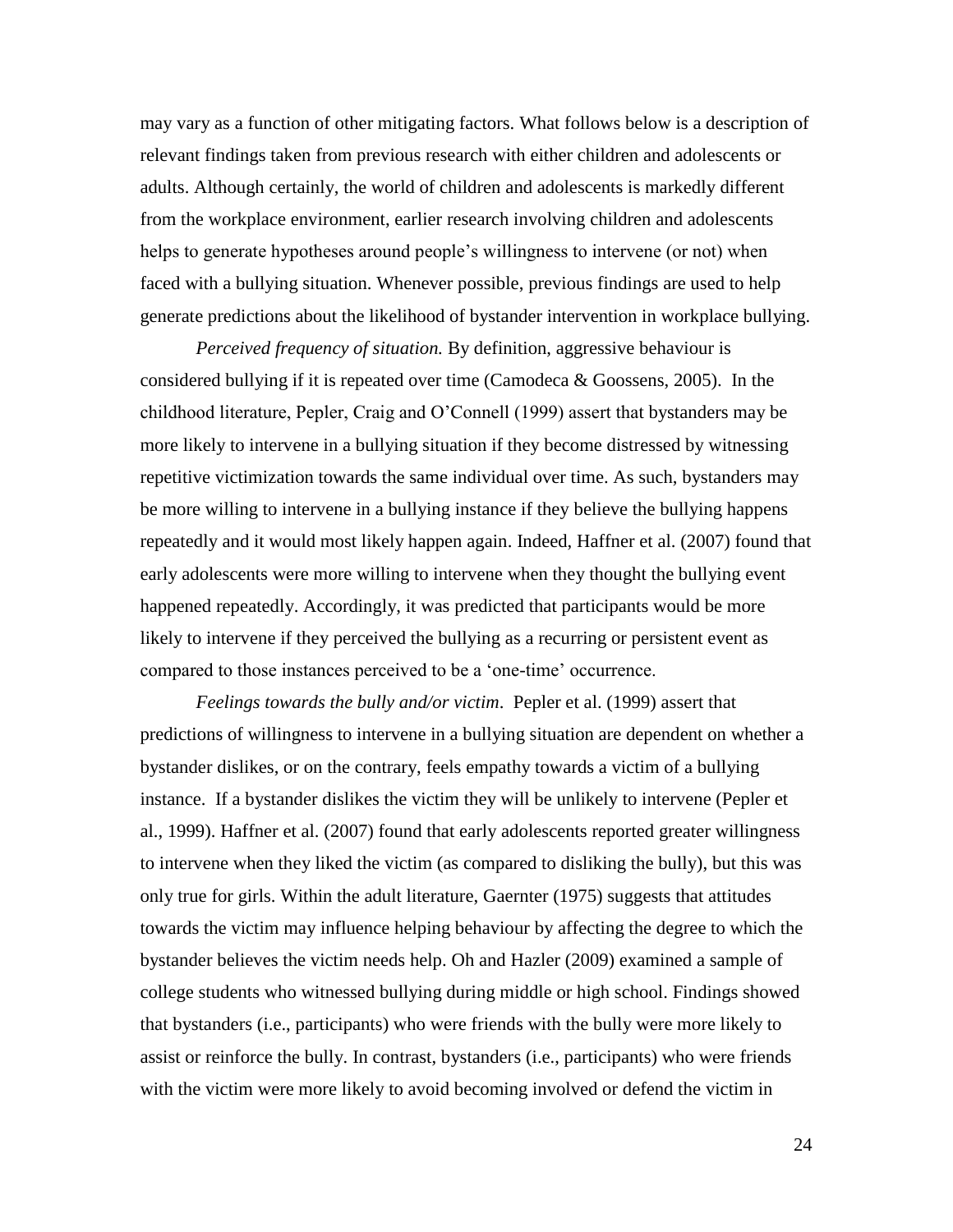some manner. In the present investigation it was predicted that liking the victim or disliking the bully would be associated with a greater likelihood of intervening. In contrast, disliking the victim or liking the bully was predicted to be linked to decreased willingness to intervene.

*Fear of retribution.* Another factor which has been thought to affect a bystander's willingness to intervene in a bullying situation is probable revenge on the part of the bully towards the individual who comes to the aid of the victim (Newman & Murray, 2005; Rayner et al., 2002). Adults may not intervene in a bullying situation because they fear that they may be victimized or harmed in some way within the workplace as a consequence of trying to help out a co-worker. As these fears develop, feedback will be supplied to both the bully and the victim, which will serve to perpetuate the situation (Pepler et al., 1999). Haffner et al. (2007) found that students were less likely to intervene when there was a fear of retribution from the bully as compared to their general inclination to step in and do something. Accordingly, it was expected in the present study that being fearful of retribution would be connected to decreased willingness to intervene in workplace bullying.

*Status of bully.* With respect to the adolescent literature, past research has examined status of the bully (in terms of power and popularity) and willingness to intervene in a bullying situation. Vaillancourt, Hymel and McDougall (2003) found that powerful bullies were perceived by peers to be more popular and better liked. Haffner et al. (2007) found that students were less willing to intervene in a physical or verbal bullying situation when the bully was perceived to be high in social status. As such, it was predicted that a bully high in perceived status (i.e., bully is well-liked and popular) would be tied to less willingness to intervene in a bullying situation.

*Attributions.* Underlying all attribution theories is the "attempt to describe the psychological operations that lead people to embrace situational or dispositional interpretations of other people"s behavior" (p. 103; Gilbert, 1995). A situational attribution is made when interpreting someone"s behaviour based on the situation that a person is in. A dispositional attribution is made when interpreting someone"s behaviour based on the person"s unique predispositions to act (Gilbert, 1995). Weiner"s (1980) attributional model of helping behaviour suggests that if a person"s need is attributed to a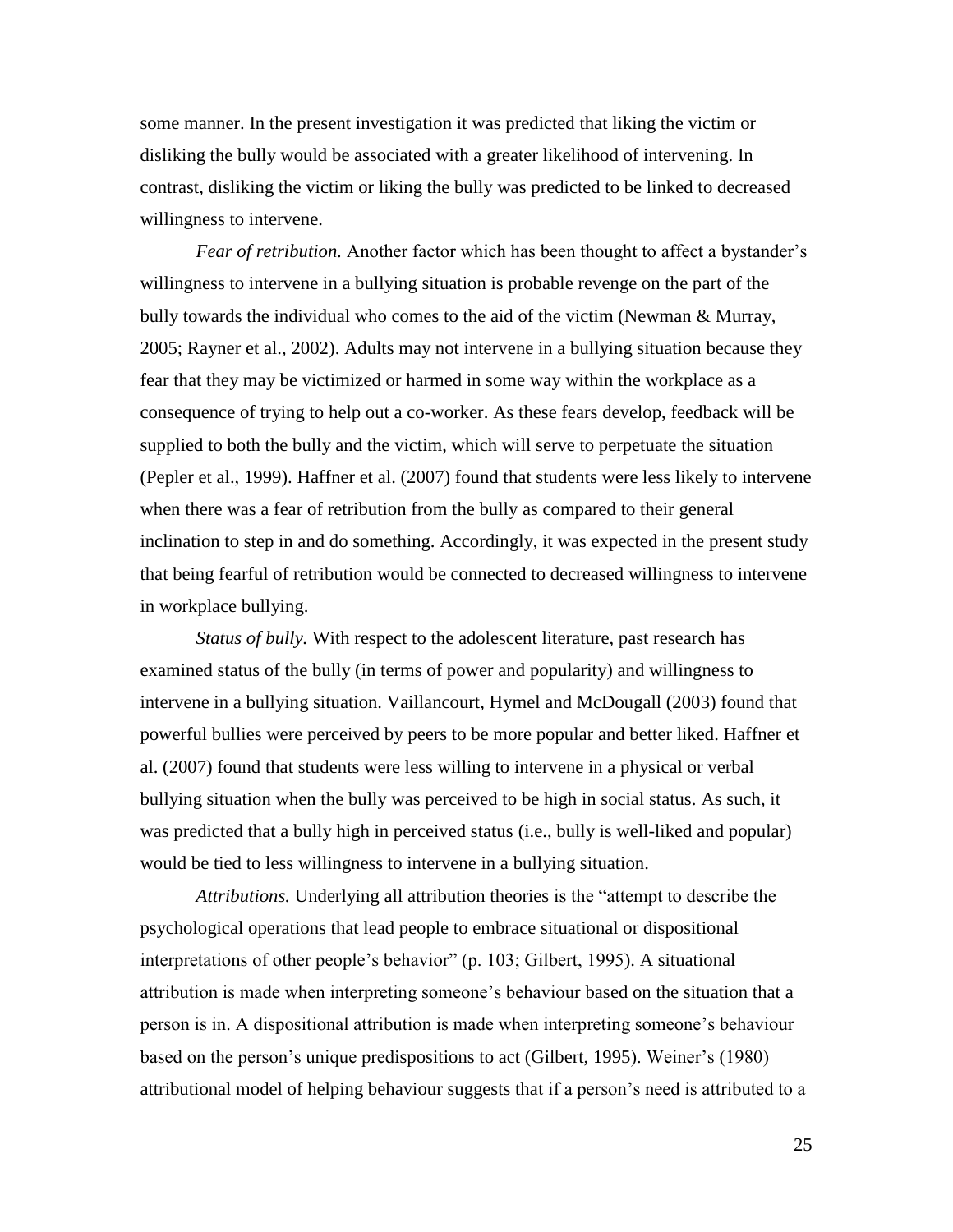controllable cause, helping behaviour is inhibited. On the contrary, if a person"s need is attributed to an uncontrollable cause, the probability of helping behaviour increases. As such, it was predicted that bystanders would be less likely to intervene when they believe the victim acted in such a manner to bring upon the bullying behaviour, as compared to when the bystander believes the victim did not deserve to be bullied.

*Difficulty of intervention.* In addition, of interest was whether perceived difficulty of intervention is associated with willingness to intervene in a bullying situation. Surprisingly, Haffner et al. (2007) found that for social bullying scenarios, students who perceived greater difficulty in intervening also reported a greater willingness to intervene. Despite there being no specific predictions in the present study, it was important to examine whether perceived difficulty of intervention was tied to willingness to intervene.

*Social norms.* As mentioned previously, social norms provide a context within which to examine whether co-workers are more or less willing to intervene when bullying does take place. To begin, work environments characterized by pro-bullying descriptive norms likely go hand in hand with lower levels of willingness to intervene in instances of bullying. In accordance with the societal-value perspective outlined above, and the definition of injunctive norms (i.e., what people are expected to do in a given situation), it was predicted that employees who perceive their work environment to reward (as opposed to punish) bullying behaviour would be less likely to intervene in a bullying situation. Following from the functional perspective of social norms outlined above it was predicted that perceptions of the work environment as highly competitive or highly stressful would be associated with less willingness to intervene in a bullying situation. Lastly, it was predicted that a greater fear (in general) of being victimized within the workplace would be tied to less willingness to intervene in a bullying situation.

Bullying in the workplace is a real and potentially widespread problem that deserves further empirical attention. The primary goals set forth in the current study were threefold: (1) estimate the prevalence of workplace bullying behaviours in a Canadian context, (2) examine the connections between workplace environments (e.g., stress, competition) and the prevalence of bullying behaviour that is either experienced or witnessed, and (3) explore whether an individual's willingness to intervene in bullying is tied to features of the workplace environment and other mitigating factors. The present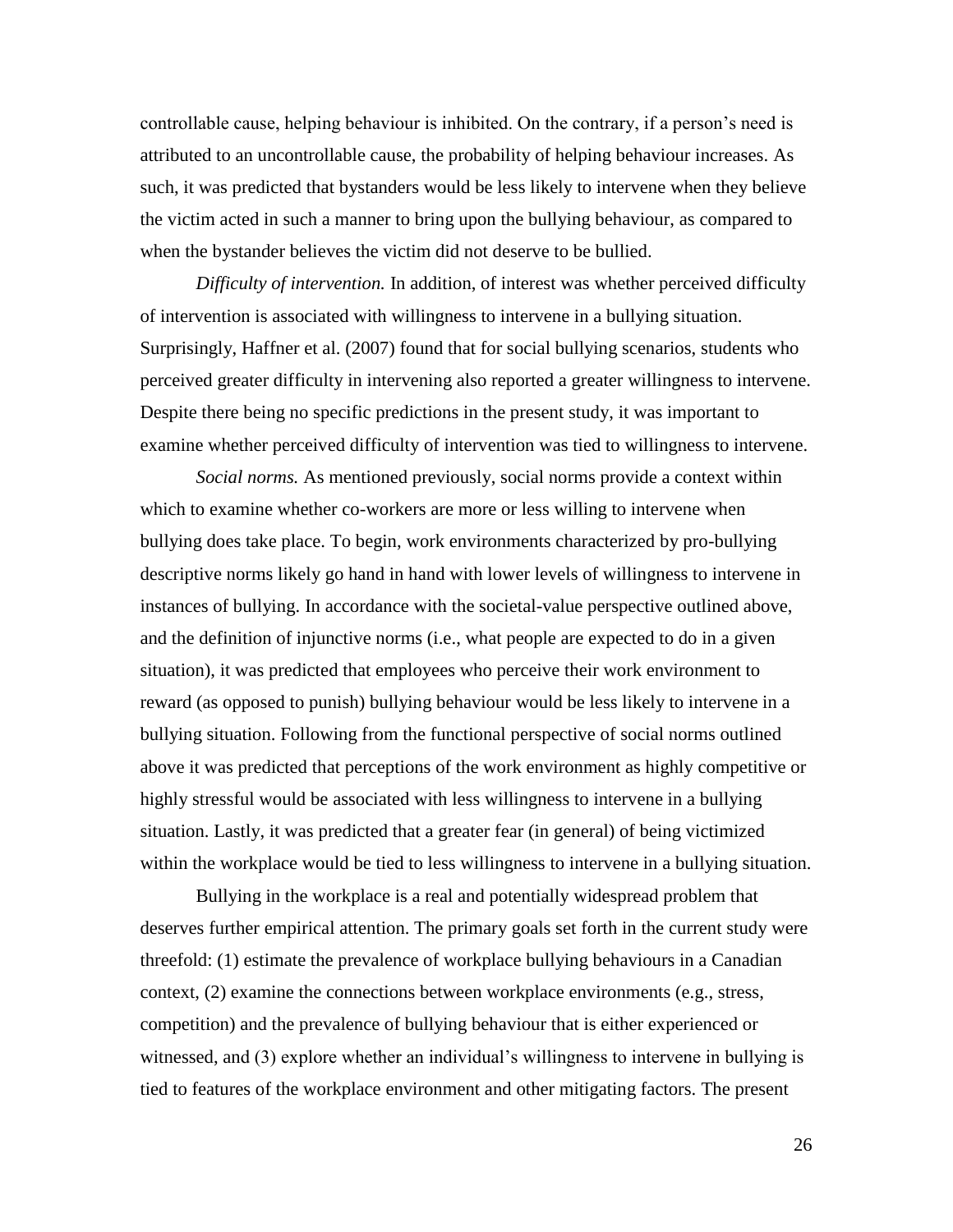study was a wide-scale on-line survey designed to test predictions set out in the present review regarding prevalence (e.g., gender differences), context (e.g., workplace norms), and willingness to intervene (e.g., factors that influence a bystander"s willingness to intervene in a workplace bullying situation).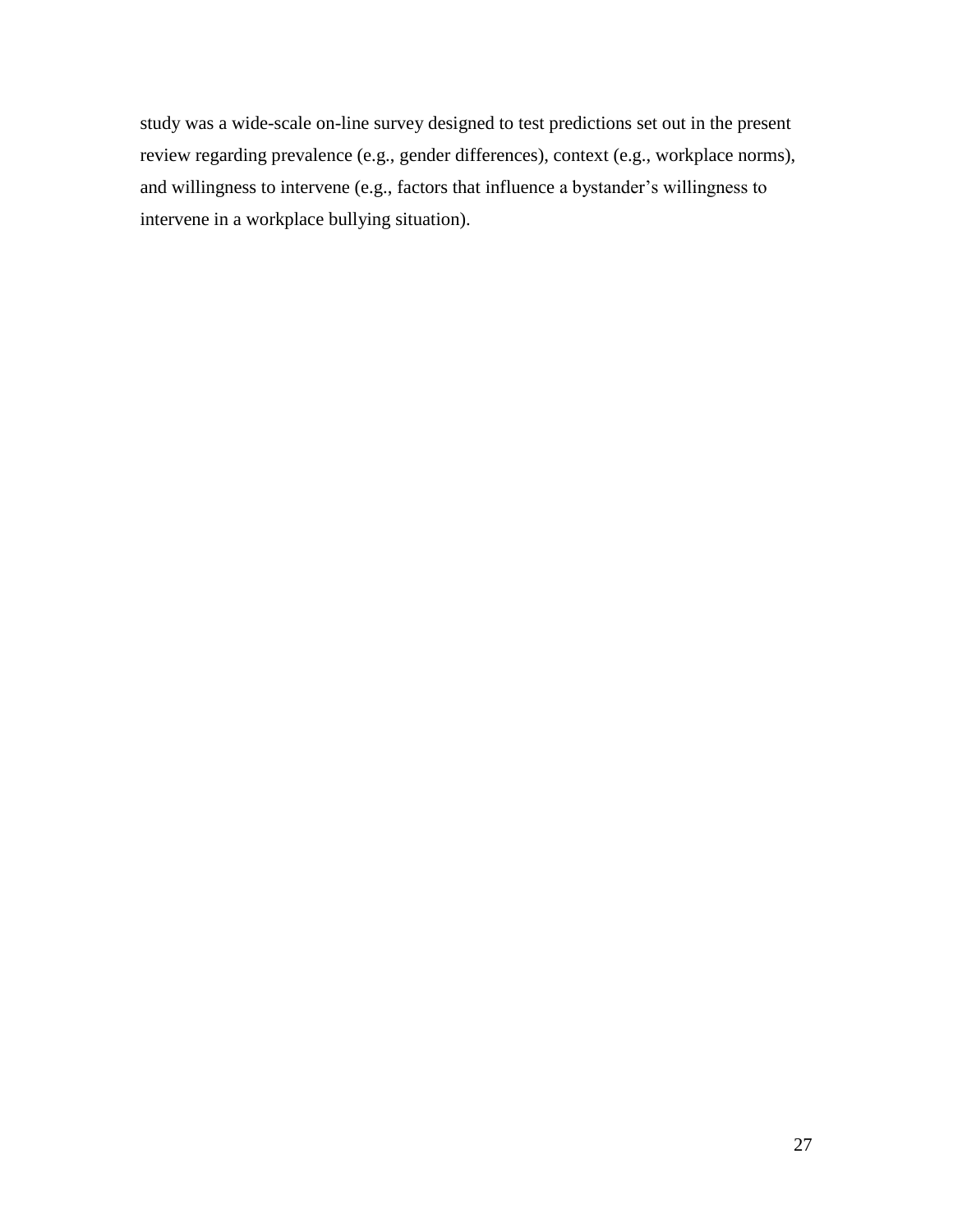## 2. METHOD

Before implementing the survey (described below), semi-structured interviews were conducted with three informants to examine whether the subjective experiences of employees, including how employees define workplace bullying, corresponded with the existing literature. Informants were chosen based on their knowledge and/or experience with workplace bullying (e.g., staff members from the Harassment Office). Specifically, the goal of the semi-structured interviews was to evaluate whether the measures of workplace bullying selected for the survey would be appropriate for the present context. In addition, data from the interviews were used to develop specific bullying scenarios for the survey, which were intended to examine willingness to intervene in bullying instances. Based on the information obtained in the interviews, it was apparent that the proposed measures of workplace bullying would be appropriate within the present context. In addition, information collected from informants was used to develop four bullying scenarios for the main study. See Appendix A for the semi-structured interview schedule.

## *2.1 Participants*

 $\overline{a}$ 

Participants for the on-line survey were recruited from a university sample of employees working in different capacities across campus (i.e., labour and services, faculty, administration, etc.). All employees who wished to participate in the current research study were allowed to complete the survey. Participants were recruited through on-line postings located on the university"s website. The on-line postings invited employees to participate in a research study examining aggression and manipulation in the work environment.

One-hundred-and-twenty participants completed the on-line survey. The sample consisted of 36 males and 83 females.<sup>1</sup> The mean age of participants was 35 years. Participants' age ranged from  $18 - 64$  years. The majority of participants were European-Canadian (81%). The nature of participants" employment was grouped into three broad categories: (1) labour/services; (2) teaching/research/scientist/clinical professional; and (3) administrative/managerial. Twenty-three percent of participants identified the nature of their employment as labour and/or services. Thirty-four percent of participants fell

 $<sup>1</sup>$  Information regarding sex was unavailable for one participant in the current study.</sup>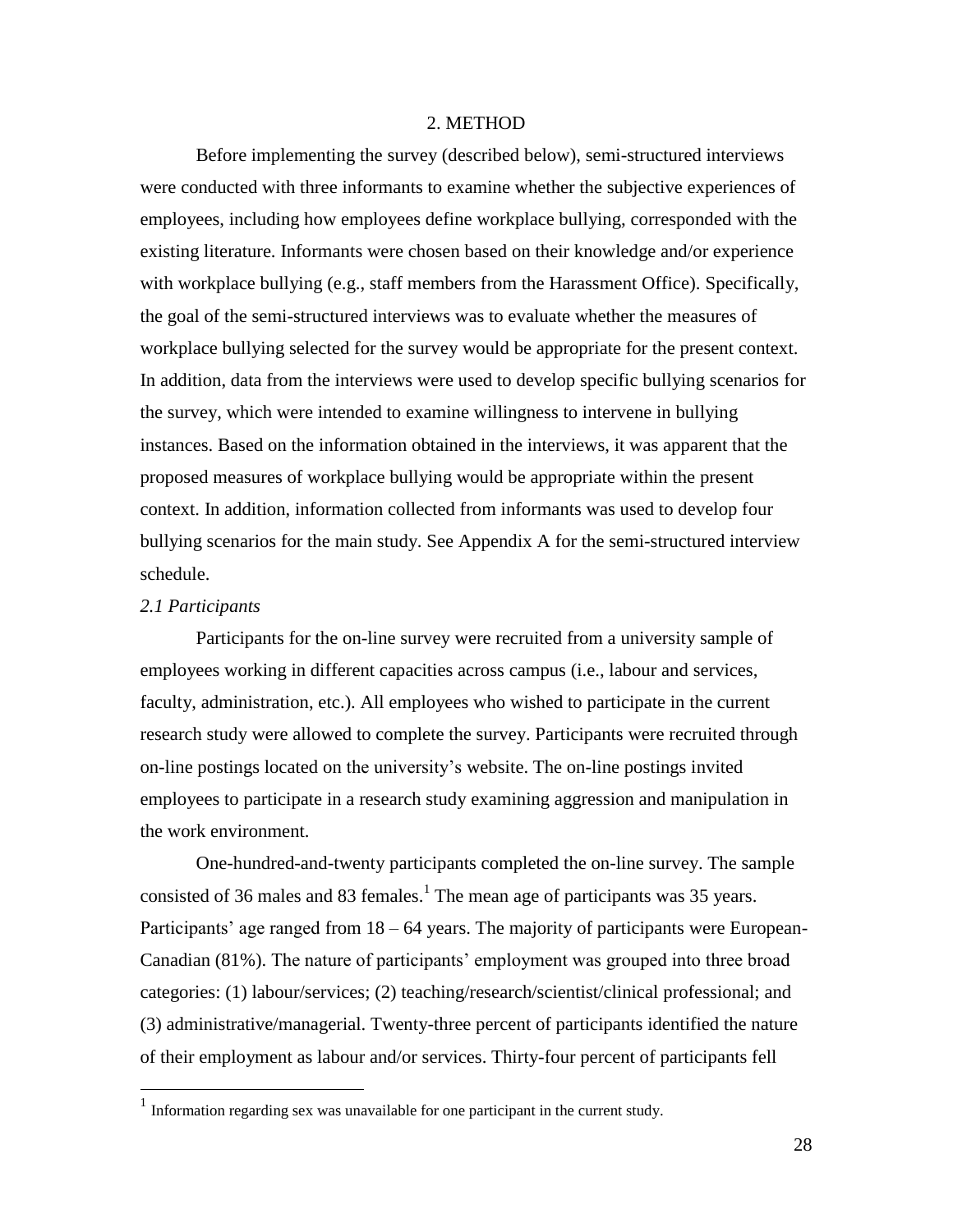under the category of teaching/research/scientist and/or clinical professional and 30% of participants fell under the category of administrative and/or managerial. In addition, 16 participants (13%) fell under more than one category. These participants checked off more than one employment option, which resultantly fell into distinct employment categories; as such, there was no way to determine which overall category of employment these participants belonged to. Of these 16 participants, nine fell under the second and third category of employment (i.e., teaching/research/scientist/clinical professional and administrative/managerial respectively), four participants fell under the first (i.e., labour/services) and second category, and three participants fell under the first and third category.

## *2.2 Measures*

*2.2.1 Demographics.* Demographic information thought to be pertinent to aggression and manipulation in the workplace was collected in the present study. Information was collected on participants" gender, age and ethnic heritage. Participants were also asked to provide information regarding the broad nature of their employment but were not asked to identify their position in an explicit fashion, so as to protect anonymity (see Appendix B).

*2.2.2 Bullying experiences.* Bullying experiences were assessed using the Work Harassment Scale (WHS) originally developed by Bjorkqvist, Osterman, and Hjelt-Back in 1992. Bjorkqvist, Osterman, and Lagerspetz (1994) reported a factor analysis of the WHS leading to the elaboration of two subscales. The resulting scale (i.e., items from both subscales), which was used in the current study, consists of 12 items. The two subscales include "rational-appearing aggression" and "social manipulation". Bjorkqvist and colleagues found both subscales to be reliable (rational-appearing aggression subscale: Cronbach's  $\alpha = 0.70$ ; social manipulation subscale: Cronbach's  $\alpha = 0.82$ ). Both subscales reflect covert aggression, in which the perpetrator attempts to mask his/her aggressive intention, in order to avoid retribution and/or social disapproval. The rationalappearing aggression scale consists of five items: (1) reduced opportunity to express oneself; (2) being interrupted; (3) having one"s work judged in an unjust manner; (4) being criticized; and (5) one's sense of judgment being questioned. The scale of social manipulation consists of seven items: (1) insulting comments about one's private life; (2)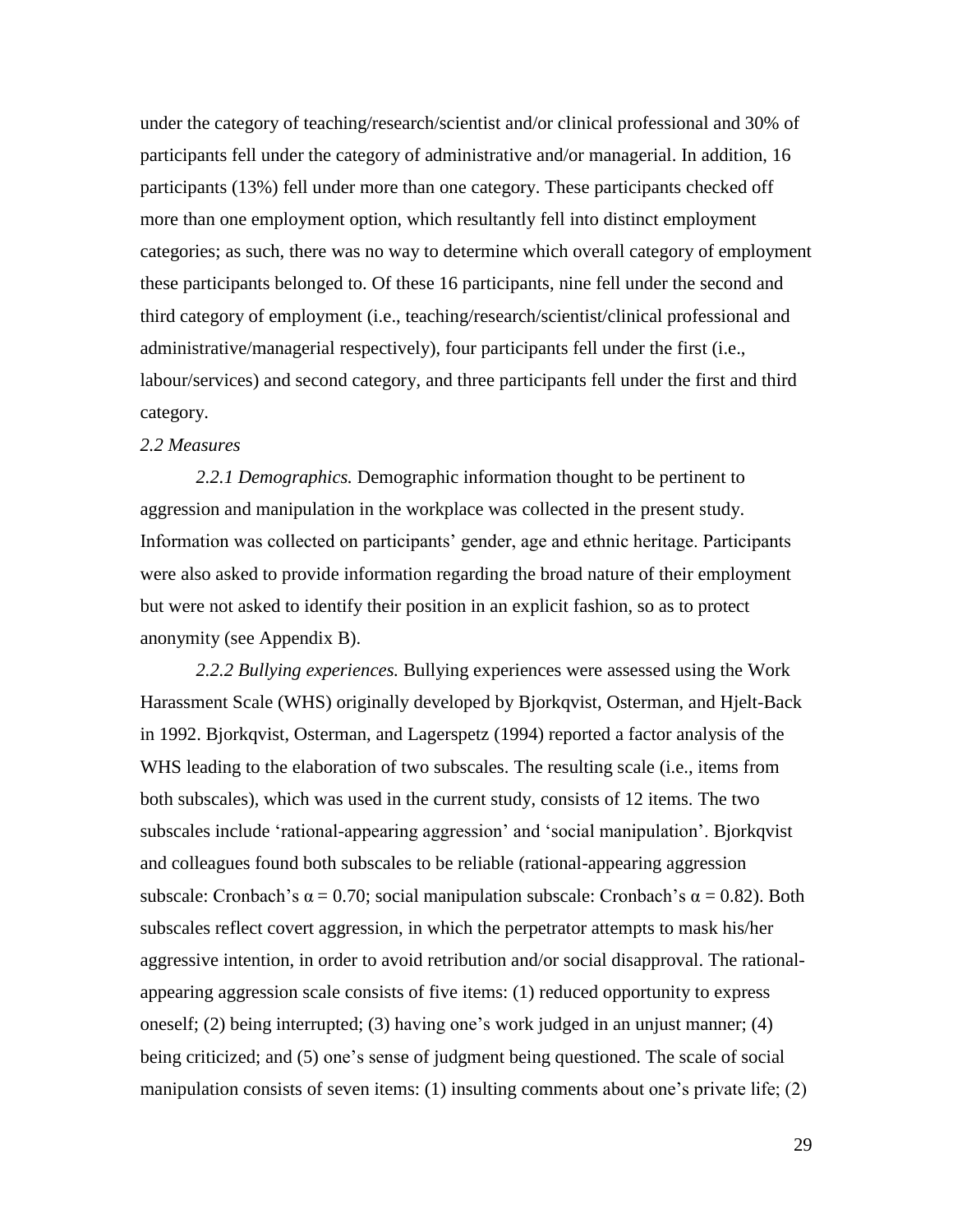insinuative negative glances; (3) backbiting; (4) spreading of false rumours; (5) insinuations without direct accusation; (6) not being spoken to; and (7) do-not-speak-tome behavior (see Appendix C).

All 12 responses were made on a 5-point response scale including  $0$  – never',  $1$  $-$  seldom', '2 – occasionally', '3 – often', to '4 – very often'. In the instructions participants were asked about the last 6 months and it was emphasized that the activities must have been clearly experienced as a means of harassment and not as ordinary communication or as exceptional circumstances (Bjorkqvist et al., 1994). Participants also specified the sex of the aggressor for each item. In responding to these items, participants were asked to report separately on their experiences in two roles: the victim role (how often these behaviours have happened to the participant); and the witness role (how often the participant has witnessed these bullying behaviours happen to others).

In the present study, the two subscales were highly correlated for both the victim role,  $r(118)=.83$ ,  $p<.001$ , and the witness role,  $r(118)=.86$ ,  $p<.001$ . Bjorkqvist and colleagues (1994) do not report the correlation between the two subscales; as such, uncertainty exists surrounding whether this strong relationship between the two subscales is unique to the current sample or whether these subscales do not actually measure distinct subtypes of workplace bullying. Because of the substantial overlap between the variance in the two subscales, the total score was used to assess aggression and manipulation in the workplace in the current study. The total score was created by averaging across all 12 items; total scores ranged from  $0$  – never' to  $4$  – very often'. The internal consistency of the 12 items was high for both the victim and witness role (Chronbach's  $\alpha$  = .95 and .96 respectively). A score at or above 3 ('often') is considered high (i.e., participant reports a high level of either experienced or witnessed workplace bullying).

*2.2.3 Perceived stress.* Participants were asked six questions regarding the degree to which they believed their work environment is stressful including four questions regarding role ambiguity (i.e., not knowing exactly what behaviours are expected in one's job) and two questions regarding role overload (i.e., having too much work to do in the time available). Items were taken from Beehr, Walsh and Taber (1976). Responses were made on a seven-point response scale including  $1$  – strongly disagree',  $2$  – disagree',  $3$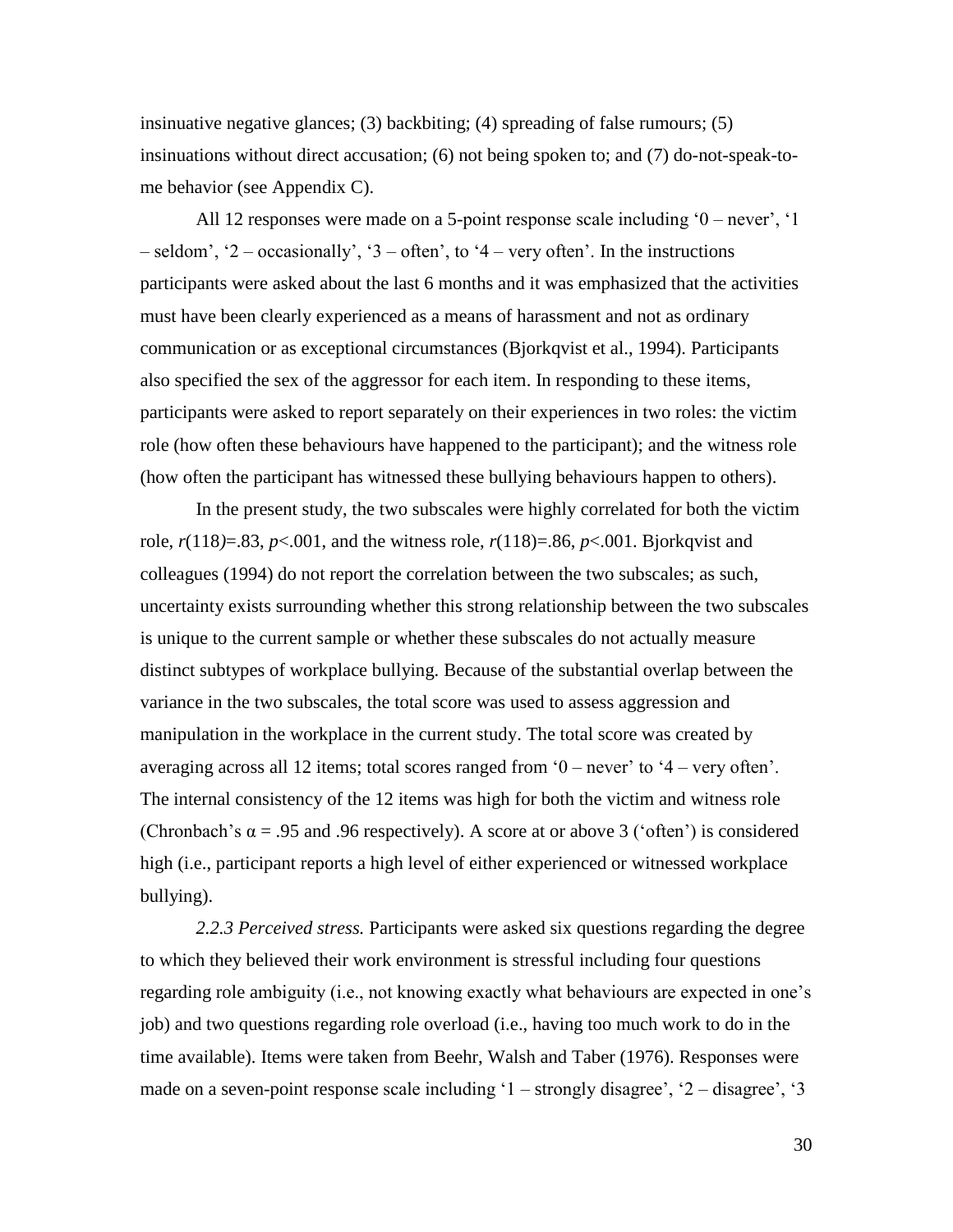– slightly disagree", "4 – neither agree nor disagree", "5 – slightly agree", "6 – agree", and  $\degree$ 7 – strongly agree' (see Appendix D).

Beehr et al. (1976) reported a reliability of .71 for the four items measuring role ambiguity; however, they did not report the reliability for the two items measuring role overload as coefficient alpha is not strictly appropriate for two-item indices. In the present study, the correlation between the two items measuring role overload was  $r(118)=56$ ,  $p<0.01$ . The reliability estimate for the four items measuring role ambiguity was very low (Chronbach's  $\alpha = .09$ ). When item 3 was deleted from the scale (i.e., "I don"t know what performance standards are expected of me"), the reliability coefficient increased (Chronbach's  $\alpha = .59$ ). As such, stress in the workplace was measured by examining role overload and role ambiguity separately, with the role ambiguity scale consisting of three items instead of four. The total score for both role overload and role ambiguity was calculated by averaging across the two items (for role overload) and across the three items (for role ambiguity) to calculate means. Higher scores are indicative of greater role overload or ambiguity within the workplace.

*2.2.4 Competition.* Participants were asked four questions regarding the degree to which they believed their work environment is competitive (items developed for the purpose of this study). Specifically, participants were asked to indicate the degree to which their work environment is competitive for the purpose of obtaining a job promotion, obtaining access to resources, obtaining a higher status and getting in good with the boss/supervisor (see Appendix E). Responses were made on a five-point response scale, including  $1 - not$  at all competitive',  $3 -$ somewhat competitive' and  $5$ – very competitive". A total score was created to assess competition within the work environment by averaging across all four items and calculating the mean where higher scores reflect a higher level of competition within the workplace. The reliability of this measure was good (Chronbach's  $\alpha$  = .85).

*2.2.5 Fear.* Participants were also asked a single-item question regarding the degree to which they feared becoming the victim of bullying behaviour (item developed for the purpose of this study). Responses were made on a five-point response scale, including  $1$  - not at all fearful',  $3$  – somewhat fearful', and  $5$  - very fearful' (see Appendix F) with higher scores indicative of greater fear of becoming a victim.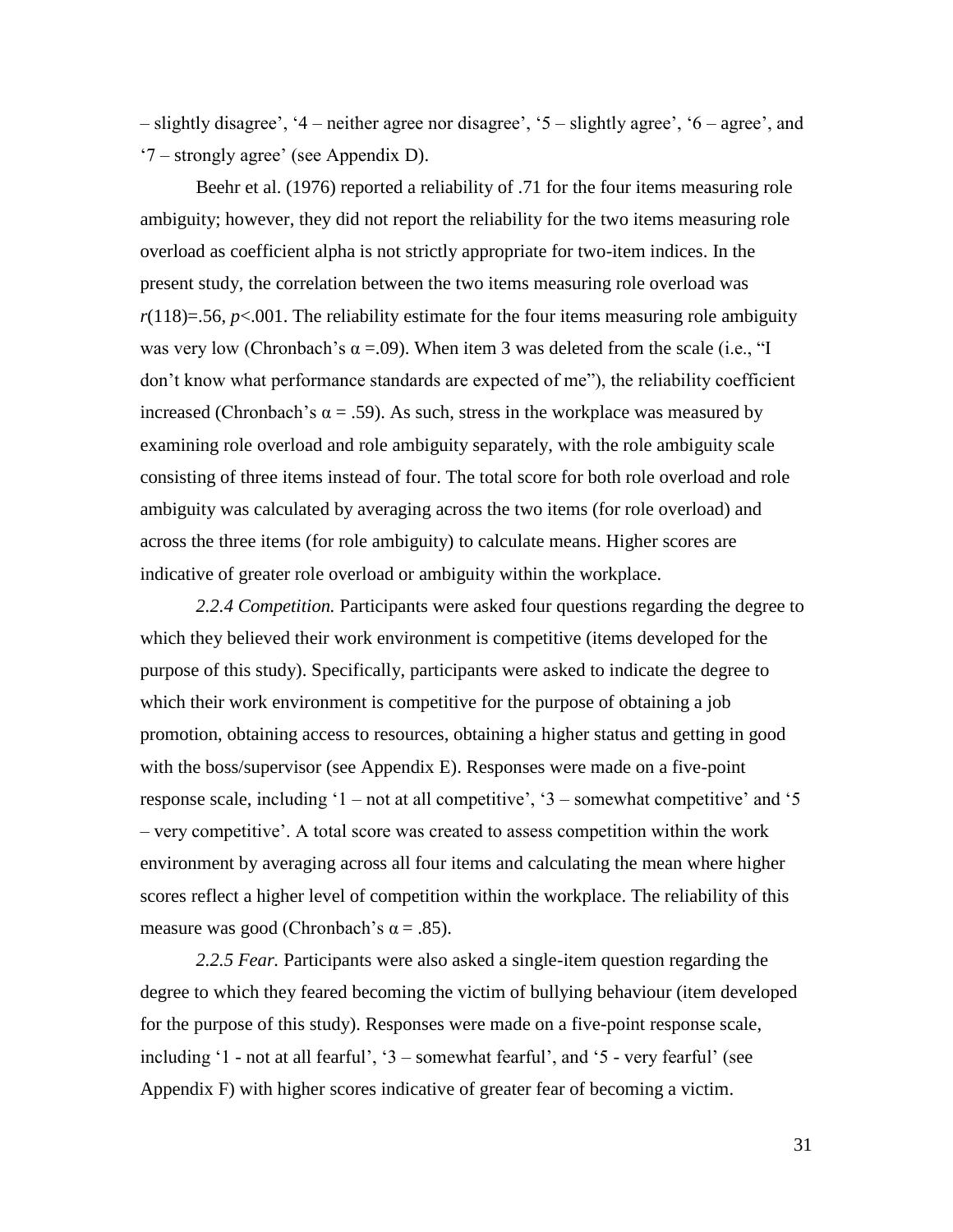*2.2.6 Descriptive norms of workplace bullying.* Descriptive norms of workplace bullying (i.e., *perceptions* regarding how often other coworkers are bullied in the workplace) were assessed using the same two subscales used to measure prevalence of experienced and witnessed workplace bullying (i.e., rational-appearing aggression subscale and social manipulation subscale). However, for the purpose of measuring descriptive norms of workplace bullying, the instructions and target of the bullying behaviour differed from what was used to assess experienced and witnessed workplace bullying. Participants were asked how often *they think* the set of behaviours had happened to others in their workplace during the last six months (as compared to how often they had experienced or witnessed bullying behaviours in their workplace). Responses were made on the same five-point response scale outlined above. Because participants were not asked to think of specific instances of bullying behaviour, they were not asked to indicate the sex of the aggressor(s). Similar to what was described above, a strong (positive) correlation was found between the two subscales  $(r(118)=.84, p<.001)$ . As such, a total score was created to assess descriptive norms of bullying among coworkers in the workplace by calculating the average of all 12 items. The alpha coefficient for this measure was calculated to be .95. A score at or above 3 ("often") is considered high (i.e., participant perceives a high occurrence of bullying among coworkers in their workplace).

*2.2.7 Injunctive norms for workplace bullying.* Individual injunctive norms (i.e., what people are expected to do in any given situation) were measured through a series of seven questions regarding the perceived social consequences of bullying behaviour in the workplace (items developed for the purpose of this study). Specifically, participants were asked three questions regarding the degree to which bullying behaviour is accepted within their work environment, two questions about the positive social consequences of bullying behaviour (e.g., increased pay for the bully), and two questions concerning the negative social consequences of bullying behaviour (e.g., bullying behaviour is documented by a supervisor). Although the accompanying verbal labels differed on several items, all responses were made on a five-point scale (see Appendix G). Items 4 and 5 were reverse scored in order for all item responses to reflect a consistent direction (i.e., injunctive norms that support/reward bullying behaviour). A total score was created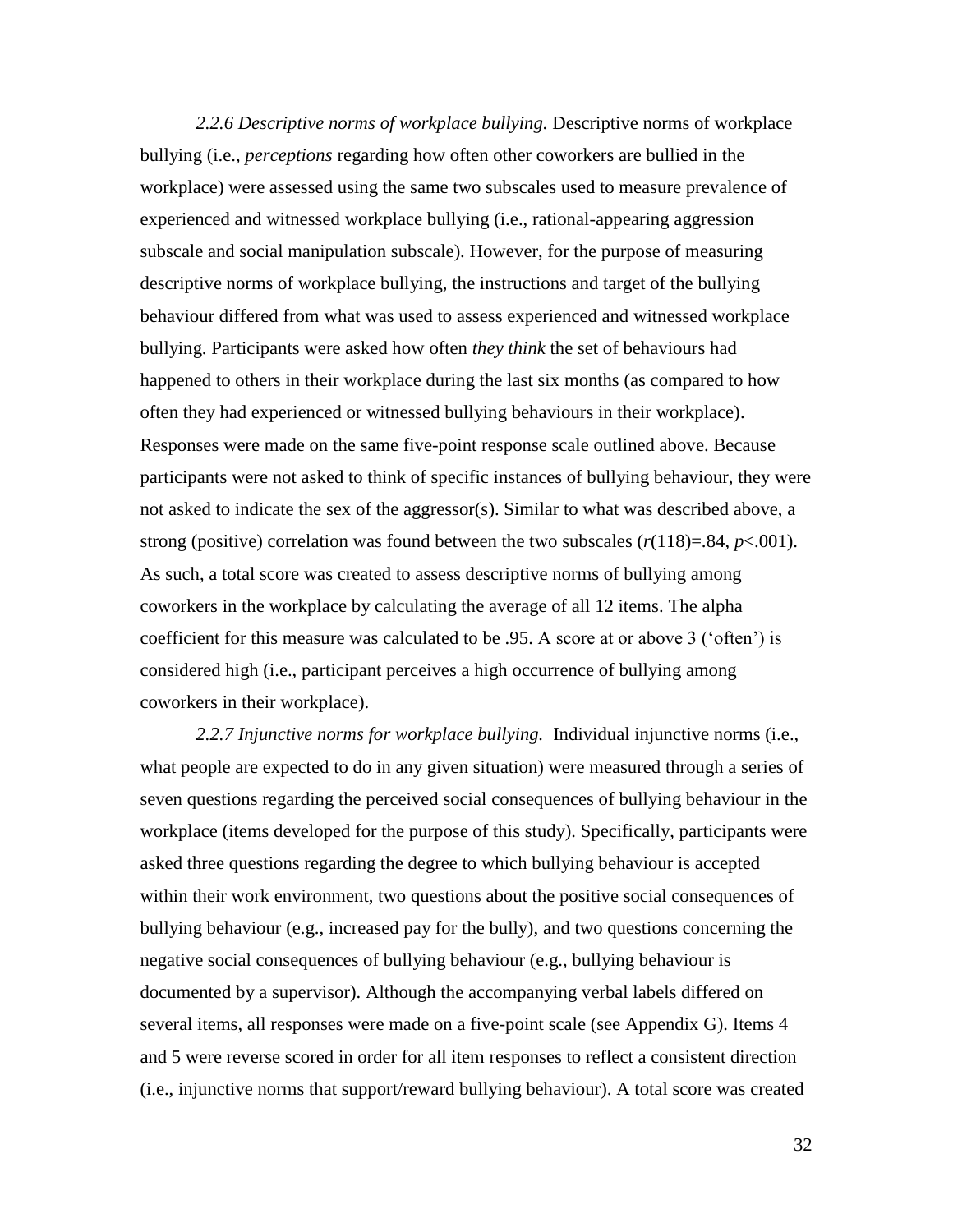to assess injunctive norms in the workplace by averaging across all seven items to calculate the mean with higher scores reflecting the belief that bullying is considered acceptable and typically goes unpunished in the workplace.<sup>2</sup> The alpha coefficient for this measure was calculated to be .76.

*2.2.8 Willingness to intervene.* Willingness to intervene as a bystander in a workplace bullying instance was examined by adapting the Willingness to Intervene measure used in previous research with early adolescents (Haffner et al., 2007). The measure is designed to examine both general willingness and the impact of various mitigating factors on willingness to intervene. The original Willingness to Intervene measure included hypothetical scenarios reflecting physical, verbal and social/relational bullying. The measure was created to describe realistic bullying episodes within the school context. Each scenario was written so as to involve two same-sex students with parallel forms available for boys and girls. The adapted version of the Willingness to Intervene measure describes bullying instances common within the work environment. Scenarios 1 and 2 were developed to reflect instances of rational-appearing aggression and scenarios 3 and 4 were developed to reflect instances of social manipulation (see Appendix H). Mitigating factors thought to influence willingness to intervene were taken from the childhood and adolescent literature, the adult literature, and responses to semistructured interviews described earlier.

In the semi-structured interviews, informants were asked about the sex of the perpetrator, so that the researcher could decide how to construct the scenarios and whether the scenarios needed to differ for men and women. Informants suggested that bullying is not a gendered issue necessarily. In fact, one informant suggested that if there is a gender difference it may have more to do with the demographics of the workplace than meaningful gender differences in the occurrence and forms of workplace bullying. Some of the research suggests women are most often bullied by other women and men are most often bullied by other men (Bjorkqvist et al., 1994). Based on informants"

 $\overline{a}$ 

 $2^{2}$  To ensure items could be properly aggregated (given differing verbal labels for the items), each item was standardized and then averaged together to create a total score. The pattern of findings was identical for the "raw" composite mean and the "standardized" composite mean. For simplicity, then, findings are reported using the "raw" mean.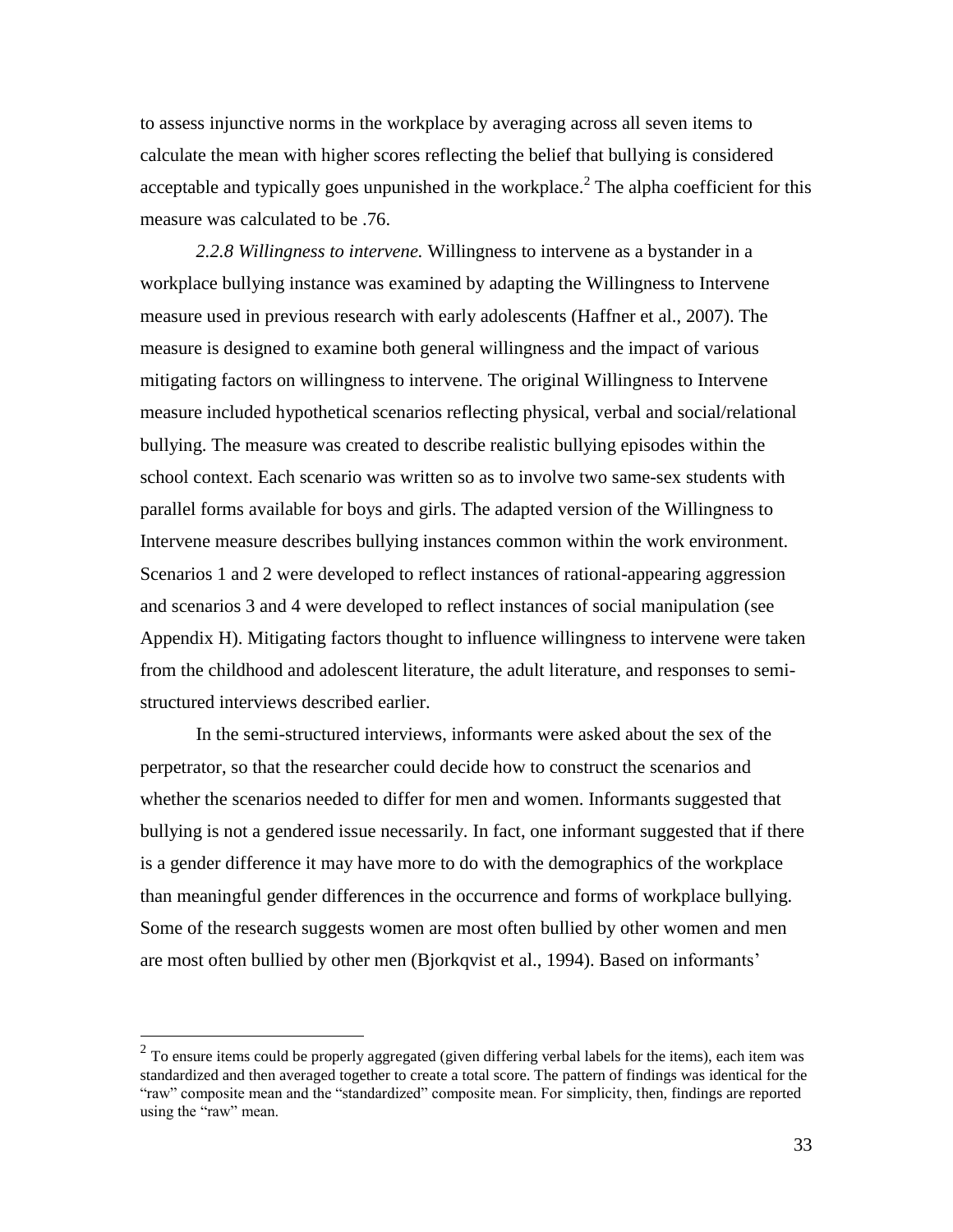responses to the semi-structured interview, past research and for simplicity sake, scenarios were constructed to reflect same-sex bullying instances.

After reading each scenario participants were first asked to provide a rating of "how serious" the situation was using a 5-point response scale (i.e., "1 - Not at all serious', '3 - Somewhat serious' and '5 - Very serious'). Next, participants were provided with a definition of 'intervening' and were asked the general question: "How likely do you think you would be to intervene in this situation?" Responses to the general willingness question were made on a 5-point scale ranging from '1 –I would definitely NOT intervene', '3 – Maybe – I might or might not intervene', and '5 –I would definitely intervene". This general question is considered to be a baseline of willingness to intervene in each of the bullying contexts. Next participants were asked the question: "How hard or difficult do you think it would be to intervene in this situation?" Responses to the question regarding difficulty were made on a 5-point scale ranging from "1 – Not at all hard', ' $3 -$ Somewhat hard' and ' $5 -$ Really hard'.

A series of probes followed the difficulty question. These probes were originally created based on existing literature which was used to identify possible factors related to an early adolescent"s willingness to intervene in a bullying situation; however these factors are not limited to early adolescent populations. Specifically, there are a number of factors identified in either the social psychological or developmental literature that have been linked to the likelihood of intervention. To begin, in an effort to investigate those factors that have emerged in the social psychological literature, participants were asked about their willingness to intervene when: (1) Number of witnesses to bullying situation varied (2 probe items): bystander is alone, bystander is in group; (2) Severity of bullying situation varied (2 probe items): victim is hurt badly, victim is not hurt badly; and (3) Another bystander reacted to the situation (1 probe item): someone else steps in to do something first.

With regard to those factors that have emerged from the developmental and/or adult literature, participants were asked about their willingness to intervene when: (4) The frequency of bullying differed (2 probe items): bullying is a repeated occurrence, bullying is a one-time occurrence; (5) There were varying attitudes towards the victim (2 probe items): bystander likes victim, bystander dislikes victim; (6) There were varying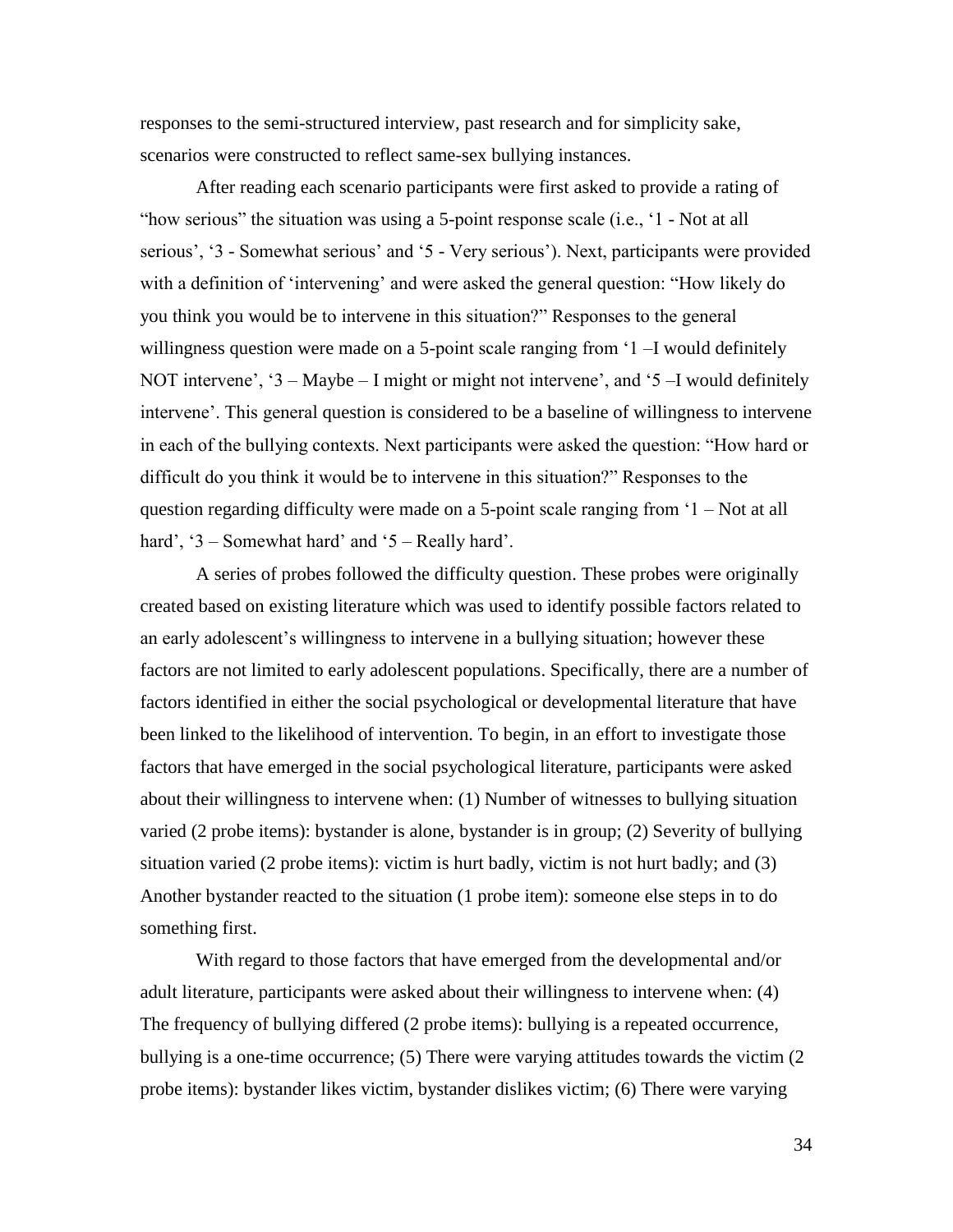attitudes towards the bully (2 probe items): bystander likes bully, bystander dislikes bully; (7) Bystander anticipated a reaction from the bully (1 probe item): fearful of retribution; (8) Perceptions differed regarding whether or not the victim deserved to be bullied (2 probe item): victim brought upon the behaviour, victim did not bring upon the behaviour; and (9) Bully had high status (1 probe item): bully is well-liked and popular.

Following from factors that emerged from the semi-structured interviews, participants were asked about their willingness to intervene when: (10) Cost of intervening differed (2 probe item): high cost to bystander, low cost to bystander; and (11) Past experience had an influence. This final probe involved three parts. First, participants were asked whether or not they had been in a similar situation, responding on a four-point scale including  $1 - No'$ ,  $2 - Yes$  - Once or twice',  $3 - Yes$  - A few times', "4 – Yes - Many times". If participants identified that they had been in a similar situation, they were then asked whether or not they previously intervened, responding on a twopoint scale including  $1 - Yes'$  and  $2 - No'$ . If participants answered yes to the intervention question, they were then asked whether or not they were successful (i.e., the bullying behaviour stopped). Participants responded to this question on a two-point scale including '1 - No' and '2 - Yes'. These final two questions were recoded into ' $0 - No$ ' and  $1 - Yes'$  prior to conducting the analyses.

Excluding the final probe outlined in the paragraph above, participants responded to each probe on the same five-point scale used for the general willingness question described above. In addition, following the probes participants were asked whether they believed each scenario was a clear instance of bullying or harassment, responding on a three-point scale including '1 - Yes', '2 – Don't know', '3 - No' (see Appendix H).

*2.2.9 Main reasons and barriers to intervening.* At the end of the survey participants were asked two open-ended questions regarding the main reasons for why one would intervene in a bullying instance and the barriers to intervening. These openended questions were developed to aid in the development of future programming efforts aimed at alleviating workplace bullying among employees at the university in which this study took place (see Appendix I).

## *2.3 Procedure*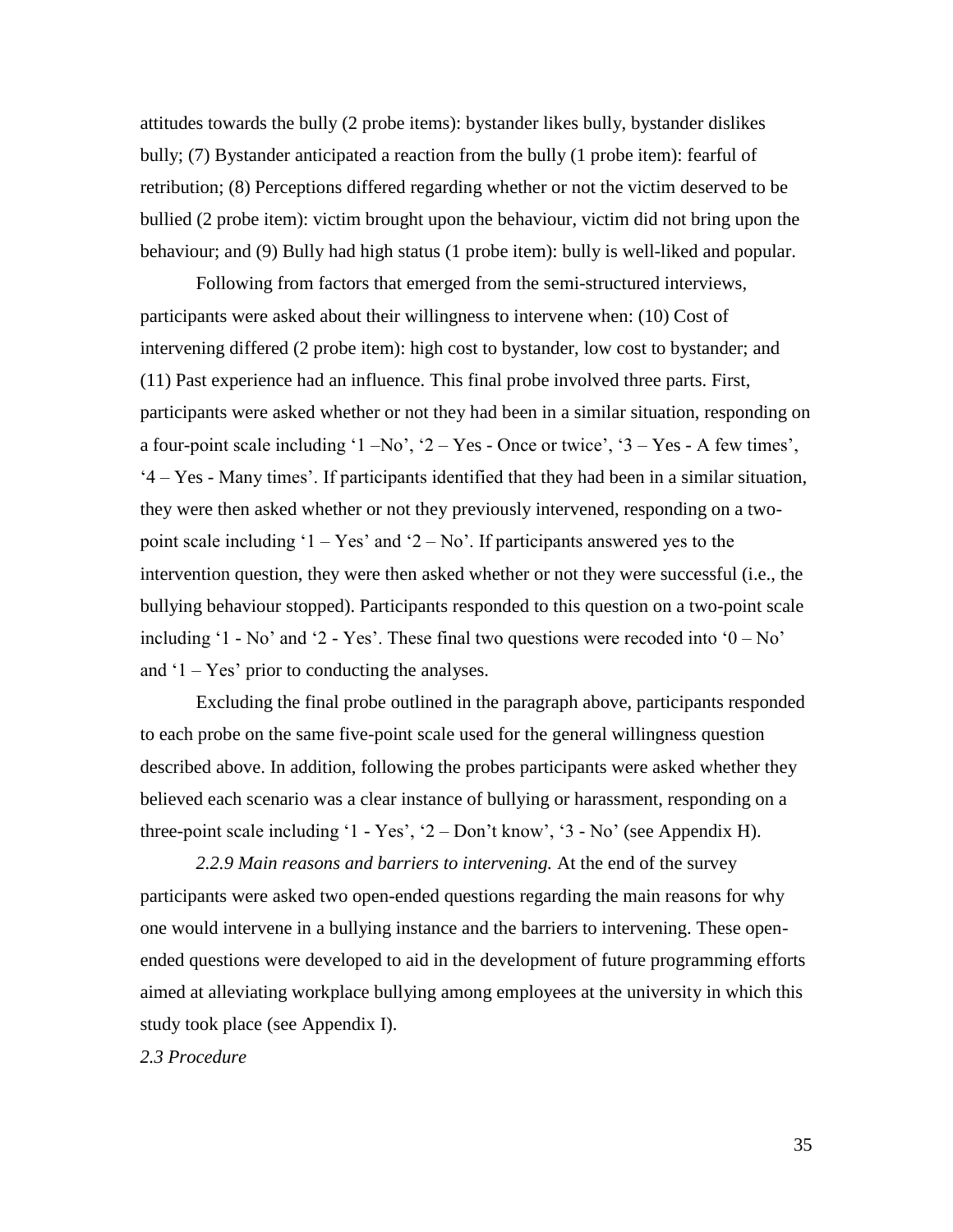The present study utilized an on-line computerized survey approach. Participants were recruited through on-line postings located on the university"s website. Before completing the questionnaire participants viewed a consent form detailing participants' rights, including matters of confidentiality, the right to withdraw at anytime and the right to not answer any questions without consequence (see Appendix J). Participants completed multiple measures and then saw an on-line debriefing letter. As part of the debriefing letter, participants were provided with referral information in case they wished to pursue support to deal with bullying experiences (i.e., Harassment and Prevention Discrimination Office contact information; see Appendix K). In addition, participants had the opportunity to enter into a prize draw. Prizes included a \$100 gift certificate to McNally Robinson, two \$50 gift certificates to the U of S bookstore, and five \$10 gift certificates to Tim Hortons. To ensure that there was no identifying information collected with responses, those participants who wished to be entered into the prize draw were asked to e-mail the researcher after they had completed the study. It was noted in the consent form that participants' right to withdraw from the survey at any time would not impact their eligibility to enter into the prize draw.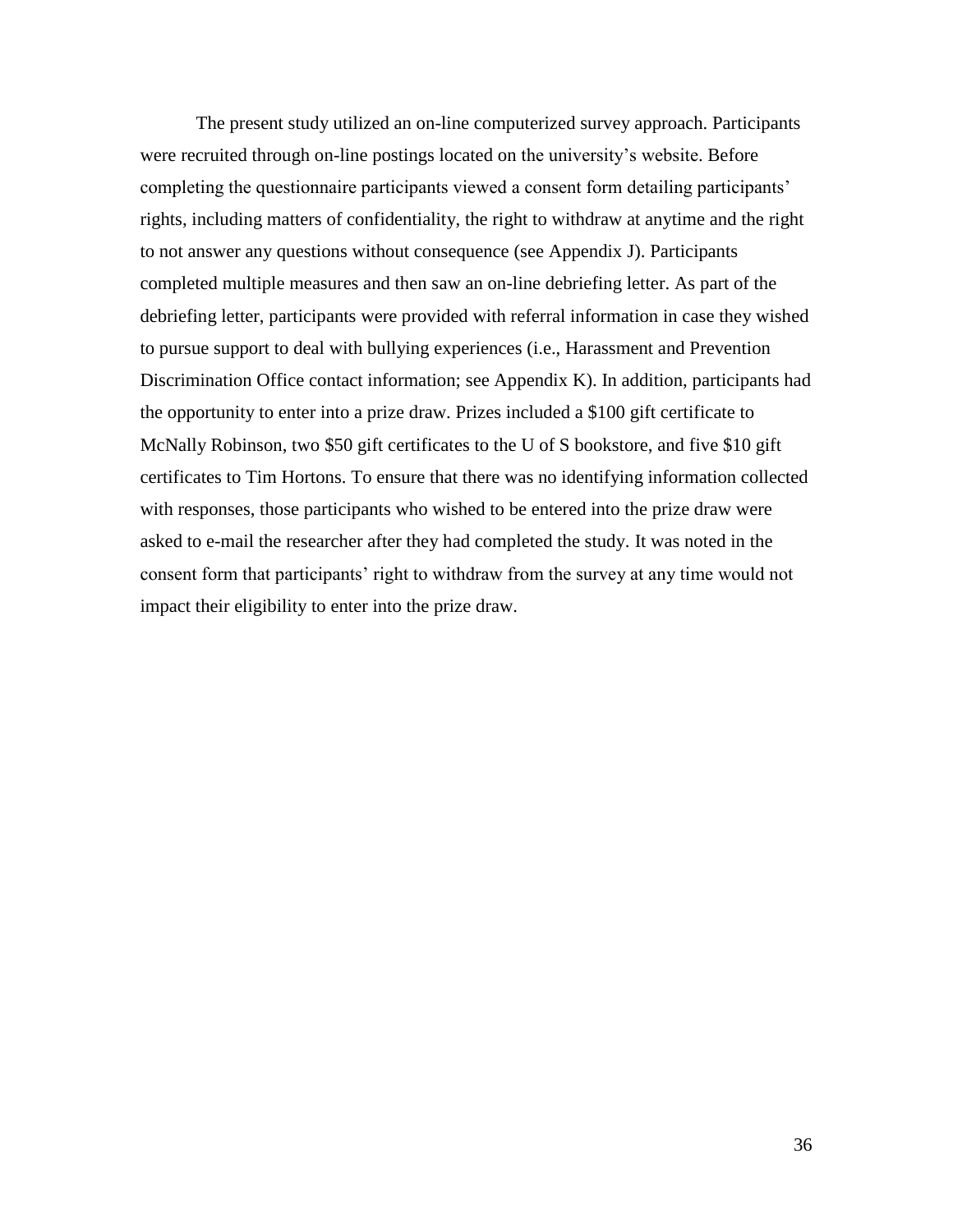### 3. RESULTS

## *3.1 Bullying Experiences*

In relation to responses on the WHS, for the sample as a whole, the overall mean for reported bullying experiences was at the lower end of the scale for both being victimized (*M*=.87, *SD*=.52) and witnessing others being victimized (*M*=1.12, *SD*=.96). An inspection of the distribution of scores suggests that 5% (6 participants) reported a mean score at or above 3 ("often") for victimization with 4% (5 participants) witnessing workplace bullying at or above the same "often" frequency. A larger segment of the sample had scores hovering around "occasionally" for experiences of being bullied (16%, 19 participants) and/or witnessing bullying behaviour (21%, 25 participants). In addition, 18% of the sample (22 participants) reported that they "seldom" experienced bullying in the workplace with 20% (24 participants) suggesting they seldom saw bullying in the workplace. The remainder of the sample fell, on average, into the response category of "never" for experienced bullying (61%, 73 participants) and witnessed bullying (55%, 66 participants). This descriptive information suggests that generally speaking workplace bullying (being the victim, witnessing the behaviours) for the present sample was typically low in frequency. Nevertheless, there was still a portion of the sample for whom aggression and manipulation in the workplace is clearly an issue. In addition, a positive association was found between experienced and witnessed bullying in the workplace,  $r(118)=81, p<.001$ ; as participants experienced more workplace bullying, they also witnessed more workplace bullying.

Although no specific prediction was made, a 2 (gender: male, female) X 2 (role: victim, witness) repeated measures ANOVA was conducted to examine possible gender differences with respect to the prevalence of bullying (either experienced or witnessed). A main effect of role was found, Pillai's = .09,  $F(1,117)=11.73$ ,  $p=.001$ , such that employees reported more witnessed bullying (*M*=1.13, *SD*=.96) as compared to experienced bullying ( $M = 0.87$ ,  $SD = 0.52$ ). There was no main effect of gender observed and no significant interaction between gender and role. Refer to Appendix L for nonsignificant source tables.

Although type of employment was also of interest in the present study, cell sizes made it impossible to include type of employment (with three levels) in the same analysis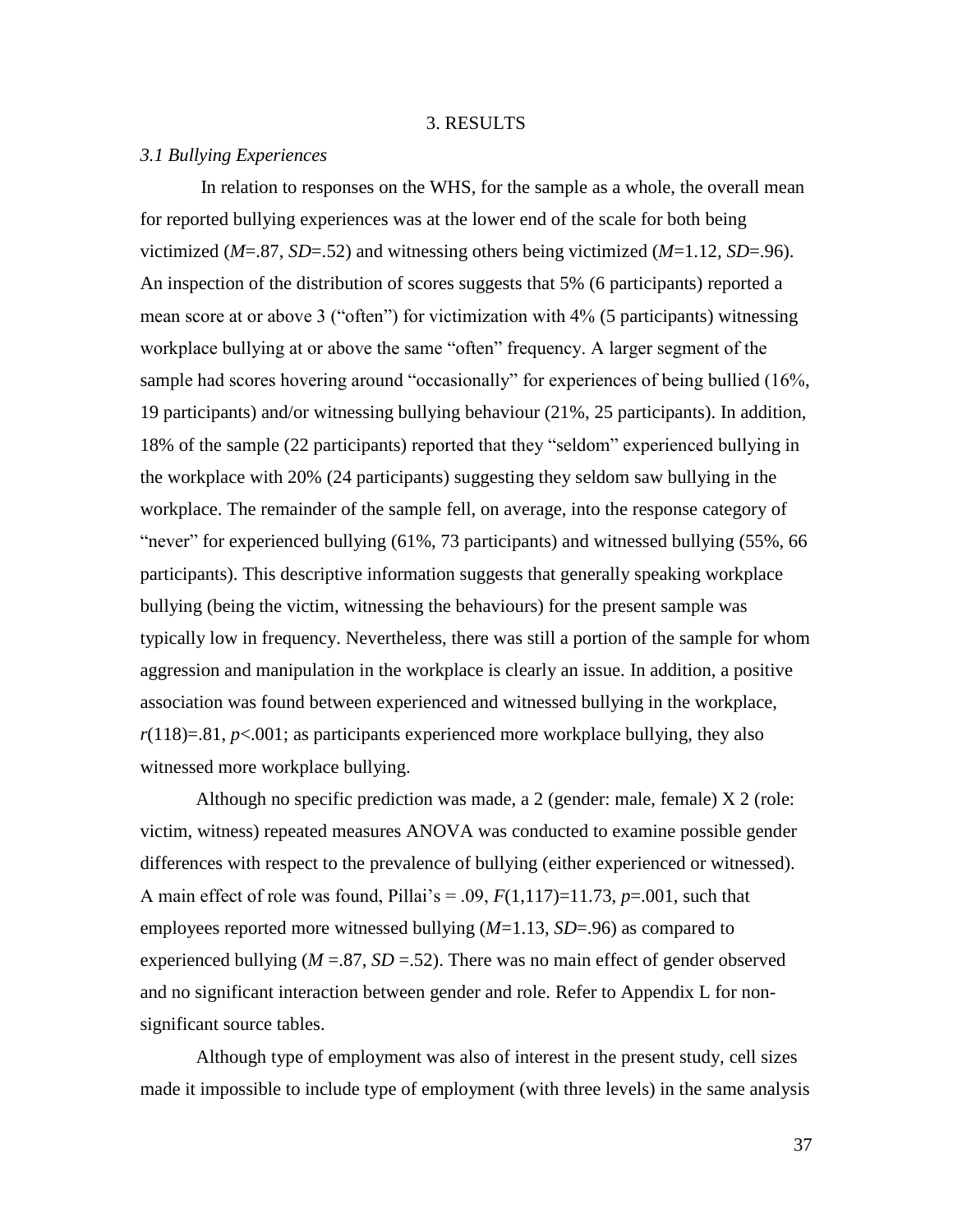alongside gender. Accordingly, a separate 2 (role: victim, witness)  $X_3$  (type of employment: labour/services, teaching/research/scientist/clinical professional, administrative/managerial) repeated measures ANOVA was conducted to examine possible employment differences with respect to prevalence of bullying (either experienced or witnessed). Those participants who reported a type of employment that fell under two or more distinct categories of employment (13% of the sample) were excluded from the analysis. The same main effect of role was again identified with this reduced sample (described above) but there was no main effect of employment type and no interaction between role and employment type.

Although no specific predictions were made, the present study sought to explore differences among workplace bullying items with respect to the sex of the perpetrator. A series of chi-squared analyses were conducted in order to examine whether there were significant differences among the bullying items with respect to the sex of the perpetrator for both witnessed and experienced bullying. In total, 24 chi-squared analyses were conducted (12 analyses for witnessed bullying and 12 analyses for experienced bullying). With respect to both experienced and witnessed bullying a common pattern existed among several of the bullying items where participants reported more female perpetrators than expected by chance. All of these bullying items (with the exception of one item for witnessed bullying) reflected instances of social manipulation. In addition, this pattern (i.e., participants report more female perpetrators than expected by chance) was found among more items for the witness role, as compared to the bullied role (see Tables 1 and 2).

## *3.2 The Workplace Environment*

A set of correlations were conducted to examine connections between workplace environments (e.g., highly competitive, stressful) and prevalence of bullying behaviour either experienced or witnessed. In accordance with the study"s predictions, negative work environments were positively associated with the prevalence of bullying behaviour. More specifically, Table 3 shows that participants who were fearful of becoming a victim of bullying acts, perceived their work environment to be highly competitive and perceived their workplace to be highly stressful (in terms of role overload) reported more witnessed and experienced workplace bullying. Role ambiguity was not correlated with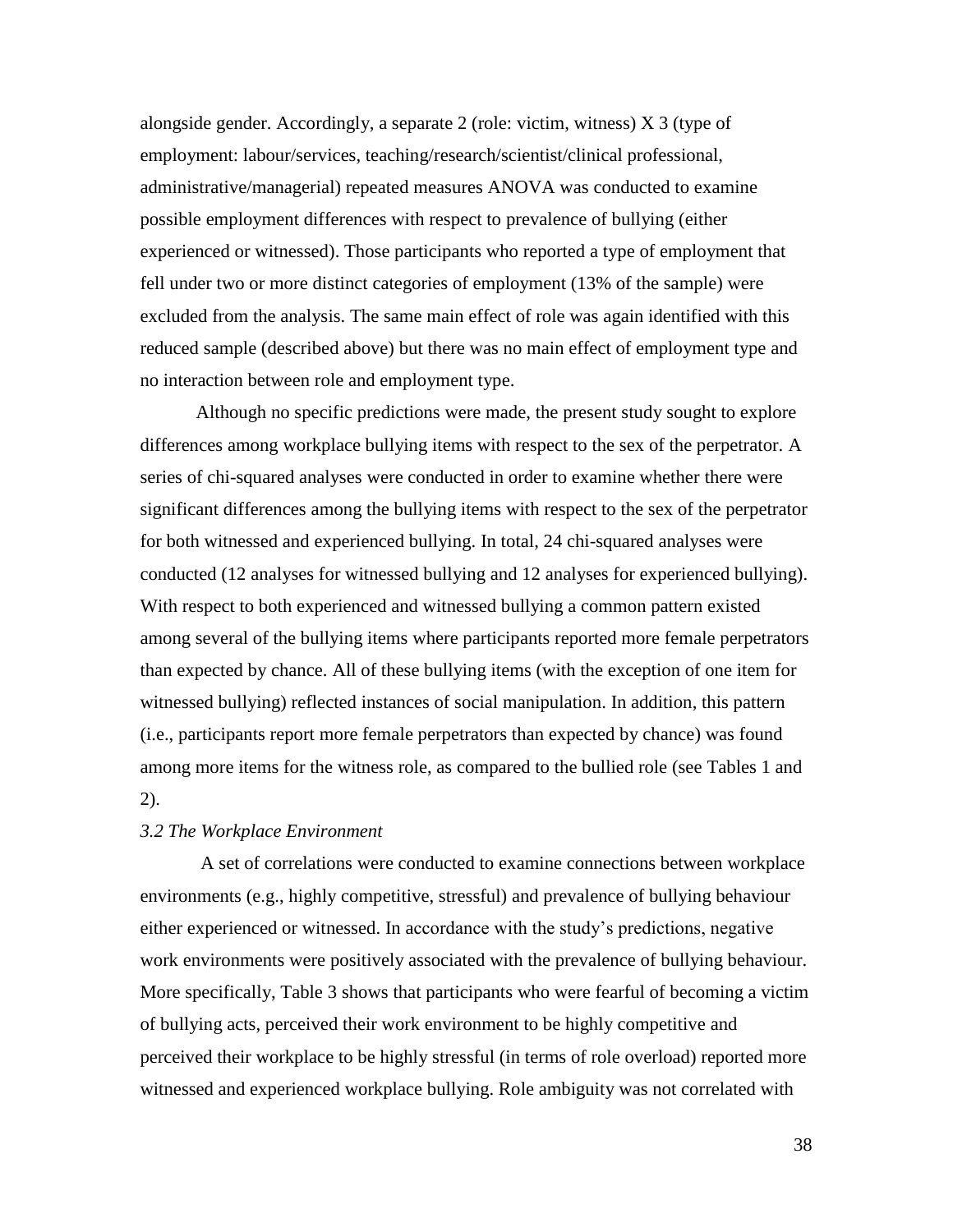*Sex of the Perpetrator for Experienced Bullying Items*

| <b>Bullying Item</b>                      | $\chi^2$  | M   | $\boldsymbol{F}$ | <b>Both</b> |
|-------------------------------------------|-----------|-----|------------------|-------------|
| 1. Reduced opportunity to express oneself | .13       | 29% | 37%              | 34%         |
| 2. Being interrupted                      | .97       | 31  | 33               | 36          |
| 3. Work judged in unjust manner           | 1.62      | 18  | 32               | 51          |
| 4. Being criticized                       | .42       | 22  | 35               | 43          |
| 5. Sense of judgment questioned           | .35       | 23  | 32               | 45          |
| 6. Insulting comments about private life  | 4.34      | 18  | 51               | 31          |
| 7. Negative glances                       | $18.33**$ | 11  | 48               | 40          |
| 8. Backbiting                             | 3.00      | 17  | 36               | 47          |
| 9. Spreading false rumours                | 4.59      | 17  | 41               | 41          |
| 10. Insinuations                          | $8.45*$   | 10  | 44               | 46          |
| 11. Not being spoken to                   | 8.78*     | 12  | 46               | 43          |
| 12. Do-not-speak-to-me behaviour          | $7.44*$   | 21  | 38               | 41          |
|                                           |           |     |                  |             |

*Note. df = 2 for all analyses; \*\*p<.01 and \*p<.05.*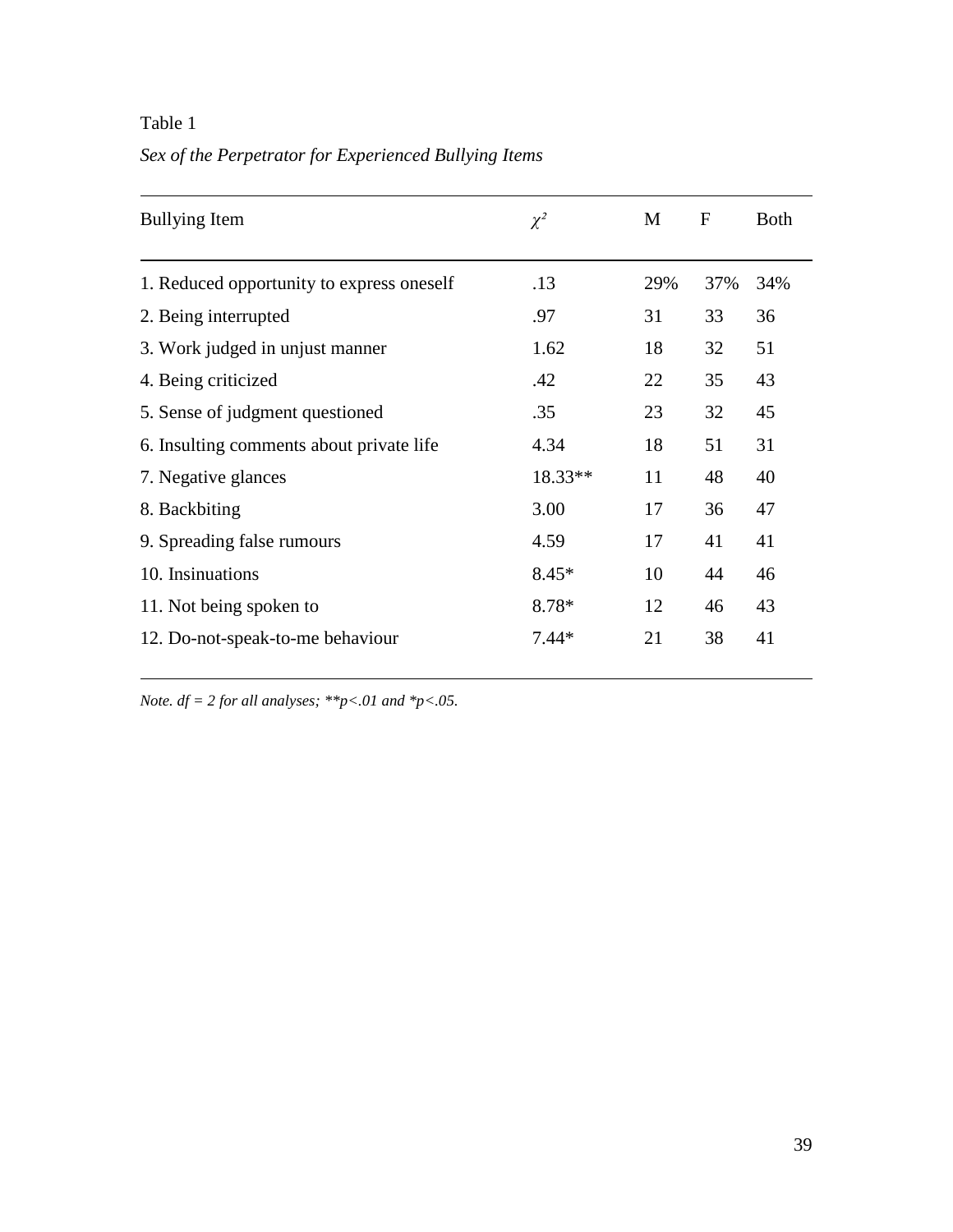# *Sex of the Perpetrator for Witnessed Bullying Items*

| <b>Bullying Item</b>                      | $\chi^2$  | M   | F   | <b>Both</b> |
|-------------------------------------------|-----------|-----|-----|-------------|
| 1. Reduced opportunity to express oneself | .60       | 36% | 32% | 32%         |
| 2. Being interrupted                      | .23       | 34  | 38  | 28          |
| 3. Work judged in unjust manner           | 13.93**   | 28  | 32  | 40          |
| 4. Being criticized                       | 5.30      | 31  | 37  | 32          |
| 5. Sense of judgment questioned           | 5.44      | 30  | 33  | 36          |
| 6. Insulting comments about private life  | $7.6*$    | 31  | 49  | 20          |
| 7. Negative glances                       | $19.52**$ | 11  | 49  | 39          |
| 8. Backbiting                             | $12.31**$ | 24  | 36  | 40          |
| 9. Spreading false rumours                | $6.80*$   | 24  | 47  | 29          |
| 10. Insinuations                          | 11.38**   | 23  | 55  | 23          |
| 11. Not being spoken to                   | $13.21**$ | 20  | 52  | 28          |
| 12. Do-not-speak-to-me behaviour          | 3.89      | 30  | 50  | 20          |
|                                           |           |     |     |             |

*Note. df = 2 for all analyses; \*\*p<.01 and \*p<.05.*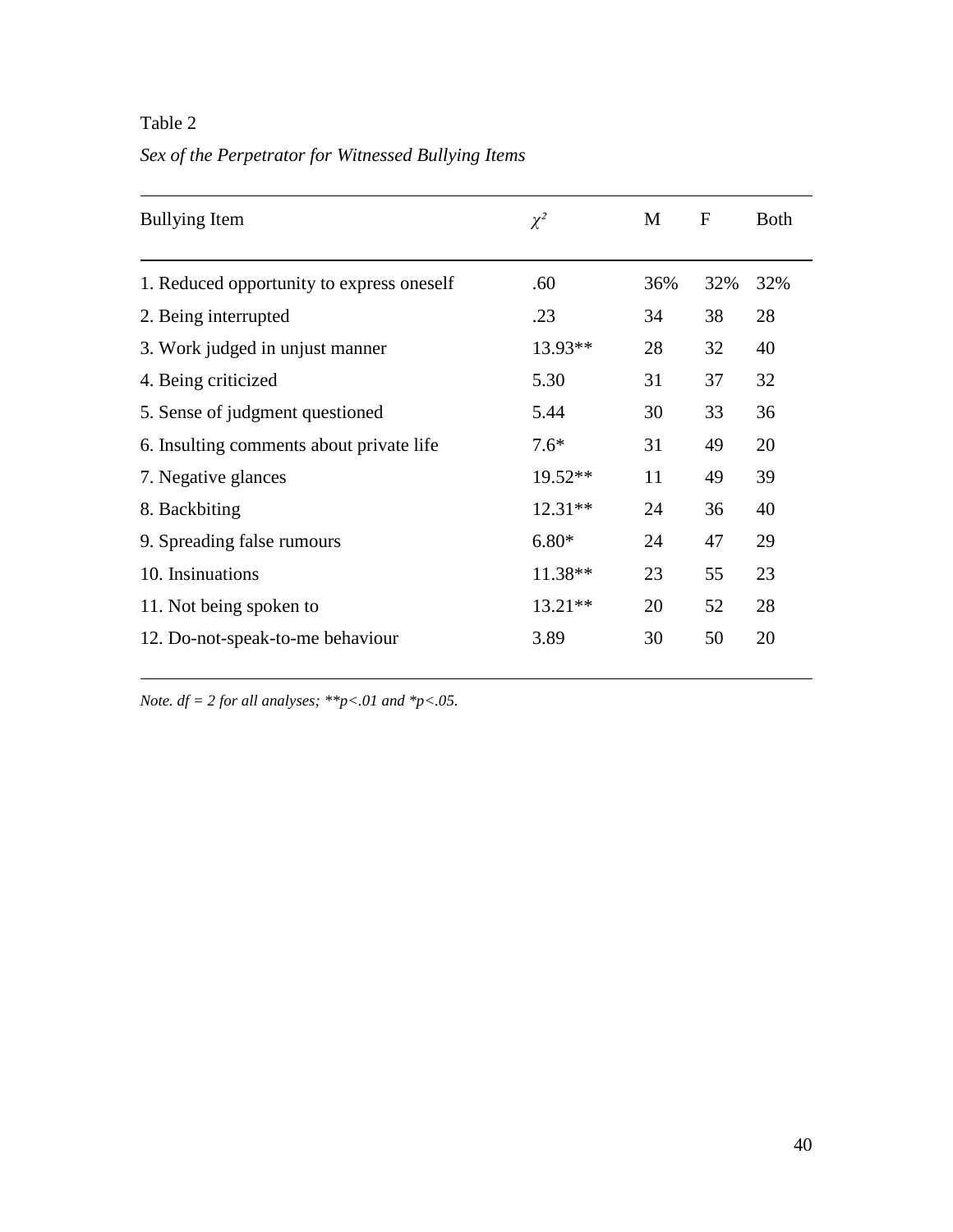| Scale                     | Witnessed Bullying         | <b>Experienced Bullying</b> |  |
|---------------------------|----------------------------|-----------------------------|--|
|                           | Participants ( $n = 120$ ) |                             |  |
| 1. Fear                   | $.70**$                    | $.77**$                     |  |
| 2. Competition            | $.44**$                    | $.47**$                     |  |
| 3. Stress (role overload) | $.44**$                    | $.40**$                     |  |
| 4. Bullying Acceptable    | $.58**$                    | $.59**$                     |  |
| 5. Descriptive Norms      | $.81**$                    | $.77**$                     |  |

*Relationships between the Work Environment and Prevalence of Bullying Behaviour*

*Note. \*\*p < .01 (two-tailed); degrees of freedom range from 117 to 118.*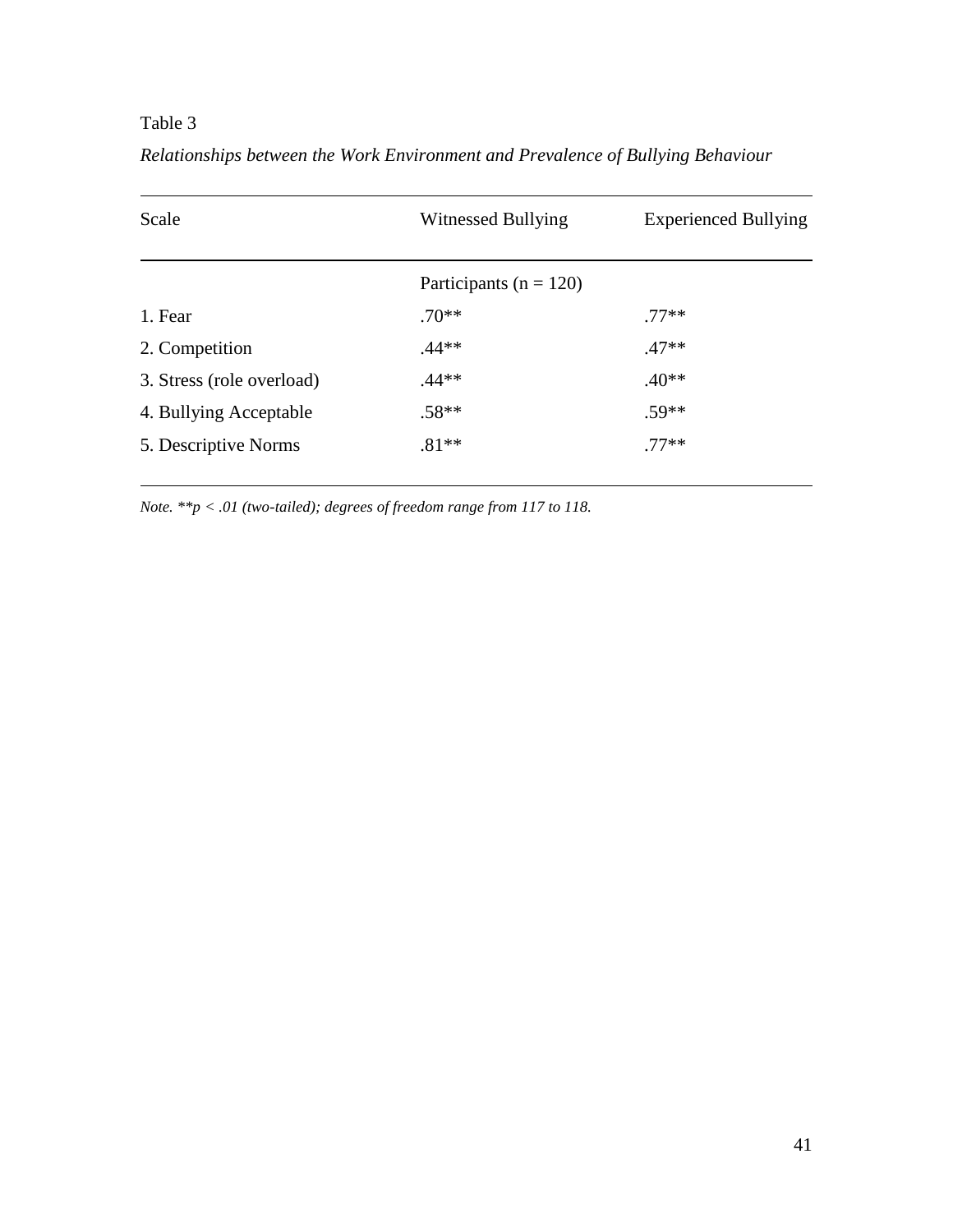the prevalence of bullying behaviour either experienced,  $r(118) = .07$ ,  $p = .46$ , or witnessed,  $r(118) = -0.07$ ,  $p = 0.47$ . The perception that bullying behaviour is considered acceptable in the workplace and typically goes unpunished (including work environments that reward bullying) was positively correlated with the prevalence of both witnessed and experienced workplace bullying. Employees who believed bullying among coworkers to be commonplace (descriptive norms of workplace bullying) reported more witnessed and experienced workplace bullying. In addition, more negative work environments were linked to descriptive norms of bullying among coworkers in the workplace (fear: *r*(118)=.67, p<.001; competition: *r*(118)=.39, *p*<.001; stress (role overload): *r*(118)=.46,  $p$ <.001; and bullying considered acceptable:  $r(117)=.56$ ,  $p = <.001$ ). Role ambiguity was not correlated with descriptive norms of workplace bullying,  $r(118) = -0.05$ ,  $p = 0.56$ . *3.3 Willingness to Intervene in a Bullying Situation*

In an effort to evaluate participants' beliefs about the constructed workplace bullying scenarios, participants were asked to indicate whether they believed the scenario was a clear instance of bullying and/or harassment. For each scenario, the majority of participants believed the situation was an instance of bullying and/or harassment. Although the majority of participants viewed Scenario 2 (coworker denies a fellow coworker"s request for help) to be an example of bullying, almost one quarter of participants were uncertain and 17% did not view the scenario as a clear instance of bullying (see Table 4).

*3.3.1 General willingness, seriousness and difficulty.* Three 2 (gender) X 4 (scenario) mixed model analyses were conducted in order to determine whether there were differences across scenarios and gender of the respondent in terms of general willingness to intervene, perceived difficulty of intervention and perceived seriousness of the situation (no specific predictions were made). No main effects or interaction were observed in the case of general willingness to intervene suggesting a stable level of intent regardless of the scenario described or the gender of the respondent. Indeed, the mean score for willingness to intervene (aggregated across scenarios) suggested that in general participants were somewhat neutral when deciding whether to help a coworker who is being poorly treated (*M*=2.59, *SD*=.81).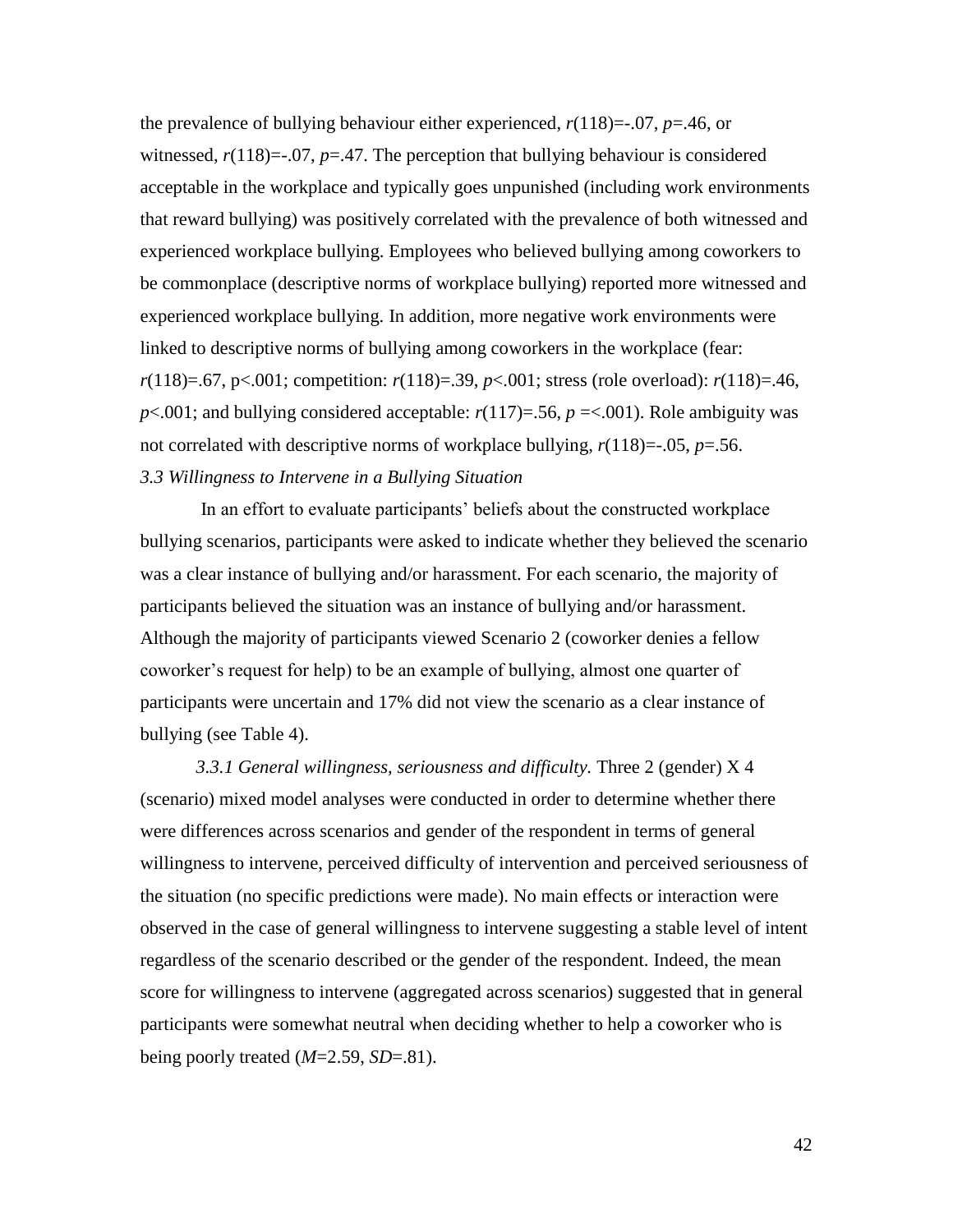*Proportion of Participants Perceiving the Scenario to be a Clear Instance of Bullying*

|                |   | Scenario 1 | Scenario 2                      | Scenario 3                              | Scenario 4 |
|----------------|---|------------|---------------------------------|-----------------------------------------|------------|
|                |   |            |                                 |                                         |            |
| Yes            |   |            |                                 | 91 (n=106) 61 (n=62) 82 (n=81)          | $83(n=77)$ |
| Don't Know     | 7 |            | $(n=8)$ 23 $(n=23)$ 14 $(n=14)$ |                                         | $15(n=14)$ |
| N <sub>o</sub> | 2 |            |                                 | $(n=2)$ 17 $(n=17)$ 4 $(n=4)$ 2 $(n=2)$ |            |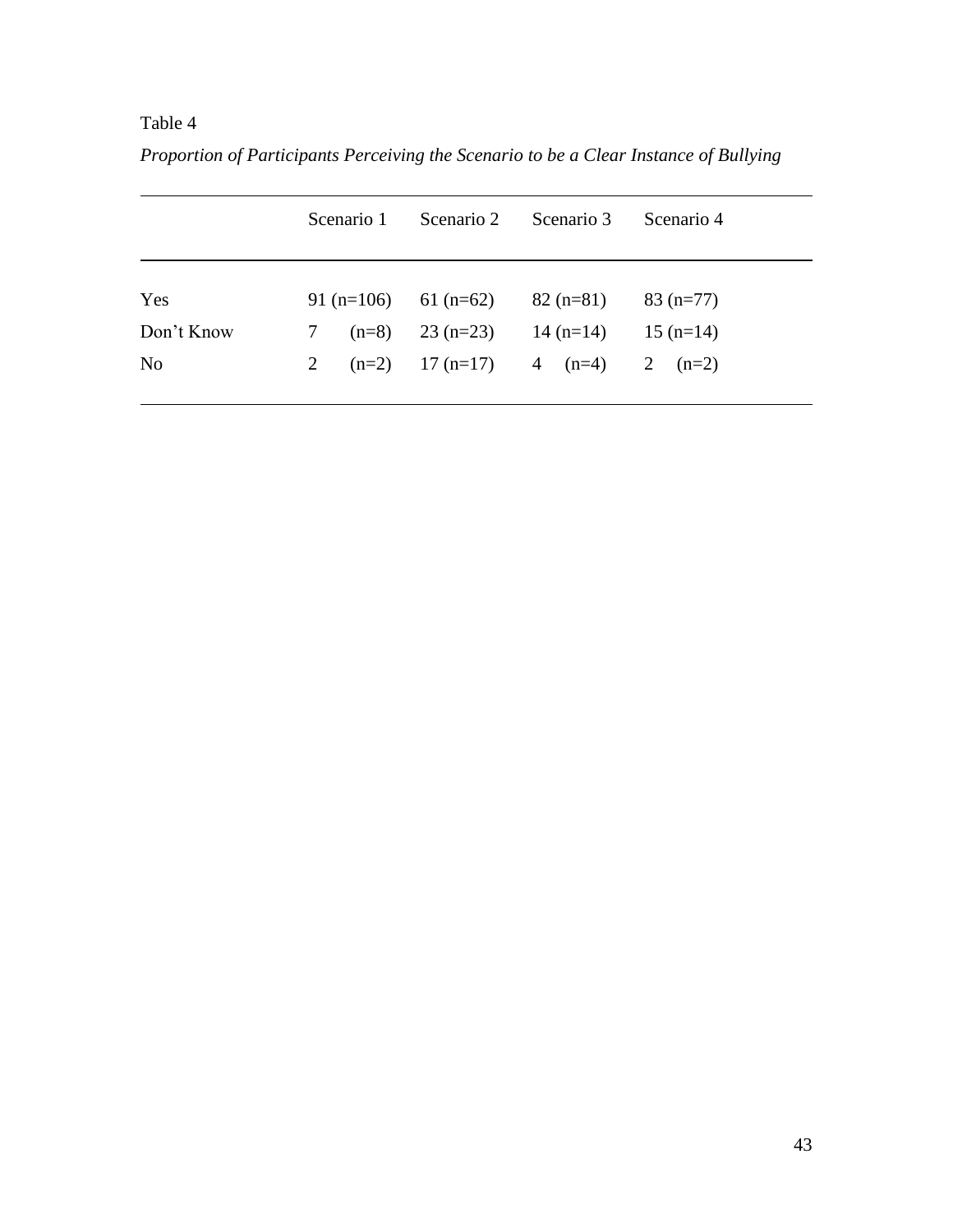A main effect of scenario was found for perceived difficulty of intervention, Pillai's  $= .33, F(3,106) = 17.29, p < .001$ . Paired sample t-tests were conducted in order to examine the main effect of scenario. A significant difference was found between Scenarios 1 and 2, *t*(117)=6.14, *p*<.001, Scenarios 1 and 3, *t*(115)=5.67, *p*<.001, and Scenarios 1 and 4,  $t(111)=7.43$ ,  $p<0.001$ . Participants perceived greater difficulty of intervention for Scenario 1 (public criticism from a manager; *M*=3.94, *SD*=1.01) as compared to Scenarios 2 (withholding information to promote failure), 3 (negative looks and attempts to belittle) and 4 (behind back personal attack from manager), with no differences observed amongst Scenarios 2 (*M*=3.22, *SD*=.1.10), 3 (*M*=3.24, *SD*=1.20), and 4 (*M*=3.19, *SD*=1.10). A main effect was also found for gender, *F*(1,108)=9.66, *p*=.002, such that males perceived less difficulty in intervening (*M*=3.10, *SD*=.94) as compared to females (*M*=3.54, *SD*=.63). No interaction was observed between scenario and gender.

A main effect of scenario was also found for perceived seriousness of the situation, Pillai's = .23,  $F(3,108)$ =10.88,  $p<0.001$ . Paired sample t-tests were conducted in order to examine the main effect of scenario. A significant difference was found between Scenarios 1 (public criticism from a manager) and 2 (withholding information to promote failure),  $t(118)=5.74$ ,  $p<.001$ . Participants perceived Scenario 1 to be more serious  $(M=4.59, SD=.84)$ , as compared to Scenario 2  $(M=3.97, SD=.94)$ . This was also the case for Scenario 3, *t*(116)=6.25, *p*<.001; that is, participants perceived that public criticism from a manager was more serious than negative looks and attempts to belittle (*M*=3.92, *SD*=1.01). A significant difference was also found between Scenarios 2 and 4, *t*(112)=- 3.86,  $p<.001$  and Scenarios 3 and 4,  $t(112)=-.54$ ,  $p<.001$ . Participants perceived that a manager making negative comments of a personal nature behind someone's back (*M*=4.43, *SD*=.87) was more serious than a coworker withholding information to promote failure (Scenario 2) and more serious than negative looks and attempts to belittle (Scenario 3). In summary, scenarios involving a manager making negative remarks, be they about professional or private matters and be they direct or indirect were viewed to be more serious than coworkers trying to sabotage others or trying to make others feel interpersonally ostracized. A main effect was also found for gender,  $F(1,110)=6.01$ , *p*=.016. In general, males perceived the bullying situations as less serious (*M*=3.99,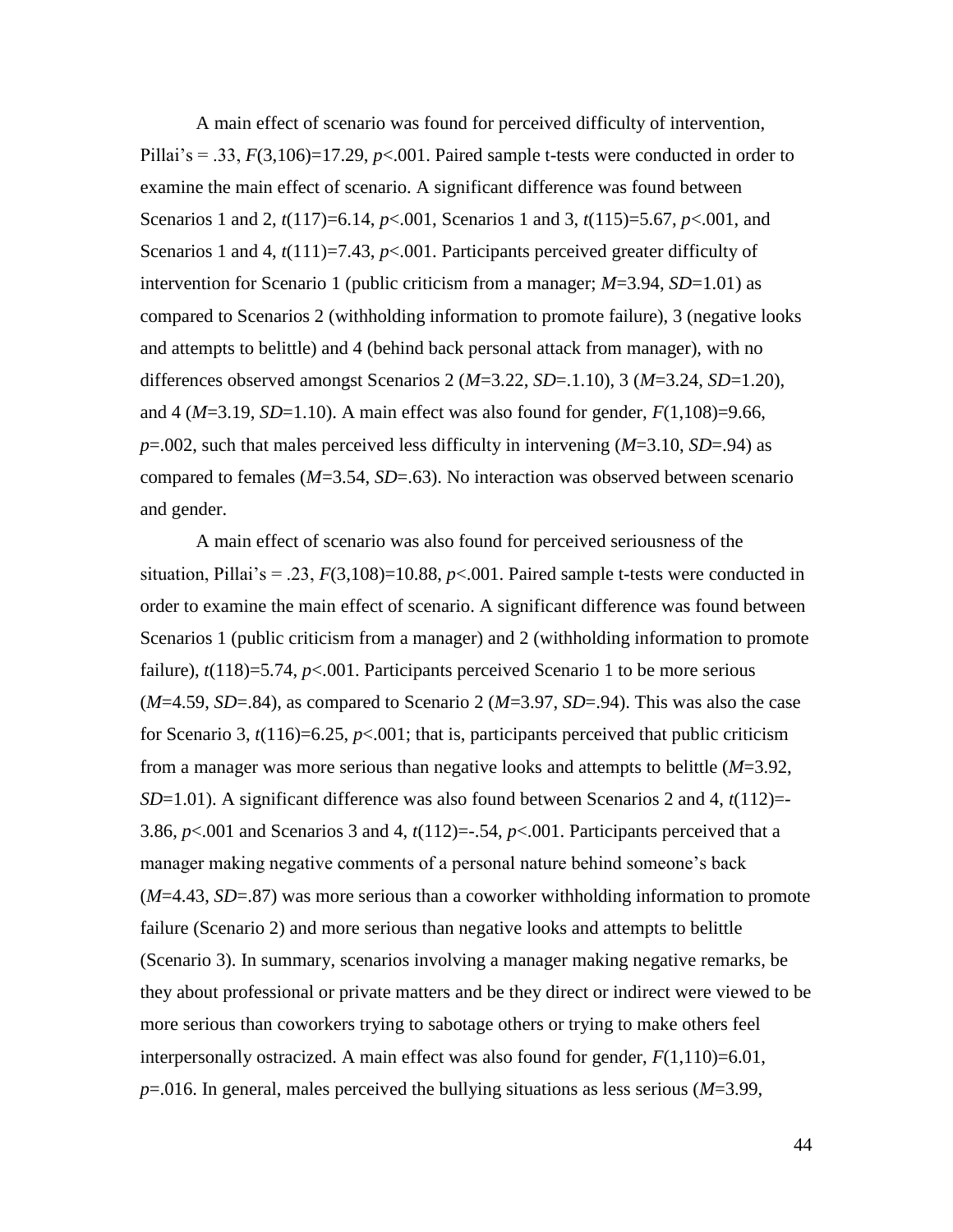*SD*=.94), as compared to females (*M*=4.33, *SD*=.52). No interaction was observed between scenario and gender.

A series of correlations were conducted to examine relationships between ratings of seriousness, general willingness to intervene and intervention difficulty separately for each scenario (no specific predictions were made). For Scenario 2 (coworker withholding information to promote failure), seriousness of the situation was positively correlated with intervention difficulty,  $r(116)=.29$ ,  $p=.001$ ; as the perception of the situation became more serious perceptions regarding the difficulty of intervention increased. No additional correlations were observed within the other scenarios.

*3.3.2 General willingness to intervene and negative work environments.* A series of correlations were conducted to examine the relationship between general willingness of intervention and negative work environments separately for each scenario. It was predicted that negative work environments would be linked to less general willingness to intervene in a bullying situation. For Scenario 2 (information withheld), the correlation between general willingness to intervene and fear of experiencing bullying behaviour in the workplace approached significance,  $r(117)=18$ ,  $p=.051$ . Contrary to the study's prediction, as fear of experiencing bullying within the workplace increased so too did one"s general willingness to intervene in a bullying situation increase. No additional correlations were observed within the other scenarios.

*3.3.3 General willingness to intervene and prevalence of bullying.* A series of correlations were conducted to examine the relationship between general willingness of intervention and bullying behaviour, either experienced or witnessed separately for each scenario (no specific predictions were made). For Scenario 2 (information withheld), general willingness to intervene was positively correlated with experienced bullying,  $r(117)=19$ ,  $p=.036$ ; such that experiencing more bullying in the workplace was tied to stronger willingness to intervene in a bullying situation where a coworker withheld information and ignored a fellow coworker"s request for help. No additional correlations were found within the other scenarios.

*3.3.4 Mitigating factors for willingness to intervene.* In the present investigation, there was a series of directional hypotheses involving situational probes on the Willingness to Intervene measure. In order to test these directional hypotheses, ten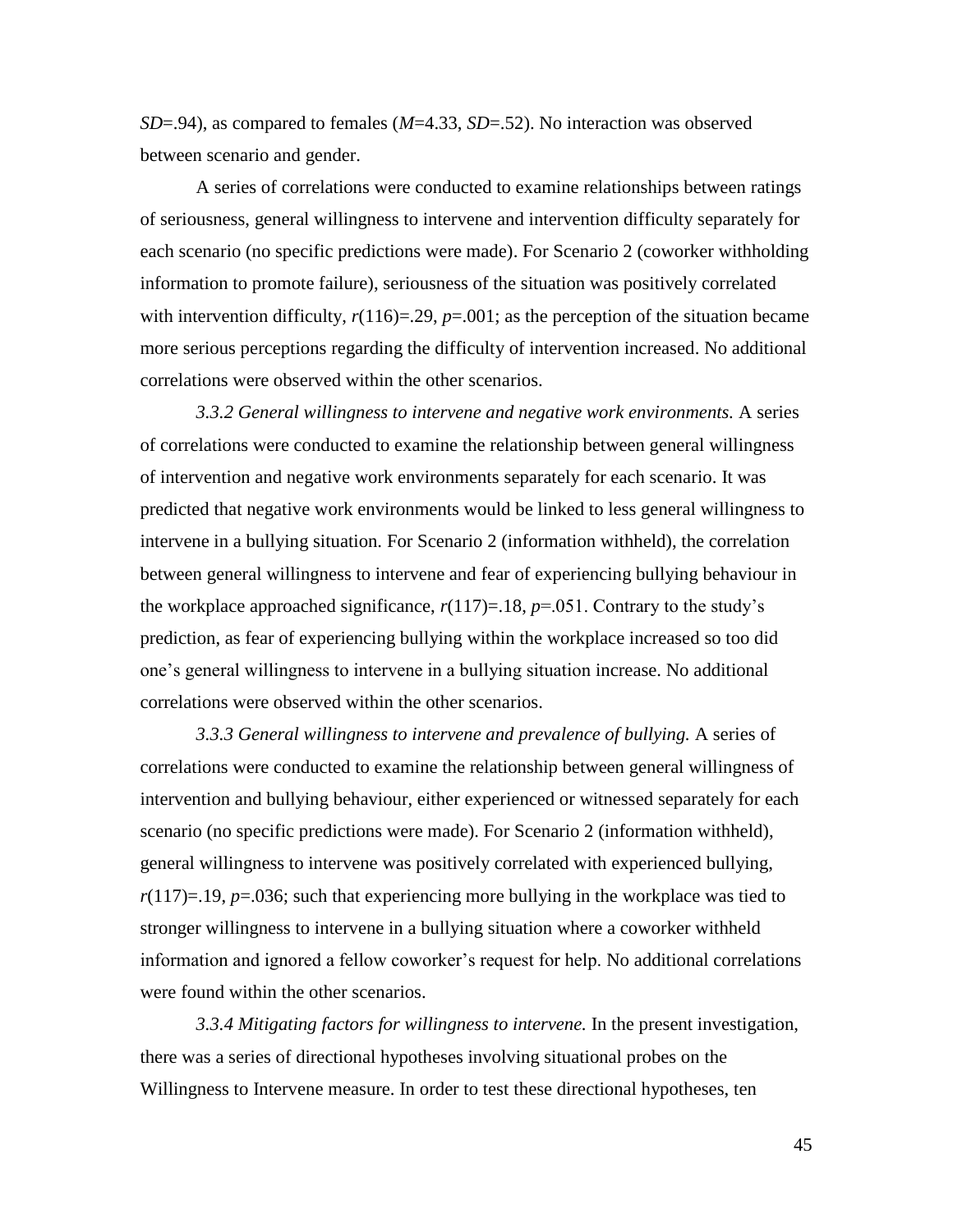separate 2 (gender) X 2 (contrast) X 4 (scenario) mixed model ANOVAs were conducted with the contrast and scenario as within-subjects factors and gender as a between-subjects factor. Each of the ten ANOVAs varied with respect to the *contrast* variable: (1) Number of witnesses varied (witness bullying alone, witness bullying in a group); (2) Perceived frequency of the bullying situation varied (repeated bullying, one-time occurrence); (3) Perceived seriousness of the situation varied (serious, non-serious); (4) Relation to the bully varied (like bully, dislike bully); (5) Relation to the victim varied (like victim, dislike victim); (6) Perceptions of whether or not the victim deserved to be bullied varied (victim deserves the behaviour, victim does not deserve the behaviour); and (7) Perceived cost of intervening varied (high cost to bystander, low cost to bystander). General willingness to intervene was used as the baseline against which to compare the following three situational probes: (8) Fear of retribution (general willingness, bystander fears retribution from the bully); (9) Status of bully (general willingness, bully is well-liked and has lots of power); and (10) Another bystander reacted to the situation (general willingness, another bystander reacts to the situation first). Given that main effects of scenario and/or gender were already addressed in earlier analyses, only effects involving the contrast variable are reported below.

*Intervention of others*. A main effect of contrast was found with respect to the analysis involving another bystander reacting to the situation, Pillai's  $= .26$ , *F*(1,108)=38.81, *p*<.001. Supporting the study's prediction, employees reported being more willing to intervene when another bystander reacted to the situation (i.e., steps in first; *M*=3.40, *SD*=.84), as compared to their general willingness to intervene (*M*=2.59, *SD*=.81).

*Seriousness of situation*. A main effect of contrast was found for seriousness of the situation, Pillai's = .56,  $F(1,107)$ =137.59,  $p<.001$ . Supporting the study's prediction, employees were more willing to intervene when they perceived the event as serious (*M*  $=4.01$ , *SD*=.67) as compared to when they perceived the event to be of a less serious nature ( $M = 3.20$ ,  $SD = .80$ ). In addition, a scenario X contrast interaction was found, Pillai's = .20,  $F(3,105)$ =8.68,  $p<0.001$ . Paired sample t-tests were conducted in order to examine this scenario X contrast interaction. For all four scenarios, participants were significantly more likely to intervene when they perceived the situation as serious (as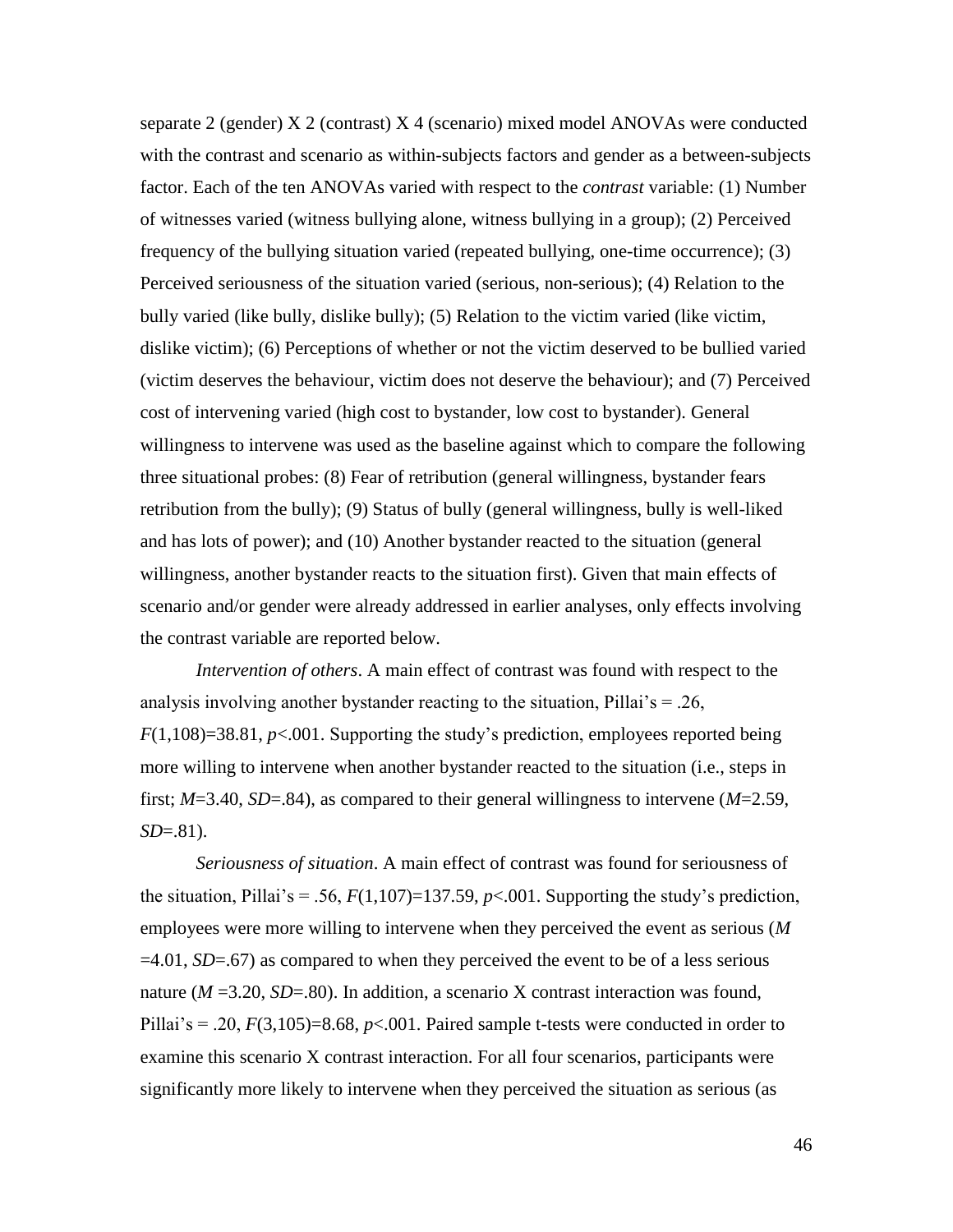compared to less significant; Scenario 1:  $t(119)=11.86$ ,  $p<0.001$ ; Scenario 2:  $t(115)=8.21$ , *p*<.001; Scenario 3: *t*(112)=9.77, *p*<.001; Scenario 4: *t*(112)=7.55, *p*<.001). Through an examination of the means, the interaction was created because the difference between serious/less serious was greatest for Scenario 1 (*M* difference=1.07), as compared to Scenarios 2 (*M* difference=.67), 3 (*M* difference=.83) and 4 (*M* difference=.64), where Scenario 1 involves a manager publicly criticizing an employee"s work ethic (see Figure 1).

*Number of witnesses.* In contrast to the study"s prediction that participants would be more willing to intervene alone as compared to in a group, the number of witnesses to a bullying situation (i.e., bystander is alone, bystander is in a group) was not found to influence a bystander"s decision to intervene in a bullying situation.

*Frequency of event*. A main effect of contrast was found for frequency of the bullying event, Pillai's = .43,  $F(1,106) = 79.45$ ,  $p < .001$ . Supporting the study's prediction, employees were more willing to intervene when they perceived the event to happen a lot  $(M = 3.80, SD = .74)$  compared to a one-time occurrence  $(M = 3.05, SD = .91)$ . In addition, a scenario X contrast interaction was found, Pillai's = .10,  $F(3,104) = 3.66$ ,  $p = .015$ . Paired sample t-tests were conducted in order to examine this scenario X contrast interaction. For all four scenarios, participants were significantly more likely to intervene when they perceived the event to happen a lot, as compared to a one-time event (Scenario 1: *t*(119)=-9.75, *p*<.001; Scenario 2: *t*(114)=-7.39, *p*<.001; Scenario 3: *t*(112)=-7.867,  $p<.001$ ; Scenario 4:  $t(112)=5.88$ ,  $p<.001$ ). Through an examination of the means, the interaction appears to be created by the fact that this difference was greatest for Scenario 1 (*M* difference=-.98), as compared to Scenarios 2 (*M* difference=-.72), 3 (*M* difference=- .76) and 4 (*M* difference=-.59), where Scenario 1 involves a manager publicly criticizing an employee"s work ethic (see Figure 2).

*Relation to the bully.* A scenario X contrast interaction was found for relation to the bully, Pillai's = .08,  $F(3,105)=2.87$ ,  $p=.040$ . Paired sample t-tests were conducted in order to examine this scenario X contrast interaction. For Scenario 2, employees were significantly more willing to intervene if they disliked the bully, as compared to if they liked the bully,  $t(116)=2.02$ ,  $p=.046$ , where Scenario 2 involves a coworker denying a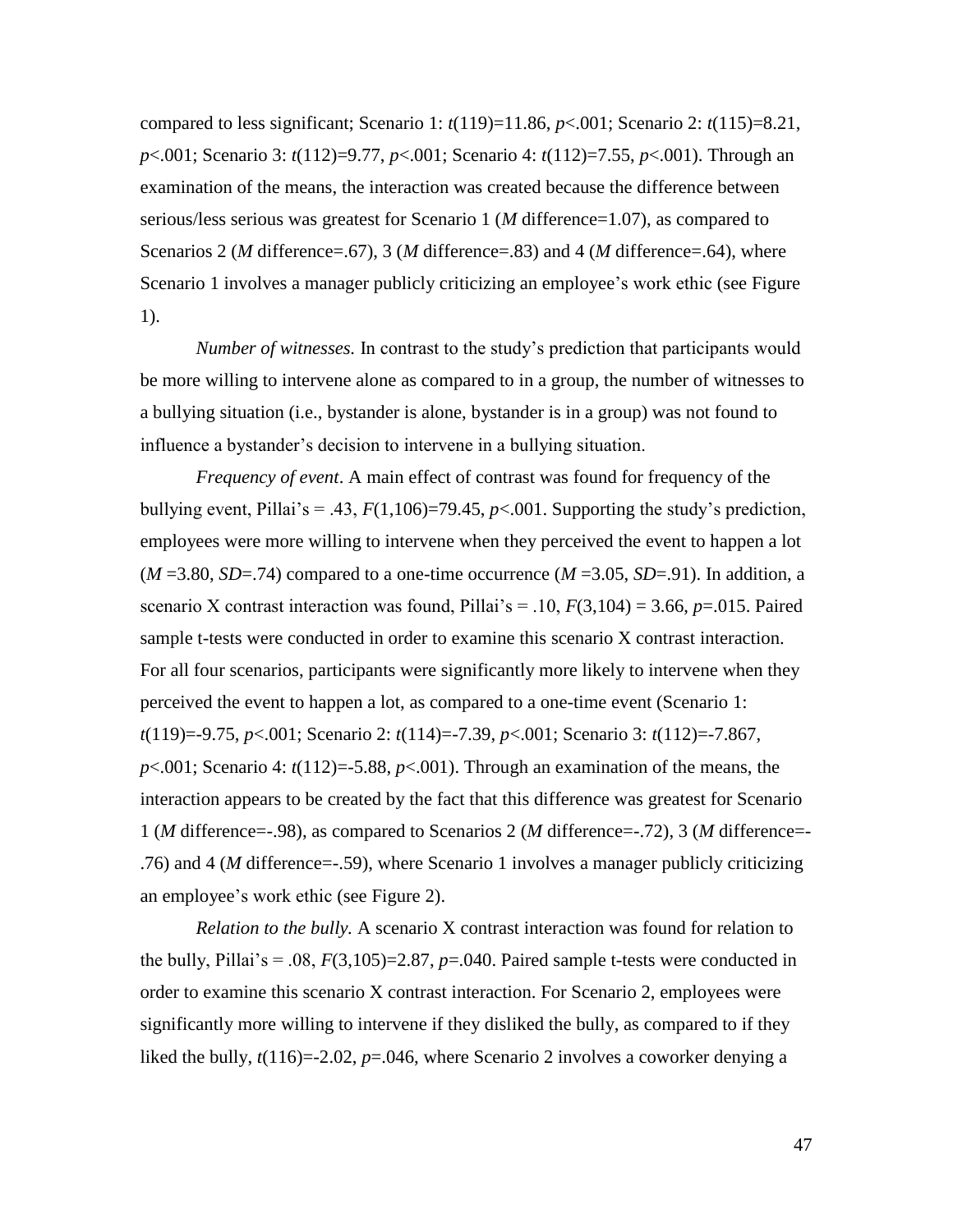

*Figure 1.* Scenario X Contrast (seriousness of situation) Interaction



*Figure 2.* Scenario X Contrast (frequency of event) Interaction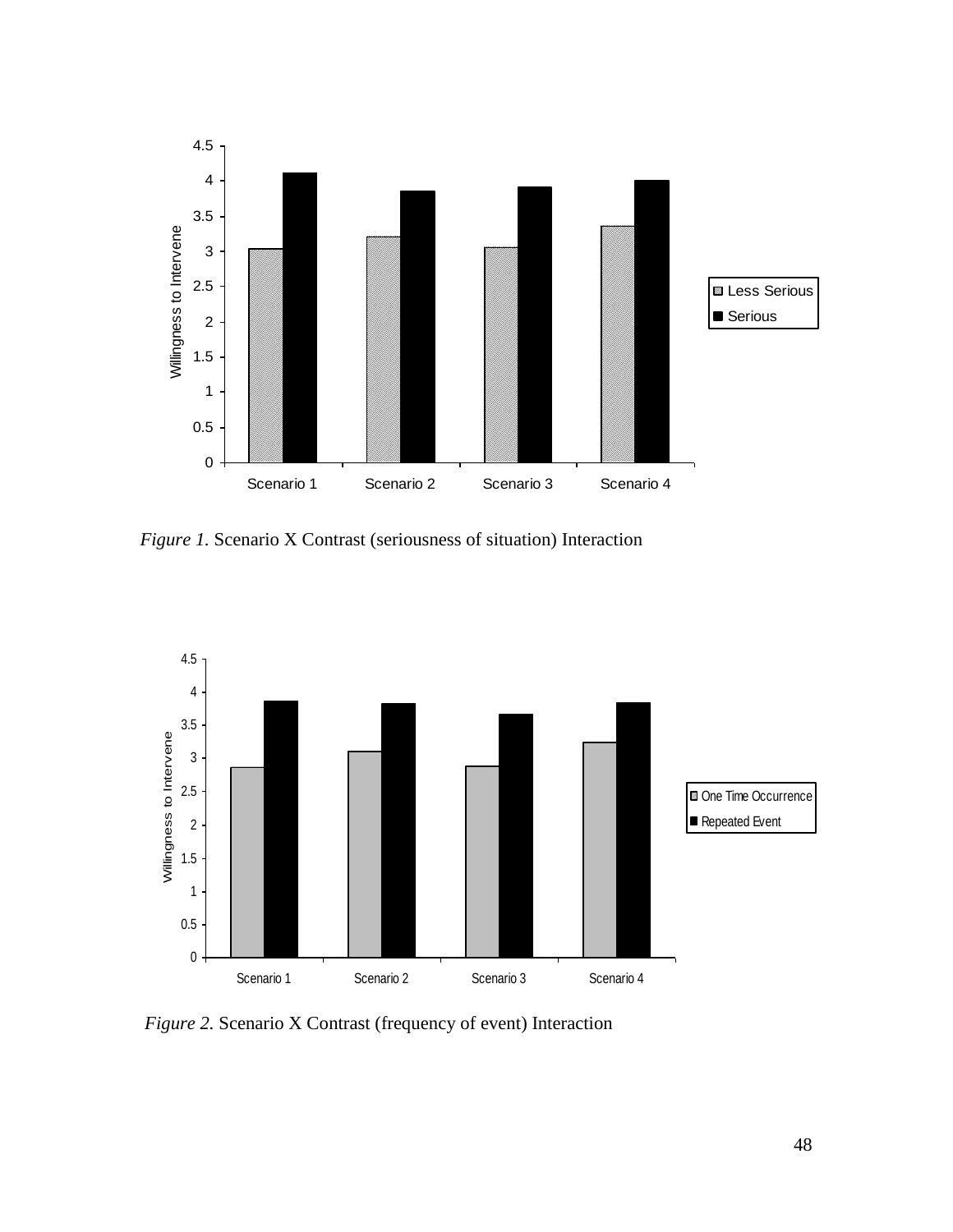fellow coworker information and help. A significant difference of contrast (i.e., like bully, dislike bully) was not found for Scenarios 1, 3 and 4 (see Figure 3).

*Relation to the victim*. A main effect of contrast was found for relation to the victim, Pillai's = .50,  $F(1,109)$ =109.22,  $p<0.001$ . Supporting the study's prediction, regardless of the scenario, employees were more willing to intervene in a bullying situation if they liked the victim (*M* =3.96, *SD*=.66) than if they disliked the victim (*M*  $=3.15, SD = .91$ ).

*Fear of retribution*. A main effect of contrast was found for fear of retribution, Pillai's = .18,  $F(1,109) = 23.44$ ,  $p < .001$ . In contrast to what was predicted, employees who feared retribution from the bully were more willing to intervene in a bullying situation  $(M=3.24, SD=92)$ , as compared to their general willingness to intervene  $(M=2.59, M=3.24)$ *SD*=.81).

*Was the victim deserving?* A main effect of contrast was found with respect to the analysis involving whether or not the victim deserved the bullying behaviour, Pillai's  $=$ .42,  $F(1,104)=75.90$ ,  $p<0.01$ . Supporting the study's prediction, employees were more willing to intervene if they believed the victim did not deserve the bullying behaviour (*M* =3.89, *SD*=.66), as compared to if they believed the victim deserved the bullying behaviour (*M* =3.09, *SD*=.91).

*Status of the bully*. A main effect of contrast was found for status of the bully, Pillai's = .19,  $F(1,108) = 25.89$ ,  $p < .001$ . In contrast to what was predicted, employees who believed the bully was well-liked and powerful (i.e., high in social status) were more willing to intervene (*M*=3.30, *SD*=.93) compared to their general willingness to intervene  $(M=2.59, SD=.81)$ .

*Cost of intervening*. A main effect of contrast was found for the cost of intervening, Pillai's = .30,  $F(1,103) = 43.34$ ,  $p < .001$ . Supporting the study's prediction, employees who believed the cost of intervening would be low were more willing to intervene  $(M = 3.67, SD = .70)$  compared to when they believed the cost of intervening would be high (*M* =3.22, *SD*=.86).

*Past experience.* For the probe involving past experience, a set of correlations (one for each of the four scenarios) were run examining the relationship between general willingness to intervene and whether or not someone had intervened in a similar situation.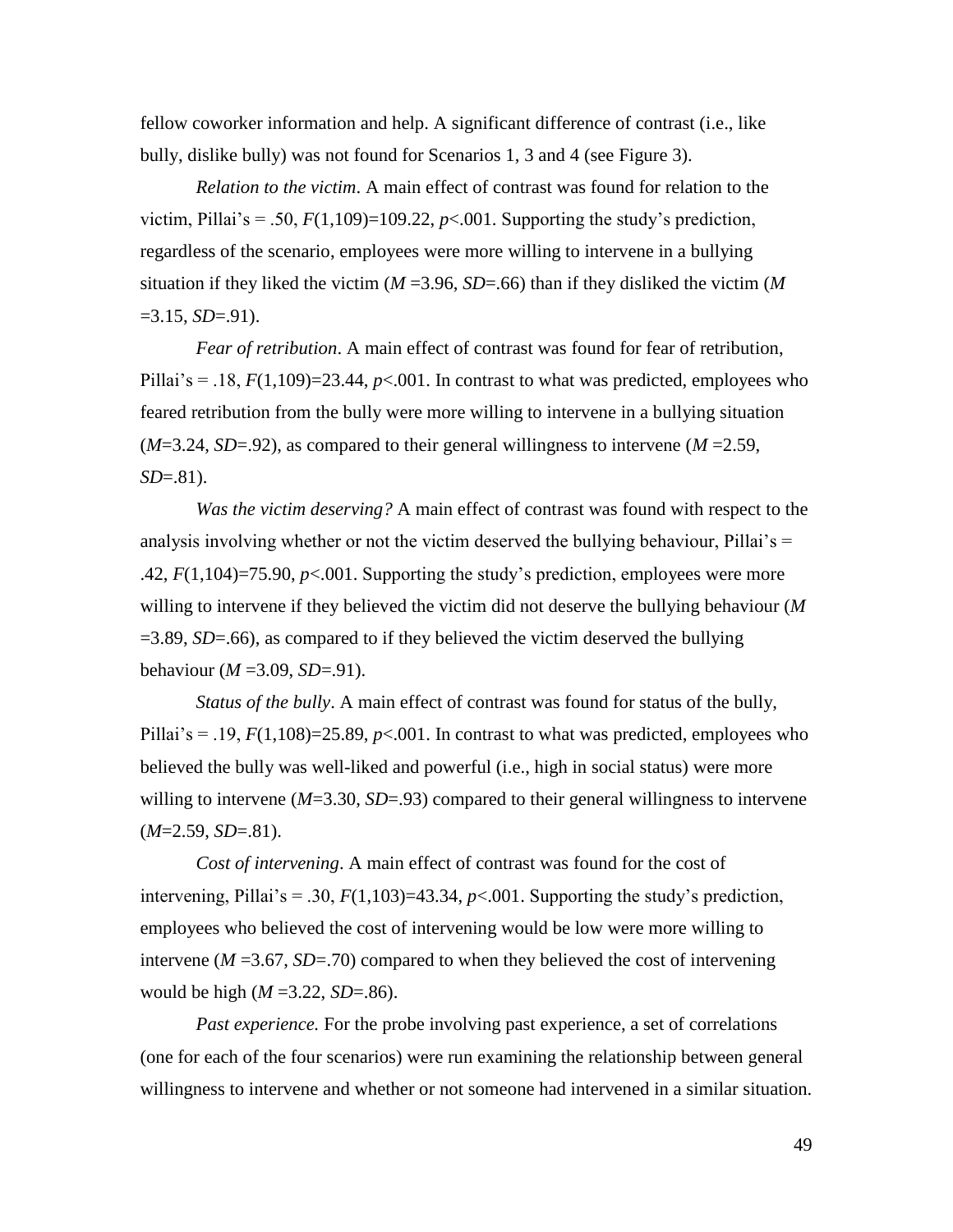

*Figure 3.* Scenario X Contrast (relation to bully) Interaction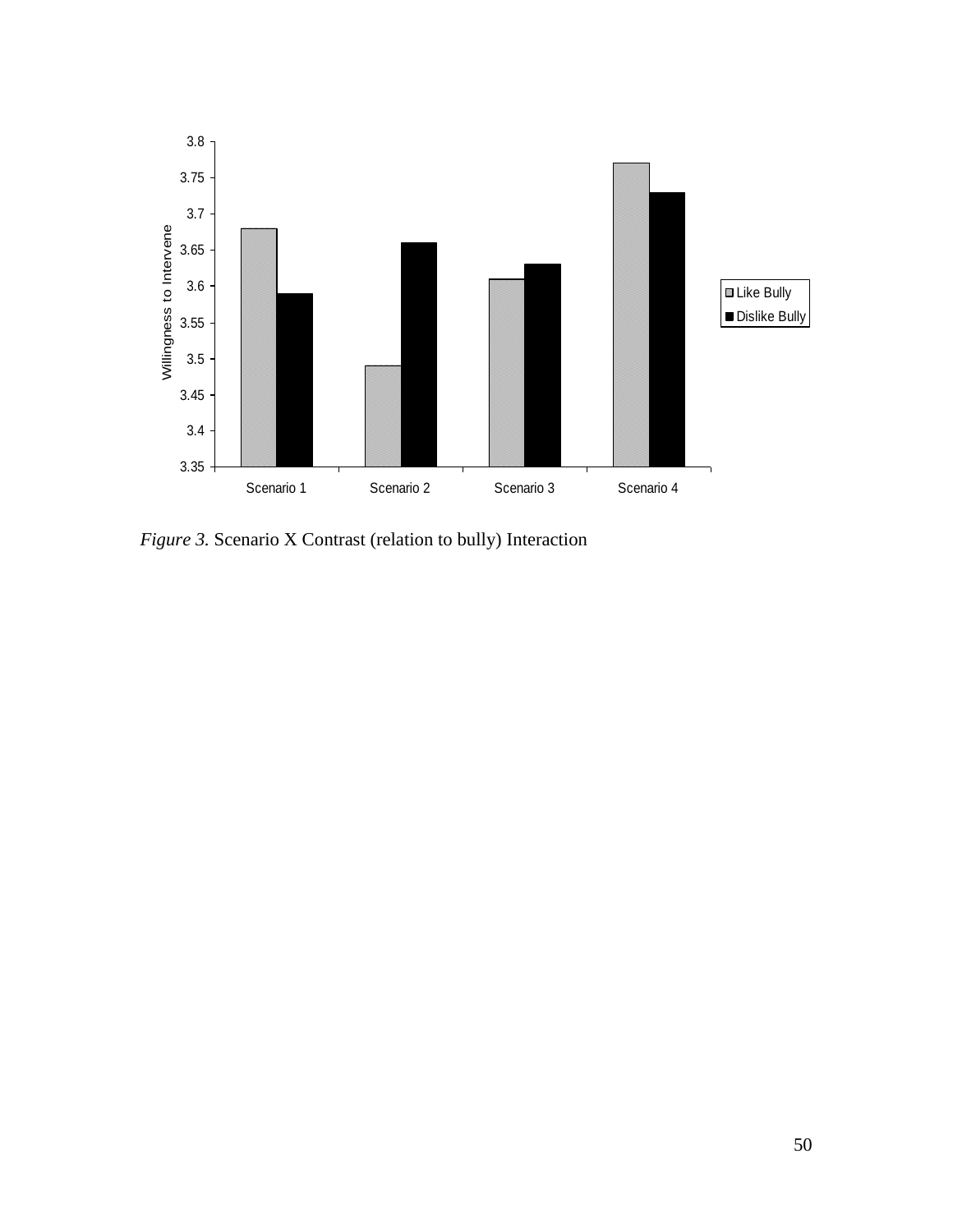It was predicted that participants would be more willing to intervene if they had intervened in a similar situation in the past. However, general willingness to intervene was not related to whether or not someone intervened in a similar situation in the past. In addition, a set of correlations (one for each of the four scenarios) were run to examine the relationship between general willingness to intervene and whether or not someone was successful when he/she intervened in a similar situation. It was predicted that participants would be more willing to intervene if they had been successful in a past intervention. Results indicated that general willingness to intervene was not related to whether or not someone was successful in a past intervention and this was true for all four bullying scenarios.

*3.3.5 How participants would intervene in each scenario.* Participants were also asked open-ended questions about how they would intervene in each of the four bullying scenarios. For Scenario 1 (public criticism from a manger) the largest response set (39 participants out of a total of 92) focused on confronting the bully (i.e., manager) regarding his behaviour. Many of these participants acknowledged that they would inform the manager (i.e., bully) that his behaviour is unfair, inappropriate, disrespectful and/or unprofessional. In addition to confronting the bully, 12 participants stated that they would inform the bully"s supervisor about the incident. Eight participants acknowledged approaching both the bully and victim separately after the incident had occurred; these participants stated that they would provide support and direction to both the bully and the victim (e.g., inform the victim that he or she may wish to file a report to Human Resources).

For Scenario 2 (withholding information and help) the largest response set (28 participants out of a total of 72) focused on notifying the bully"s manager of the situation. More specifically, participants acknowledged explaining to their supervisor that the victim"s failure to contribute to the project may have more to do with the bully"s lack of cooperation than the victim"s lack of effort. In addition to informing the bully"s supervisor, 13 participants acknowledged confronting the bully (e.g., letting the bully know her behaviour is unfair and/or that it is the bully"s responsibility to help her coworker, etc.) and 12 participants acknowledged confronting both the bully and victim separately to discuss the situation.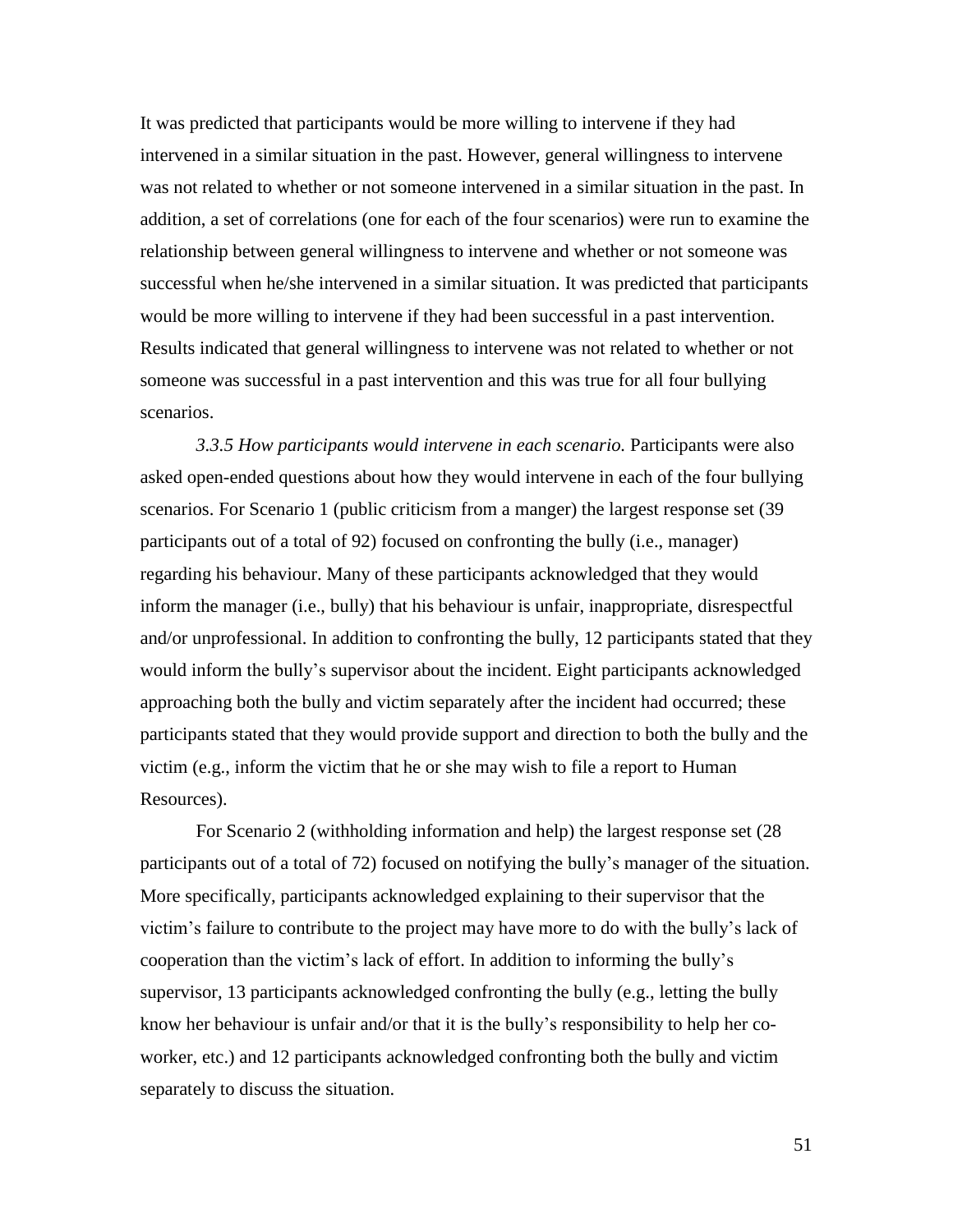For Scenario 3 (sending negative glances), the largest response set (32 participants out of a total of 67) focused on confronting the bullies regarding their negative behaviour. More specifically, participants acknowledged informing the bullies that their inappropriate and immature/childish behaviour must stop. Several participants stated that they would tell the bullies to "grow up". In addition, 13 participants acknowledged confronting both the bullies and victim separately to discuss the situation and nine participants acknowledged consoling the victim in some manner (e.g., offering support to the victim, going out of one's way to be nice to the victim).

Finally, for Scenario 4 (manager attacks an employee's personal life behind his back), the majority of participants (50 participants out of a total of 69) indicated that they would speak with the bully (i.e., manager) directly regarding the situation. More specifically, participants acknowledged informing their manager that his behaviour is inappropriate and unprofessional. In addition, several participants indicated that they would confront the bully and/or console the victim. In summary, for Scenarios 1, 3 and 4 the majority of participants indicated that they would confront the bully regarding the situation; however, for Scenario 2, the majority of participants identified informing the bully"s superior about the bullying behaviour.

*3.3.6 Main reasons for intervening.* At the end of the survey, participants were asked to identify the main reasons for intervening in a bullying situation and the barriers to intervening in a bullying situation. Participants' responses regarding the main reasons to intervene in a bullying situation were influenced by two major factors: (1) seriousness of the situation; and (2) whether or not the situation was considered unfair/inappropriate. Thirty-six percent of participants (38 responses out of a total of 105) acknowledged intervening in a bullying situation when they perceived the event to be of a seriousness nature. Participants considered a serious bullying event as one where the victim is "hurt badly" (e.g., physically, emotionally, psychologically, etc.). In addition, 33% of participants (35 responses out of a total of 105) acknowledged intervening in a bullying situation when they perceived the event as unfair and/or inappropriate. Although the majority of these participants did not elaborate on what an unfair or inappropriate situation may look like, several participants acknowledged that it is their responsibility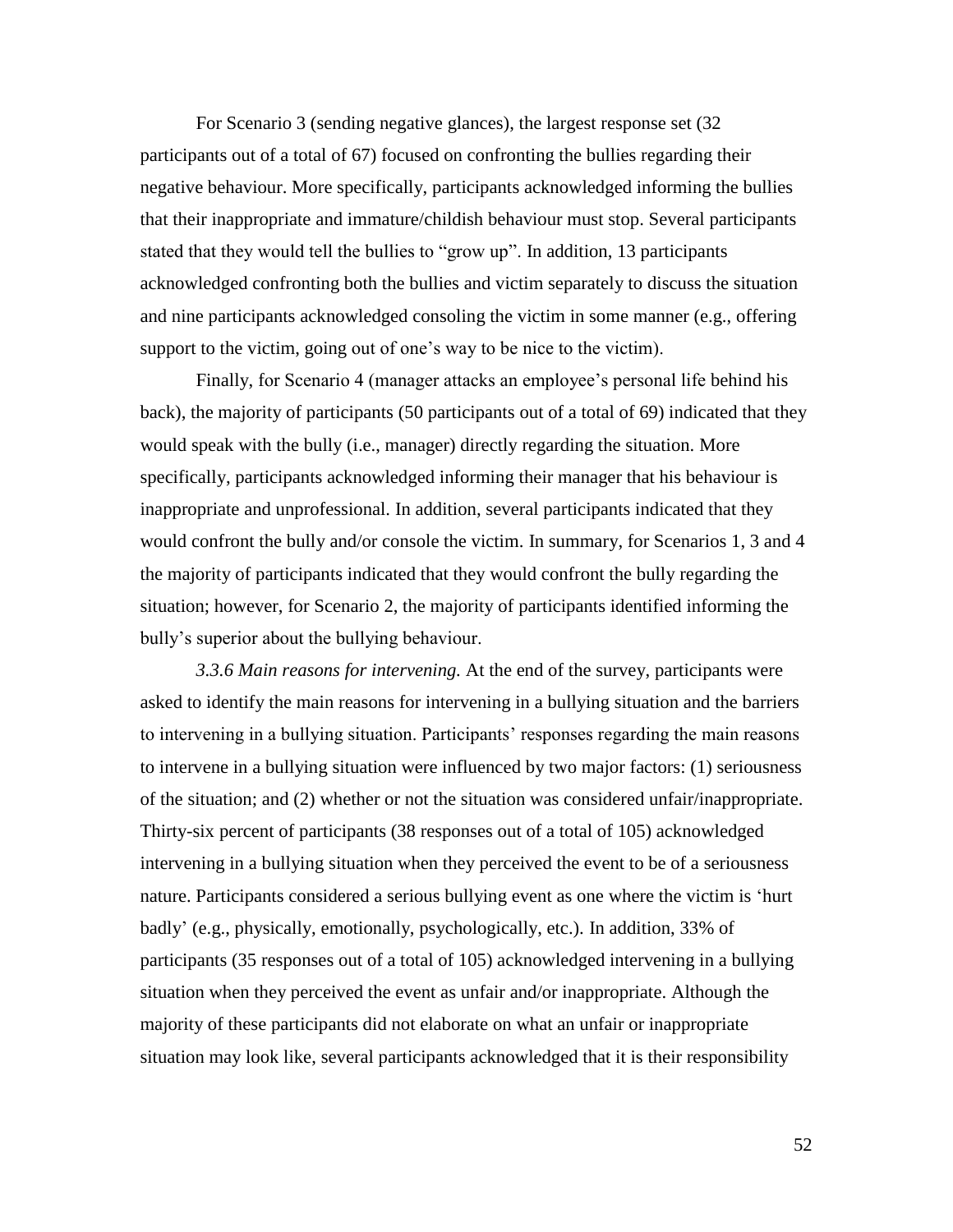and/or moral obligation to intervene when witnessing a situation that is unfair and/or inappropriate.

In addition to the two major factors outlined above (i.e., seriousness of situation, unfair situation), participants acknowledged several other reasons why they would intervene in a bullying situation, including: perceived costs of intervening are low (e.g., bully will not retaliate if one decides to intervene; 13 responses); doing nothing will result in a more negative work environment (e.g., lower morale, decreased productivity; 12 responses); perceiving the victim as helpless (10 responses); perceiving the bullying behaviour as a recurrent event (8 responses); bully is not in a powerful position (8 responses); perceived success of intervening is high (e.g., bullying behaviour will stop; 6 responses); bystander likes the victim (4 responses); and bystander dislikes bully or likes bully (4 responses and 3 responses respectively).

3.3.7 Main barriers to intervening. Participants' responses regarding the main barriers to intervening in a bullying situation fell into two major themes or categories: (1) perceived negative repercussions of intervening; and (2) significant power difference between the bystander and the bully. Thirty-nine percent of participants (41 responses out of a total of 105) stated that they would not intervene if they perceived there to be negative repercussions resulting from an intervention. Negative consequences resulting from an intervention included: losing one"s job (10 responses); bully seeking retribution on intervener (10 responses); situation escalating (e.g., victim is further bullied; 8 responses); safety of intervener diminishing (e.g., intervention threatens one"s personal safety; 5 responses); and bystander's reputation is threatened (e.g., fear of becoming an outcast if one intervenes; 3 responses).

In addition to the negative consequences that may result from intervening, 32% of participants (i.e., 34 responses out of a total of 105) acknowledged that they would not intervene if the bully is more powerful (either formally or informally) than themselves (i.e., bystander). For example, participants discussed the difficulty of intervening when the bully is a manager/supervisor.

In addition to the two major themes outlined above, participants acknowledged several other barriers to intervening in a bullying situation, including working in a culture that encourages bullying behaviour (e.g., lack of workplace bullying policy, lack of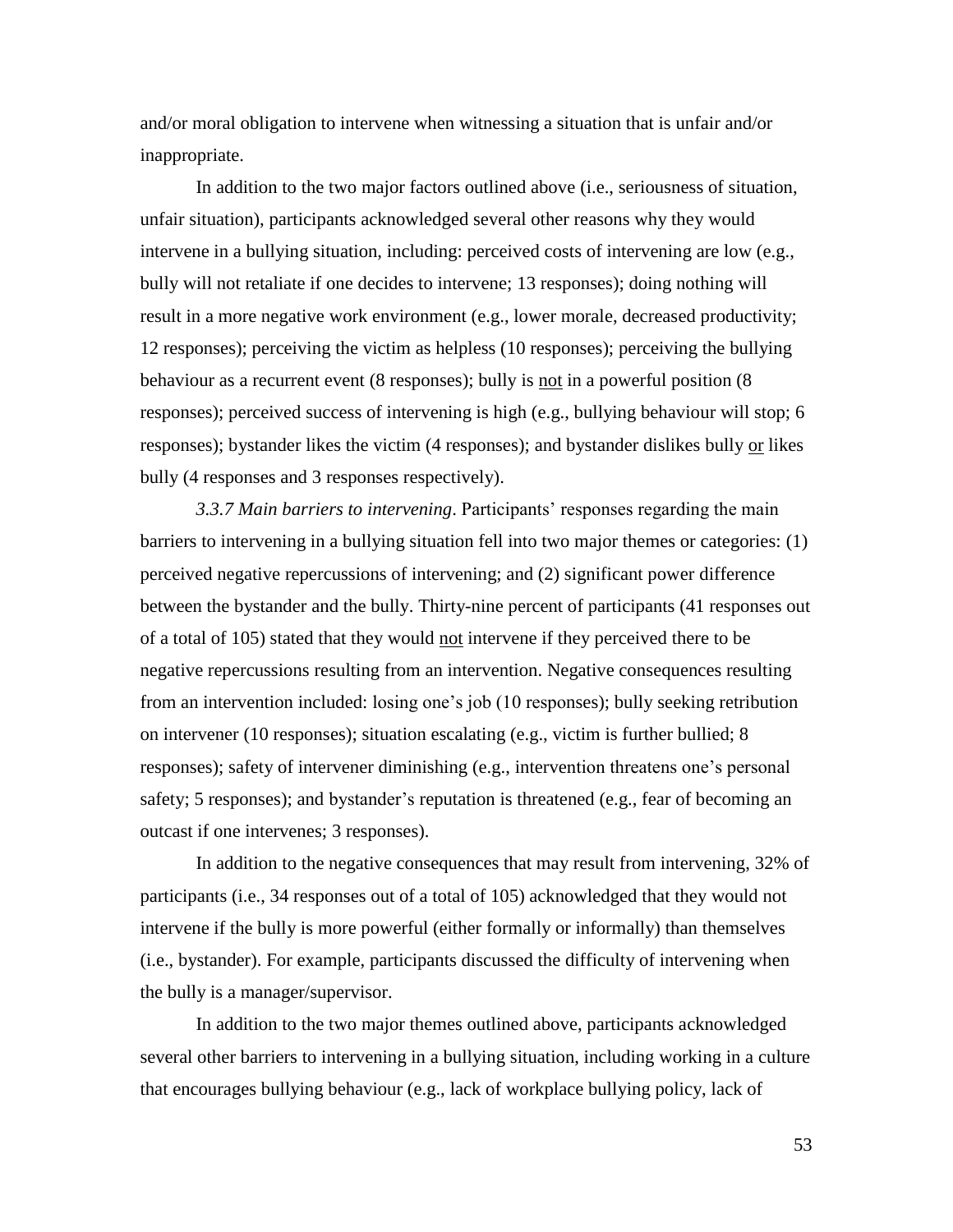leadership, culture of tolerance; 13 responses), having low expectations regarding the success of the intervention (7 responses) and believing the victim deserves the bullying behaviour (5 responses).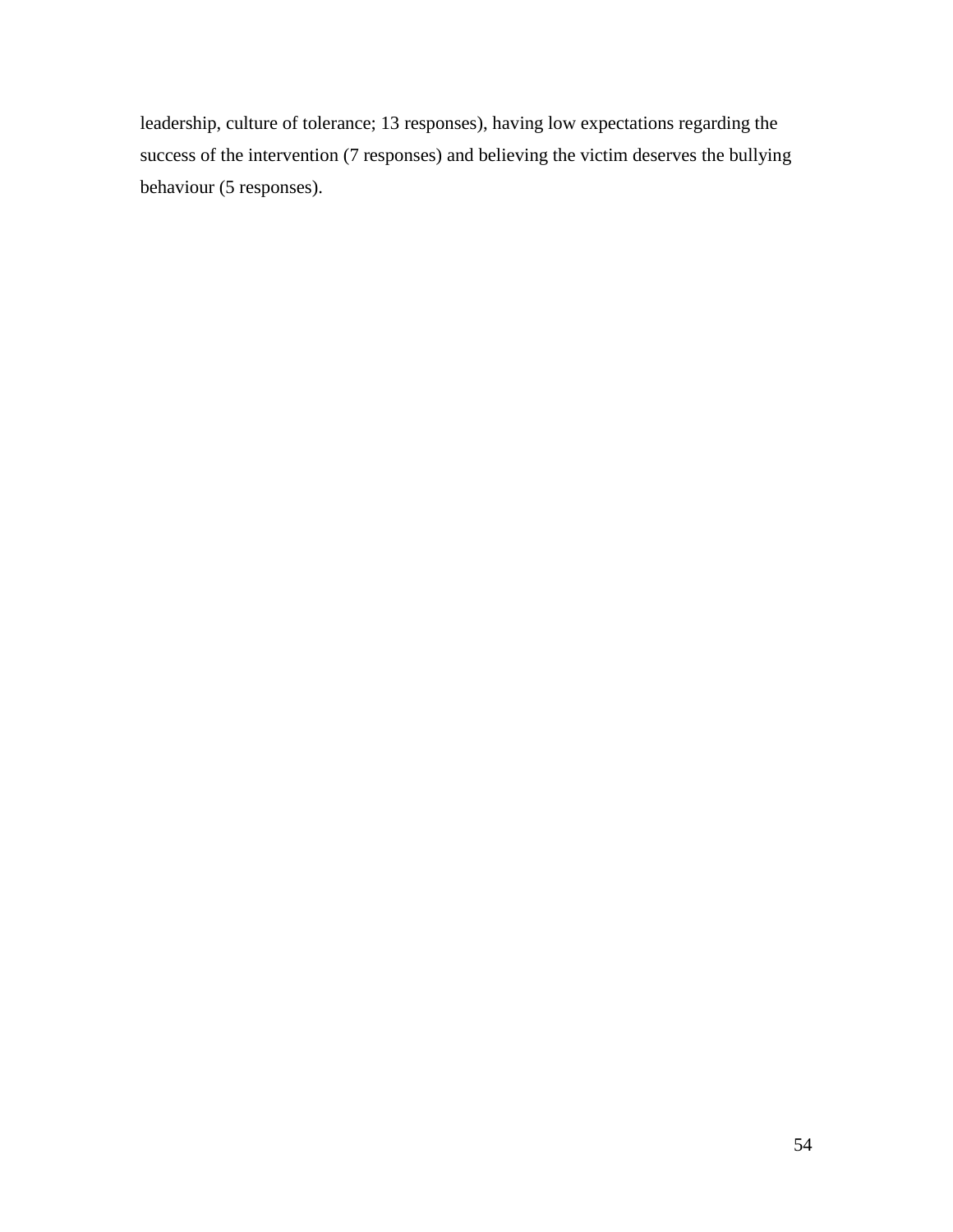# Table 5 *Research Questions/Predictions and Respective Findings*

Objective 1: Estimating the Prevalence of Various Workplace Bullying Behaviours in a Canadian Context

| <b>Research Predictions / Questions</b>              | <b>Findings</b>                     |
|------------------------------------------------------|-------------------------------------|
| Females will report witnessed and experienced        | Not Supported                       |
| bullying more than males.                            | (no significant differences)        |
| Is there a difference in the prevalence of witnessed | Yes                                 |
| versus experienced bullying?                         | witnessing > victimization)         |
| Are there employment differences in the prevalence   | N <sub>0</sub>                      |
| of bullying (either experienced or witnessed)?       | (no significant differences)        |
| Are there differences among workplace bullying       | Yes                                 |
| items with respect to sex of the perpetrator?        | $(F > M;$ but, varied across items) |

Objective 2: Examining Connections between Workplace Environments and the Prevalence of Bullying Behaviour (either experienced or witnessed)

| <b>Research Predictions / Questions</b>                                                                                          | <b>Findings</b>                                 |
|----------------------------------------------------------------------------------------------------------------------------------|-------------------------------------------------|
| Fear of becoming a victim of bullying will be<br>positively correlated with workplace bullying.                                  | Supported                                       |
| Perceptions of workplace as highly competitive will<br>be positively correlated with workplace bullying.                         | Supported                                       |
| Perceptions of workplace as highly stressful (i.e.,<br>role overload) will be positively correlated with<br>workplace bullying.  | Supported                                       |
| Perceptions of workplace as highly stressful (i.e.,<br>role ambiguity) will be positively correlated with<br>workplace bullying. | Not Supported<br>(non-significant correlations) |
| Perceptions that bullying is acceptable in the<br>workplace will be positively correlated with<br>workplace bullying.            | Supported                                       |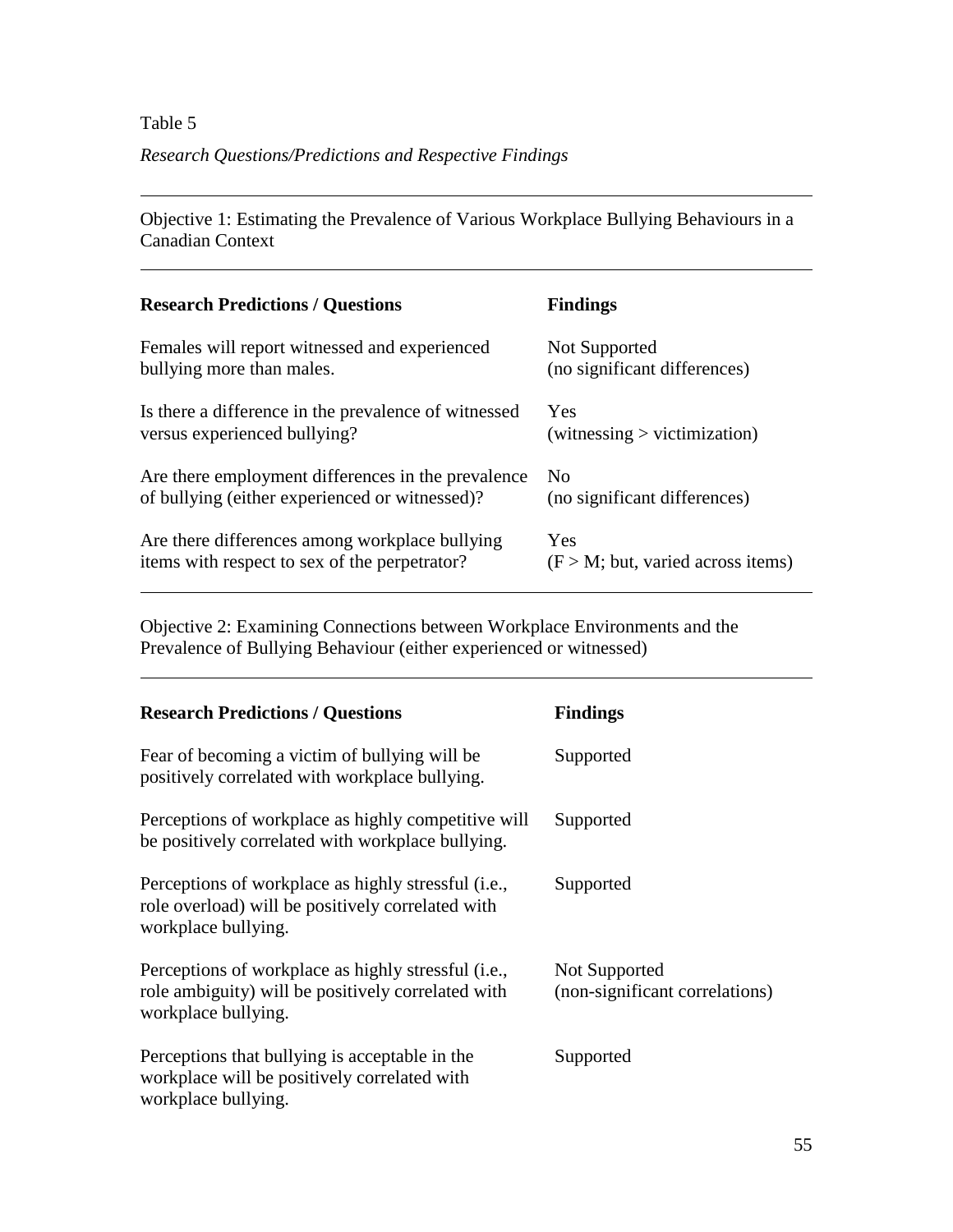## **Research Predictions / Questions Findings**

More negative work environments (fear, competition, stress, bullying is rewarded) will be positively correlated with descriptive norms of workplace bullying.

Supported

Objective 3: Exploring whether an Individual"s Willingness to Intervene is tied to Features of the Workplace Environment and other Mitigating Factors

| <b>Research Predictions / Questions</b>                                                                 | <b>Findings</b>                                                                            |
|---------------------------------------------------------------------------------------------------------|--------------------------------------------------------------------------------------------|
| Are there differences in gender and/or scenario in                                                      | N <sub>0</sub>                                                                             |
| relation to one's general willingness to intervene?                                                     | (no significant differences)                                                               |
| Are there differences in gender and/or scenario in                                                      | Yes                                                                                        |
| relation to perceived severity of the situation?                                                        | (F > M; S1 > S2, S3 < S4)                                                                  |
| Are there differences in gender and/or scenario in                                                      | Yes                                                                                        |
| relation to perceived difficulty of the situation?                                                      | (F > M; S1 > S2, S3, S4)                                                                   |
| Participants will be less likely to intervene in the                                                    | Not Supported                                                                              |
| presence of others compared to when they are alone.                                                     | (no significant difference)                                                                |
| Serious bullying events (i.e., victim hurt badly) will                                                  | Supported                                                                                  |
| be tied to greater intention to intervene compared to                                                   | (contrast X scenario interaction:                                                          |
| less significant events.                                                                                | S1 > S2, S3, S4                                                                            |
| Participants will be more likely to intervene if<br>someone else steps in to intervene first.           | Supported                                                                                  |
| Participants will be more likely to intervene if they                                                   | Supported                                                                                  |
| perceive the bullying as a recurring event compared                                                     | (contrast X scenario interaction:                                                          |
| to a 'one-time' occurrence.                                                                             | S1 > S2, S3, S4                                                                            |
| Liking the victim will be linked with a greater<br>likelihood of intervening than disliking the victim. | Supported                                                                                  |
| Liking the bully will be linked to decreased<br>willingness to intervene than disliking the bully.      | <b>Partially Supported</b><br>(only for S2; no significant<br>difference for S1, S3 or S4) |
| Being fearful of retribution will be linked to                                                          | Not Supported                                                                              |
| decreased willingness to intervene.                                                                     | $(fear > general$ willingness)                                                             |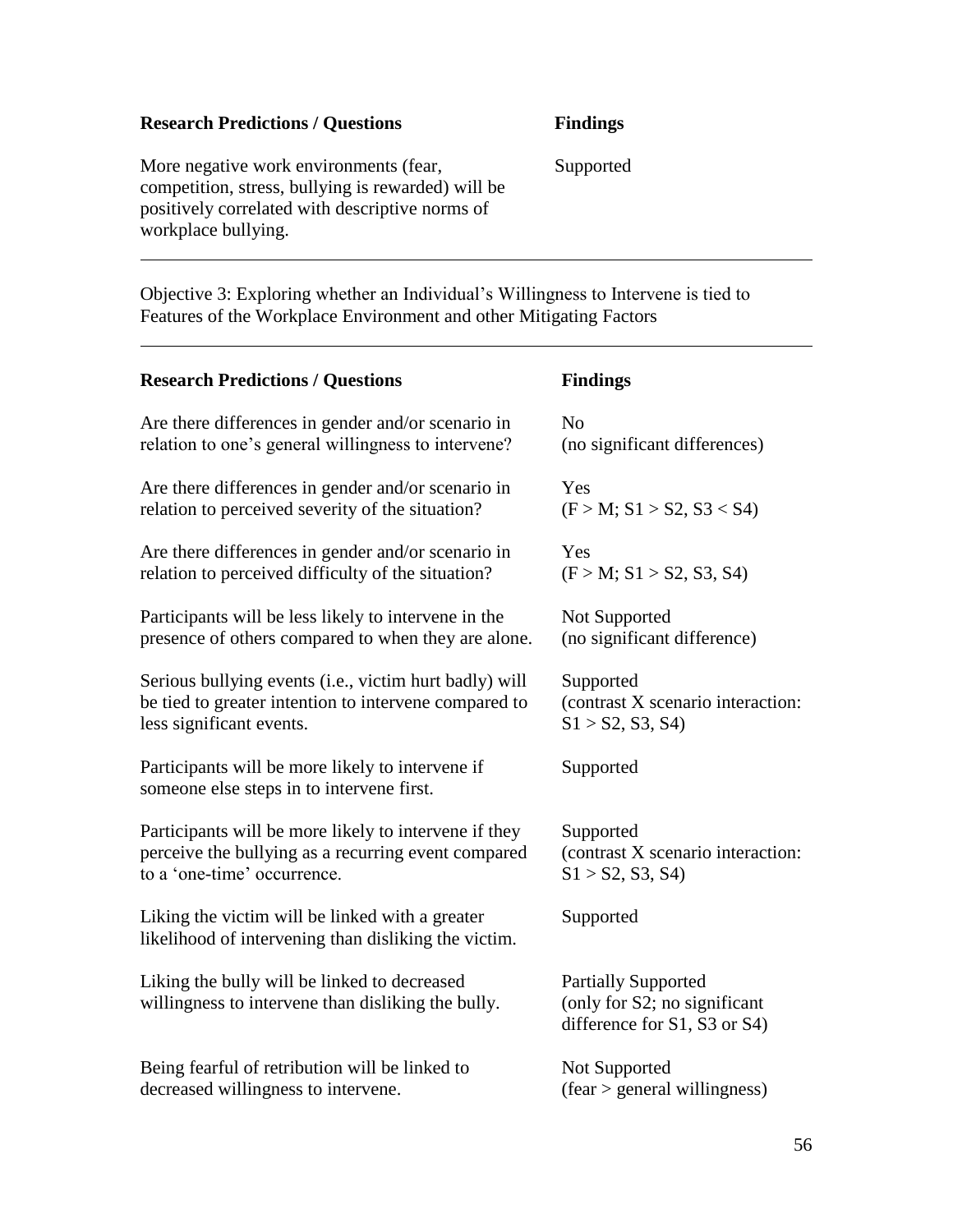| <b>Research Predictions / Questions (objective 3)</b><br>continued)                                                                                                  | <b>Findings</b>                                                                                               |
|----------------------------------------------------------------------------------------------------------------------------------------------------------------------|---------------------------------------------------------------------------------------------------------------|
| A bully high in perceived status will be tied to less<br>willingness to intervene in a bullying situation.                                                           | Not Supported<br>(high status $>$ general<br>willingness)                                                     |
| Participants will be less likely to intervene when they<br>believe the victim deserved the bullying behaviour<br>than when the victim did not deserve to be bullied. | Supported                                                                                                     |
| Participants will be less likely to intervene if they<br>believe intervening will take a lot of time and energy,<br>as compared to little time and energy.           | Supported                                                                                                     |
| Participants will be less likely to intervene if they had<br>intervened in a similar situation and were not<br>successful compared to if they were successful.       | Not Supported<br>(no significant correlations)                                                                |
| Are there relations between perceived difficulty of<br>intervening, seriousness of the situation and general<br>willingness to intervene?                            | Yes<br>(seriousness and difficulty were<br>positively correlated, but only<br>for $S2$ )                      |
| Participants who perceive their workplace to reward<br>bullying will be less likely to intervene.                                                                    | Not Supported<br>(no significant correlations)                                                                |
| Perceptions of the workplace as highly competitive<br>will be linked with less willingness to intervene.                                                             | Not Supported<br>(no significant correlations)                                                                |
| Perceptions of the workplace as highly stressful (i.e.,<br>role overload and role ambiguity) will be associated<br>with less willingness to intervene.               | Not Supported<br>(no significant correlations)                                                                |
| A greater fear (in general) of being victimized within<br>the workplace will be tied to less willingness to<br>intervene.                                            | Not Supported<br>(fear and willingness to<br>intervene were positively<br>correlated, but only for S2)        |
| Is there a connection between general willingness to<br>intervene and the prevalence of bullying behaviour<br>(either experienced or witnessed)?                     | Yes<br>(experienced bullying and<br>general willingness were<br>positively correlated, but only<br>for $S2$ ) |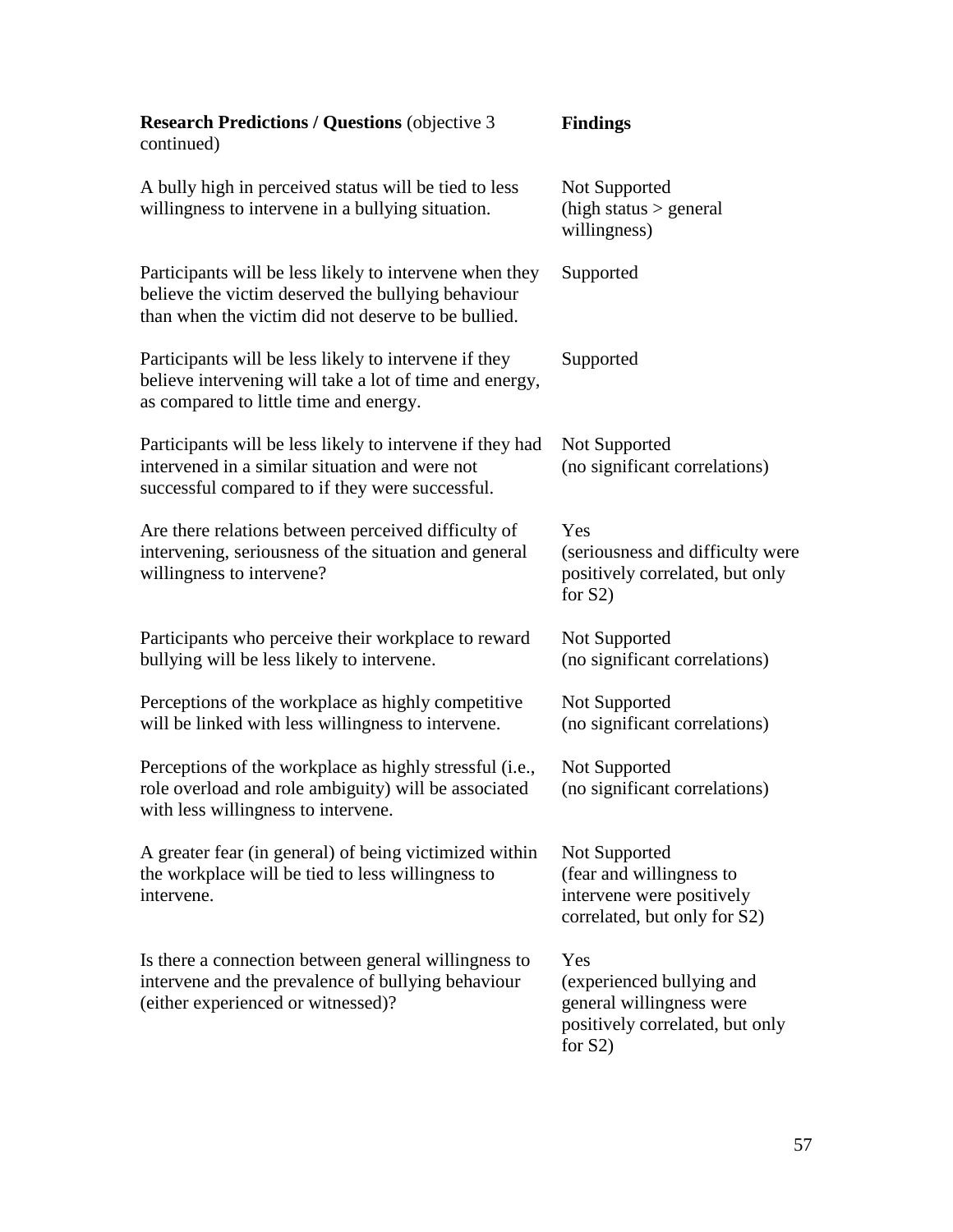#### 4. DISCUSSION

There were three primary goals of the present study: (1) estimate the prevalence of workplace bullying behaviours in a Canadian context, (2) examine the connections between workplace environments (e.g., stress, competition) and the prevalence of bullying behaviour that is either experienced or witnessed, and (3) explore whether an individual"s willingness to intervene in bullying is tied to features of the workplace environment and other mitigating factors. The discussion will begin by summarizing the study"s main findings and subsequently explore the implications. Broader implications of the findings will be presented along with suggestions for future research and limitations of the current study.

## *4.1 Prevalence of Workplace Bullying*

As highlighted in the introduction, little research has been done on workplace bullying in Canada. One of the primary goals of the present study was to estimate the prevalence of workplace bullying behaviours in a Canadian context. An inspection of the distribution of scores revealed that prevalence for workplace bullying in the present Canadian sample was on the lower end with 5% of participants reporting being *victimized* often and 4% *witnessing* workplace bullying often. These frequencies are comparable to frequencies reported in a review of European research (i.e., between one and four percent of employees report *serious* workplace bullying, Zapf et al., 2003). A larger segment of the present sample had scores hovering around "occasionally" for experiences of being bullied (16%) and/or witnessing bullying behaviour (21%). Using less stringent criteria for bullying, scholars suggest that in many European organizations, up to 20 percent or more of employees *occasionally* experience negative social behaviour (Zapf, 2003). Thus, the reported rate of occasional workplace bullying in Europe parallels that observed in the present study.

Although occurrences of workplace bullying in the present study are comparable to rates found outside of Canada, one must always be cautious when making direct comparisons across studies and contexts, as differences in research methodology may limit the ability to draw firm conclusions. Specifically, researchers have suggested that prevalence levels are lower when a stricter criterion of exposure is used (e.g., during the past 6 months), as compared to exposure to workplace bullying over a more extensive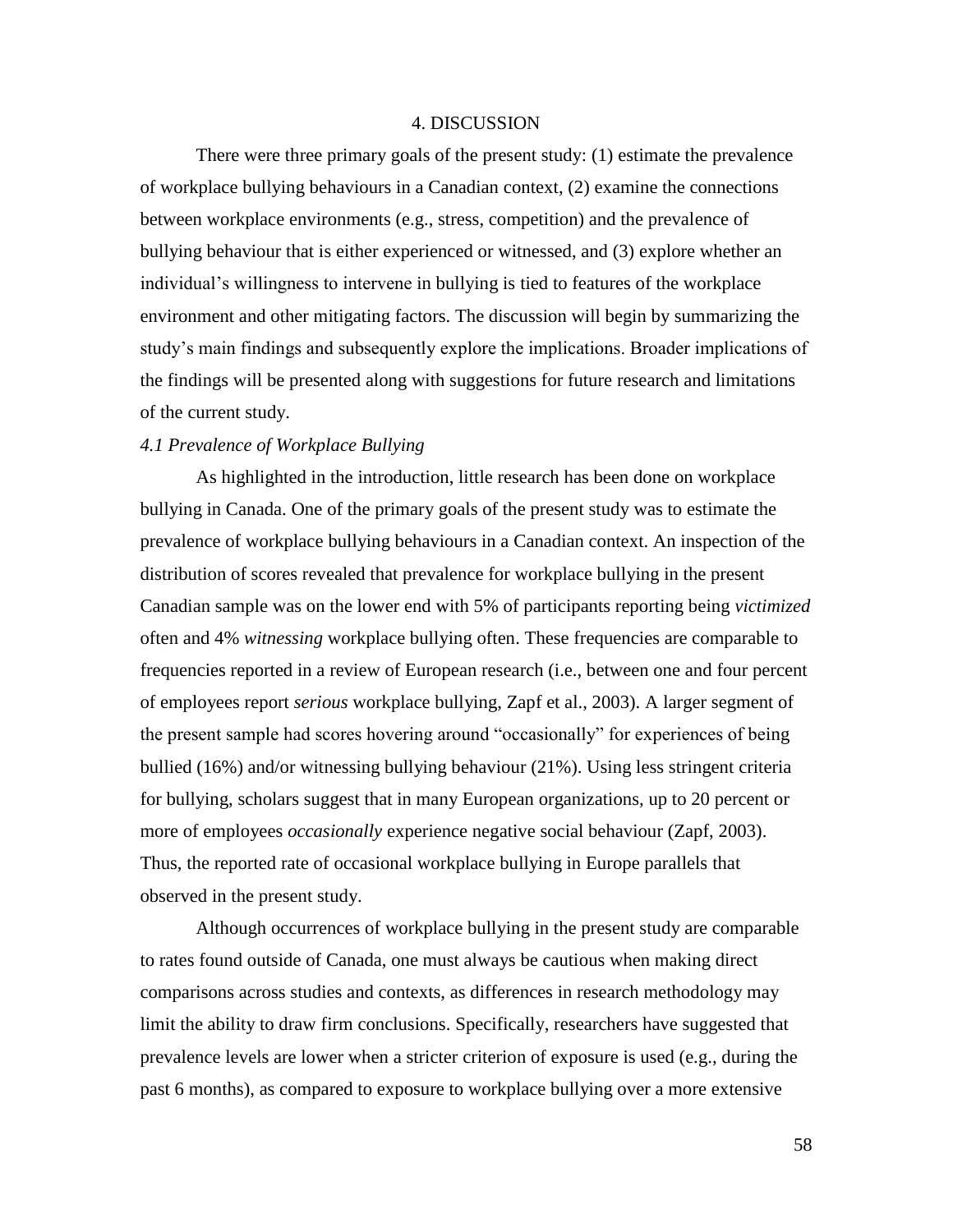period of time (e.g., throughout one"s work history or within the past 12 months; Saunders et al., 2007). The present study used a "past 6 months" window, which may mean that the observed rates of workplace bullying are on the conservative side.

Despite no specific prediction, the present study sought to explore differences in the prevalence of workplace bullying with respect to role (i.e., experienced bullying, witnessed bullying). Participants in the present study reported more witnessed bullying, as compared to experienced bullying. This finding makes intuitive sense (e.g., there are potentially multiple witnesses to every individual perpetrator of a workplace bullying episode) and is supported by existing empirical research. Mikkelsen and Einarsen (2001) examined the prevalence of workplace bullying (including witnessed and experienced bullying) among a Danish sample of employees and found low levels of experienced bullying in all work sectors; however, in keeping with the present findings, they also found that many more of the respondents witnessed others being bullied (see also Hoel, Cooper and Faragher 2001).

Despite the prediction that female participants would report more bullying, as compared to male participants, no such gender difference was observed either for experienced or for witnessed workplace bullying. This non-significant finding is particularly surprising when one considers that the present sample was 70% female. Researchers such as Lewis and Orford (2005), Zapf et al. (2003) and Bjorkqvist et al. (1994) have observed that women more often report workplace bullying as compared to men. These authors have also suggested gender differences in relation to the form of workplace bullying; direct aggression (e.g., shouting, humiliating somebody) has been observed to be more typical among male bullies whereas indirect aggression (e.g., social exclusion, spreading rumours) has been seen to be more typical of female bullies. Because the majority of the present study"s sample was female and since the scale used to measure the prevalence of workplace bullying reflects indirect forms of aggression, one would have expected female participants to report more experiences of workplace bullying than male participants. Although several studies have found that women report more frequent experiences of workplace bullying compared to men, other researchers have found no such gender difference (e.g., Rayner et al., 2002). Little research has focused on gender issues related to workplace bullying, especially with respect to those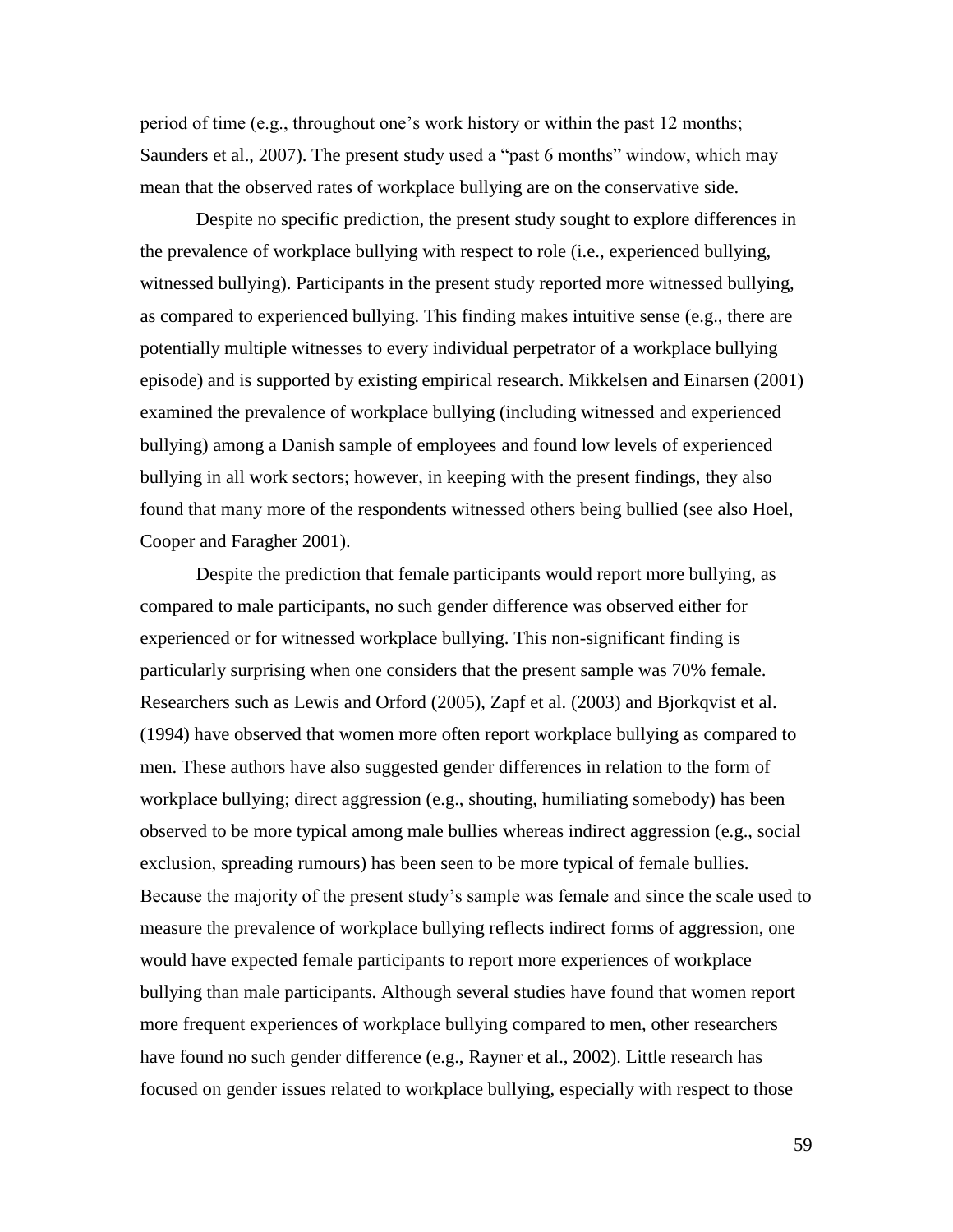who witness such negative behaviour. As such, more research is needed to explore possible gender differences with respect to both the prevalence of workplace bullying and type of bullying either experienced or witnessed.

Although no gender differences were observed for rates of bullying, participants did report significantly more female perpetrators than male perpetrators for both experienced and witnessed bullying. Interestingly, with one exception, differences in the gender of perpetrator were found for items reflecting instances of social manipulation. This finding was somewhat surprising given evidence to suggest that men appear to be over-represented among bullies in most studies of workplace bullying and that this finding parallels research examining school bullying (Zapf et al., 2003). However, research also suggests women are bullied more frequently by other women than by men, with men bullied more frequently by other men (Bjorkqvist et al., 1994). Because researchers have suggested that women are most often bullied by other women and since nearly three-quarters of the present study"s sample was female, it stands to reason that a significantly larger proportion of the sample would report female perpetrators compared to male perpetrators. Furthermore, all of the items showing this gender difference (with the exception of one), reflected instances of social manipulation, a finding that fits well with the observation that females use social manipulation more than males (Bjorkqvist et al., 1994).

Virtually no research has examined differences of employment type in the academic arena; rather research has focused on more general employment type differences with respect to the prevalence of bullying behaviour (e.g., private versus public sector). Differences of employment type in relation to the prevalence of bullying behaviour were not observed in the present study suggesting that participants experienced bullying at a similar rate regardless of their type of employment (i.e., Category 1: labour/services, Category 2: teaching/research/scientist/clinical professional and Category 3: administrative/managerial). It may be that the absence of an effect of employment type was due to the way in which employment was categorized for analysis. The three broad categories of employment (i.e., labour/services, teaching/research/scientist/clinical professional and administrative/managerial) were not created based on an existing categorization system; rather they were developed according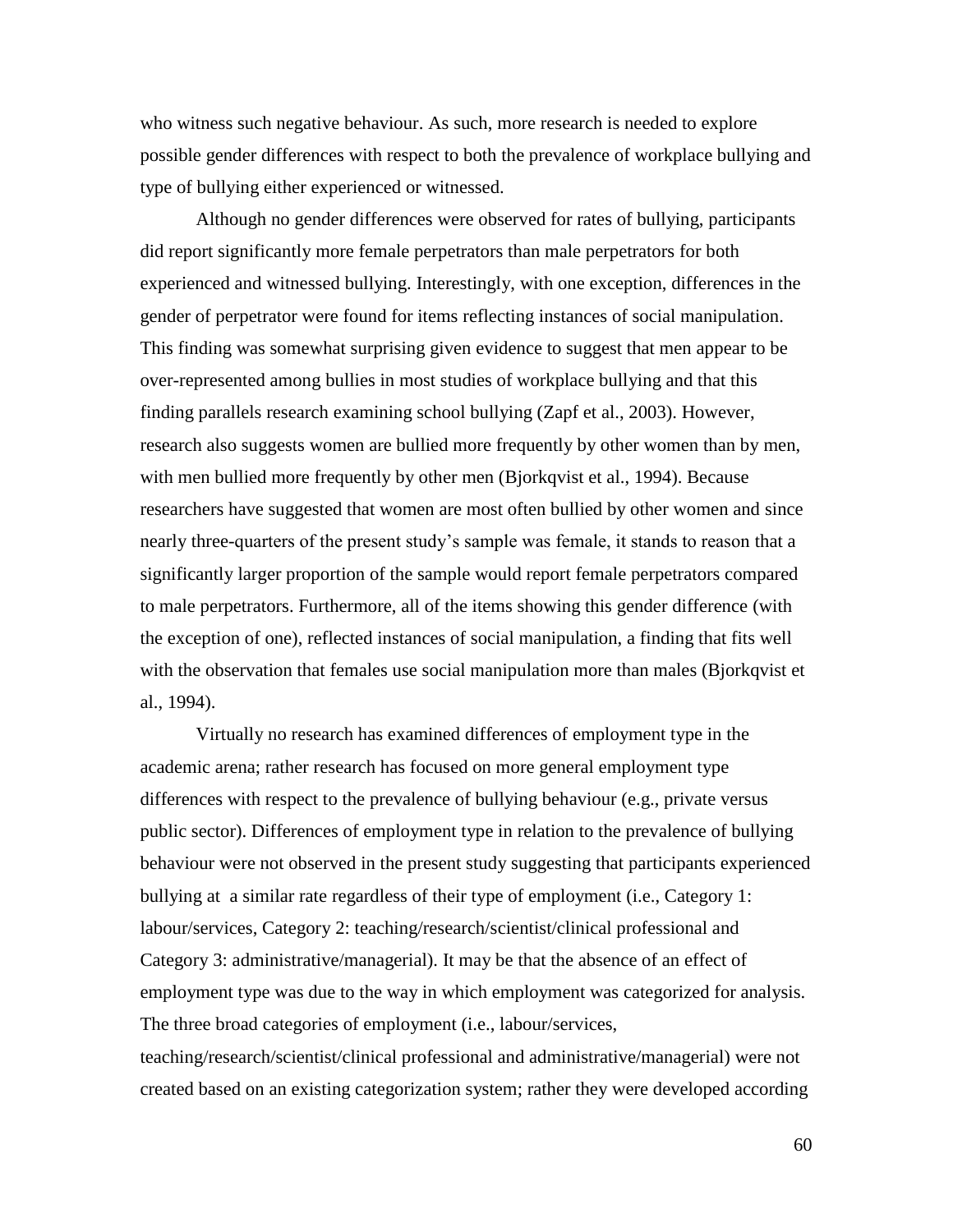to what the researcher deemed to be the most comprehensive/representative of the various types of employment at the university campus where this research took place. As such, a difference with respect to type of employment may have been observed if the job duties were categorized differently (e.g., inclusion of more than 3 general categories). It may be, however, that this null finding allows us to generalize to the larger university campus. That is, based on findings from the present study (i.e., participants experienced bullying at a similar rate) one might infer that most university employees are experiencing bullying at a similar rate regardless of their type of employment. Indeed, if it is the case that there are no differences across categories of employment in a university setting, the extent to which samples include representation for all sectors becomes less critical. It is not possible based on the current data to draw a definitive conclusion in this regard and further research is needed to examine possible type of employment differences with respect to the prevalence of bullying behaviour in the university environment. *4.2 The Work Environment and Workplace Bullying*

Of additional interest was whether various features of the workplace environment would be linked to the prevalence of bullying behaviour. One way to define the work environment is by the values and norms adopted by those employed at a particular workplace. In keeping with current predictions and consistent with social norms theory, more negative work environments in the present study were linked to more workplace bullying.

Both the origins of norms (i.e., how social norms surface within a social system) and the various types of norms (e.g., descriptive norms, injunctive norms) may aid in our understanding of how and why workplace bullying transpires within particular work environments. With respect to the origins of norms, the societal-value perspective affirms that norms are culturally specific and variable and the influence of any norm results exclusively from its value to the culture within which it functions (e.g., Ciladini  $\&$  Trost, 1998). Furthermore, within this perspective most norms are performed and rewarded repeatedly. Indeed, researchers have found that bullying behaviour becomes the preferred response in workplaces that reward bullying behaviour (Hoel & Cooper, 2001; Salmivalli & Voeten, 2004). Findings from the current study support past research findings; that is, the perception that bullying behaviour is acceptable in the workplace (including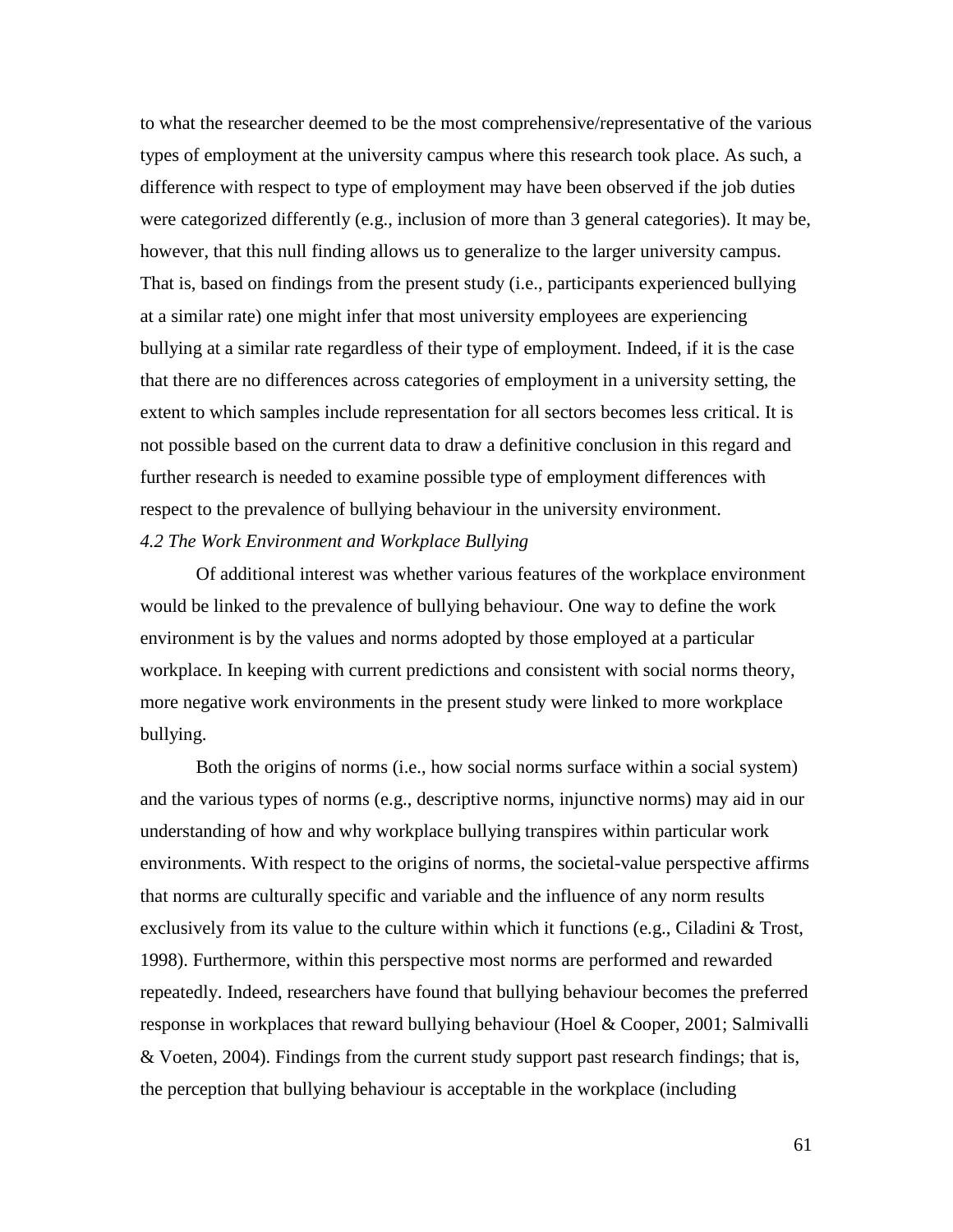workplaces that reward bullying) was linked to greater prevalence of both witnessed and experienced workplace bullying.

According to the functional perspective, norms are adaptive in an evolutionary sense and aid in our survival as a species (Ciladini & Trost, 1998). Linking the functional perspective to workplace bullying, researchers such as Rayner et al. (2002) and Keashly and Jagatic (2003) have suggested that a manager or coworker may feel stressed due to a high workload and resultantly, he or she may bully others as either an emotional response to the stress (i.e., affective aggression) or in order to obtain some result (i.e., instrumental aggression). In addition, highly competitive work environments may lead to bullying where the behaviour is carried out in order to "get ahead". Finally, Hoel and Cooper (2000) have suggested that a coworker may bully another coworker in order to avoid becoming the victim. Findings from the current study support past research findings; that is, participants who perceived their work environment to be highly competitive and highly stressful (in terms of role overload) reported more witnessed and experienced workplace bullying. In addition, greater prevalence (experiencing and witnessing) went along with feelings of fear associated with being bullied. Thus, the current links between negative work environments and the experience of bullying are well supported by both theory and research. Indeed, understanding the *origin* of social norms helps to explain how and why bullying may surface within particular work environments.

Beyond the study of *origin*, the various *types* of norms (i.e., descriptive and injunctive) may also aid in our understanding of workplace bullying. As defined in the present study, descriptive norms are derived from the *perception* of what other people do in any given situation. It was predicted that descriptive norms of workplace bullying (i.e., perceptions of the prevalence of workplace bullying among coworkers) would be positively associated with both negative work environments and the prevalence of bullying behaviour. Findings from the current study support this prediction; employees who perceived more bullying among coworkers in their workplace (i.e., descriptive norms of workplace bullying) reported more witnessed and experienced workplace bullying and a more negative work environment (i.e., stress, competition, fear, bullying considered acceptable).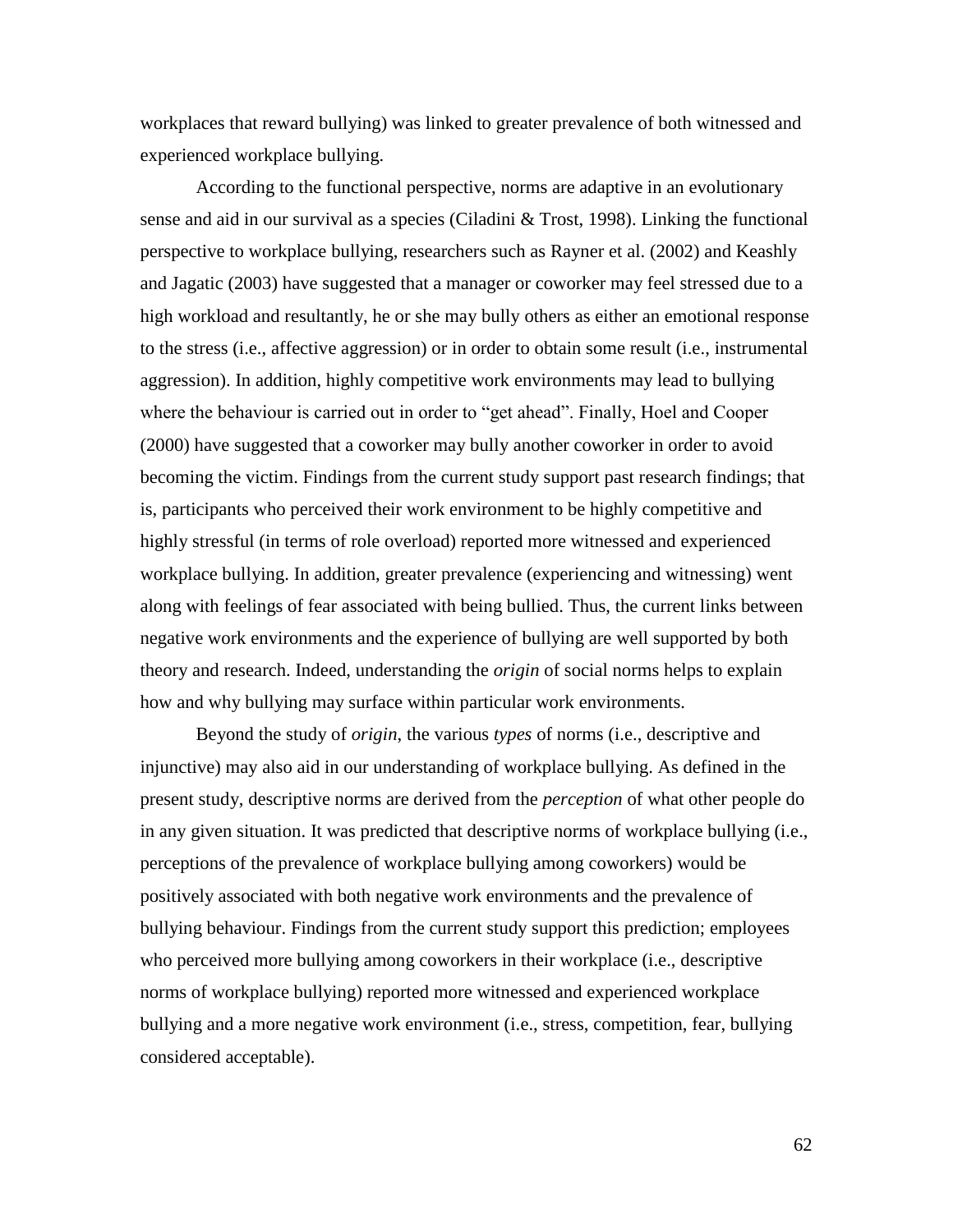Injunctive norms are also thought to be related to the occurrence of certain behaviours. Injunctive norms are accompanied by social acceptance and/or approval. Researchers such as Henry et al. (2000) and Salmivalli and Voeten (2004) have found a positive association between environments that reward and accept bullying behaviour and the prevalence of bullying behaviour in these environments (similar to what was described above under the societal-value perspective). Findings from the current study support past research findings; that is, the perception that bullying behaviour is considered acceptable in the workplace (including workplaces that reward bullying) was linked to greater prevalence for both witnessed and experienced workplace bullying. As such, understanding descriptive and injunctive norms may help to explain the association between negative work environments and bullying behaviour; furthermore these norms may provide insight into what guides social behaviour within a particular work environment.

In summary, social norms theory (including the *origins* of norms and the various *types* of norms) may be used as a guiding framework to explain why bullying transpires within particular work environments. Although social norms have been used to explain many different types of behaviour (e.g., littering behaviour, drug use, sexual activities; Cialdini & Trost, 1998), the theory as a whole has not been specifically applied to workplace bullying. The literature that has discussed the existence of workplace norms has simply stated that workplace values and norms are thought to influence the prevalence of bullying behaviour (e.g., Cowie, 2002). By empirically linking the origins and types of norms to workplace bullying, the present study contributes new information to both the workplace environment literature and those interested in the application of social norms theory.

The only workplace environment factor that was not related to either the prevalence of bullying behaviour or descriptive norms of workplace bullying was role ambiguity (i.e., not knowing exactly what behaviours are expected in one"s job). Role ambiguity was one of two subscales used to measure workplace stress in the current study. Role ambiguity was originally a four-item scale taken from Beehr et al. (1976); however, this four-item scale rendered an extremely low reliability coefficient. As such, one item was deleted from the scale in order to increase its internal consistency. Although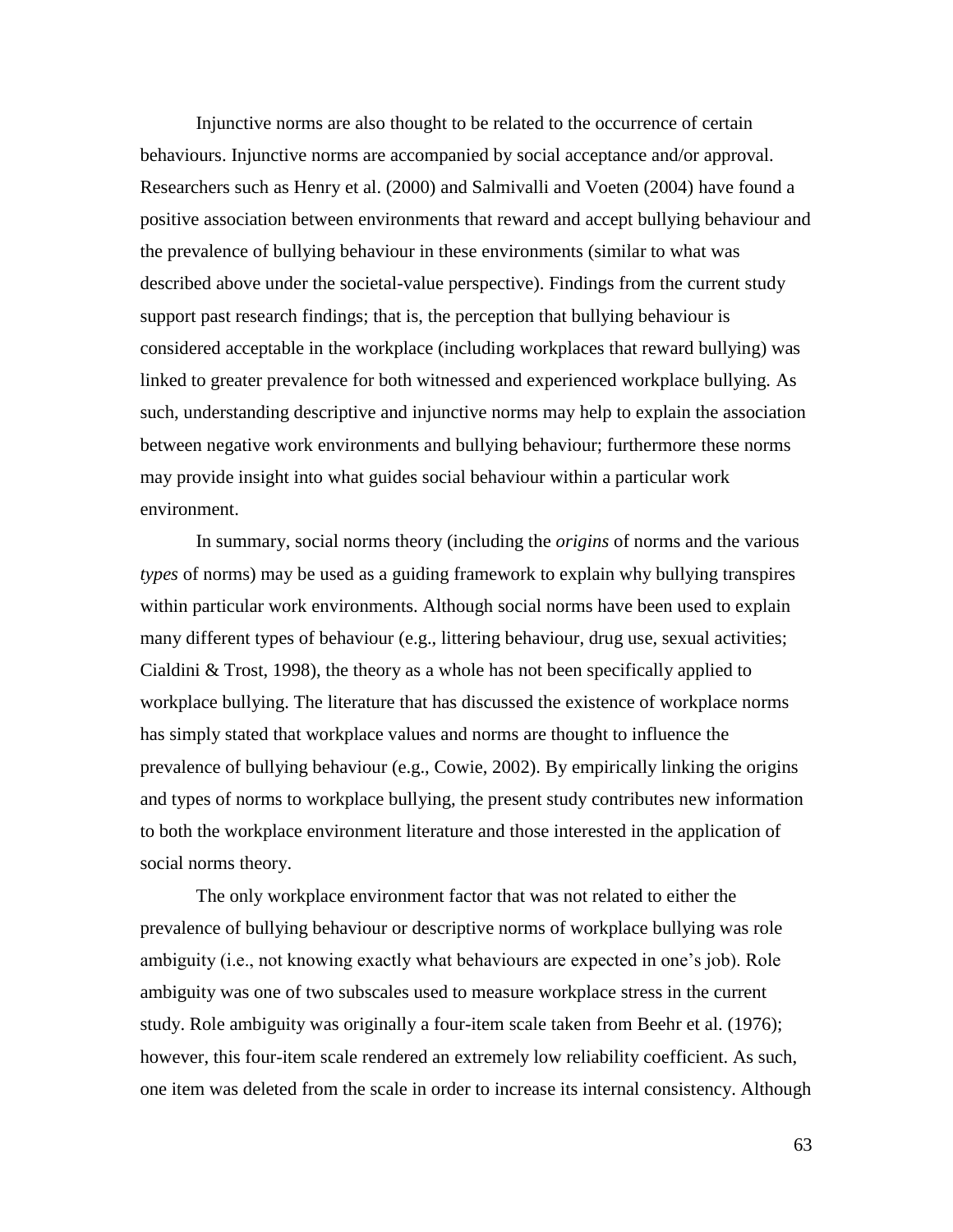the new reliability coefficient was significantly higher (Chronbach's  $\alpha = .59$ ) than that of the original four-item scale (Chronbach's  $\alpha = .09$ ), it was still quite low. Many researchers have argued for a reliability coefficient of .70 or higher to be considered an "adequate" scale (Cortina, 1993). It may be that the reliability coefficient was low for the role ambiguity scale because the individual items are not tapping into the same construct; further work may be required to better measure the construct of role ambiguity. However, because the other subscale of stress in the present study (i.e., role overload) was found to be positively correlated with the prevalence of workplace bullying, there is still evidence to suggest that stress is linked to more workplace bullying.

#### *4.3 Willingness to Intervene in a Bullying Instance*

*4.3.1 Participants' understanding of workplace bullying.* In the present investigation, four hypothetical workplace bullying scenarios were created for the purpose of evaluating the extent to which participants would express a willingness to intervene and stop what was happening to a coworker. For all four scenarios, the majority of participants believed the situation reflected a clear instance of bullying behaviour. However, in the scenario depicting a coworker unfairly denying a fellow coworker's request for help, almost one quarter of participants were uncertain as to whether the situation reflected a clear instance of bullying and 17% did not view the scenario as a clear instance of bullying. Given that the majority of participants did consider this scenario to be an instance of bullying it was retained for the purpose of analyses.

Despite the fact that all four bullying scenarios were developed to reflect indirect forms of aggression, the bullying behaviour depicted in Scenario 2 may be distinguished from the other three scenarios by a less observable nature. That is, the bullying behaviour depicted in Scenario 2 is characterized by what the aggressor does not do (i.e., coworker does not provide fellow coworker with information), as opposed to what she does do. Leighfooghe and Davey (2003) assert that it is harder to dispute more observable incidents of bullying, especially bullying behaviour which has more to do with what someone does do, as compared to what someone does not do. As such, more ambiguity may have surrounded Scenario 2 because the bullying behaviour involved an apparent *lack of* action on the bully's behalf (i.e., coworker denies another coworker's request for help). In addition, unlike Scenarios 1, 3 and 4 where the bullying behaviour described is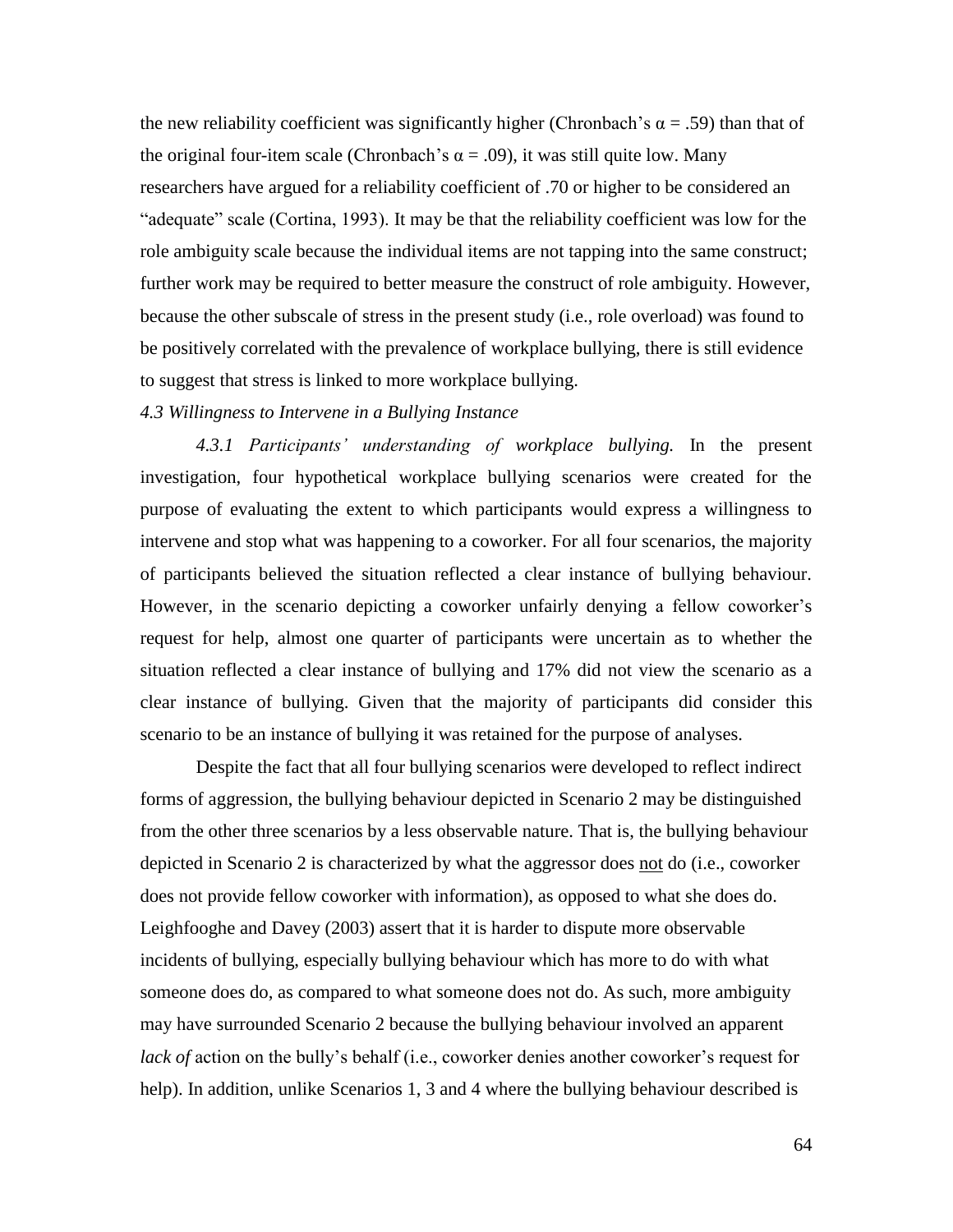central to the scenario, Scenario 2 involved an additional component, participants may have considered when making a decision about whether or not the situation reflected an instance of bullying. That is, in Scenario 2 the manager is unaware of the bullying behaviour and consequently, criticizes the victim's work ethic. The manager's lack of knowledge regarding the bully"s behaviour may have further contributed to the ambiguity of the situation.

*4.3.2 General willingness, seriousness and perceived difficulty.* Analyses were conducted in order to examine whether there were differences across scenarios and gender of the respondent in terms of one"s general willingness to intervene, the perceived difficulty of the situation and the perceived seriousness of the situation. No differences were observed across scenarios or for gender of the respondent in relation to one's general willingness to intervene suggesting a stable level of intent regardless of the scenario described or the gender of the respondent.

In contrast to general willingness, perceived difficultly in dealing with the situation and the extent of seriousness varied depending on what the scenario described and the gender of the respondent. Participants perceived greater difficulty of intervening when a coworker received public criticism from a manager (Scenario 1) compared to the remaining scenarios (withholding information to promote failure, negative looks and attempts to belittle behind the back, personal attack from manager). Scenario 1 involves a manager publicly criticizing an employee's work ethic in front of the entire office (i.e., employee is called stupid and lazy). Due to the public nature of Scenario 1, participants may have perceived there to be more risk involved with an intervention compared to the other three circumstances. For example, if a bystander attempts an intervention during a situation similar to Scenario 1, the bully (i.e., manager) may turn on (seek retribution from) the intervener, which most likely will be witnessed by multiple other bystanders and could lead to public embarrassment, shame, etc. The public nature of the situation combined with the bully"s superior authority may increase one"s perception regarding the difficulty of an intervention, as the bully has more power to punish the intervener in some manner (e.g., terminating one's employment, demoting employee, etc.).

In relation to perceived seriousness of the situation, scenarios involving a manager making negative remarks (Scenarios 1 and 4) were viewed to be more serious

65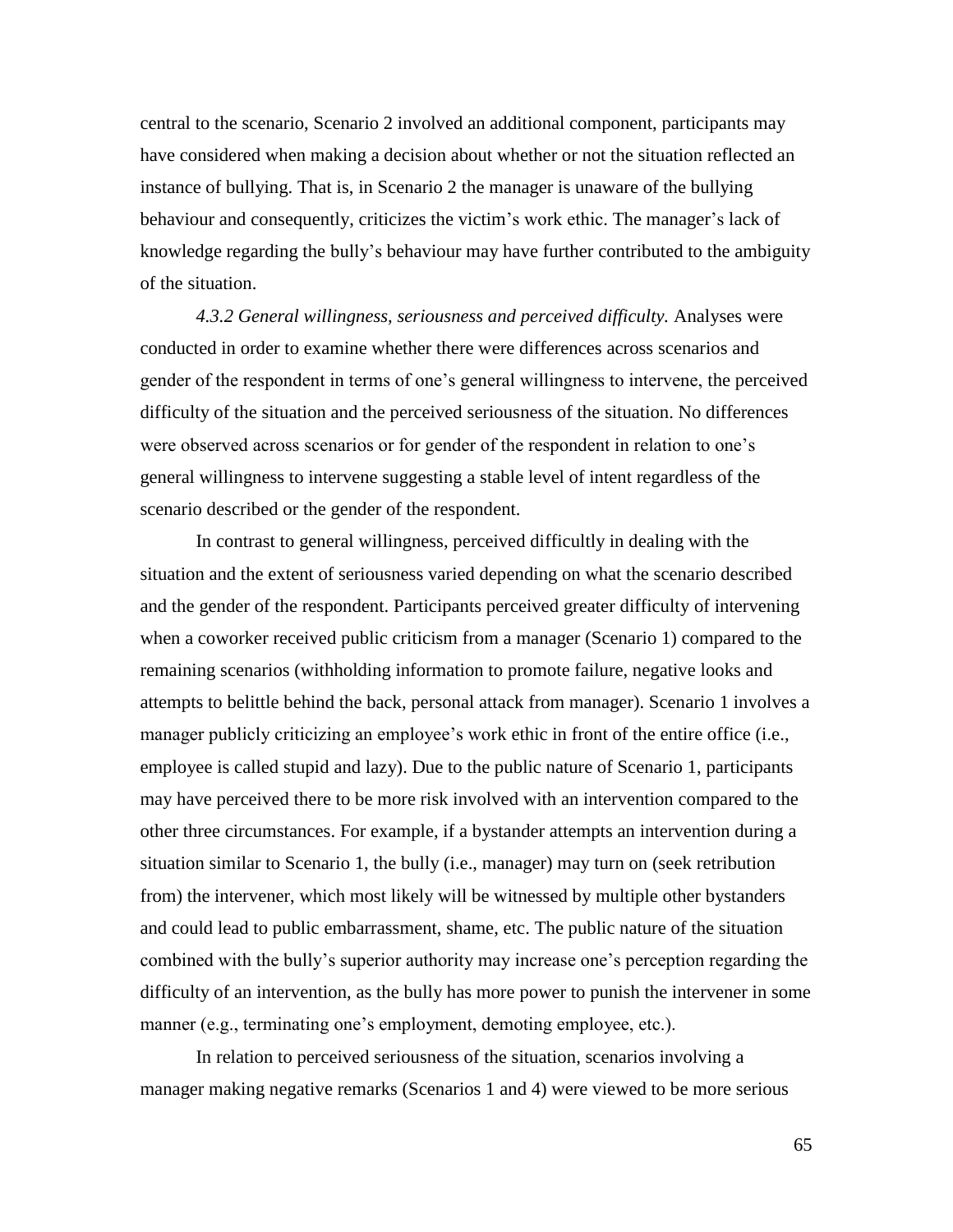than a coworker trying to sabotage another coworker or coworkers trying to make another coworker feel interpersonally ostracized (Scenarios 2 and 3, respectively). Managerial positions are often associated with some form of power or authority. As such, the two scenarios involving a bullying manager may be considered more serious because the bully has more control over the situation, compared to a bully who is not in a managerial position. Bullies in a managerial position have more power to terminate an employee"s position, demote an employee, and publicly humiliate an employee without repercussions.

With regard to gender, females perceived the bullying situations as more serious and more difficult to intervene in, as compared to male participants. Studies, particularly those conducted outside the UK, have suggested that women may be more negatively affected by bullying behaviour than men (Rayner et al., 2002). Indeed, Lewis and Orford (2005) suggest that women report more significant negative psychological effects as a result of workplace bullying. According to these authors, "a women's experience of bullying in general is different and possibly more severe, independent of the number of negative acts to which they are exposed to" (p. 46). It is possible that the gender difference in perceived severity is tied to the observation that the negative impact of bullying is worse for women. Females in the current study also perceived intervening in a bullying situation as more difficult than men. To date, no research has examined differences in gender with respect to difficulty of intervening in a bullying situation. This difference in perceived difficulty may be a consequence of female socialization. According to Zapf et al. (2003), a female socialization process teaches women to be less confident, less forceful and more agreeable than men. As a consequence, the authors state that women may be less likely to defend themselves in a bullying situation. If a female socialization process does exist, whereby women are less confident than men, they may also perceive intervening in workplace bullying to defend others more difficult than men. Although scholars have argued theoretically for the influence of a particular female socialization process on workplace bullying, there is little empirical evidence to support this contention (Zapf et al., 2003). Further research is needed to examine the reliability of a gender difference with respect to perceived difficulty of intervening in a workplace bullying situation.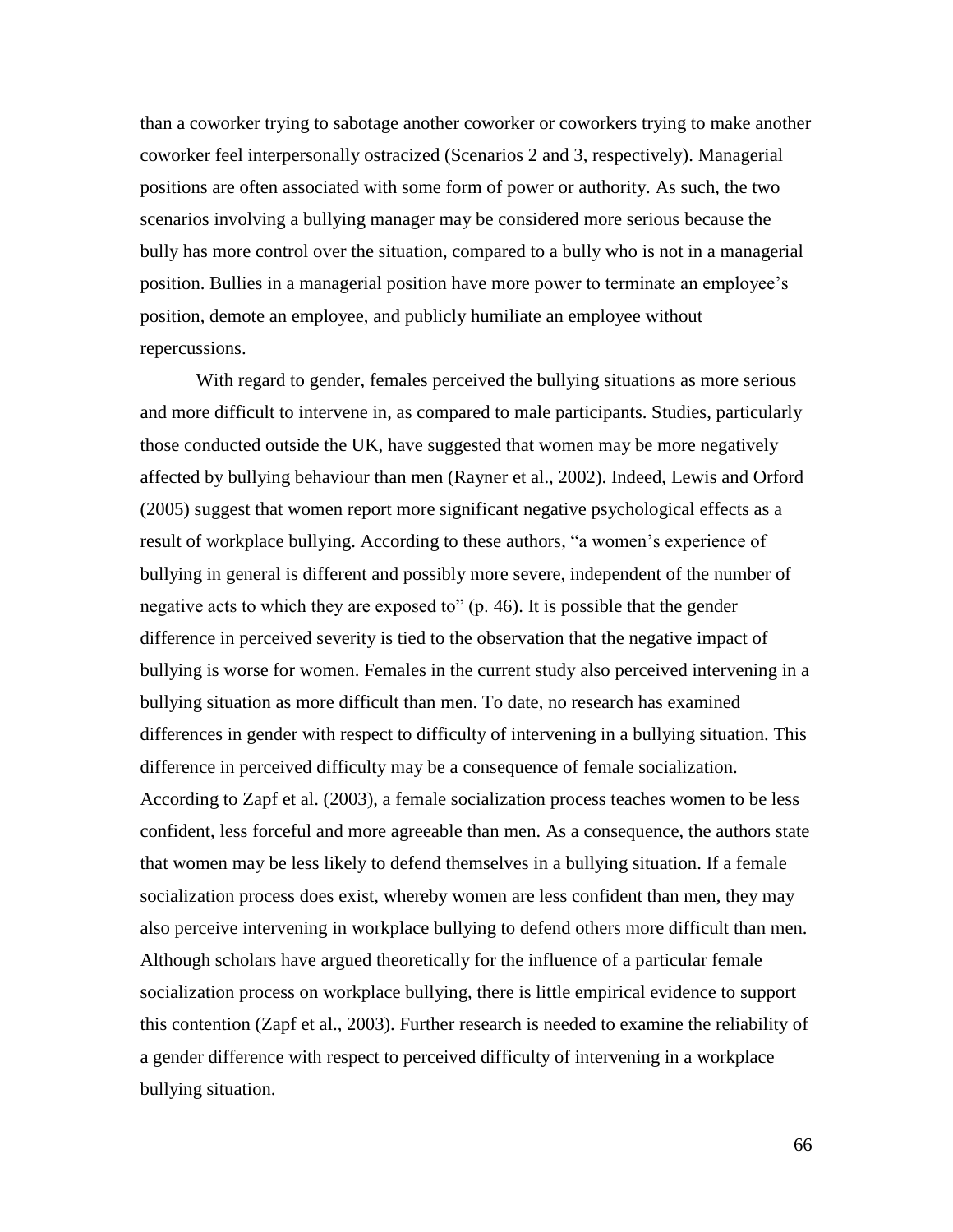*4.3.3 Willingness to intervene, the work environment and prevalence.* A series of correlations were conducted to examine possible links between general willingness to intervene, seriousness of the situation, difficulty of the intervention, negative work environments and prevalence of bullying behaviour. Significant connections were only observed within the context of responses to Scenario 2 (i.e., coworker withheld information from another coworker). To begin, when participants perceived the situation where a coworker withheld information from another coworker to be more serious, they also perceived the difficulty of the intervention to increase. As discussed above, it is possible that because the bullying in Scenario 2 is characterized by what is not done (i.e., information is not fairly shared) as opposed to an outright act of aggression, it creates an ambiguous situation. As the perceived seriousness of this type of situation goes up, it may be challenging for participants to decide exactly how they would intervene in such a situation, accounting for the positive connection between seriousness and intervention difficulty.

In addition, experiencing more bullying in the workplace was tied to a stronger willingness to intervene in a situation where a coworker withheld information and ignored a fellow coworker"s request for help (Scenario 2). Although no specific prediction was made, two possible explanations exist for this positive association. First, those who have experienced bullying in the past may be more empathetic towards others who are experiencing workplace bullying and thus, more willing to intervene. To support this explanation, in a meta-analysis by Eisenberg and Miller (1987), a positive link was found between affective empathy and prosocial behaviour. It may also be that those who have experienced workplace bullying in the past are more aware of what constitutes bullying behaviour compared to those who have not experienced such negative behaviour. Resultantly, these individuals may be more willing to intervene because they recognize bullying behaviour more readily than those who have not experienced such behaviour. This may be particularly true for Scenario 2, as participants were more uncertain as to whether or not the situation was a clear instance of workplace bullying compared to the other circumstances.

Finally, in contrast to what was predicted, as fear of experiencing bullying within the workplace increased, so too did one"s general willingness to intervene in a bullying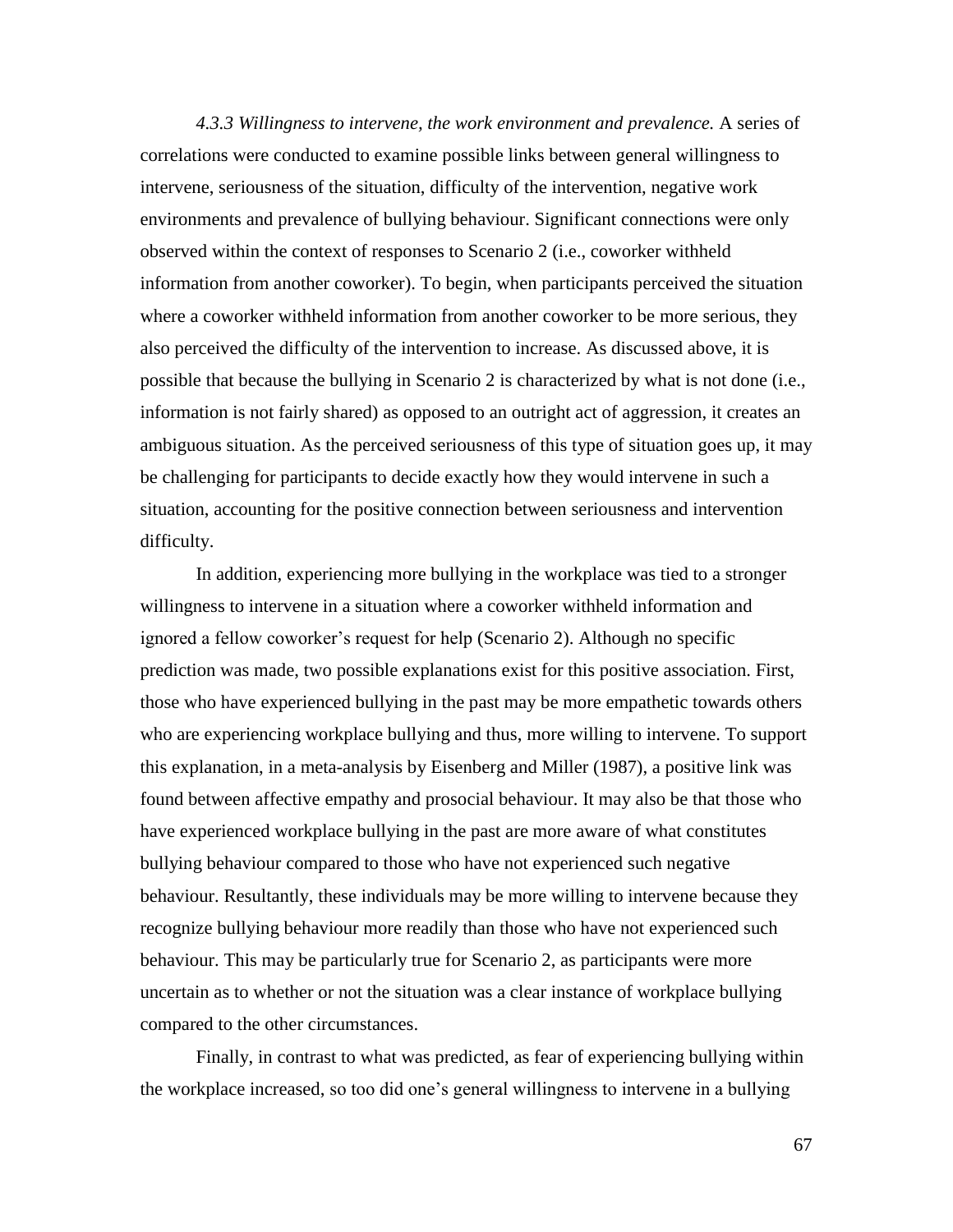situation increase (but only in the context of Scenario 2). Perhaps a bystander"s outrage, from witnessing a bullying instance where a coworker withholds pertinent information, may overpower/outweigh his or her fear of becoming a victim; furthermore this outrage, may result in an intervention. It may also be that if a bystander anticipates that the bullying situation will happen to him or her in the future, he or she may take appropriate actions in order to decrease the chances of the same episode transpiring in the future (e.g., inform the boss of the bully"s unhelpful behaviour). This association (i.e., between general willingness and fear) may have been restricted to Scenario 2 because participants perhaps were afforded more opportunity to construct personally relevant consequences of the bullying behaviour (e.g., victim"s job is terminated), as compared to the other three circumstances. If this is true, participants may have been more fearful of becoming the victim for Scenario 2 (because they perceived the aftermath of the situation as more serious) and as such, more inclined to intervene in the bullying situation so that a similar situation will not happen in the future. Given that correlations between experience, seriousness, willingness to intervene and level of difficulty were observed for one of four scenarios, no definitive conclusions can be drawn. Indeed, it will be important in future research to replicate these findings in an effort to sort out what it is about the parameters of the scenario described (i.e., purposely withholding information and not helping a coworker) that lends itself to these associations.

*4.3.4 The influence of factors from the social psychological literature.* Variability in participants' willingness to intervene in the four bullying situations was examined with regard to a series of mitigating factors. In accordance with findings from the social psychological literature and supporting the present study"s prediction, participants were more willing to intervene when they perceived the victim to be hurt badly by the bullying behaviour compared to a situation that is perceived as less serious (i.e., victim not hurt badly). This finding parallels an explanation in the literature for why the Bystander Effect occurs. Researchers have found that bystanders will be less likely to intervene when they are uncertain as to whether or not the situation is of a serious nature (Darley & Latane, 1968). For example, if a group of bystanders regards the event as non-serious a person may fear looking silly if he or she were to step in and do something. Although true across all scenarios, this level of seriousness discrepancy was greatest when a coworker was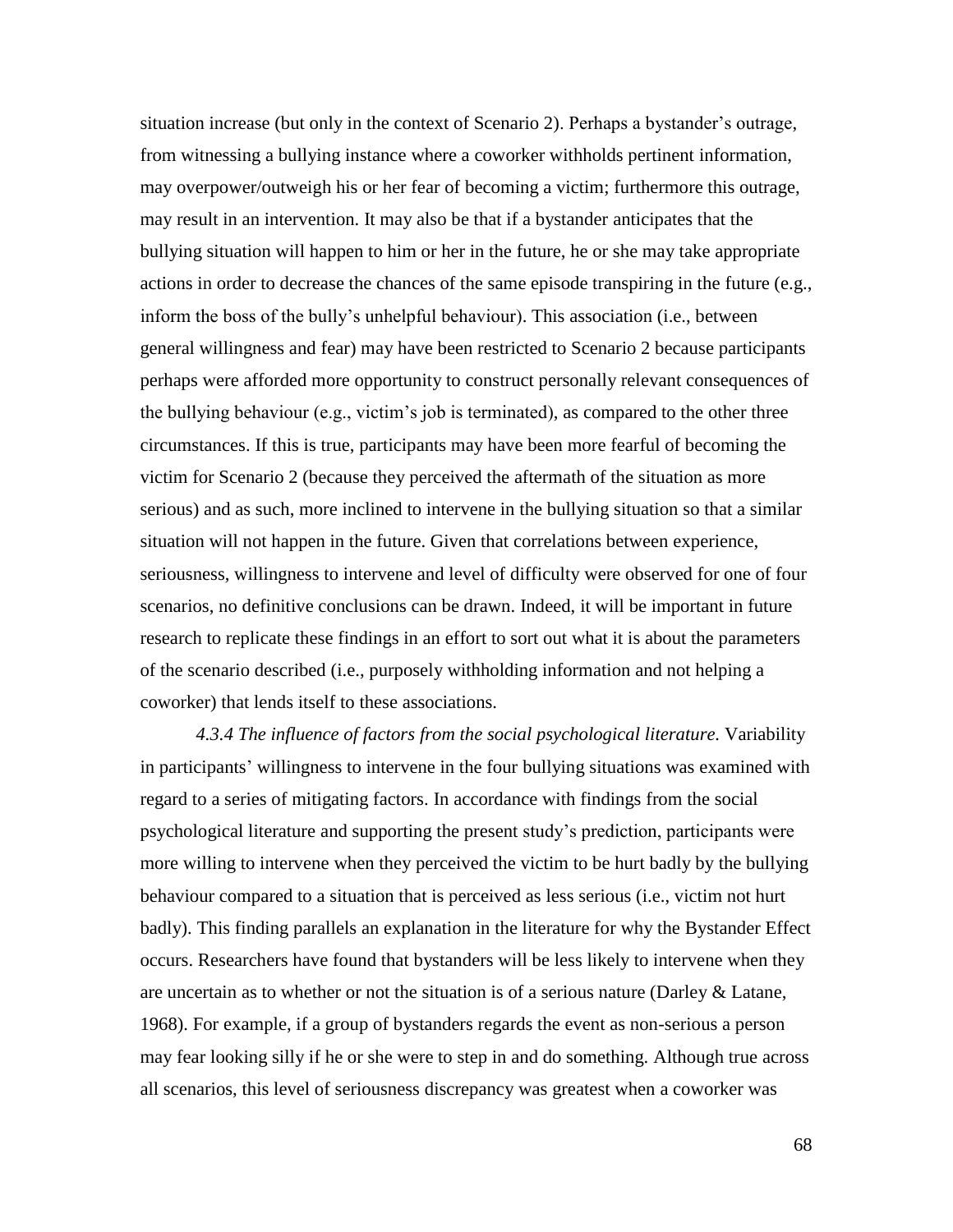seen to be publicly criticized by a manager. This pronounced difference for Scenario 1 may have been observed due to the public nature of the situation; because the bullying episode was witnessed by the entire office, the ongoing embarrassment which may result from being publicly humiliated could exist for the victim as long as he remains in the office. As such, participants may have been particularly inclined to intervene in a serious situation for Scenario 1 given that the victim may experience greater levels of embarrassment and humiliation.

Supporting the study"s hypothesis, participants were also more willing to intervene when someone else intervened first, as compared to their general willingness to intervene. Another explanation for the Bystander Effect focuses on social influence; bystanders to an emergency situation will often be motivated by the actions of other bystanders (Darley & Latane, 1968). When someone else steps in first to intervene in a workplace bullying incident, it may simply be easier for the second person to support that effort. The two findings outlined above support explanations for why the Bystander Effect occurs (i.e., perceived ambiguity of event and social influence); furthermore, these explanations may be used to help explain why a person may decide to intervene in a workplace bullying situation.

Unlike what has been observed in the social psychological literature (e.g., Darley & Latane, 1968), an actual Bystander Effect was not observed in the present study; that is, the number of witnesses to a bullying situation was not observed to impact an individual"s willingness to intervene in a bullying situation (i.e., contrasting participant is alone versus participant witnesses the bullying behaviour in a group). This finding is surprising for several reasons. First, two of the study"s predictions concerning explanations for why the Bystander Effect occurs were supported. Second, the number of witnesses to an emergency situation has been found to influence willingness to intervene in numerous studies (Darley & Latane, 1968; Latane & Darley, 1968). According to Levine and Crowther (2008), the Bystander Effect has been supported by a meta-analysis, conducted by Latane and Nida (1982), of over 50 studies that established the idea that group size is negatively correlated with the likelihood of helping behaviour. Previous work notwithstanding, the Bystander Effect has not been specifically applied to bullying in the workplace; rather it has typically been used to explain interventions in emergency

69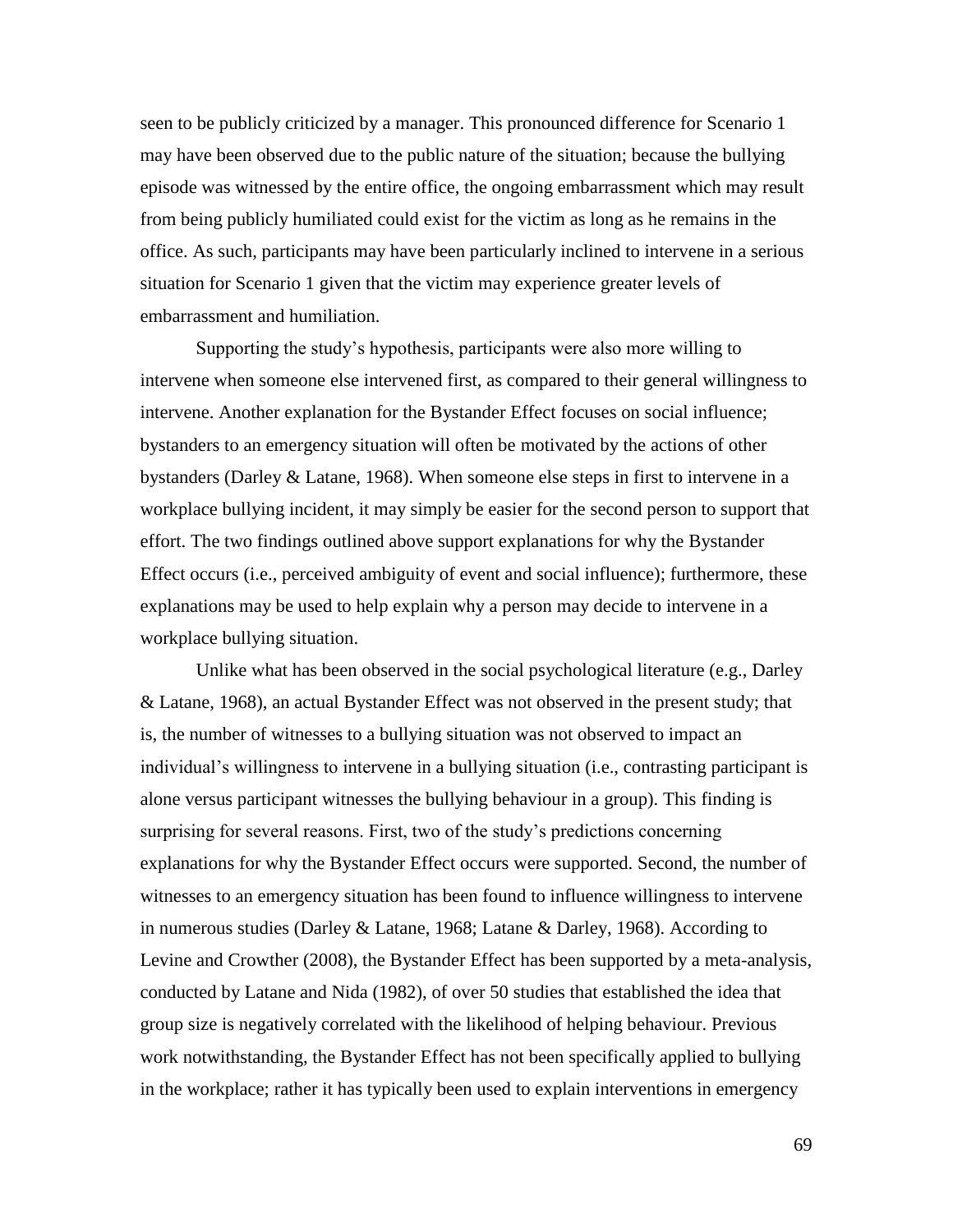situations involving strangers. Because the workplace is composed of individuals who know each other on both a professional and personal level, the Bystander Effect may not appropriately apply to workplace situations; employees in the workplace have more personal information to base their decision on in relation to intervening in a bullying situation (compared to strangers interacting for the first time). In the classic Bystander Effect, individual responsibility for intervention becomes somewhat diffused when there is more than one person present. This does not appear to be the case when it comes to intentions to intervene in bullying that occurs in a familiar workplace setting.

*4.3.5 The influence of factors from the childhood, adolescent and adult literature.*  Supporting the study"s prediction, participants were more willing to intervene when they perceived the situation to happen a lot, as compared to a one-time occurrence. An explanation for this finding can be borrowed from Pepler and colleagues (1999) in their examination of childhood bullying. These authors state that bystanders to a bullying situation may be more likely to intervene if they become distressed by witnessing repetitive victimization towards the same individual over time. For example, a bystander to a workplace bullying situation may ignore the behaviour at first; however, after realizing that the behaviour will continue, he or she may become distressed and then motivated to intervene (i.e., stop the bullying behaviour). Furthermore, this difference of frequency was most pronounced under circumstances in which a coworker received public criticism from a manager (i.e., Scenario 1). As outlined earlier, the bullying behaviour depicted in Scenario 1 is more public in nature compared to the other three scenarios. Witnessing such negative public behaviour may increase a bystander's distress even more so than witnessing more private forms of workplace bullying. As a consequence, bystanders in this situation (e.g., public criticism from a manger) may be particularly inclined to intervene, as compared to other (less public) circumstances of workplace bullying.

Perhaps not surprisingly, participants were more willing to intervene when they liked the victim. The bullying literature in childhood (e.g., Pepler et al., 1999) and the workplace bullying literature in adulthood (e.g., Gaernter, 1975) have suggested that attitudes toward the victim will influence one"s willingness to intervene in a bullying situation (e.g., liking victim leads to an intervention, disliking victim does not lead to an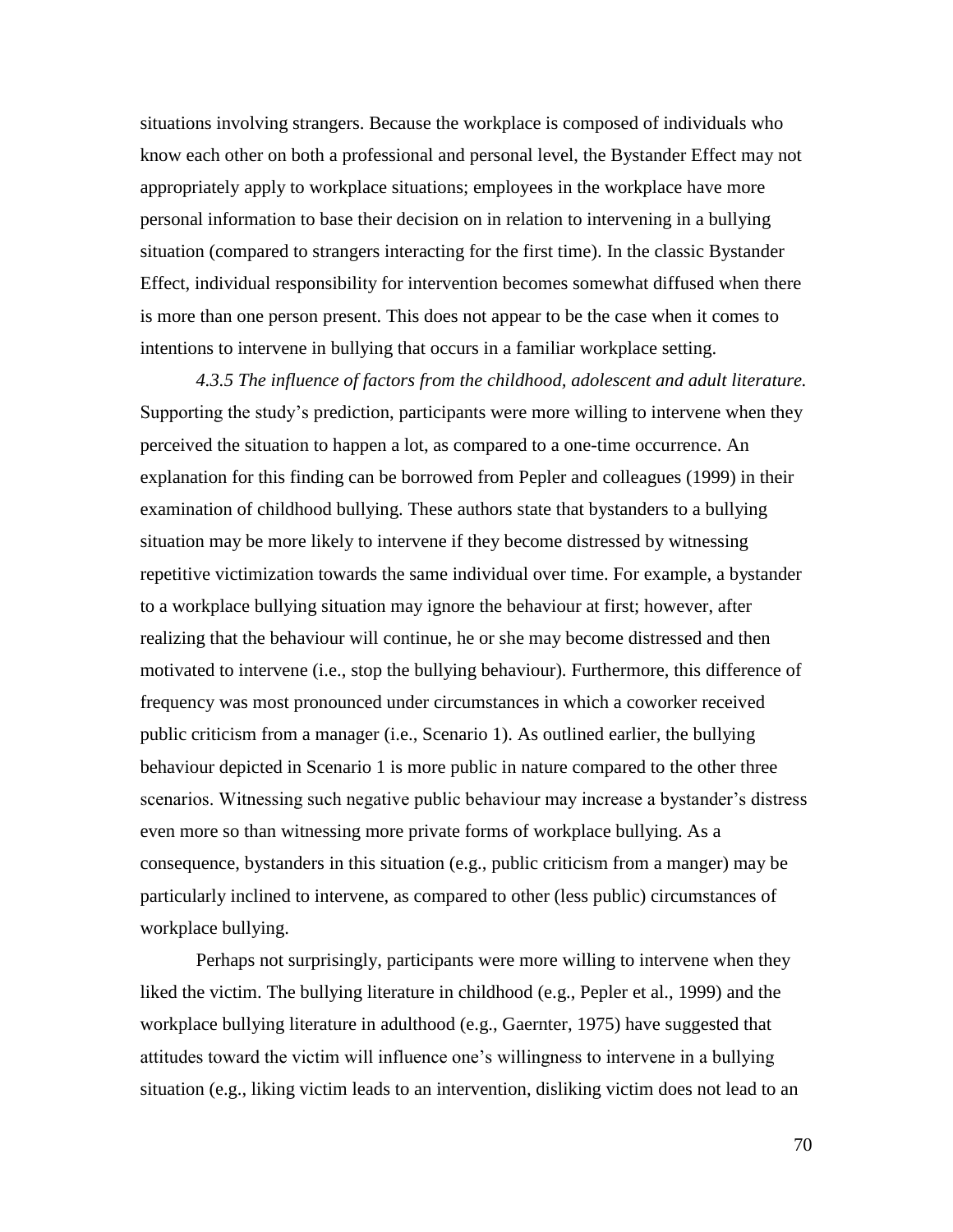intervention). Indeed, it may be easier to empathize with and want to help a co-worker for whom one feels affection. In addition, participants were more willing to intervene when they disliked the bully but this was only true in the situation of a coworker unfairly denying a fellow coworker"s request for help (Scenario 2). According to participants in the present study, the most ambiguity existed for Scenario 2 in relation to whether or not the situation was a clear instance of bullying behaviour. Because of the ambiguity surrounding Scenario 2, participants may have needed more reason to intervene in Scenario 2 (i.e., bystander dislikes bully), as compared to the other three scenarios. It may also be the case that stronger feelings about the bully decrease the ambiguity of the situation (e.g., participants may be less likely to give any benefit of the doubt to the bully). To date, the literature has focused largely on attitudes toward the victim with little attention paid to feelings toward the bully and as such, more research is needed to explore how attitudes toward the bully influence one"s willingness to intervene in a workplace bullying situation.

Supporting the study"s prediction, participants were more willing to intervene when they believed the victim did not deserve to be bullied. This finding supports Weiner's attributional model of helping behaviour (Weiner, 1980), which asserts that if a person"s need is attributed to a controllable cause, helping behaviour is inhibited. On the contrary, if a person"s need is attributed to an uncontrollable cause (participant is undeserving of the bullying behaviour), as in the present case, the probability of helping behaviour increases as does one"s intention to intervene.

Contrary to the study"s prediction, participants were more willing to intervene when they feared retribution from the bully. In general, this seems counter-intuitive in that fear typically serves as an impediment to action. However, it is possible that fear (e.g., the sense that this can happen to me) becomes a motivator to take action, and the bystander becomes angry or outraged about the bullying situation. In this case, the emotion of outrage may outweigh the fear of retribution from the bully.

In contrast to the present study"s prediction, participants were more willing to intervene when they believed the bully was well-liked and powerful. One possible explanation for why participants in the current study were more willing to intervene if the bully was high in social status (i.e., well-liked and powerful) is that participants may have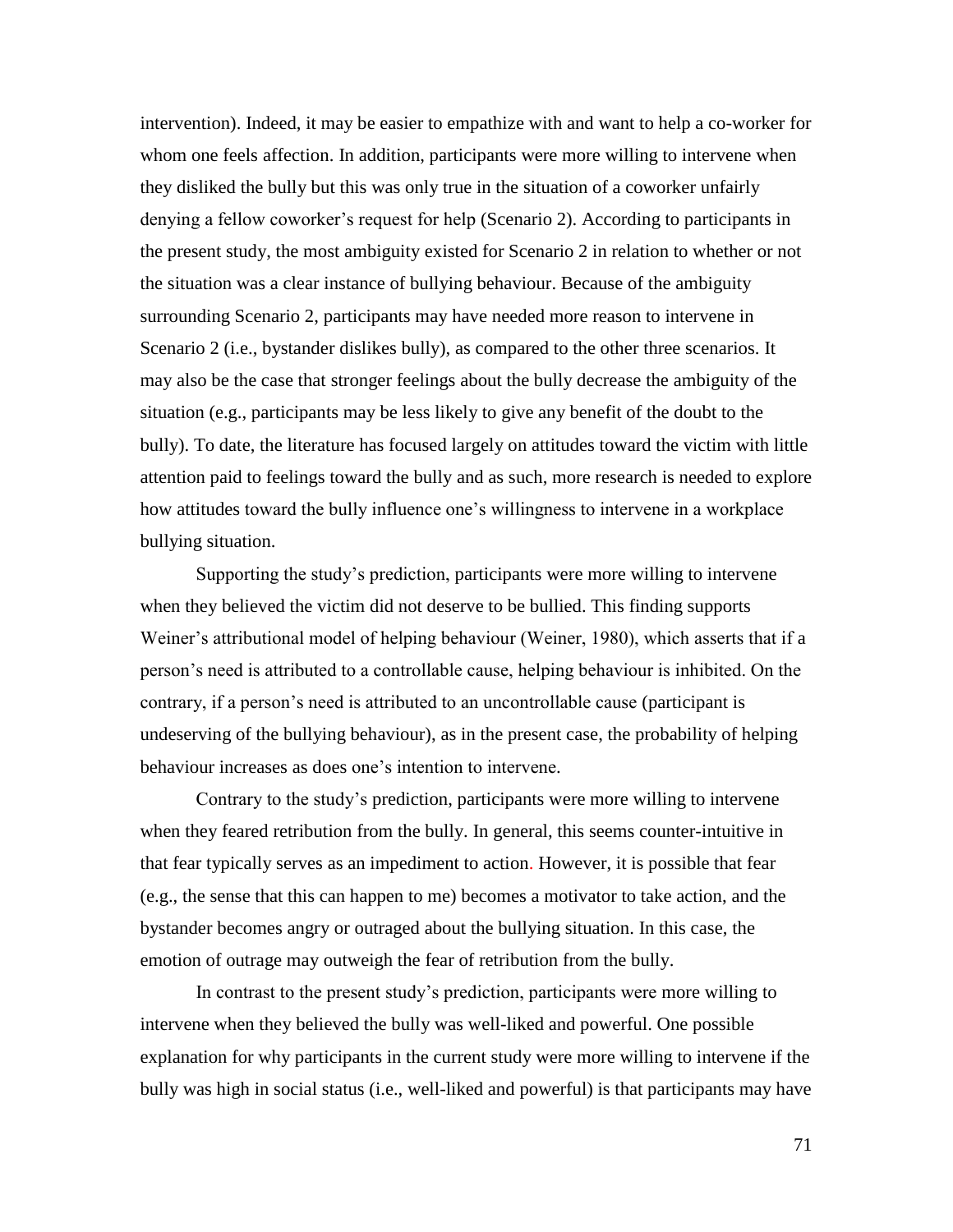perceived likeable and powerful individuals in the workforce as more understanding and/or easier to approach.

Supporting the study"s prediction, there was greater reported willingness to intervene when the perceived costs of intervening were low. Research examining prosocial behaviour has suggested that people consider the costs of behaving prosocially before they decide to act; that is, people are more willing to behave prosocially when they perceive low costs to behaving in such a manner (Diamond & Kashyap, 1997). Linking this cost-benefit analysis to the present study, it seems likely that participants were more willing to intervene (i.e., behave prosocially) when they perceived low costs to intervening in a bullying situation (i.e., intervening would take little time and energy).

Finally, in contrast to what was predicted, an individual's general willingness to intervene was not linked to whether or not that individual had intervened in a similar situation in the past or whether or not the intervention was successful. There has been some evidence in the prosocial behaviour literature to suggest that perceived efficacy (i.e., the belief that helping behaviour will be effective) is a determinant of helping behaviour (Diamond & Kashyap, 1997). Furthermore, perceived efficacy may be influenced by the success of helping behaviour in the past. However, because workplace bullying instances are unique and perceptions regarding the situation can change depending on who is involved and the form of aggression witnessed, past experience (including the success of past interventions) may not necessarily aid in a person"s decision to intervene in a bullying situation. As such, more research is needed to further explore the relationship between past experience with a bullying situation and one's willingness to intervene in a current bullying instance.

*4.3.6 Reasons and barriers to intervening.* Participants were asked an open-ended question concerning how they would intervene in each of the four scenarios. For Scenarios 1 (public criticism from a manager), 3 (coworkers send negative glances to another coworker) and 4 (manager attacks an employee"s personal life) the largest response set focused on approaching the bully or bullies about the negative behaviour. Common words participants identified that they would use when approaching the bully/bullies included 'inappropriate behaviour', 'unfair behaviour' and 'unprofessional behaviour". For Scenario 2 (withholding pertinent information), the largest response set

72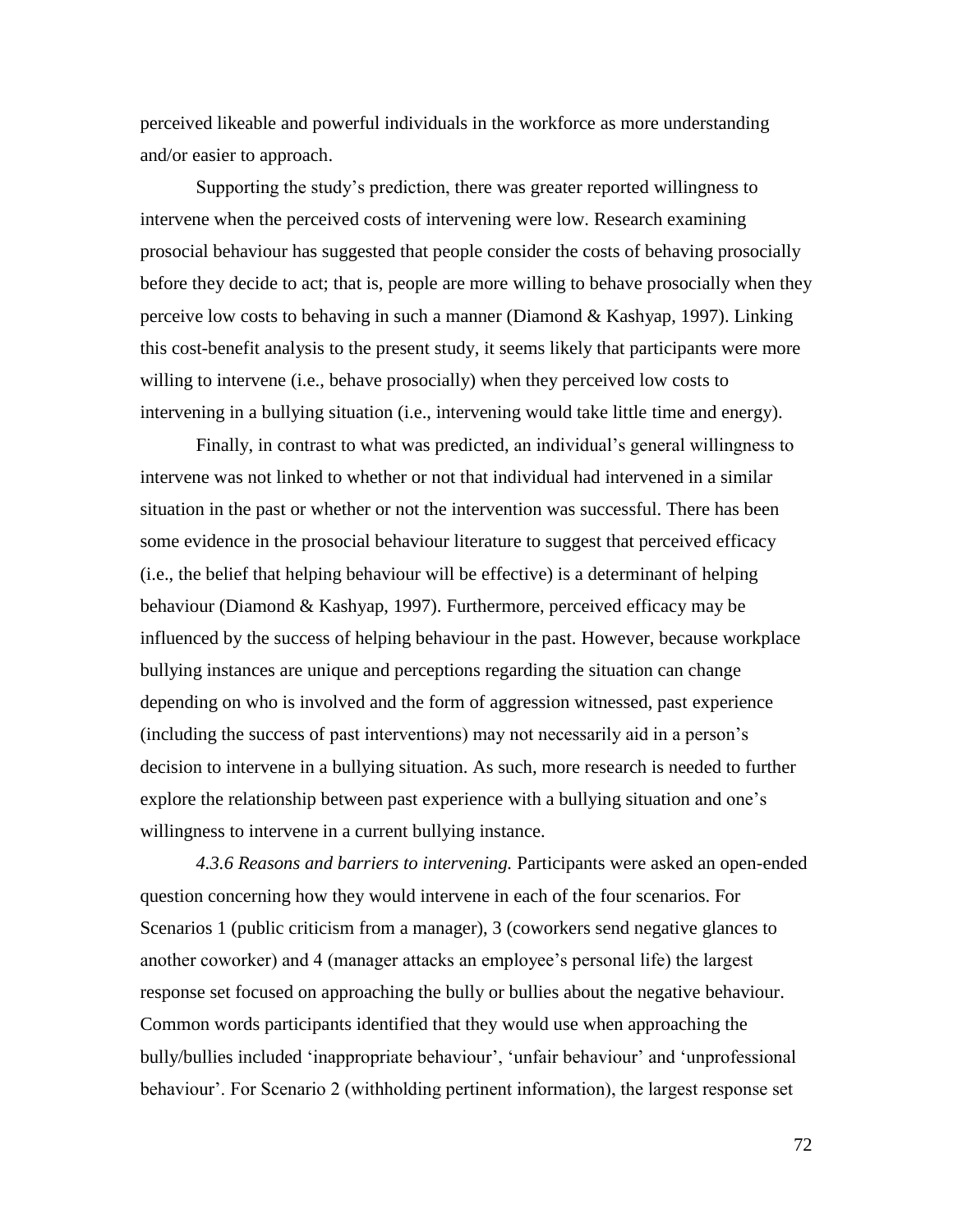focused on notifying the bully"s supervisor about the situation (e.g., informing the supervisor that the coworker"s "apparent" lack of contribution has more to do with the other coworker"s uncooperative work ethic than a lack of effort on the victim"s behalf). A possible explanation for this difference in type of intervention is that for Scenarios 1, 3 and 4 participants may have believed that by approaching the perpetrator, the bullying behaviour would stop (i.e., main goal is to prevent the bullying behaviour from continuing). However, for Scenario 2, because the manager was not aware of the bullying behaviour, participants may have been more motivated to prevent any major consequences from transpiring after the bullying episode (e.g., manager fires victim for doing a poor job). As such, the main goal of intervening for Scenario 2 may have been to prevent the manager from punishing the victim in some manner. In this case, participants would have been more inclined to intervene by informing the bully"s manager about the perpetrator"s negative behaviour rather than approaching the bully about her behaviour.

Participants were also asked two open-ended questions regarding the main reasons for, and barriers to, intervening in a bullying situation. Participants acknowledged that they would be more willing to intervene if they perceived the situation as serious and/or perceived the situation as unfair/inappropriate. In regards to the former reason to intervene (i.e., seriousness of the situation), both the classic social psychological literature as well as findings from the present study support the notion that those who perceive the situation as serious will be more willing to intervene in a bullying instance. Perceptions of unfairness or inappropriateness were not considered motivators to intervene when developing the survey for the present study; however, themes of fairness and appropriateness in relation to workplace bullying have been identified by other researchers. Saunders et al. (2007) compared researcher, practitioner and legal definitions of workplace bullying with lay definitions and found that lay participant definitions corresponded with researcher and practitioner definitions of workplace bullying. In addition, lay definitions of workplace bullying often included themes of fairness and respect, which are not currently included in researcher and practitioner definitions of workplace bullying. Similar to what was described by Saunders and colleagues, many participants in the current study defined workplace bullying as unfair and/or disrespectful

73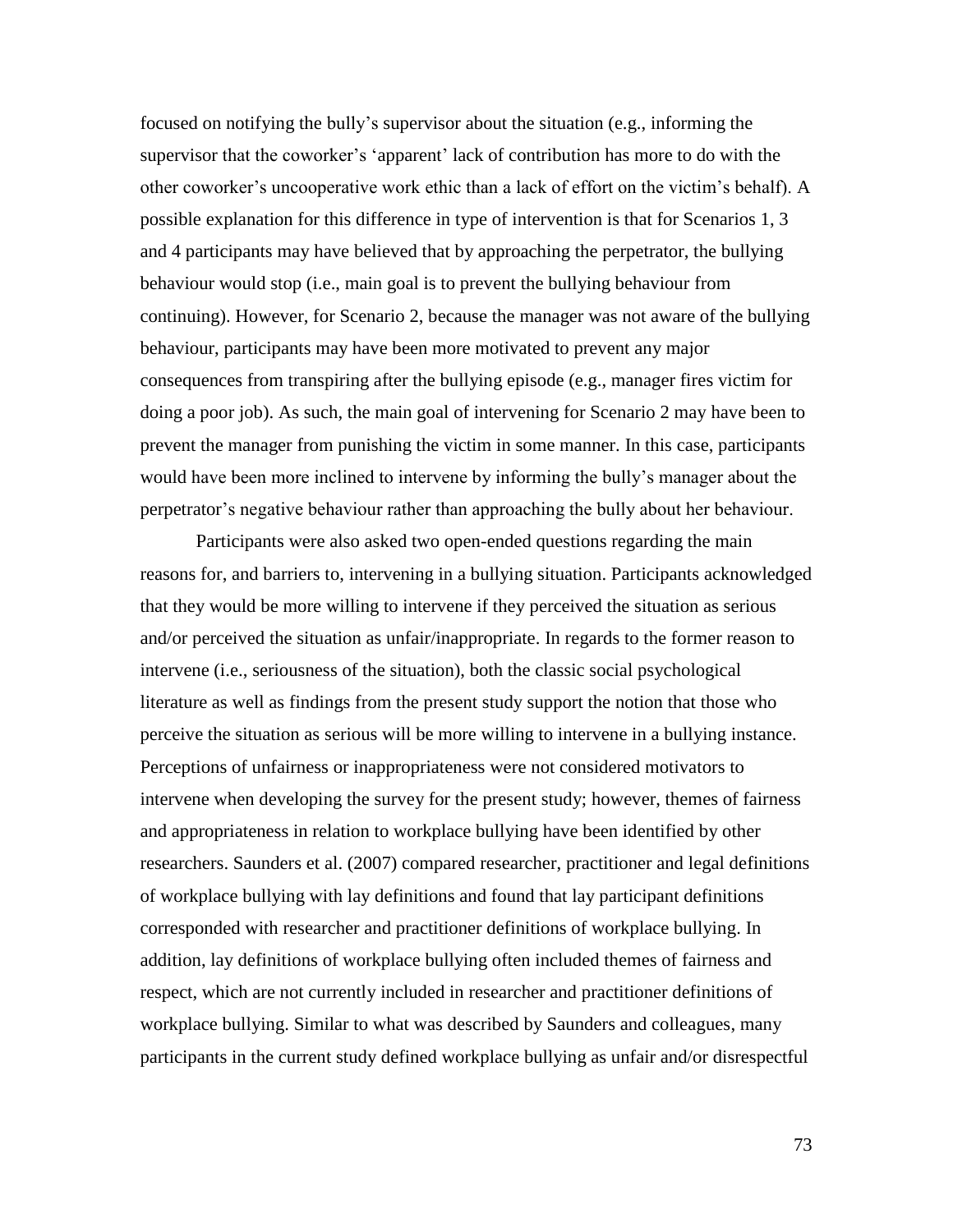behaviour; furthermore, participants acknowledged these factors as motivators to intervene in a bullying situation.

Participants acknowledged that they would not intervene if they perceived there to be negative repercussions resulting from an intervention, including, for example, losing one"s job and the bully seeking retribution on the intervener(s). This particular barrier to intervening in a bullying situation (i.e., perceived negative repercussions) has been acknowledged in both the childhood/adolescent and the adult literature. Interestingly, when the same issue was raised in the closed-ended prompts following the bullying scenarios, participants, on average, were *more* willing to intervene if they feared retribution from the bully. This discrepancy between open- and closed-ended responses likely reflects the fact that fear of retribution was a detractor from intervention, but only in a small number of cases. Future research is required to sort out how fear factors into the decision to intervene.

Participants also acknowledged feeling inhibited to intervene if the perpetrator had more power than them. Interestingly, this barrier did not reflect participants' response to a close-ended prompt following the bullying scenarios; on average, participants were *more* willing to intervene in a bullying situation when they perceived the bully to be wellliked and powerful. Because the close-ended prompt reflecting the bully"s social status (in the willingness to intervene items) involved elements of both likeability and power, uncertainty exists surrounding whether one"s willingness to intervene was influenced by the bully being well-liked, the bully being powerful or both. Resultantly, this close-ended prompt (i.e., social status of bully) may have drawn on two distinct constructs instead of one (i.e., likeability and degree of power), which may explain the discrepancy between responses to the close- and open-ended question.

#### *4.4 Broader Implications of the Study's Findings*

Little research on workplace bullying has been conducted in a Canadian context; furthermore, this lack of research is particularly pronounced among those who are employed in a university setting. As such, the present study is unique in that it provides new information to the workplace bullying literature. It is anticipated that findings from the current study may be used as a comparison with findings outside of Canada, as well as encourage further examination of workplace bullying within Canada. Findings from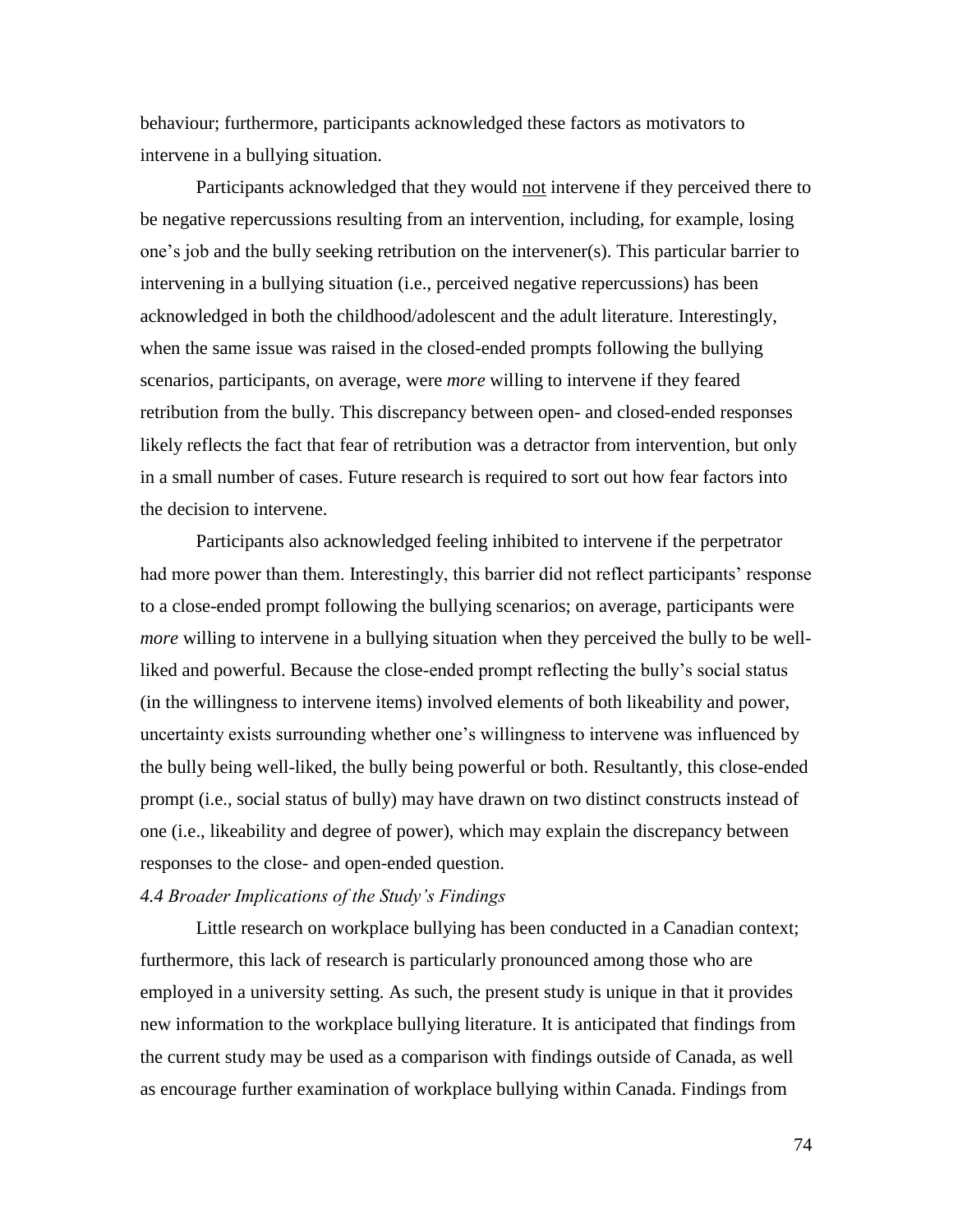the presents study may also be used to aid in the development and implementation of strategies to prevent and/or alleviate workplace bullying, particularly within the present university environment.

*Understanding how employees interpret workplace bullying.* In order to assess workplace bullying among a sample of university employees, it was important to capture how these employees understand and define workplace bullying. More specifically, participants were asked to identify how certain they where that each of the scenarios reflected a clear instance of bullying behaviour. Greatest uncertainty existed for the scenario that was most covert in nature (i.e., disguised behaviour). It may be the case that university employees in the present study are recognizing more covert forms of aggression as something other than bullying due to its disguised and ambiguous nature. With this being said, not recognizing covert aggression as a form of bullying is undesirable, as the targets of covert aggression may experience just as many harmful effects from the behaviour as those who experience more direct forms of workplace bullying. In fact, victims of covert aggression may experience more stress than targets of direct aggression, particularly if the workplace does not recognize covert aggression as bullying. This may lead the victims of covert aggression to feel that their apprehensions are unwarranted, which, in turn, may cause the victims to experience further anxiety and resentment towards the situation. As such, organizations must educate employees that more covert forms of workplace aggression are considered bullying and that similar to more direct forms of workplace aggression, this type of behaviour is not acceptable in the workplace.

*Addressing larger, structural workplace issues.* Negative work environments in the present study were characterized as workplaces that accept and reward bullying behaviour and were associated with more workplace bullying. The positive association between the prevalence of workplace bullying and a work environment that accepts and rewards such behaviour parallels other research findings. Archer (1999) examined bullying among Fire Service employees and found that bullying behaviour is often institutionalized and passed on as tradition (i.e., victims of and bystanders to workplace bullying labeled the behaviour as 'customary' and not as negative or spiteful behaviour; as cited in Hoel & Cooper, 2001). Findings from both the present study and other

75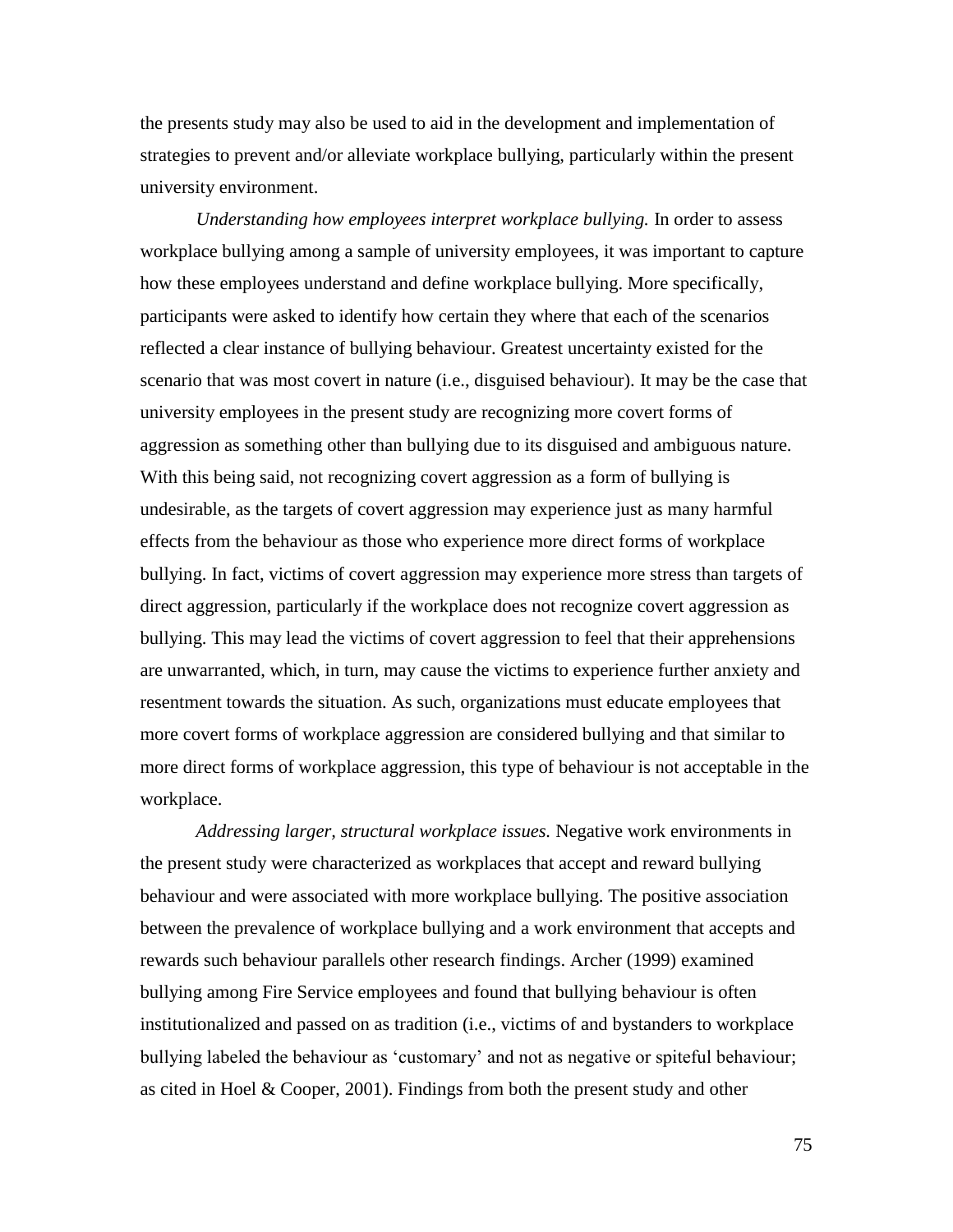research studies suggest that larger structural workplace issues, such as norms and values, can strongly influence how bullying behaviour is understood and dealt with in particular work environments. Rayner et al. (2002) refer to the 'culture web' when detailing how the organizational environment can encourage and sustain workplace bullying. These authors state that the "culture or climate is the major organizational element that allows bullying to continue by upholding norms of behaviour from an era when such behaviour at work was not questioned" (p. 85). As such, workplace bullying cannot be solely attributed to the bully"s behaviour, but also, and perhaps more importantly, to larger environmental workplace factors that encourage and promote aggression in the workplace. Consequently, both researchers and organizations alike must focus on the organizational culture when tackling workplace bullying. Lutgen-Sandvik et al. (2007) state:

Bullying does not arise solely as a function of personality, but flourishes in specific workgroups that normalize competitive, abusive behaviour. If scholars wish to reduce the occurrence of bullying at work, they must address the larger, structural issues that allow it to persist. (p. 857)

According to Rayner and colleagues (2002), if a specific environment promotes or sustains bullying behaviour then that same environment can be altered so as to reduce bullying behaviour. Specifically, Rayner et al. suggest that the first step in creating a healthy work culture is to develop and implement policy and procedures addressing workplace bullying. Rayner and colleagues define policy as "a statement of the behaviour and/or principles that one seeks to encourage or discourage" (p. 164). Once the policy has been developed, frequent reminders of the policy"s existence is crucial for the policy not to become ignored or forgotten. Furthermore, when developing a policy, procedures also need to be created, including both informal (e.g., ensuring good management and care on behalf of all staff) and formal procedures (e.g., deciding who employees should approach when making a formal complaint; Rayner et al., 2002). Although the development of policy and procedures is important for any organization wishing to reduce the occurrence of workplace bullying, a detailed analysis of policy and procedures is beyond the scope of this thesis. Going beyond the implementation of policy and procedures, Rayner and colleagues suggest that highly motivated organizations can take initiative to implement anti-bullying programs that educate employees about workplace bullying, teach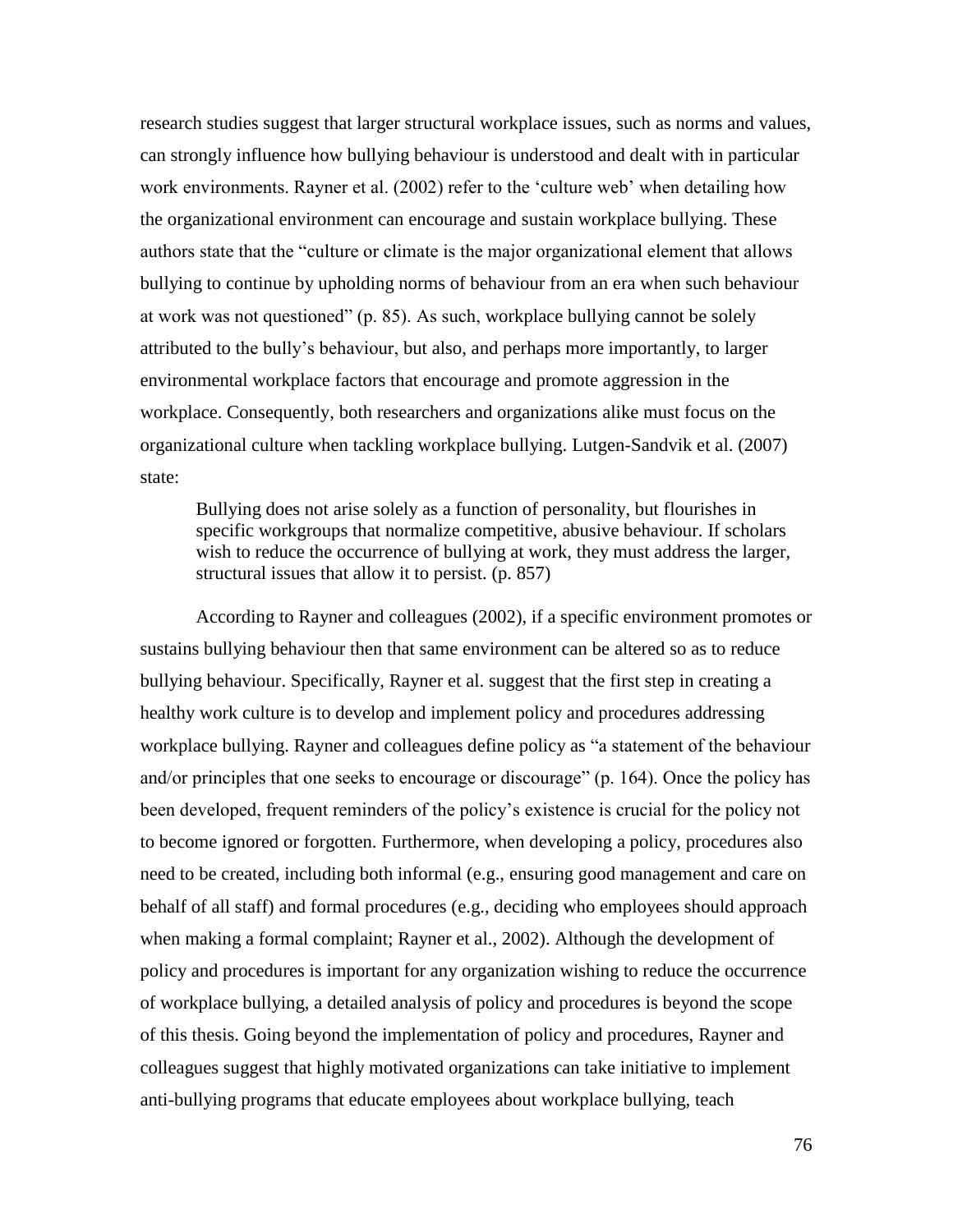employees what to do in workplace bullying situations and encourage employees to act as positive role models for other employees in their workplace.

*Viewing workplace bullying as a group phenomenon.* Jennifer et al. (2003) assert that workplace bullying is a group phenomenon; not only are the perpetrators and victims of a bullying instance directly involved in the situation, but so too are those who witness the bullying behaviour. Results from the current study showed that significantly more participants witnessed workplace bullying compared to rates of experiencing the behaviour directly. This finding is noteworthy for several reasons. First, much of the workplace bullying literature has ignored the existence and experience of bystanders to workplace bullying. Indeed, more research must focus on the experience of bystanders to workplace bullying, particularly if employees are witnessing more bullying behaviour than experiencing the behaviour directly. Second, if employees are witnessing high levels of bullying behaviour, more efforts must be made to support these individuals, as witnessing workplace bullying can be just as harmful to the individual as experiencing the bullying behaviour directly. Indeed, Rayner et al. (2002) found a link between witnessing workplace bullying and increased sickness, absenteeism, as well as employees choosing to leave their job. In addition, Vartia (2001) found that employees who witnessed workplace bullying reported more general stress and mental stress reactions compared to those employees who had not witnessed workplace bullying. Accordingly, bullying must be considered a problem for the entire work unit and not simply as a situation involving the target and the bully.

#### *4.5 Future Direction*

*Adopting a qualitative methodology.* Although the present study contributes novel information to the workplace bullying literature, certain areas of workplace bullying are still in need of further exploration. To begin, most of the research on workplace bullying has adopted a quantitative methodology. However, qualitative research may also be helpful, particularly when attempting to understand the process of workplace bullying as perceived and described by individuals exposed to bullying in their work environment (Cowie et al., 2002; Lewis & Orford, 2005). Strandmark and Hallberg (2007) advocate that the qualitative study of individuals who have been exposed to workplace bullying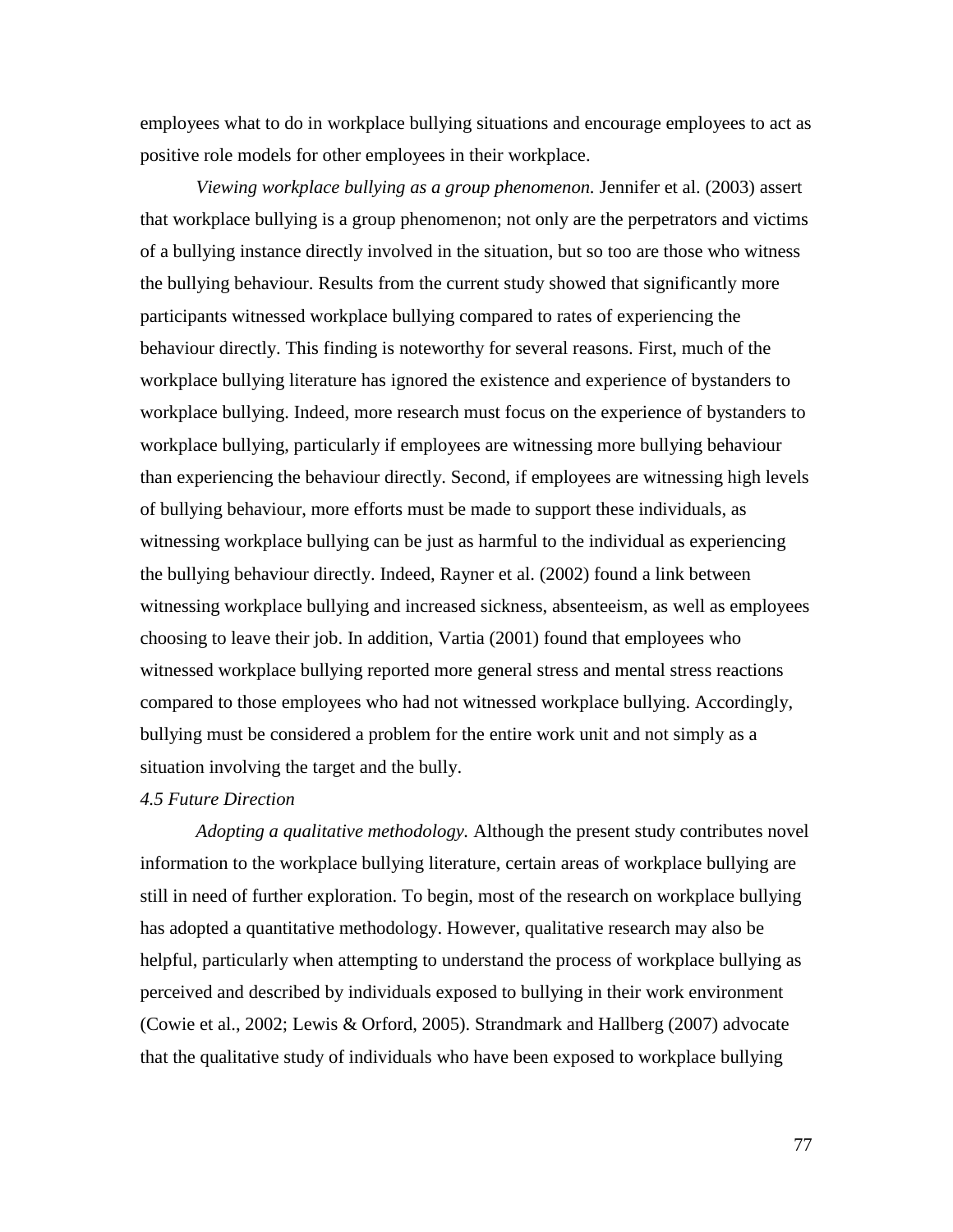provides an "insider perspective" that is extremely useful in exploring how individuals make meaning of these social experiences.

*Examining the workplace bully.* Most of the research on workplace bullying has examined the victim's experience; far less research has attempted to capture the bully's profile in the workplace. This lack of research may be attributed to the difficulties associated with studying those who perpetrate aggressive acts and are manipulative within the workplace. For example, how does one decide someone is a bully and how would one recruit bullies to his or her research study? Several case study descriptions of bullies are found in the literature; however, these examples are few in number and Rayner and colleagues suggest these descriptions may not be generalizable to all bullies in the workplace (i.e., the case studies examining bullies display many different behaviours and situations). Despite greater difficulty capturing the experiences of workplace bullies, future research should find new ways to assess the experiences of those who bully in the workplace. This information would provide a more complete picture of workplace bullying and assist organizations to develop training programs aimed at targeting potential or possible bullies.

#### *4.6 Conclusion*

*Measuring workplace bullying.* The measurement of workplace bullying is a complex undertaking. How researchers define workplace bullying impacts the methodology adopted to assess workplace bullying, which in turn impacts reported prevalence rates. Workplace bullying in the present study was assessed according to the group mean on a cluster of 12 items and as such it is possible that the prevalence of workplace bullying was under-identified in the present study. For example, a participant may have indicated that he/she experienced or witnessed one or two of the bullying behaviours often; however, his/her overall score would still be low if the experience of workplace bullying illustrated in the remaining items was lower. One way to address this concern may be to assess the prevalence of each workplace bullying item individually. Yet to do so may create the reverse problem of over-identifying those who experience workplace bullying if the measurement of bullying were to include identification on the basis of single behaviours. It is important to note that the internal consistency for the 12 items was high for both the victim and witness role, suggesting that the 12 items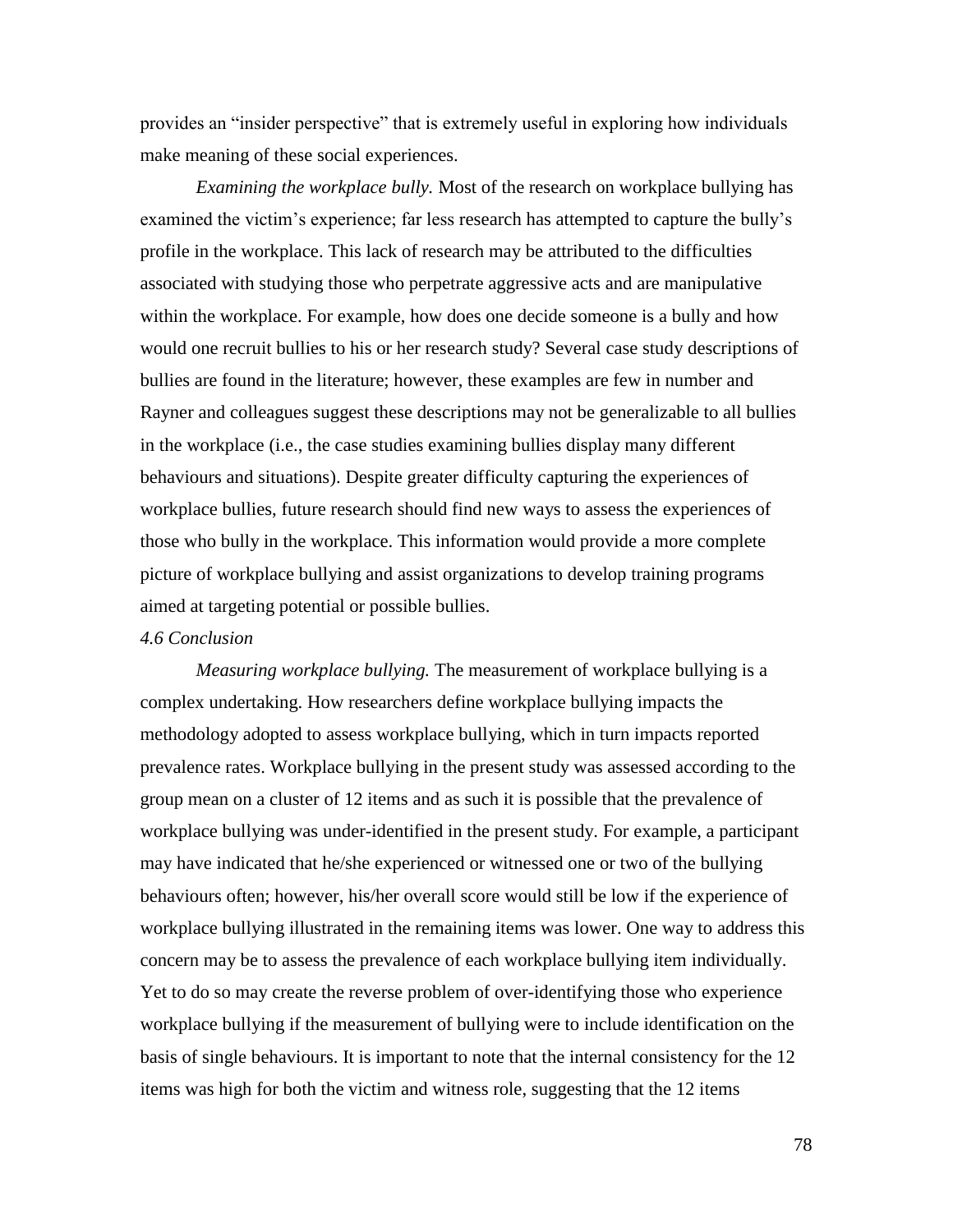measured a single, unidimensional construct (i.e., workplace bullying). That is, responses on any one item (on average) were highly related to the total score suggesting a consistency in measurement. Nonetheless, the over- versus under-representation dilemma regarding prevalence reveals the complex nature of measuring workplace bullying. Given the critical role of accuracy and consistency in measurement, future research must carefully consider how workplace bullying is being operationalized and measured as there may be important potential implications for the findings in this area.

*The need for a uniform definition.* Participants in the current study experienced bullying at similar rates to European samples of employees; however, as outlined above, differences in research methodologies (including how researchers define workplace bullying) limit the potential of making firm conclusions. As such, researchers have called for a uniform definition of workplace bullying in order to make appropriate comparisons concerning the prevalence of workplace bullying across studies, contexts, and regions (e.g., Saunders et al., 2007). In addition to the ability to make necessary comparisons, Saunders and colleagues suggest that a uniform definition would assist in the development of legal guidelines as well as strategies to address serious and prevalent bullying issues in the workplace.

When developing a uniform definition of workplace bullying, it will be important to consider both definitions found within the workplace bullying literature, as well as lay definitions of workplace bullying. Indeed, past research findings, as well as findings from the current study, show that lay definitions of workplace bullying may vary from researcher and practitioner definitions and/or offer novel criteria to the definition of workplace bullying (Saunders et al., 2007). For example, findings from the current study showed that participants defined workplace bullying by acts of unfairness, inappropriateness and/or unprofessionalism; these criteria are not currently included among researcher and practitioner definitions of workplace bullying.

*Limitations.* One possible limitation to the present study is that the two subscales used to measure workplace bullying did not include more overt (direct) forms of aggression (i.e., shouting, pushing, etc.). However, while more overt forms of aggression are common in school-aged children, this form of aggression becomes less common in adolescents and even more uncommon in adulthood (Kaukiainen et al., 2001; Saunders et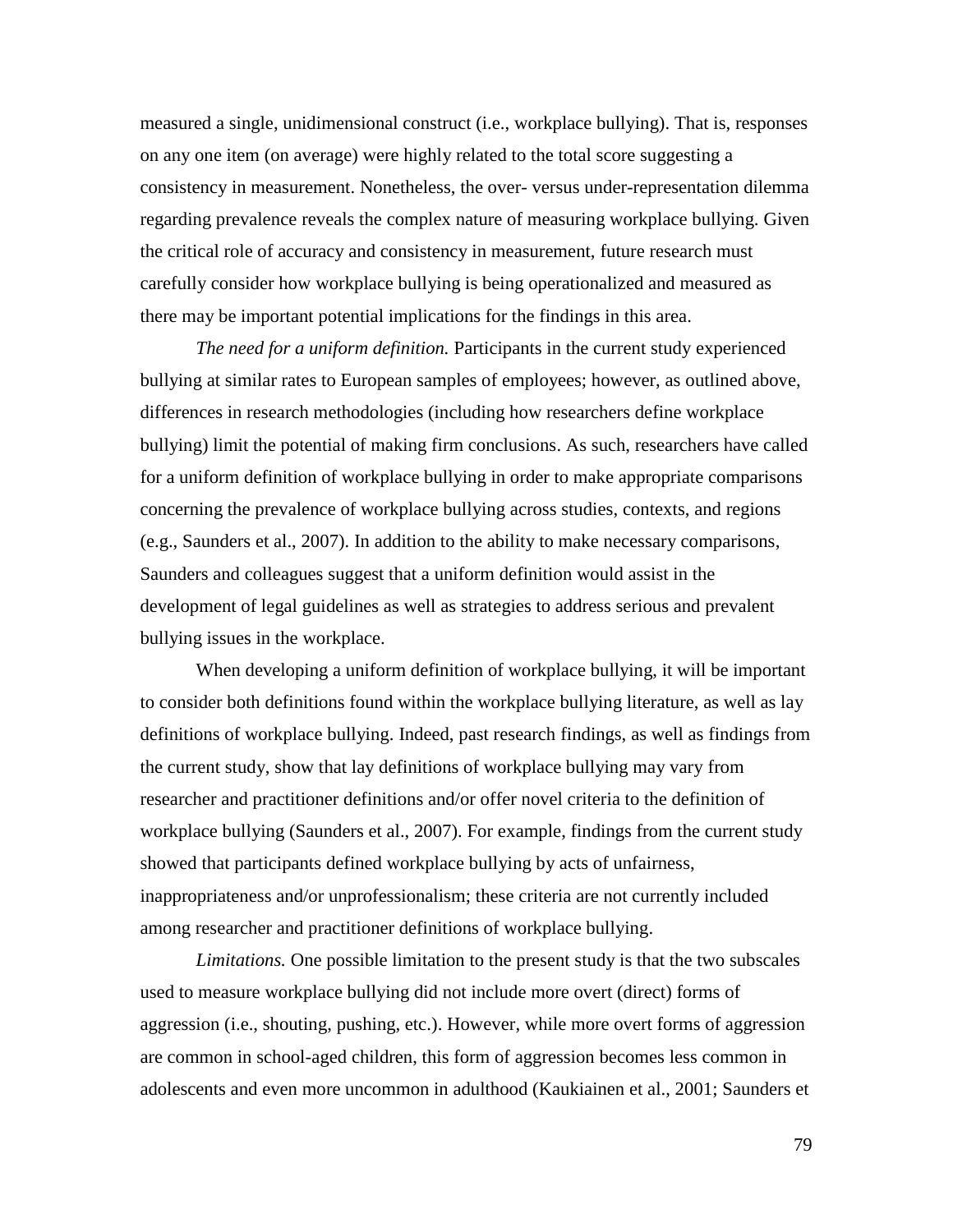al., 2007). Although ignoring more direct forms of aggression may be a potential limitation to the current study, one would anticipate extremely low rates of this type of aggression reported based on past research findings.

In total, 30 analyses were conducted to test various hypotheses and research questions. Although multiple comparisons increase the chance of Type I error (i.e., rejecting the null hypothesis when the null hypothesis is true), specific hypotheses needed to be tested directly and a number of the research questions were exploratory in nature. One option would have been to set a more conservative alpha value (e.g.,  $p < .01$ ), however, most *p*-values were observed to be less than .001 suggesting that a more conservative alpha level would not have substantially altered the way in which findings were interpreted or the overall story presented.

Another limitation relates to the present study"s sample. Because participants selfselected to participate in the study, certain groups were overrepresented (i.e., females), while other groups may have been underrepresented. To begin, female participants were overrepresented in the sample (i.e., 70% female versus 30% male). In the present context, females constitute just over half (56%) of those employed at the University (University of Saskatchewan, 2007). This over-representation of females in the sample most likely impacted several of the study"s results; particularly those analyses involving a gender comparison. In addition to an overrepresentation of females, certain groups may have been underrepresented in the current study. Specifically, those employees who do not have regular access to a computer would have been less likely to see the survey advertisement on the university"s website and as such, less likely to complete the survey. Furthermore, those university employees who have little privacy in their workspace may have been deterred from completing the survey (particularly those who feared their manager or supervisor finding out about the survey). Because it was not possible to access specific information regarding the U of S population (i.e., employee characteristics), one cannot determine whether the study"s sample is reflective of the university's employee population or whether the findings can be generalized to the larger university campus with great certainty.

An additional limitation to the present study involves the extent to which the relationships between variables may have been inflated by shared method variance. For

80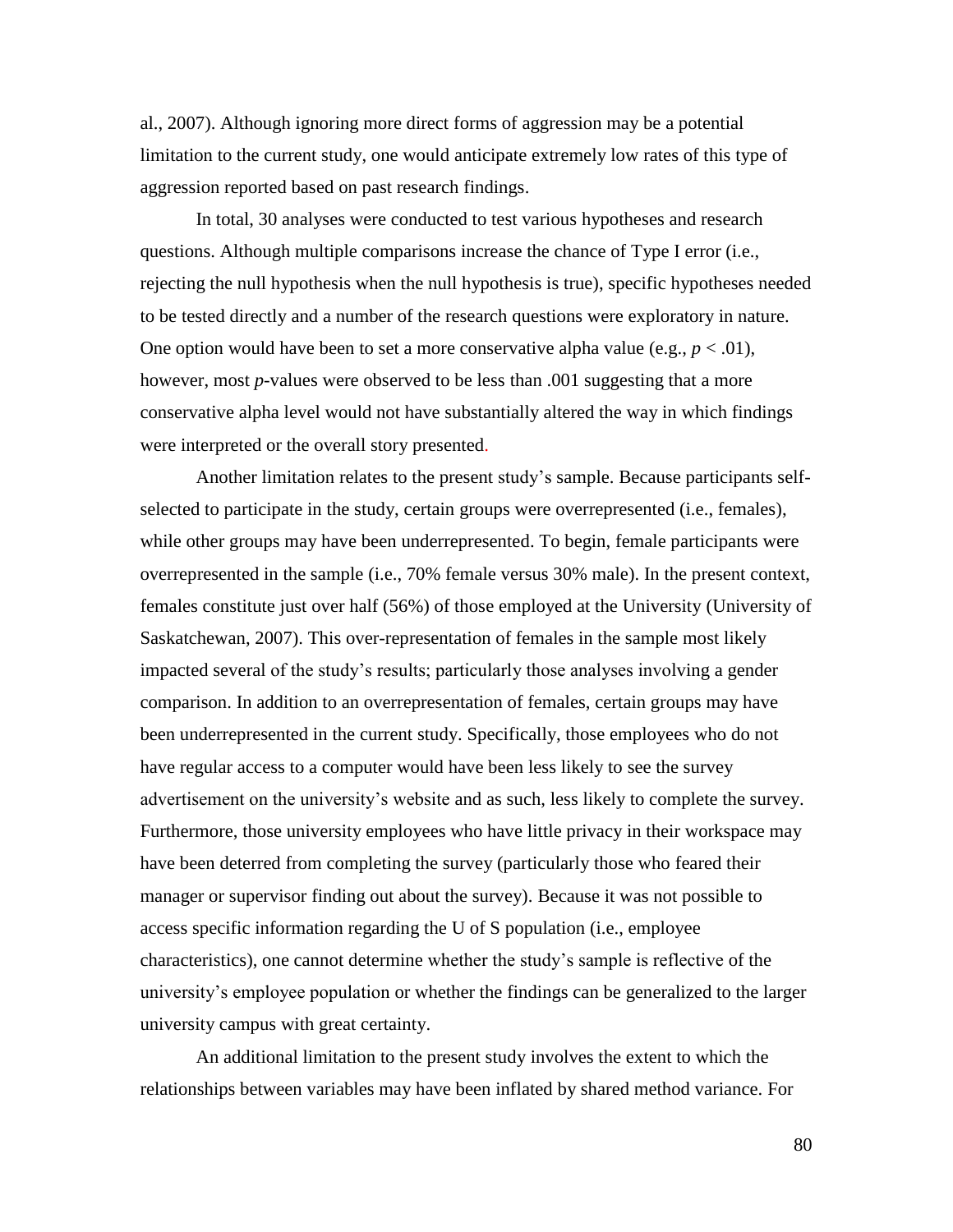example, many of the correlations rendered extremely high Pearson R values (e.g., correlation between experienced and witnessed bullying was  $r=81$ ). Because data was obtained from a single, subjective source (i.e., participants reported on their perceptions of workplace bullying), it is possible that beliefs regarding one variable (e.g., rates of experienced bullying) influenced perceptions concerning another variable (e.g., rates of witnessed bullying), in turn creating a stronger association than actually is the case purely as a function of the commonality of self-reports. Future researchers may wish to collect more objective data using multiple sources. For example, although direct observations may not be feasible, it might be possible for co-workers to provide what are referred to in the developmental literature as "peer nominations" or "peer ratings" of who is victimized in the workplace in order to cross-validate self-reports of experience.

In summary, findings from the present study reveal the complex makeup of the work place. To begin, the larger organizational climate (including values and norms) can influence how an organization functions and in relation to the current paper, how an organization defines and deals with workplace bullying. Furthermore, bullying situations in the workplace involve many different actors, including the victim, the bully, and the bystanders who witness such negative behaviour. Because employees are often witnesses to workplace bullying, organizations must develop policies, procedures and anti-bullying programs that consider and support not only the victims and bullies of workplace bullying, but also the bystanders to workplace bullying. Moreover, because most bullying instances are witnessed by other employees in the workplace, it is necessary for organizations to educate and encourage bystanders to actively play a role in alleviating workplace bullying (e.g., by intervening in such situations). Despite a recent flourish of activity, further research on workplace bullying, especially within Canada, is required both to better understand how workplace bullying is being defined and understood, as well as to aid organizations to develop ways to reduce the occurrence of bullying in the workplace.

81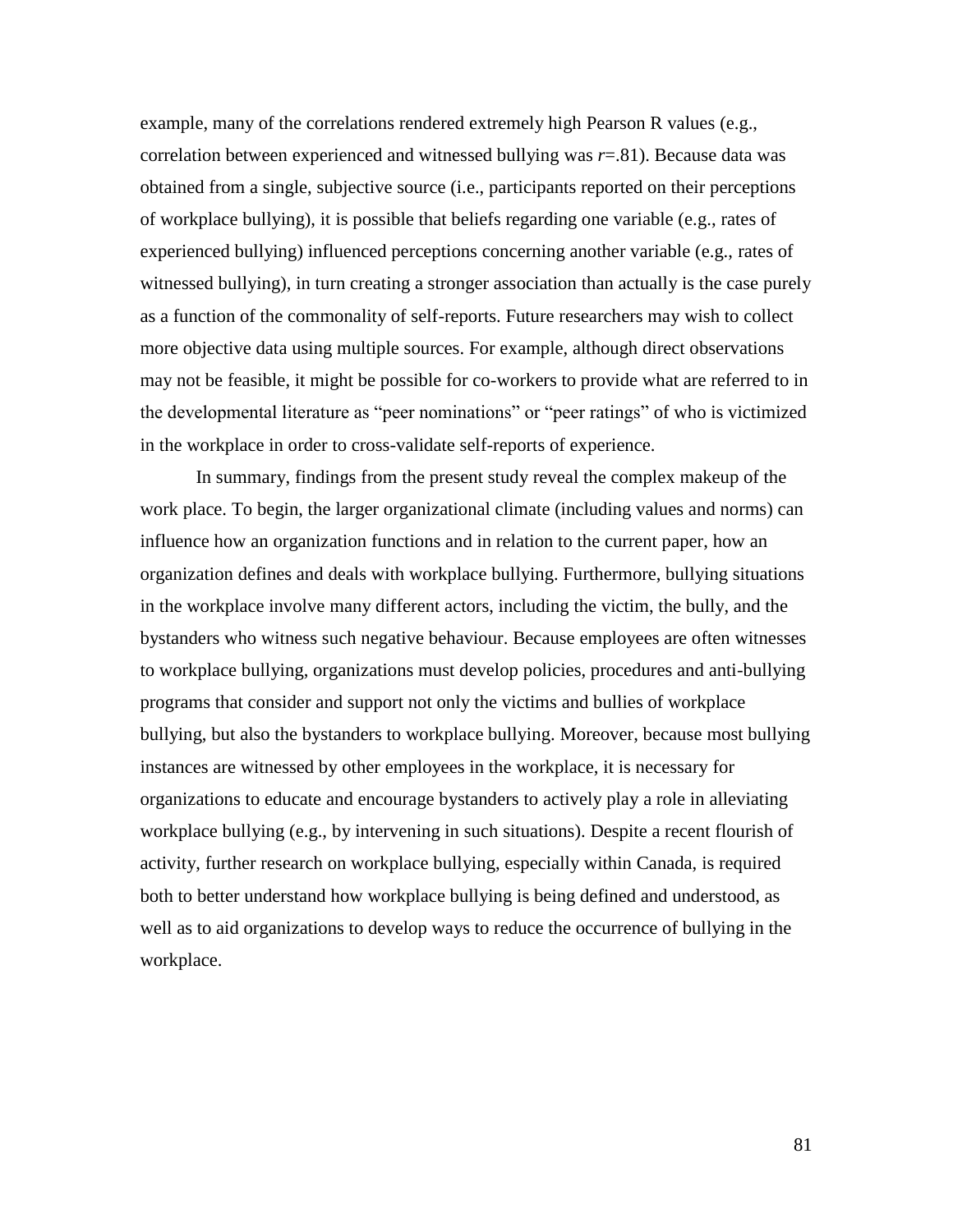#### 5. REFERENCES

- Agervold, M., & Mikkelsen, E.G. (2004). Relationships between bullying, psychosocial work environment and individual stress reactions. *Work and Stress*, 18, 336-351.
- Ayoko, O.B., Callan, V.J., & Hartel, C.E.J. (2003). Workplace conflict, bullying, and counterproductive behaviors. *The International Journal of Organizational Analysis*, 11, 283-301.
- Bandura, A. (1999). Moral disengagement in the perpetration of inhumanities. *Personality and Social Psychology Review*, 3, 193-209.
- Beasley, J., & Rayner, C. (1997). Bullying at work. *Journal of Community and Applied Social Psychology*, 7, 177-180.
- Beehr, T.A., Walsh, J.T., & Taber, T.D. (1976). Relationship of stress to individually and organizationally valued states: Higher order needs as a moderator. *Journal of Applied Psychology*, 61, 41-47.
- Betancourt, H. (1990). An attribution-empathy model of helping behavior: Behavioral intentions and judgments of help-giving. *Personality and Social Psychology Bulletin*, 16, 573-591.
- Bjorkqvist, K., Osterman, K., Hjelt-Back, M. (1994). Aggression among university employees. *Aggressive Behavior*, 20, 173-184.
- Bjorkqvist, K., Osterman, K., & Lagerspetz, M.J. (1994). Sex differences in covert aggression among adults. *Aggressive Behaviour*, 20, 27-33.
- Bukspan, E. (2004). Bullying at work in France. *British Journal of Guidance & Counselling*, 32, 397-406.
- Camodeca, M., & Goossens, F.A. (2005). Aggression, social cognitions, anger and sadness in bullies and victims. *Journal of Child Psychology and Psychiatry*, 46, 186-197.
- Carlisle, C., Baker, G.A., Riley, M., & Dewey, M. (1994). Stress in midwifery: A comparison of midwives using the Work Environment Scale. *International Journal of Nursing Studies*, 31, 13-22.
- Cialdini, R.B., Trost, M.R. (1998). Social influence: Social norms, conformity, and compliance. In D.T. Gilbert, S.T. Fiske & G. Lindzey (Eds.), *The Handbook of Social Psychology* (pp. 151-192). New York, NY: McGraw Hill.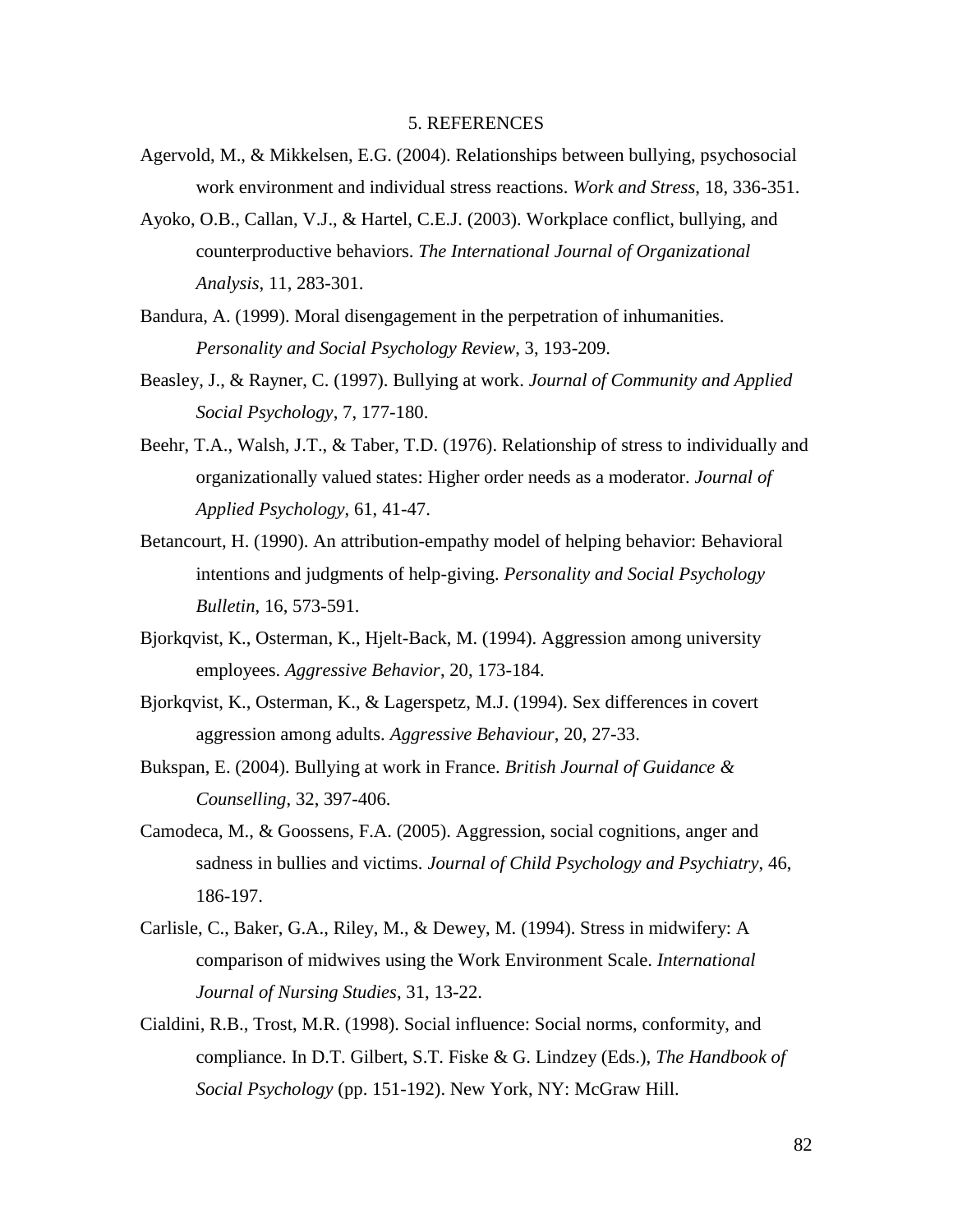- Cortina, J.M. (1993). What is coefficient alpha? An examination of theory and applications. *Journal of Applied Psychology*, 78, 98-104.
- Cowie, H., Naylor, P., Rivers, I., Smith, P.K., & Pereira, B. (2002). Measuring workplace bullying. *Aggression and Violent Behavior*, 7, 33-51.
- Coyne, I., Craig, J., & Smith-Lee Chong, P. (2004). Workplace bullying in a group context. *British Journal of Guidance and Counselling*, 32, 301-317.
- Darley, J.M., & Latane, B. (1968). Bystander intervention in emergencies. *Journal of Personality and Social Psychology*, 8, 377-383.
- Djurkovic, N., McCormck, D., Casimir, G. (2005). Neuroticism and the psychosomatic model of workplace bullying. *Journal of Managerial Psychology*, 21, 73-88.
- Einarsen, S., Hoel, H., Zapf, D., & Cooper, C.L. (2003). The concept of bullying at work: The European tradition. In S. Einarsen, H. Hoel, D. Zapf & C.L. Cooper (Eds.), *Bullying and emotional abuse in the workplace: International perspectives in research and practice* (pp. 3-30). New York, NY: Taylor & Francis.
- Ferris, P. (2004). A preliminary typology of organisational response to allegations of workplace bullying: See no evil, hear no evil, speak no evil. *British Journal of Guidance and Counselling*, 32, 389-395.
- Gaernter, S.L. (1975). The role of racial attitudes in helping behavior. Journal of Social Psychology, 97, 95-101.
- Gardner, D.G., Cummings, L.L., Dunham, R.B., & Pierce, J.L. (1998). Single-item versus multiple-item measurement scales: An empirical comparison. *Educational and Psychological Measurement*, 58, 898-915.
- Gilbert, D.T. (1995). Attribution and Interpersonal Perception. In A. Tesser (Ed.), *Advanced Social Psychology* (pp. 99-147). New York, NY: Mcgraw-Hills Book Company.
- Haffner, C., McDougall, P., & Vaillancourt, T. (April, 2007). *What factors are associated with early adolescents' willingness to intervene in bullying episodes*? Poster presented at the Biennial Meeting of the Society for Research on Child Development.

Hansen, A.M., Hogh, A., Persson, R., Karlson, B., Garde, A.H., & Orback, P. (2006).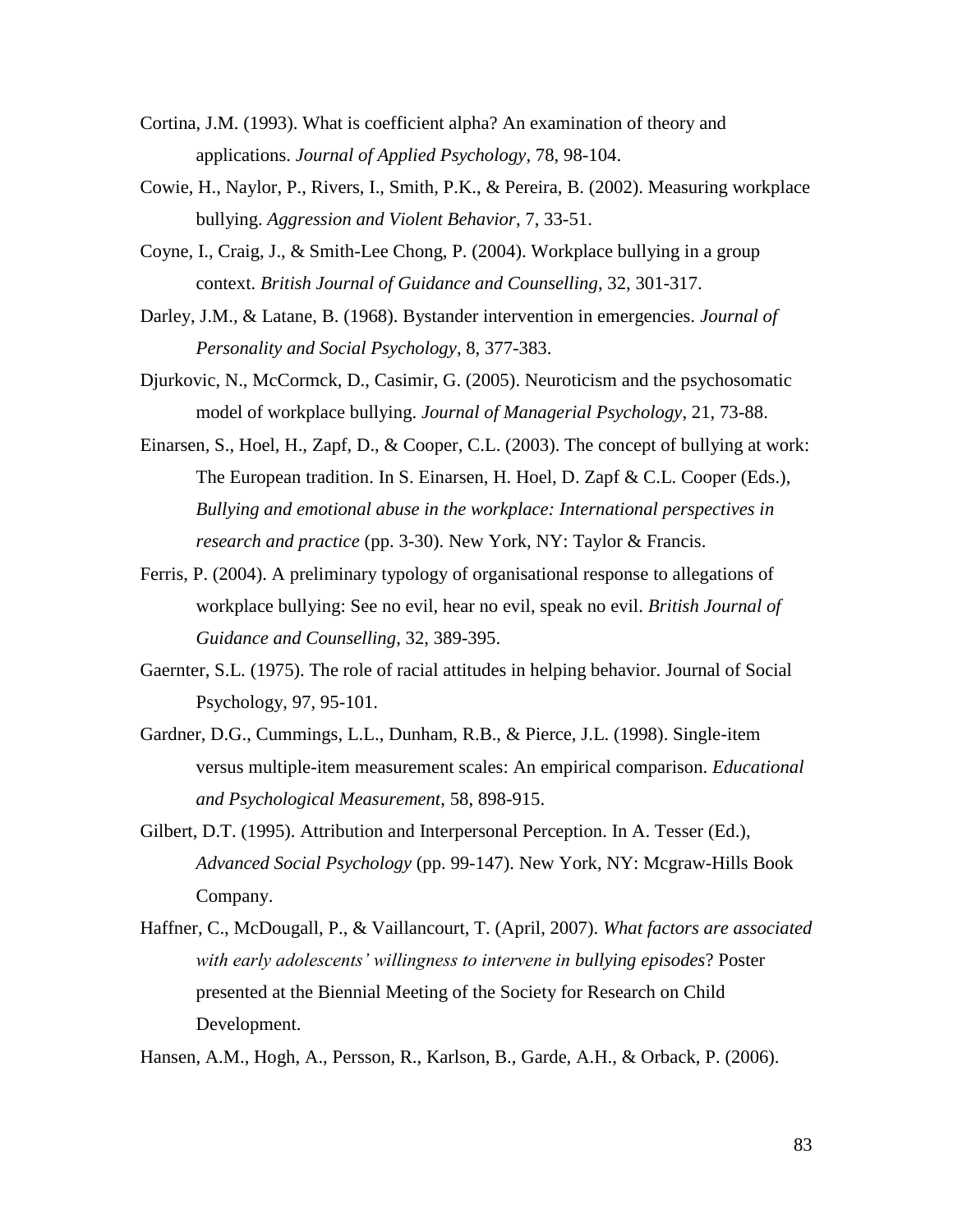Bullying at work, health outcomes, and physiological stress response. *Journal of Psychosomatic Research*, 60, 63-72.

- Henry, D., Guerra, N., Huesmann, R., Tolan, P., VanAcker, R., Eron, L. (2000). Normative influences on aggression in urban elementary school classrooms. *American Journal of Community Psychology*, 28, 59-81.
- Hoel, H., & Cooper, C.L. (2000). Destructive conflict and bullying at work. University of Manchester Institute of Science and Technology: Manchester School of Management.
- Hoel, H., & Cooper, C.L. (2001). Origins of bullying: Theoretical frameworks for explaining workplace bullying. In N. Tehrani (Ed.), *Building a culture of respect: Managing bullying at work* (pp. 3-19). New York, NY: Taylor & Francis.
- Hoel, H., Cooper, C.L., & Faragher, B. (2001). The experience of bullying in Great Britain: The impact of organizational status. *European Journal of Work and Organizational Psychology*, 10, 443-465.
- Hoel, H., & Salin, D. (2003). Organisational antecedents of workplace bullying. In S. Einarsen, H. Hoel, D. Zapf & C.L. Cooper (Eds.), *Bullying and emotional abuse in the workplace: International perspective in research and practice* (pp. 203- 218). New York, NY: Taylor & Francis.
- Jennifer, D., Cowie, H., Ananiadou, K. (2003). Perceptions and experiences of workplace bullying in five different working populations. *Aggressive Behavior*, 29, 489-496.
- Jones, C. (2006). Drawing boundaries: Exploring the relationship between sexual harassment, gender and bullying. *Women's Studies International Forum*, 29, 147- 158.
- Kaukiainen, A., Salmivalli, C., Bjorkqvist, K., Osterman, K., Lahtinen, A., Kostamo, A., & Lagerspetz, K. (2001). Overt and covert aggression in work settings in relation to the subjective well-being of employees. *Aggressive Behavior*, 27, 360-371.
- Keashly, L., & Jagatic, K. (2003). By any other name: American perspectives on workplace bullying. In S. Einarsen, H. Hoel, D. Zapf & C.L. Cooper (Eds.), *Bullying and emotional abuse in the workplace: International perspective in research and practice* (pp. 31-61). New York, NY: Taylor & Francis.

Lee, D. (2001). Gendered workplace bullying in the restructured UK civil service.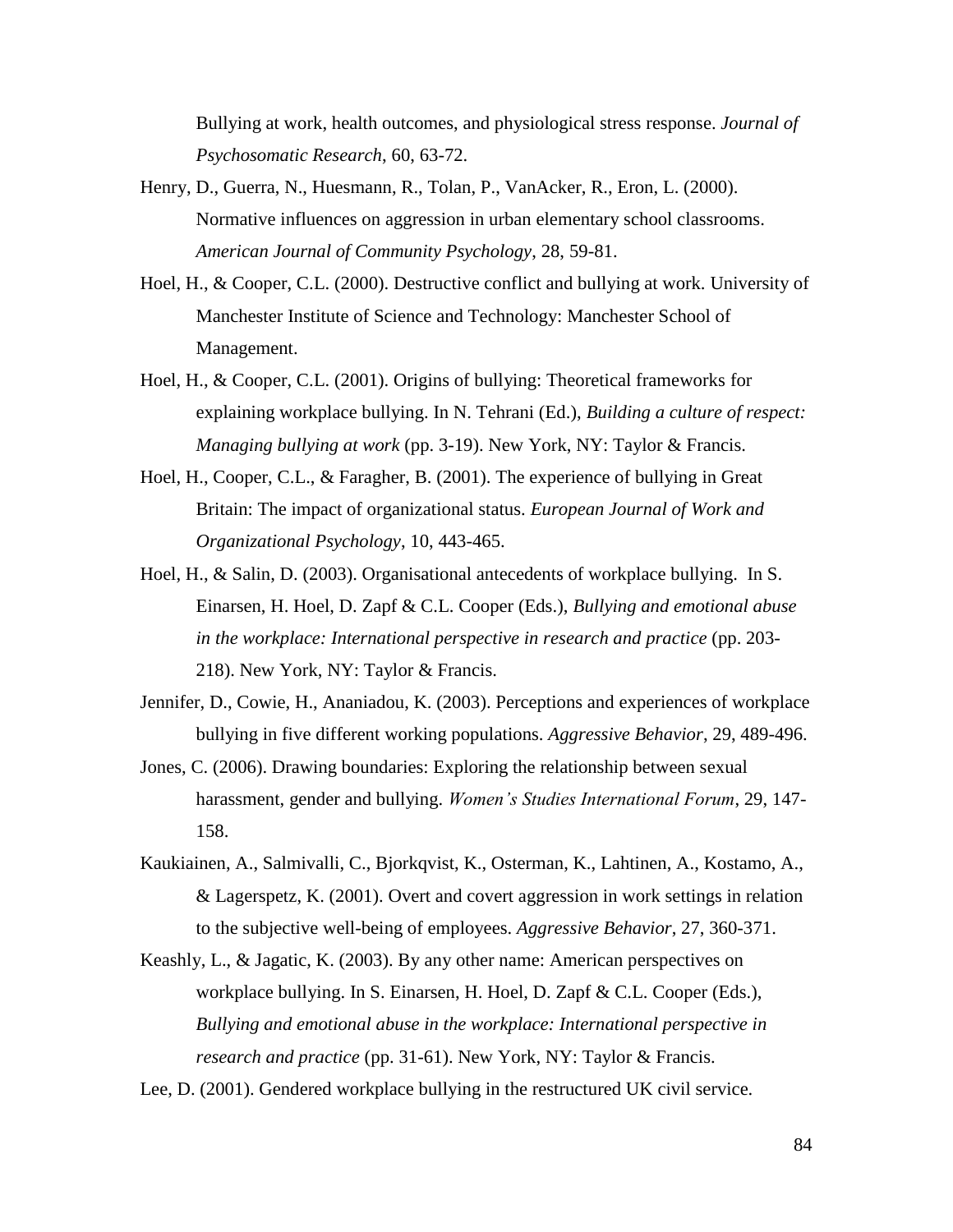*Personnel Review*, 31, 205-227.

- Lewis, M.A. (2006). Nurse bullying: Organizational considerations in the maintenance and perpetration of health care bullying cultures. *Journal of Nursing Management*, 14, 52-58.
- Lewis, S.E., Orford, J. (2005). Women"s experiences of workplace bullying: Changes in social relationships. *Journal of Community & Applied Social Psychology*, 15, 29- 47.
- Liefooghe, A.P.D. (2003). Explaining bullying at work: Why should we listen to employee accounts? In S. Einarsen, H. Hoel, D. Zapf & C.L. Cooper (Eds.), *Bullying and emotional abuse in the workplace: International perspectives in research and practice* (pp. 219-230). New York, NY: Taylor & Francis.
- Liefooghe, A.P.D. (2004). Bullying at work: an introduction to the symposium. *British Journal of Guidance & Counselling*, 32, 365-367.
- Lutgen-Sandvik, P., Tracy, S.J., & Alberts, J.K. (2007). Burned by bullying in the American workplace: Prevalence, perception, degree and impact. *Journal of Management Studies*, 44, 837-862.
- Matthiesen, S.B., Einarsen, S. (2004). Psychiatric distress and symptoms of PTSD among victims of bullying at work. *British Journal of Guidance & Counselling*, 32, 335- 356.
- McKay, R., Arnold, D.H., Fratzl, J., & Thomas, R. (2008). Workplace bullying in academia: A Canadian study. *Employee Responsibilities and Rights Journal*, 20, 77-100.
- Mikkelsen, E.G., & Einarsen, S. (2001). Bullying in Danish work-life: Prevalence and health correlates. *European Journal of Work and Organizational Psychology*, 10, 393-413.
- Neuman, J.H., & Baron, R.A. (2003). Social antecedents of bullying: A social interactionist perspective. In S. Einarsen, H. Hoel, D. Zapf & C.L. Cooper (Eds.), *Bullying and emotional abuse in the workplace: International perspectives in research and practice* (pp. 185-202). New York, NY: Taylor & Francis.

Newman, R.S., & Murray, B.J. (2005). How students and teachers view the seriousness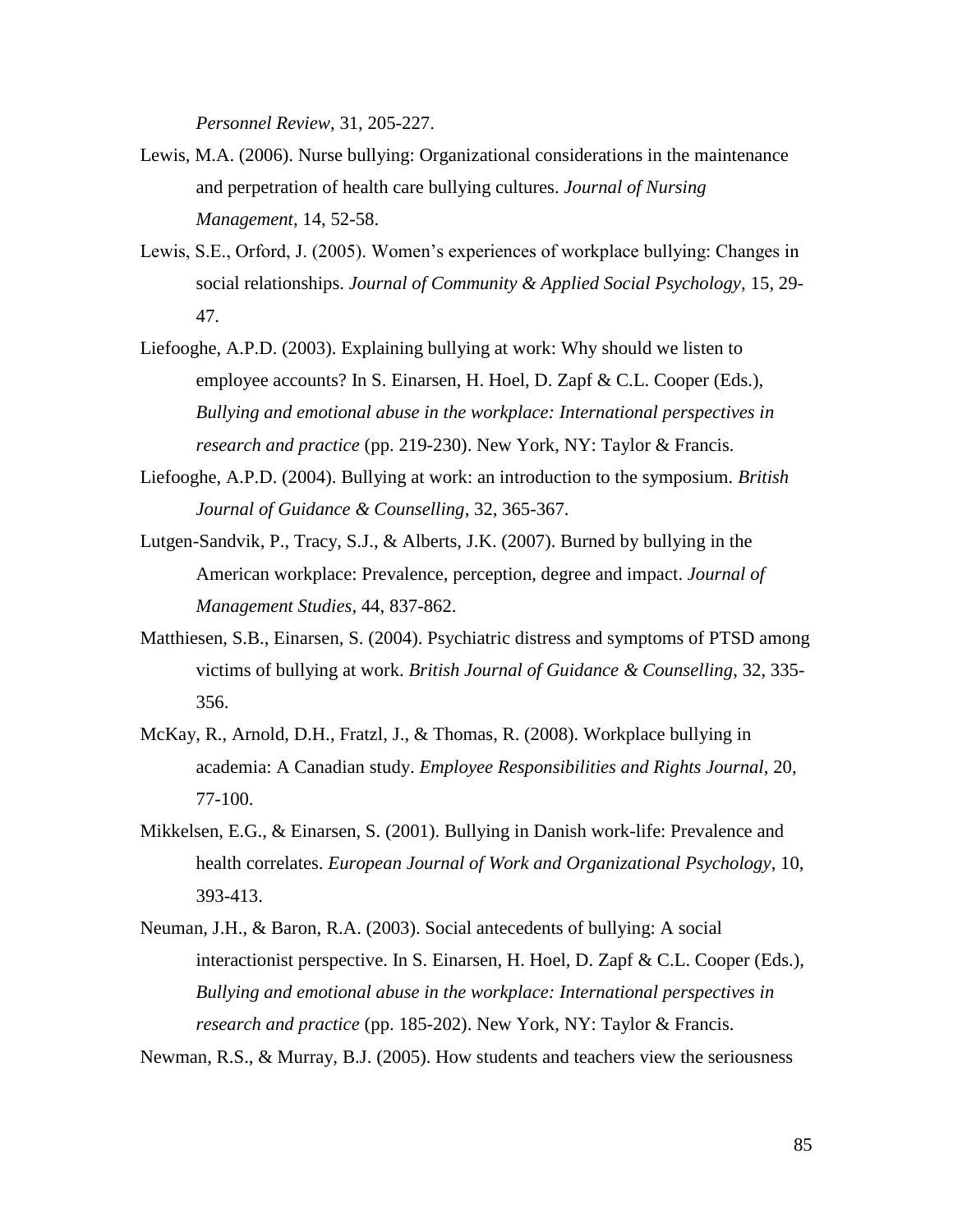of peer harassment: When is it appropriate to seek help? *Journal of Educational Psychology*, 97, 347-365.

- Niedhammer, I., David, S., & Degioanni, S. (2006). Association between workplace bullying and depressive symptoms in the French working population. *Journal of Psychosomatic Research*, 61, 251-259.
- Oh, I., & Hazler, R.J. (2009). Contributions of personal and situational factors to bystanders" reactions to school bullying. *School Psychology International*, 30, 291-310.
- Olafsson, R.F., & Johannsdottir, H.L. (2004). Coping with bullying in the workplace: The effect of gender, age and type of bullying. *British Journal of Guidance & Counseling*, 32, 319-333.
- O"Moore, M., Seigne, E., McGuire, L., & Smith, M. (1998). Victims of workplace bullying in Ireland. *The Irish Journal of Psychology*, 19, 345-357.
- Pepler, D., Craig, W.M., & O"Connell, P. (1999). Understanding bullying from a dynamic systems perspective. In A. Slater and D. Muir (Eds). *The Blackwell reader in developmental psychology* (pp. 440-451). Malden, MA: Blackwell Publishing.
- Perkins, H.W., Haines, M.P., & Rice, R. (2005). Misperceiving the college drinking norm and related problems: A nationwide survey of exposure to prevention information, perceived norms and student alcohol misuse. *Journal of Studies on Alcohol and Drugs*, 66, 470-478.
- Randall, P. (2001). An overview of adult bullying. *In Bullying in adulthood: Assessing the bullies and their victims* (pp. 7-31). Hove, East Sussex: Brunner-Routlege.
- Rayner, C. (1997). The incidence of workplace bullying. *Journal of Community and Applied Social Psychology*, 7, 199-208.
- Rayner, C., Hoel, H. (1997). A summary review of literature relating to workplace bullying. *Journal of Community and Applied Social Psychology*, 7, 181-191.
- Rayner, C., Hoel, H., & Cooper, C.L. (2002). *Workplace Bullying: What We Know, Who Is To Blame And What Can We Do?* London, UK: Taylor & Francis.
- Salin, D. (2003). Ways of explaining workplace bullying: A review of enabling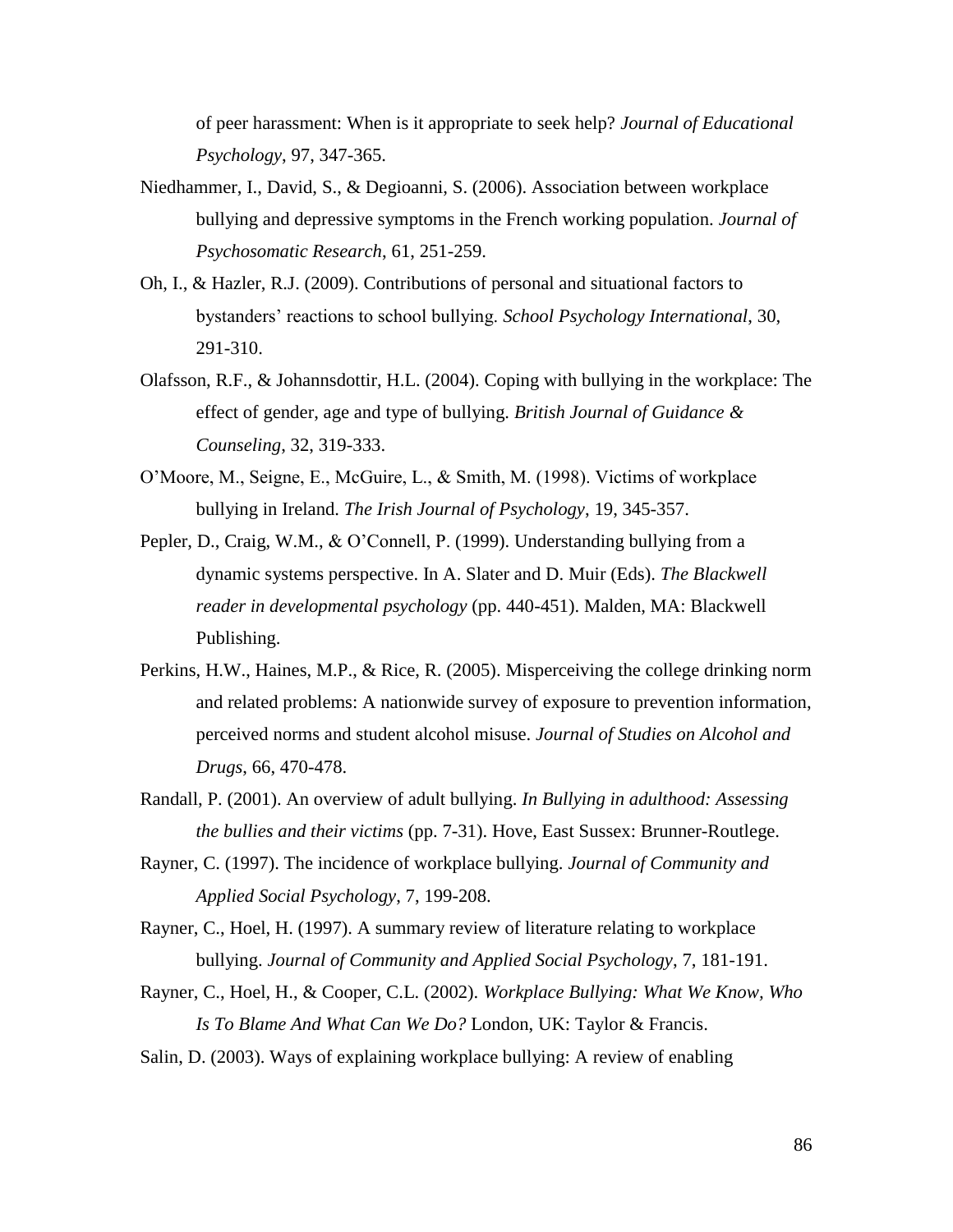motivating and precipitating structures and processes in the work environment. *Human Relations*, 56, 1213-1232.

- Salmivalli, C., & Voeten, M. (2004). Connections between attitudes, group norms, and behaviour in bullying situations. *International Journal of Behavioral Development*, 28, 249-258.
- Saunders, P., Huynh A., & Goodman-Delahunty, J. (2007). Defining workplace bullying behaviour professional lay definitions of workplace bullying. *International Journal of Law and Psychiatry*, 30, 340-354.
- Smith, P.K. (1997). Commentary III: Bullying in life-span perspective: What can studies of school bullying and workplace bullying learn from each other? *Journal of Community and Applied Social Psychology*, 7, 249-255.
- Strandmark, M., & Hallberg, L. (2007). Being rejected and expelled from the workplace: Experiences of bullying in the public service sector. *Qualitative Research in Psychology*, 4, 1-14.
- Turney, L. (2003). Mental health and workplace bullying: The role of power, professions and 'on the job' training. Australian e-Journal for the Advancement of Mental *Health*, 2, 1-9.
- University of Saskatchewan. (2009). *Human Resources Multi-Year Strategic Plan: 2008- 2012.*
- Vaillancourt, T., McDougall, P., Hymel, S., Krygsman, A., Miller, J., Stiver, K., & Davis, C. (2007). *Bullying: Are researchers and children/youth talking about the same thing?* Manuscript submitted for publication.
- Vartia, M. (2001). Consequences of workplace bullying with respect to the wellbeing of its targets and the observers of bullying. *Scandinavian Journal of Work, Environment and Health*, 27, 63-69.
- Walker, S., & Richardson, D.R. (1998). Aggression strategies among older adults: Delivered but not seen. *Aggression and Violent Behavior*, 3, 287-294.
- Walker, S., Richardson, D.S., & Green, L.R. (2000). Aggression among older adults: The relationship of interaction networks and gender role to direct and indirect responses. *Aggressive Behavior*, 26, 145-154.

Zapf, D., & Einarsen, S. (2003). Individual antecedents of bullying: Victims and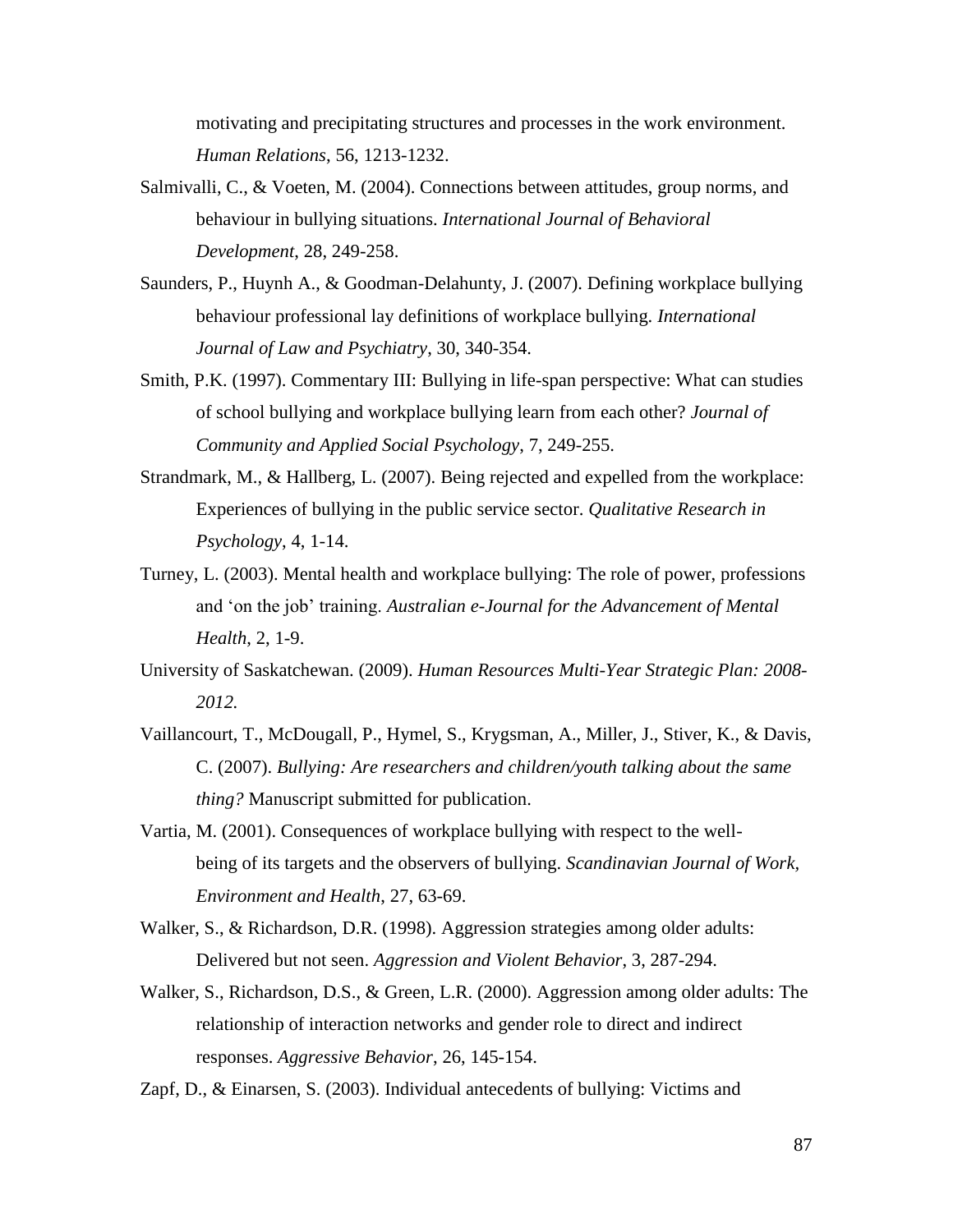perpetrators. In S. Einarsen, H. Hoel, D. Zapf & C.L. Cooper (Eds.), *Bullying and emotional abuse in the workplace: International perspectives in research and practice* (pp. 165-184). New York, NY: Taylor & Francis.

Zapf, D., Einarsen, S., Hoel, H., & Vartia, M. (2003). Empirical findings on bullying in the workplace. In S. Einarsen, H. Hoel, D. Zapf & C.L. Cooper (Eds.), *Bullying and emotional abuse in the workplace: International perspectives in research and practice* (pp. 103-126). New York, NY: Taylor & Francis.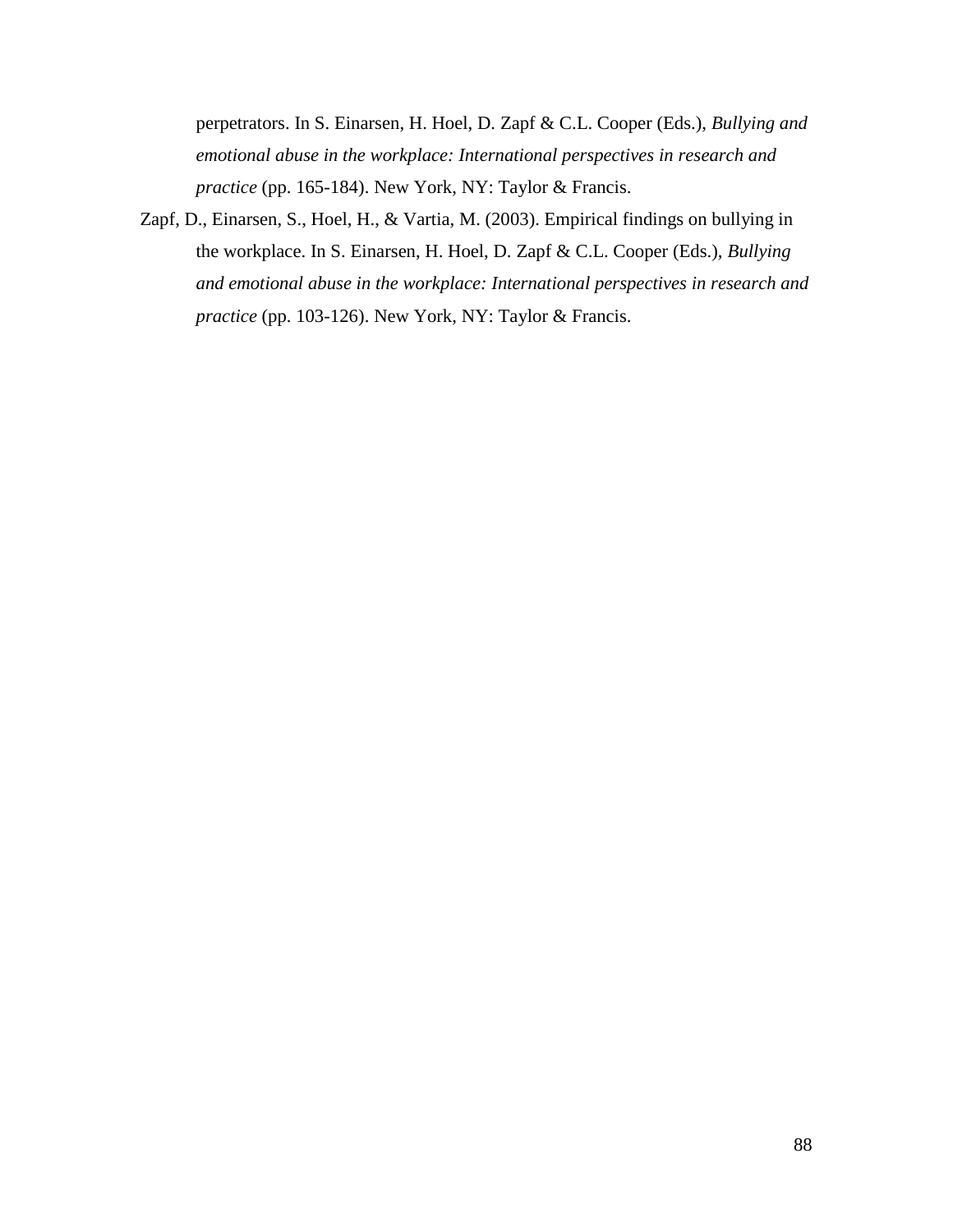## APPENDIX A Semi-Structured Interview Schedule

I would like to begin by thanking you for providing your expertise to this research project. The goal of this interview is to understand how you experience workplace bullying and how you define and/or understand bullying in your work environment. With the information from the interviews, I can decipher whether the subjective experiences of employees, including how employees define workplace bullying, correspond with the existing literature. In addition, data from the interviews will be used to help develop specific bullying scenarios, which are intended to examine willingness to intervene in bullying instances in a subsequent phase of this research project. You are free to decide at any time to no complete the interview, or to not answer any specific question that makes you uncomfortable. All answers to the present study will be anonymous and no direct quotations will be used in the dissemination of the results. If you have any questions/concerns regarding the consent form or at any time during the interview please do not hesitate to ask.

*Note:* Researcher asks informant if the interview could be audio-taped.

### Demographic Information

- 1. Gender M F
- 2. Could you please provide a description of your previous work-related experience that makes you knowledgeable about workplace bullying (e.g., work history, what population/groups have you worked with?)

# Workplace Bullying Questions

*I would now like to ask you some questions regarding how you define workplace bullying. As mentioned prior, this information is necessary to compare it with the definitions of workplace bullying found in the literature.* 

- 3. What does bullying look like in your work environment?
- 4. What do you think bullying may look like in different (other) work environments on this campus?

*I would now like us to review some behaviours that appear on an existing workplace bullying measure (i.e., Work Harassment Scale). Specifically I would like your input on whether the behaviours are a good index of bullying behaviours you hear about and/or witness in your work environment. The Work Harassment Scale can be split into two subscales, reflecting subtypes of indirect aggression.*

- 5. Covert/Disguised Aggression ("rational-appearing aggression"):
	- a. reduced opportunity to express oneself
	- b. being interrupted
	- c. having one"s work judged in an unjust manner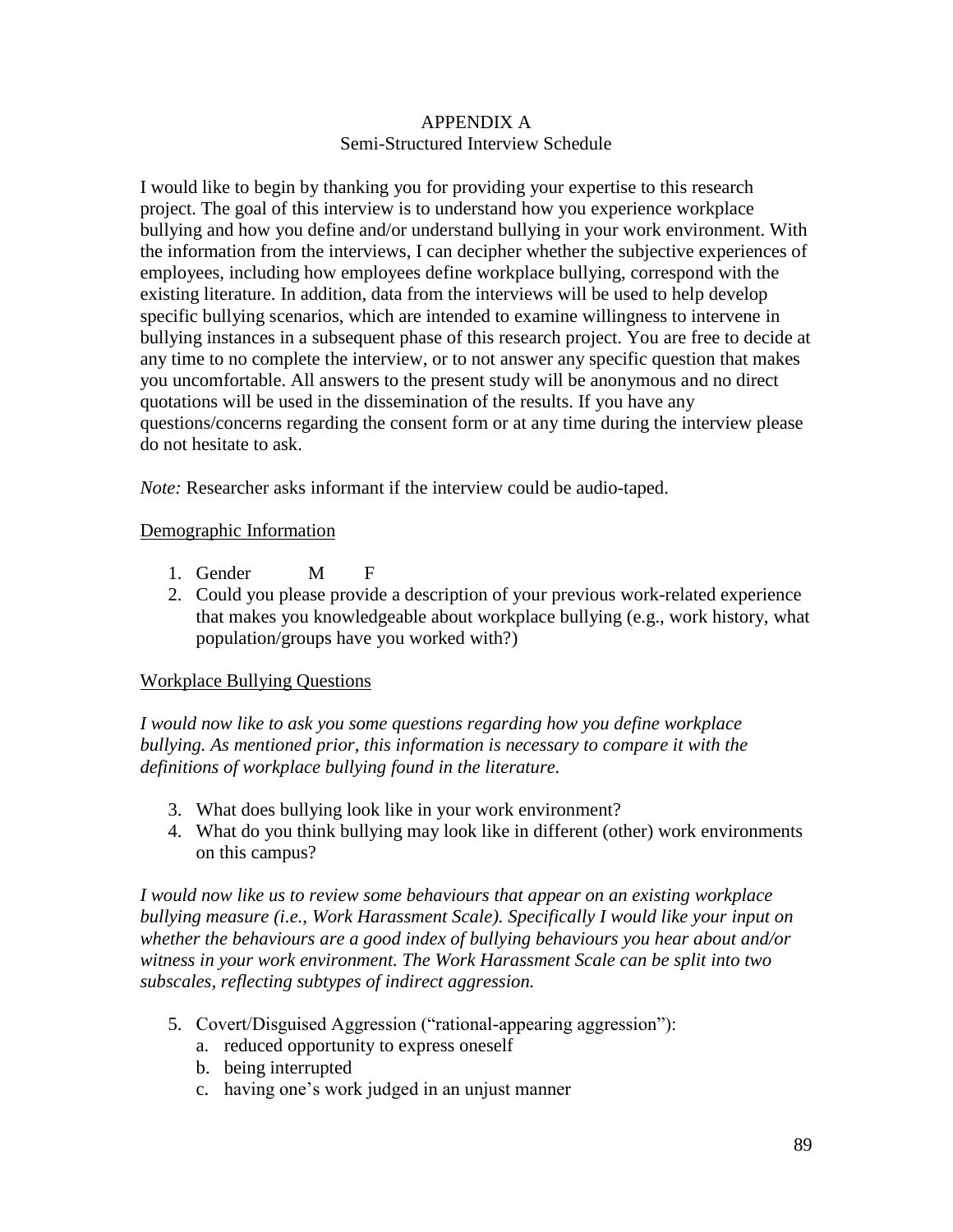- d. being criticized
- e. one"s sense of judgment being questioned
- 6. Social Manipulation:
	- a. insulting comments about one"s private life
	- b. insinuative negative glances
	- c. spreading of false rumors
	- d. insinuations without direct accusation
	- e. not being spoken to
	- f. do-not-speak-to-me behaviour

*Have you seen the following behaviours in your workplace?*

- 7. Someone"s professional status being threatened (e.g., belittling opinion, public professional humiliation, accusations regarding lack of effort)?
- 8. Someone"s personal standing being threatened (e.g., name-calling, insults, intimidations, devaluing with reference to age)?
- 9. Someone being isolated (e.g., preventing access to opportunities, physical or social isolation, withholding information)?
- 10. Someone being overworked (e.g., undue pressure, impossible deadlines, unnecessary disruptions)?
- 11. Destabilization (e.g., failure to give credit when due, meaningless tasks, removal of responsibility, repeated reminders of blunders, setting someone up to fail)?

# *Most literature describes workplace bullying as an occurrence, which is repetitive in nature, involves an imbalance of power between the bully and victim and is typically intentional.*

- 12. Do you think a person needs to repeatedly bully the same victim in order for it to be recognized as bullying?
- 13. How would you define repetition (e.g., level of frequency/duration one incident per week over a period of at least 6 months)?
- 14. Do you think a victim must feel inferior to the perpetrator in some manner in order for it to be recognized as bullying?
- 15. Do you think bullying behaviour needs to be an intentional act in order for it to be recognized as bullying?
- 16. How would you define intent?

*Little research has focused on gender issues related to workplace bullying. However, this is an important topic in need of investigation. I would like to ask you a few genderrelated questions.*

- 17. Do you think one gender experiences more bullying, as compared to the other?
- 18. Do you think one gender bullies more in the workplace?
- 19. Do you think one gender is bullied more in the workplace?
- 20. Have you noticed particular bullying behaviours that are more common for one gender, as compared to the other?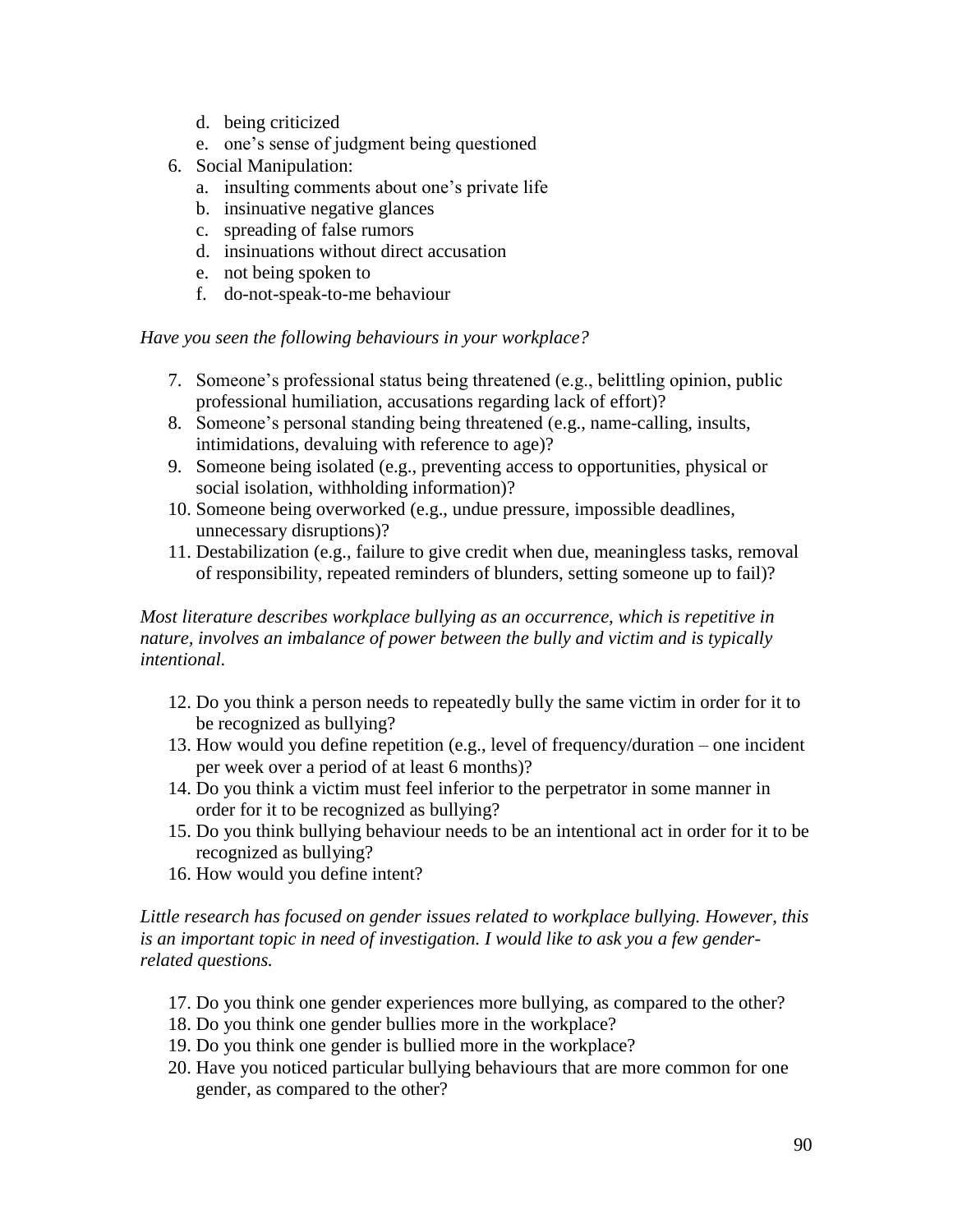### Willingness to Intervene Questions

*I would now like to ask you some questions regarding the existence and experiences of bystanders, or those individuals who witness the bullying episode. This information will aid in the development of Phase 2 of the current study, which is intended to examine a bystander's willingness to intervene in a bullying instance.*

- 21. What factor(s) have you noticed that would make someone who witnessed a bullying incident hesitant of reporting and/or intervening in the situation? Probes:
	- Presence of other witnesses
	- Seriousness of the situation
	- Someone else stepping in first
	- Perceived frequency of the situation
	- Feelings towards the bully/victim
	- Fear of retribution
	- Status of the bully
	- Gender of the victim
	- Difficulty of intervention
	- Empathy for the victim (affect)
	- Attributions of responsibility on the part of the victim (controllability)
- 22. For the purpose of the development of bullying scenarios: Are there any recurring context in which victimization has been observed/reported to have taken place?

# Work Environment Questions

*The work environment has been thought to influence how and whether bullying is acknowledged as a problem. I would like to ask you some questions regarding what types of work environments either promote or dissuade workplace bullying and bystander intervention.* 

- 23. What type of work environment do you think would allow workplace bullying to flourish?
- 24. What type of work environment reduces victimization?
- 25. Do you think work environments that reward bullying result in higher frequencies of bullying within that particular environment?
- 26. What type of work environment do you think would dissuade employees from intervening when they see bullying taking place?
- 27. What type of work environment do you think would facilitate bystander intervention?

# Other Questions

Who do people go to with problems?

Do you think I will encounter resistance to this project (e.g., administration, union representatives)?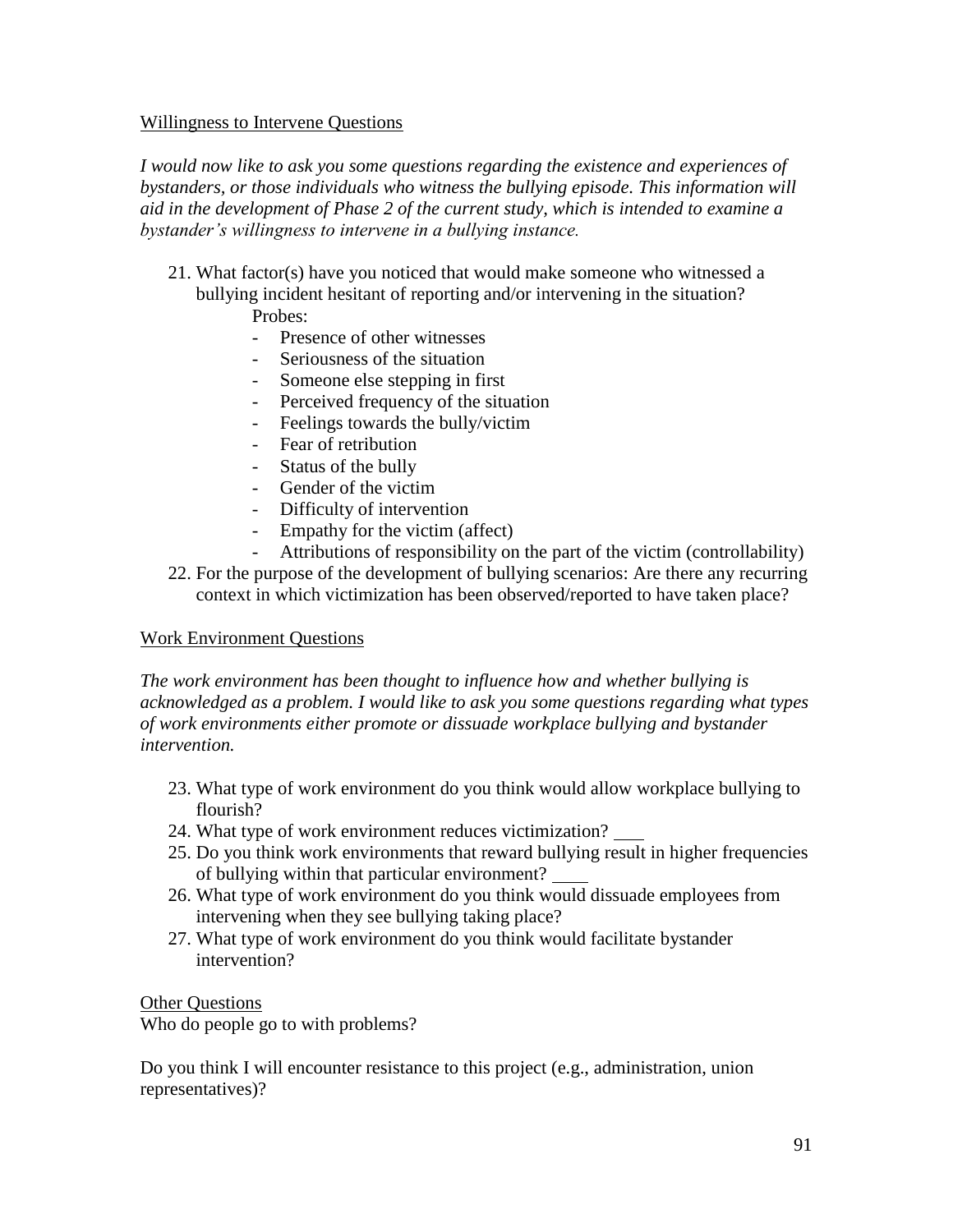# APPENDIX B

# Demographic Questions

1. What gender are you?

- o Male
- o Female
- 2. What is your ethnic heritage?
	- o Aboriginal/Native People
	- o European-Canadian
	- o African/Caribbean
	- o South-Asian
	- o Asian-Canadian
	- o Latin American
	- o Other
	- o Don"t Know
- 3. If you chose "other", please describe your ethnic heritage.
- 4. How old are you? (in years)
- 5. Please indicate which duties apply to your job. (check as many as apply)
	- o Ancillary Services (e.g. cafeteria worker/cook/food services)
	- o Applied Scientific Services (e.g. technician/nurse/graphic designer)
	- o Extension Specialist
	- o Facility Services (e.g. caretaker/labourer/general maintenance)
	- o Faculty Lecturer (e.g. tenured/sessional)
	- o Information Technology
	- o Instructional
	- o Managerial
	- o Operational Administrative
	- o Operational Services (e.g. library assistant/postal clerk)
	- o Professional Librarian
	- o Scientist (e.g. research scientist/professional researcher)
	- o Security Services (e.g. community peace officer)
	- o Specialist Professional
	- o Trade Services (e.g. painter/automechanic/plumber)
	- o Other

6. If you chose "other", please indicate which duties apply to your job.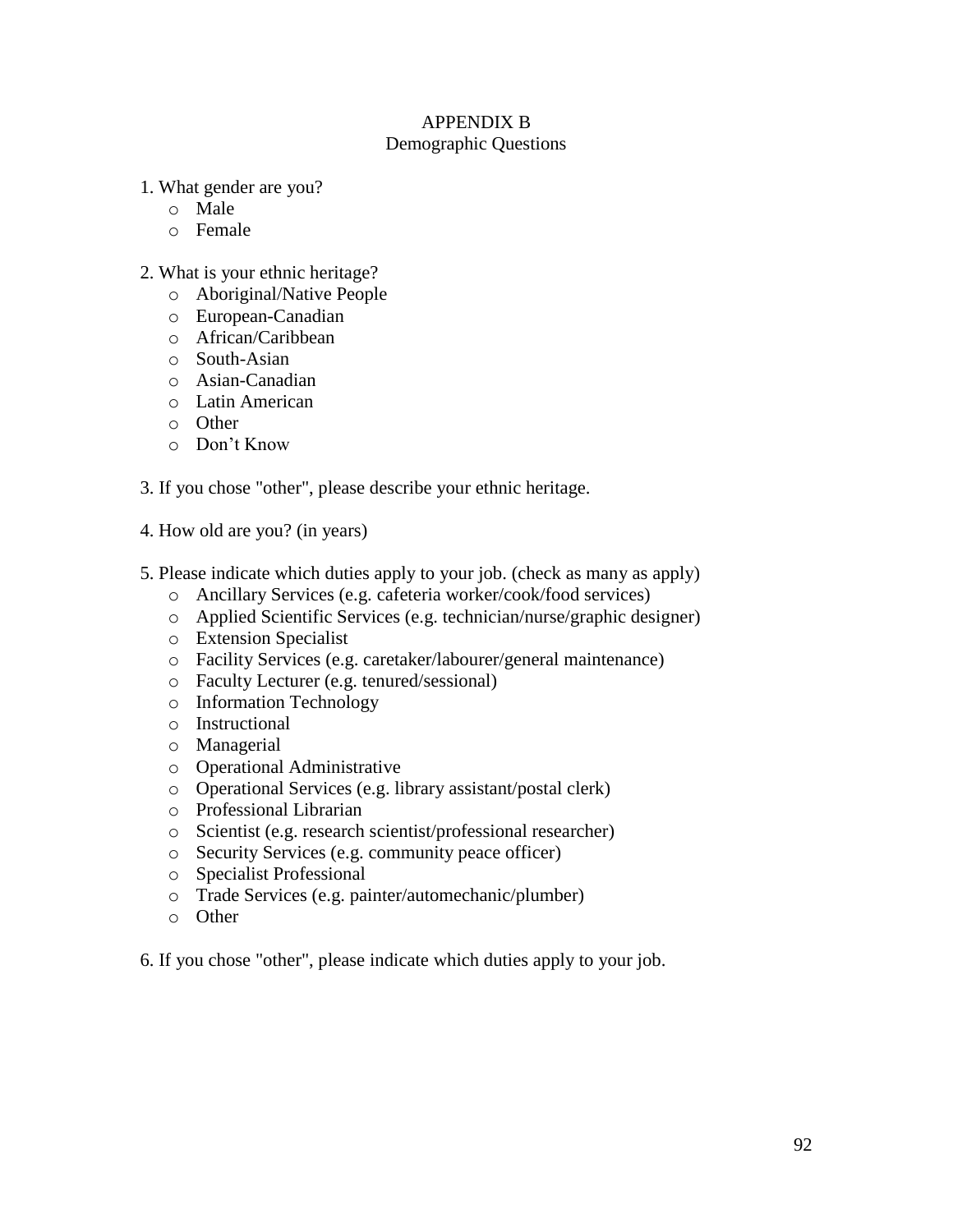## APPENDIX C Work Harassment Scale: Victim Measure

The next set of questions will ask about your experiences with aggression and manipulation in the workplace.

How often have the following behaviours HAPPENED TO YOU in your workplace during the last six months? Your workplace refers to your work unit including those people who you work most closely with. In addition, if you have experienced the behaviour, please indicate whether the aggressor(s) had been male, female or both.

The activities below must have been clearly experienced as means of harassment and not as normal communication or as exceptional occasions. That is, the acts of aggression were performed with the intention of deliberately hurting and causing psychological pain to the target of these acts.

### **1. Reduced opportunity to express oneself**

- o Never
- o Seldom
- o Occasionally
- o Often
- o Very Often
- 2. Was the aggressor(s) male, female or both?
	- o Male
	- o Female
	- o Both
	- o Not applicable (I did not experience the above behaviour)

# **3. Being interrupted**

- o Never
- o Seldom
- o Occasionally
- o Often
- o Very Often
- 4. Was the aggressor(s) male, female or both?
	- o Male
	- o Female
	- o Both
	- o Not applicable (I did not experience the above behaviour)

# **5. Having one's work judged in an unjust manner**

- o Never
- o Seldom
- o Occasionally
- o Often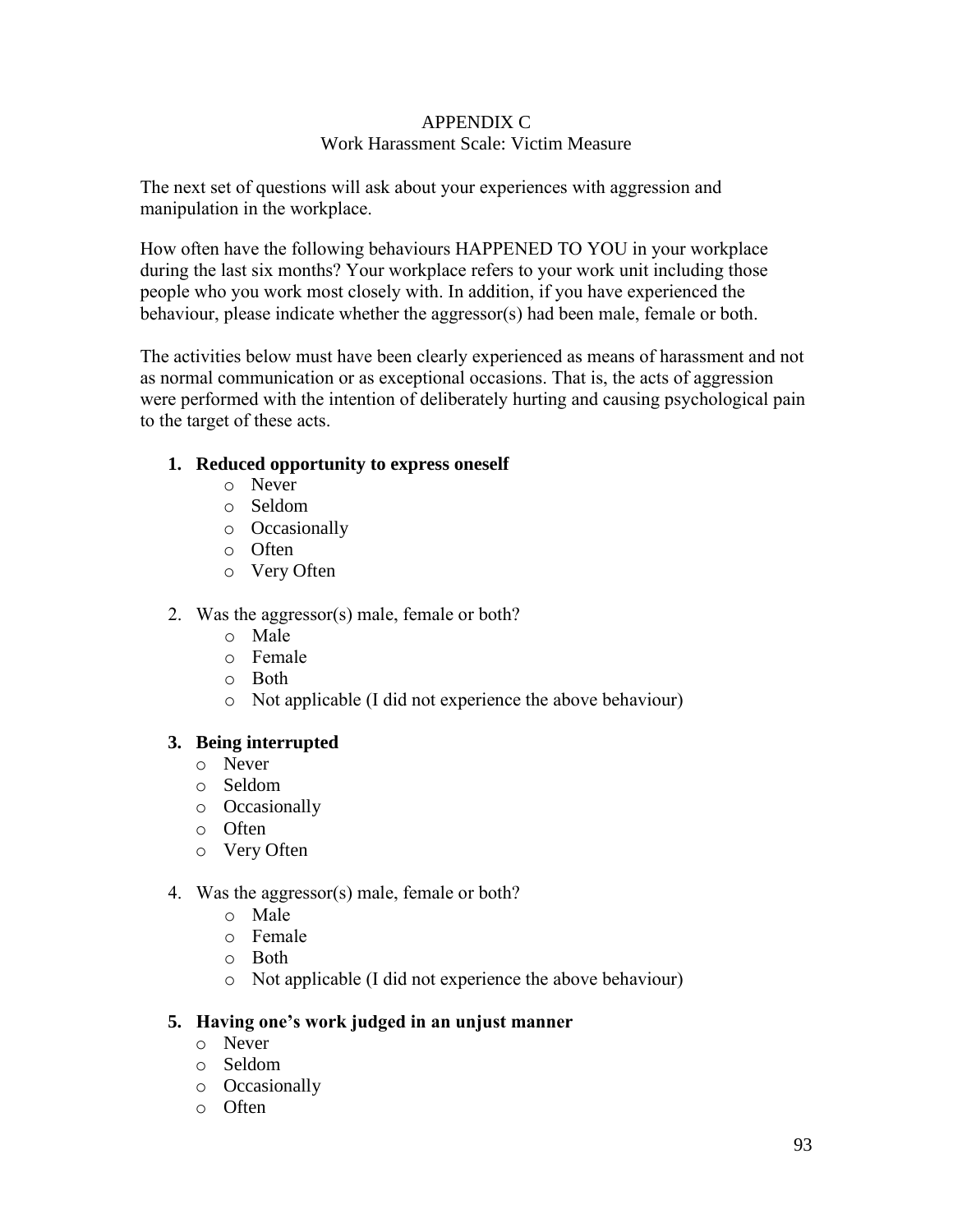- o Very Often
- 6. Was the aggressor(s) male, female or both?
	- o Male
	- o Female
	- o Both
	- o Not applicable (I did not experience the above behaviour)

# **7. Being criticized**

- o Never
- o Seldom
- o Occasionally
- o Often
- o Very Often

# 8. Was the aggressor(s) male, female or both?

- o Male
- o Female
- o Both
- o Not applicable (I did not experience the above behaviour)

# **9. One's sense of judgment being questioned**

- o Never
- o Seldom
- o Occasionally
- o Often
- o Very Often

# 10. Was the aggressor(s) male, female or both?

- o Male
- o Female
- o Both
- o Not applicable (I did not experience the above behaviour)

# **11. Insulting comments about one's private life**

- o Never
- o Seldom
- o Occasionally
- o Often
- o Very Often

# 12. Was the aggressor(s) male, female or both?

- o Male
- o Female
- o Both
- o Not applicable (I did not experience the above behaviour)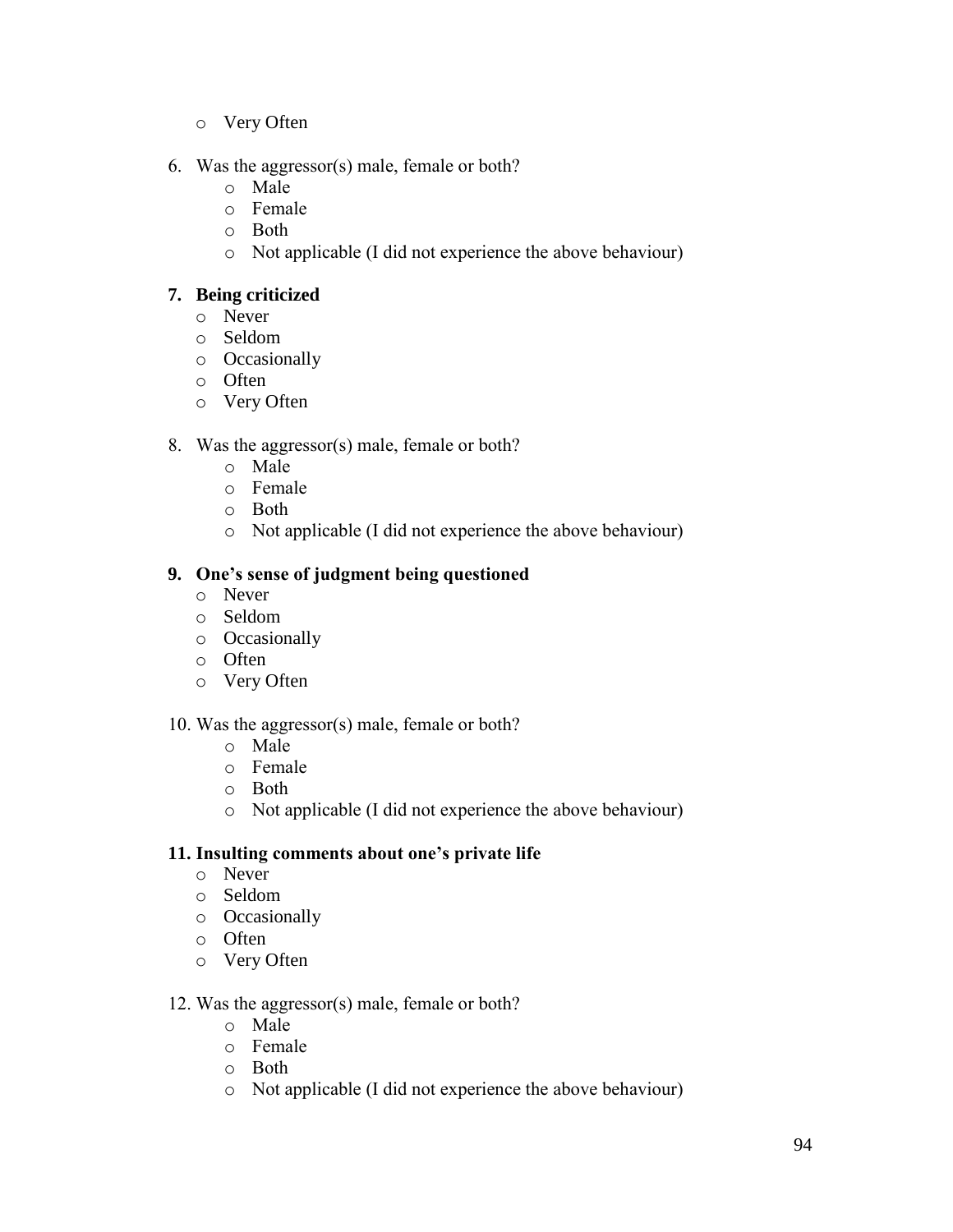### **13. Insinuative negative glances**

- o Never
- o Seldom
- o Occasionally
- o Often
- o Very Often

## 14. Was the aggressor(s) male, female or both?

- o Male
- o Female
- o Both
- o Not applicable (I did not experience the above behaviour)

# **15. Backbiting**

- o Never
- o Seldom
- o Occasionally
- o Often
- o Very Often

16. Was the aggressor(s) male, female or both?

- o Male
- o Female
- o Both
- o Not applicable (I did not experience the above behaviour)

### **17. Spreading of false rumours**

- o Never
- o Seldom
- o Occasionally
- o Often
- o Very Often
- 18. Was the aggressor(s) male, female or both?
	- o Male
	- o Female
	- o Both
	- o Not applicable (I did not experience the above behaviour)

### **19. Insinuations without direct accusation**

- o Never
- o Seldom
- o Occasionally
- o Often
- o Very Often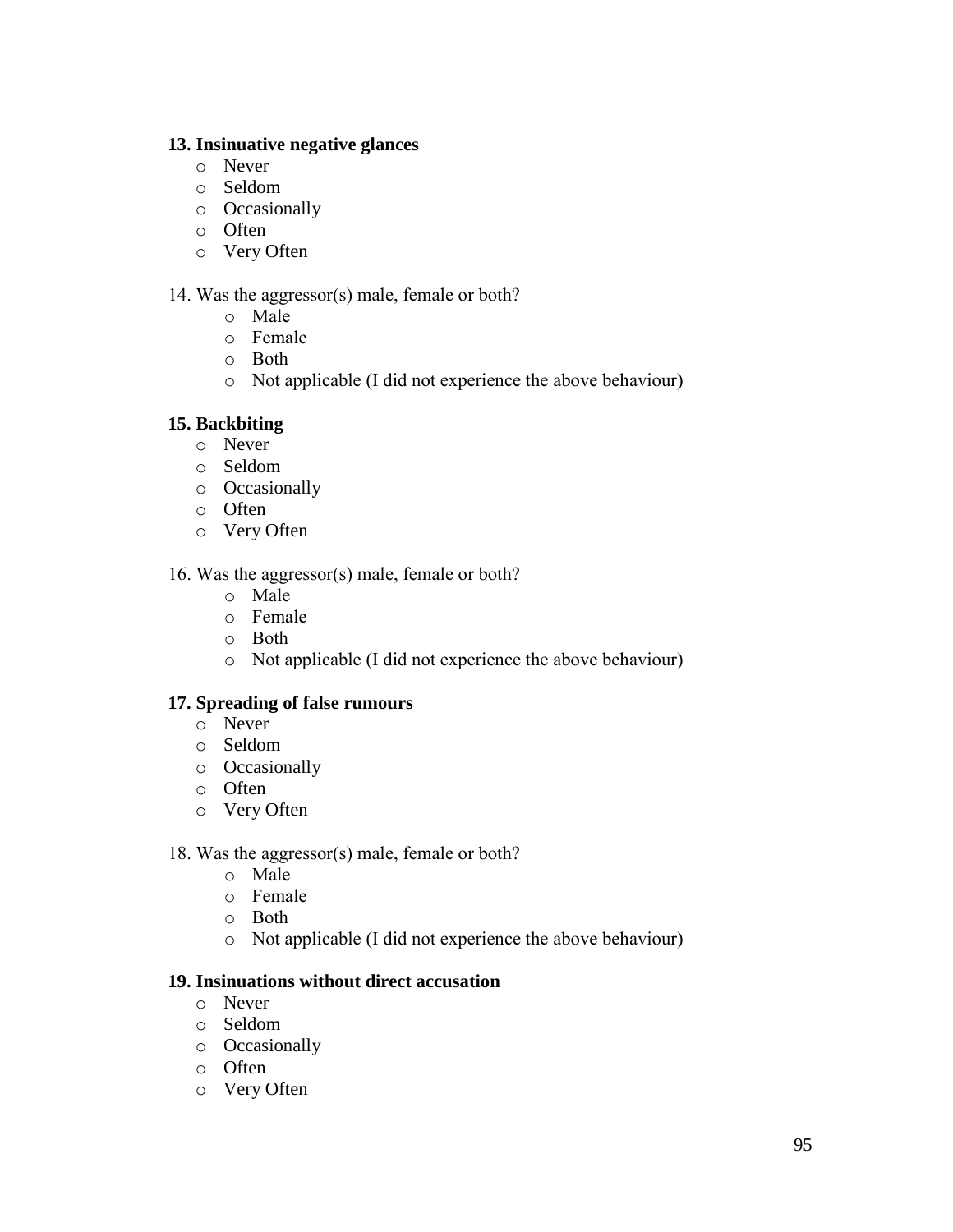- 20. Was the aggressor(s) male, female or both?
	- o Male
	- o Female
	- o Both
	- o Not applicable (I did not experience the above behaviour)

## **21. Not being spoken to**

- o Never
- o Seldom
- o Occasionally
- o Often
- o Very Often

# 22. Was the aggressor(s) male, female or both?

- o Male
- o Female
- o Both
- o Not applicable (I did not experience the above behaviour)

### **23. Do-not-speak-to-me behaviour**

- o Never
- o Seldom
- o Occasionally
- o Often
- o Very Often

### 24. Was the aggressor(s) male, female or both?

- o Male
- o Female
- o Both
- o Not applicable (I did not experience the above behaviour)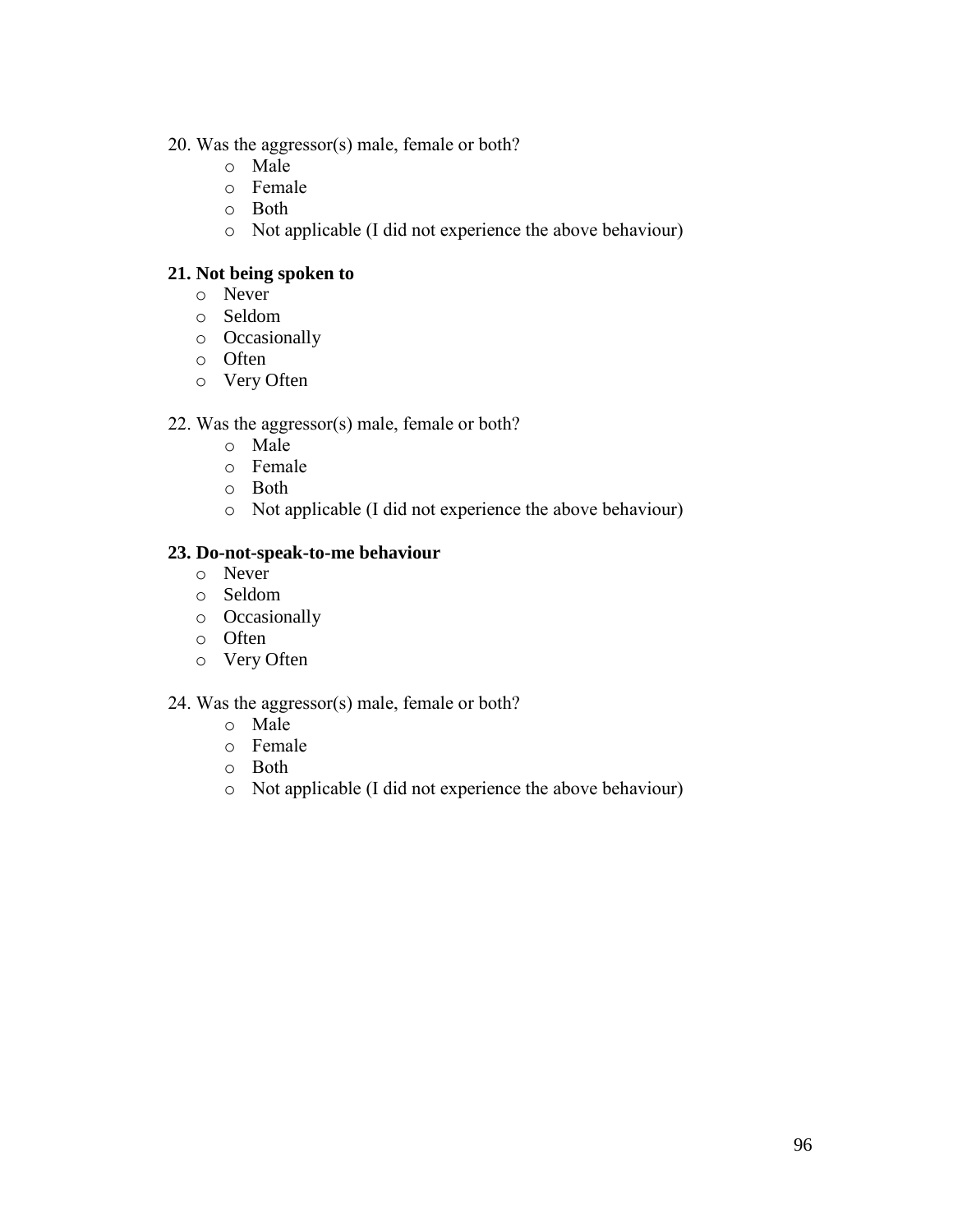#### APPENDIX C Continued Work Harassment Scale: Witness Measure

How often have you WITNESSED the following behaviours happen to others in your workplace during the last six months?

# **1. Reduced opportunity to express oneself**

- o Never
- o Seldom
- o Occasionally
- o Often
- o Very Often
- 2. Was the aggressor(s) male, female or both?
	- o Male
	- o Female
	- o Both
	- o Not applicable (I did not experience the above behaviour)

# **3. Being interrupted**

- o Never
- o Seldom
- o Occasionally
- o Often
- o Very Often
- 4. Was the aggressor(s) male, female or both?
	- o Male
	- o Female
	- o Both
	- o Not applicable (I did not experience the above behaviour)

# **5. Having one's work judged in an unjust manner**

- o Never
- o Seldom
- o Occasionally
- o Often
- o Very Often
- 6. Was the aggressor(s) male, female or both?
	- o Male
	- o Female
	- o Both
	- o Not applicable (I did not experience the above behaviour)

# **7. Being criticized**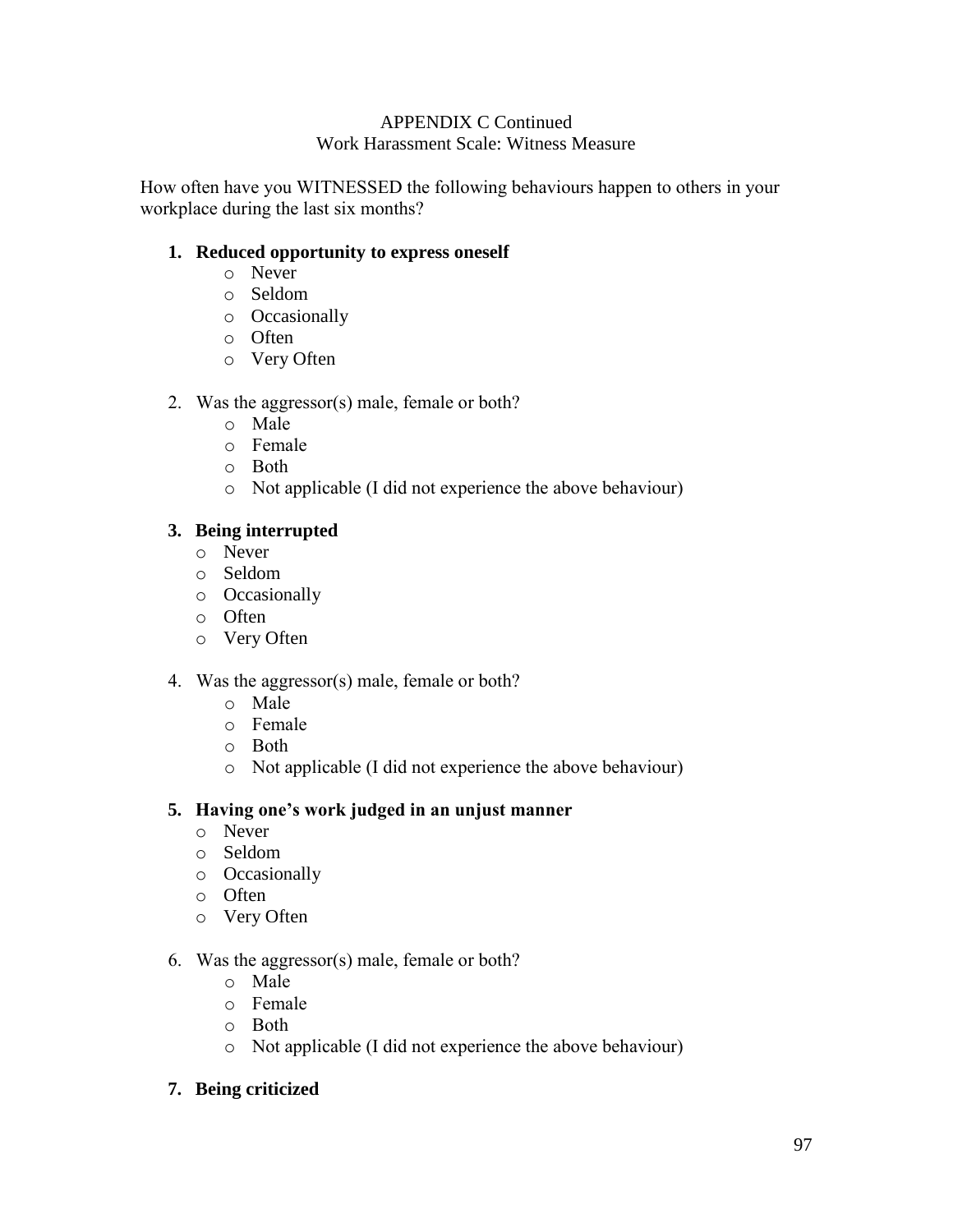- o Never
- o Seldom
- o Occasionally
- o Often
- o Very Often

# 8. Was the aggressor(s) male, female or both?

- o Male
- o Female
- o Both
- o Not applicable (I did not experience the above behaviour)

# **9. One's sense of judgment being questioned**

- o Never
- o Seldom
- o Occasionally
- o Often
- o Very Often

# 10. Was the aggressor(s) male, female or both?

- o Male
- o Female
- o Both
- o Not applicable (I did not experience the above behaviour)

# **11. Insulting comments about one's private life**

- o Never
- o Seldom
- o Occasionally
- o Often
- o Very Often

# 12. Was the aggressor(s) male, female or both?

- o Male
- o Female
- o Both
- o Not applicable (I did not experience the above behaviour)

# **13. Insinuative negative glances**

- o Never
- o Seldom
- o Occasionally
- o Often
- o Very Often

# 14. Was the aggressor(s) male, female or both?

o Male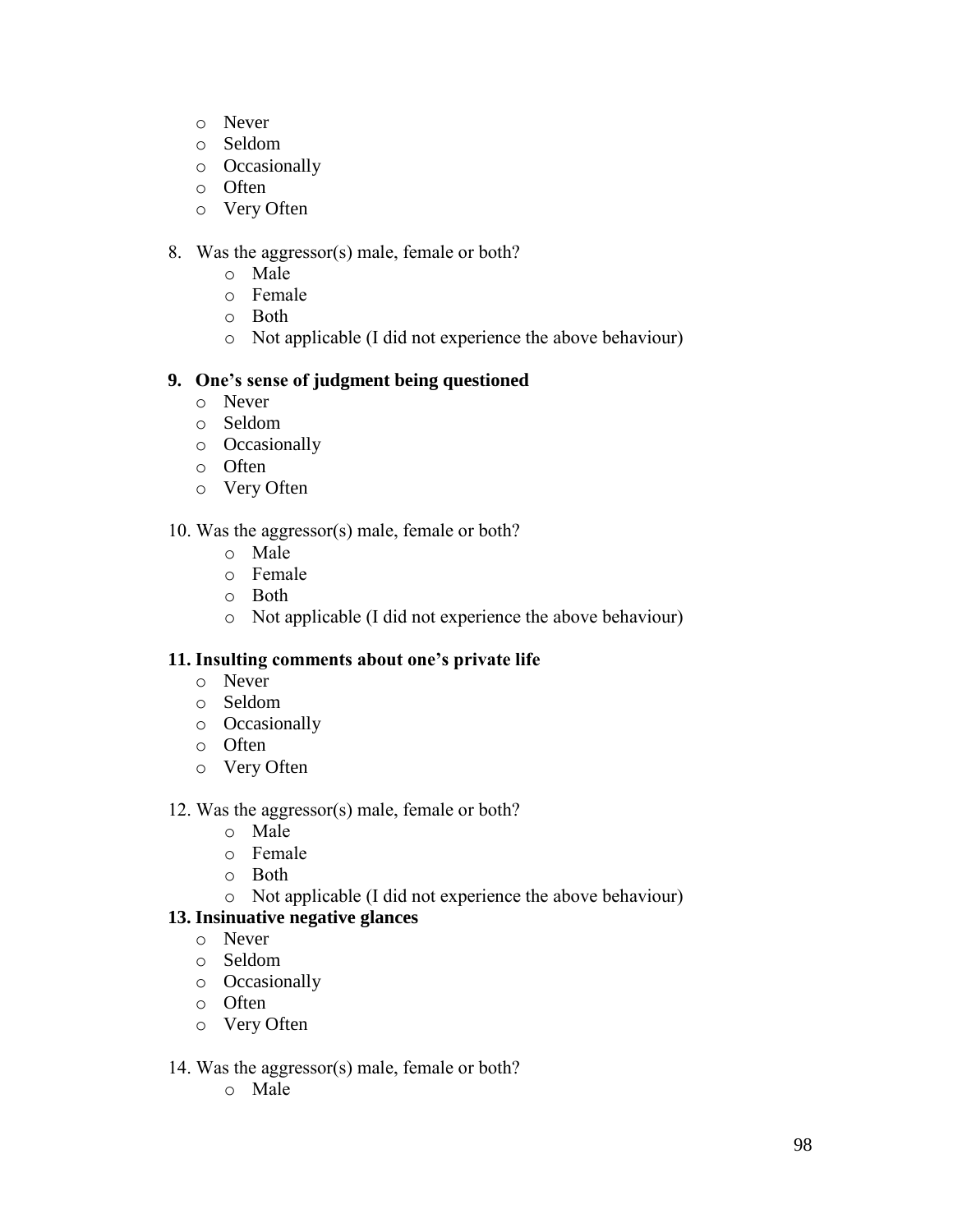- o Female
- o Both
- o Not applicable (I did not experience the above behaviour)

# **15. Backbiting**

- o Never
- o Seldom
- o Occasionally
- o Often
- o Very Often

# 16. Was the aggressor(s) male, female or both?

- o Male
- o Female
- o Both
- o Not applicable (I did not experience the above behaviour)

# **17. Spreading of false rumours**

- o Never
- o Seldom
- o Occasionally
- o Often
- o Very Often

# 18. Was the aggressor(s) male, female or both?

- o Male
- o Female
- o Both
- o Not applicable (I did not experience the above behaviour)

# **19. Insinuations without direct accusation**

- o Never
- o Seldom
- o Occasionally
- o Often
- o Very Often

# 20. Was the aggressor(s) male, female or both?

- o Male
- o Female
- o Both
- o Not applicable (I did not experience the above behaviour)

# **21. Not being spoken to**

- o Never
- o Seldom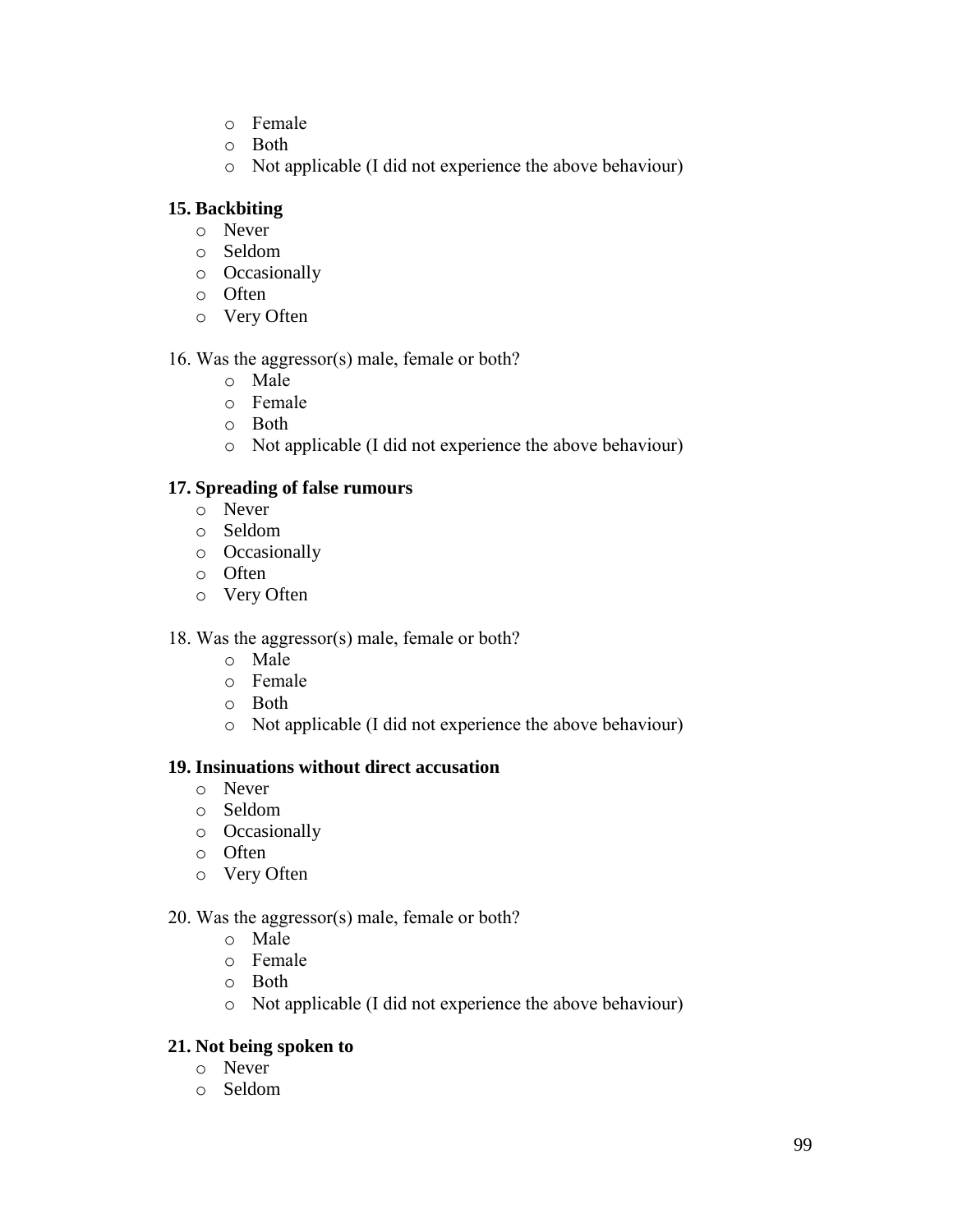- o Occasionally
- o Often
- o Very Often

### 22. Was the aggressor(s) male, female or both?

- o Male
- o Female
- o Both
- o Not applicable (I did not experience the above behaviour)

### **23. Do-not-speak-to-me behaviour**

- o Never
- o Seldom
- o Occasionally
- o Often
- o Very Often

### 24. Was the aggressor(s) male, female or both?

- o Male
- o Female
- o Both
- o Not applicable (I did not experience the above behaviour)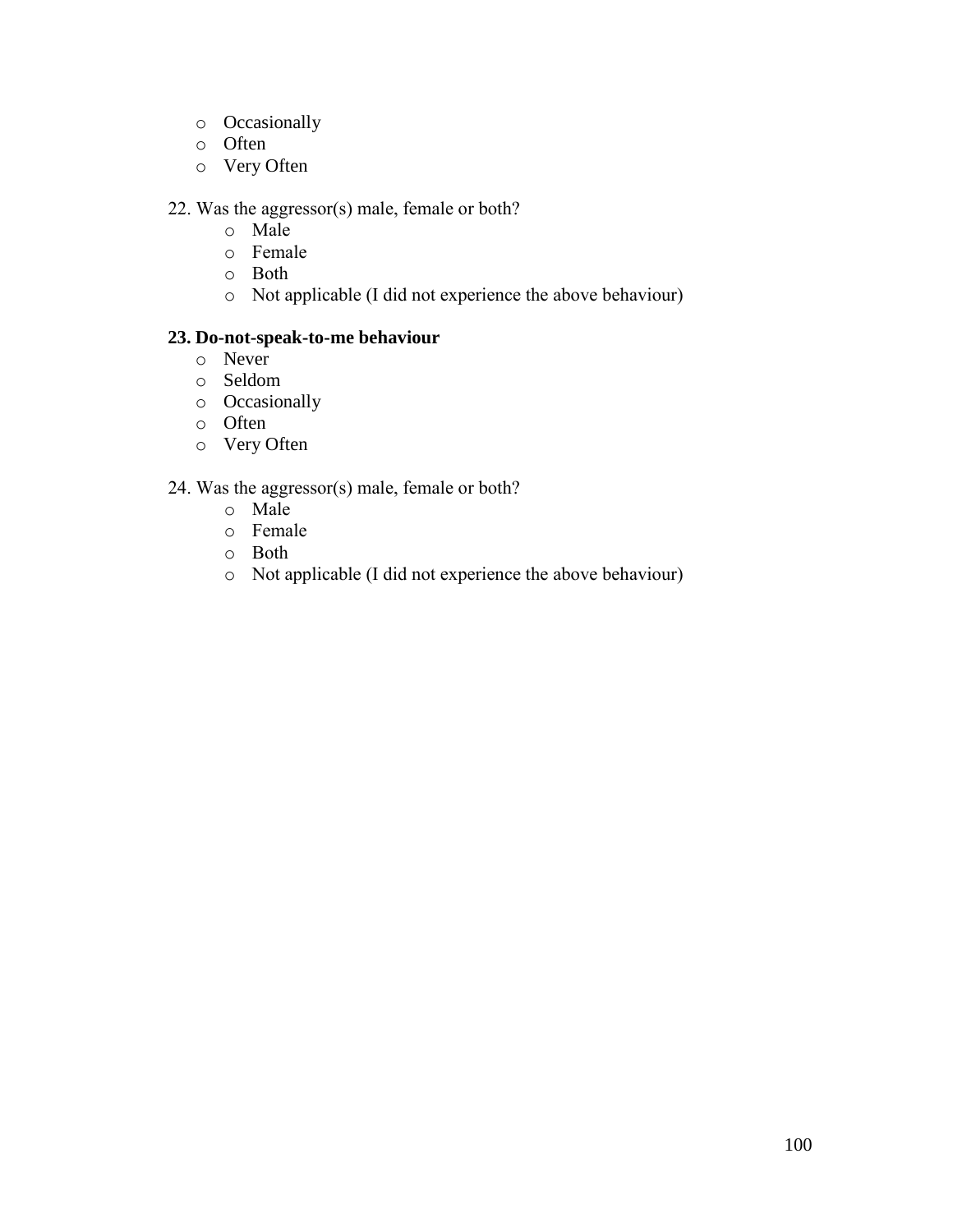#### APPENDIX D Perceived Stress Measure

The next set of questions asks about your work environment. Please indicate how much you agree with each statement.

- 1. It often seems like I have too much work for one person to do.
- 2. My supervisor makes sure his/her people have clear goals to achieve.
- 3. I don't know what performance standards are expected of me.
- 4. The performance standards on my job are too high.
- 5. My supervisor makes it clear how I should do my work.
- 6. It is clear what is expected of me.

Response set for all six items: (Strongly Disagree, Disagree, Slightly Disagree, Neither Agree nor Disagree, Slightly Agree, Agree, Strongly Agree)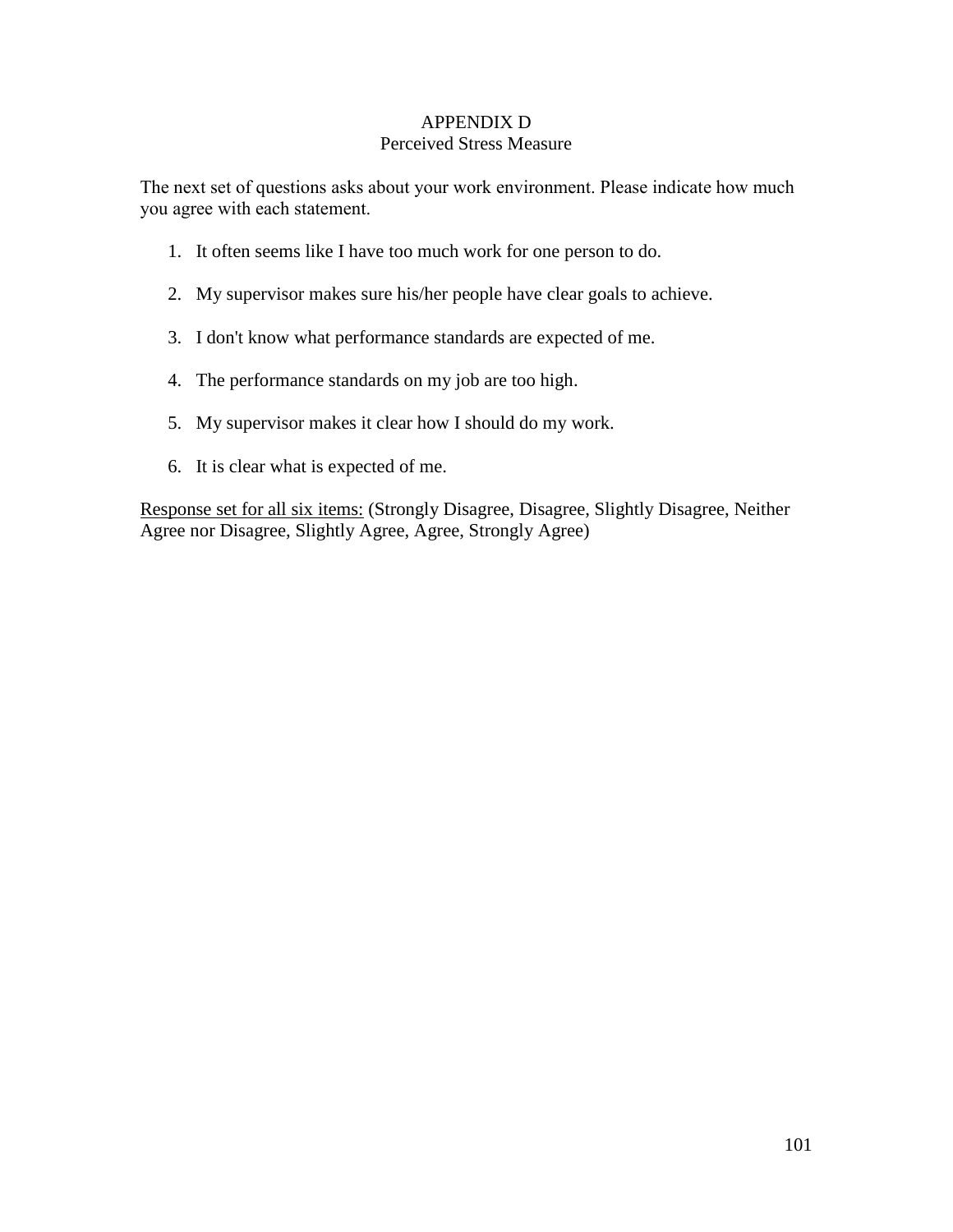# APPENDIX E

### Competition Measure

Please indicate the degree to which your work environment is competitive for the purpose of:

- 1. Obtaining a job promotion
- 2. Obtaining access to resources that you need and/or want
- 3. Obtaining higher status
- 4. Getting in good with the boss/supervisor

Response set for all four items:  $(1 - Not at all competitive, 2, 3 - Somewhat competitive,$ 4, 5 – Very competitive).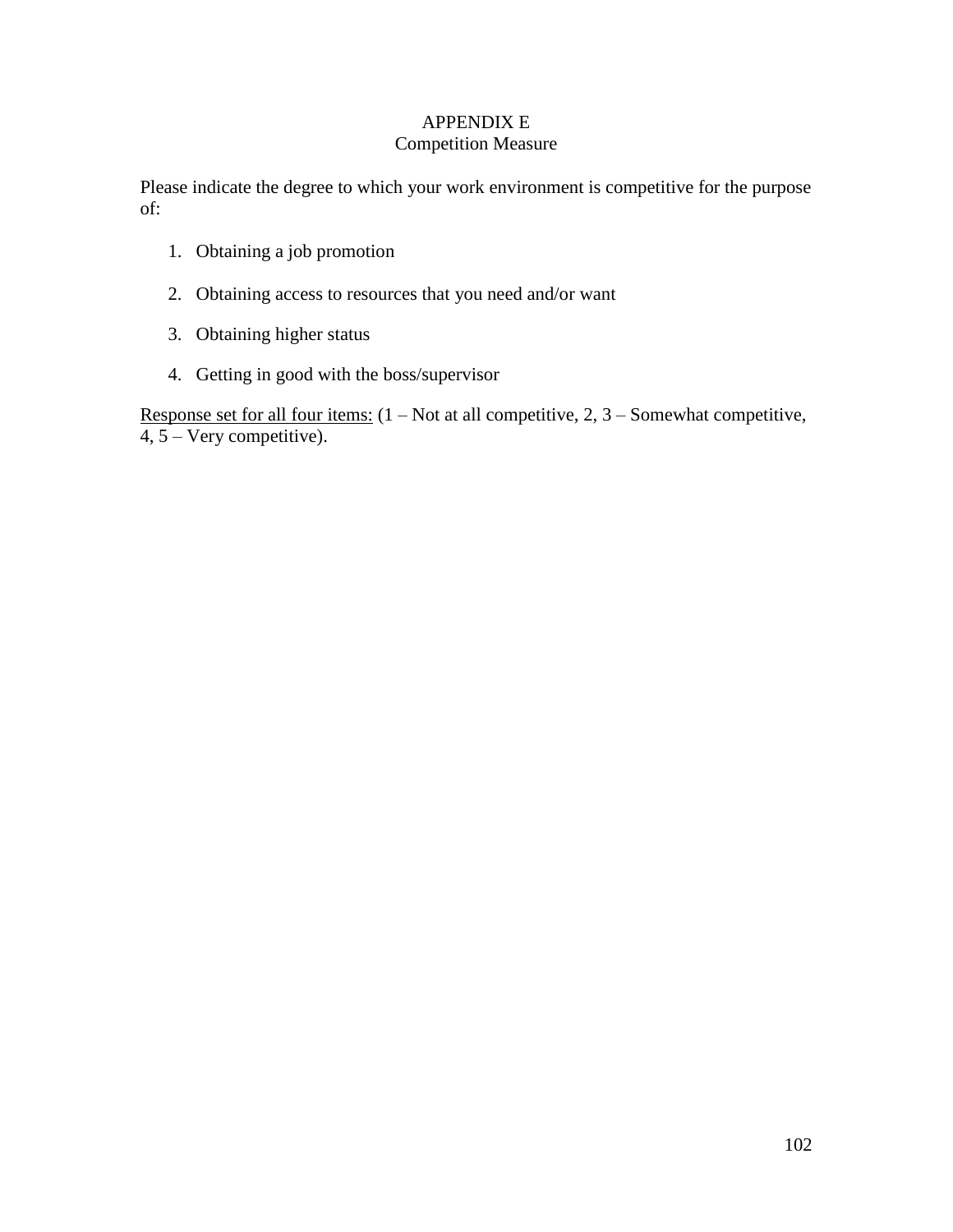### APPENDIX F Fear Item

1. Please indicate the degree to which you fear experiencing aggressive or socially manipulative behaviour in your workplace.

Response set for item: (1 – Not at all fearful, 2, 3 – Somewhat fearful, 4, 5 – Very fearful).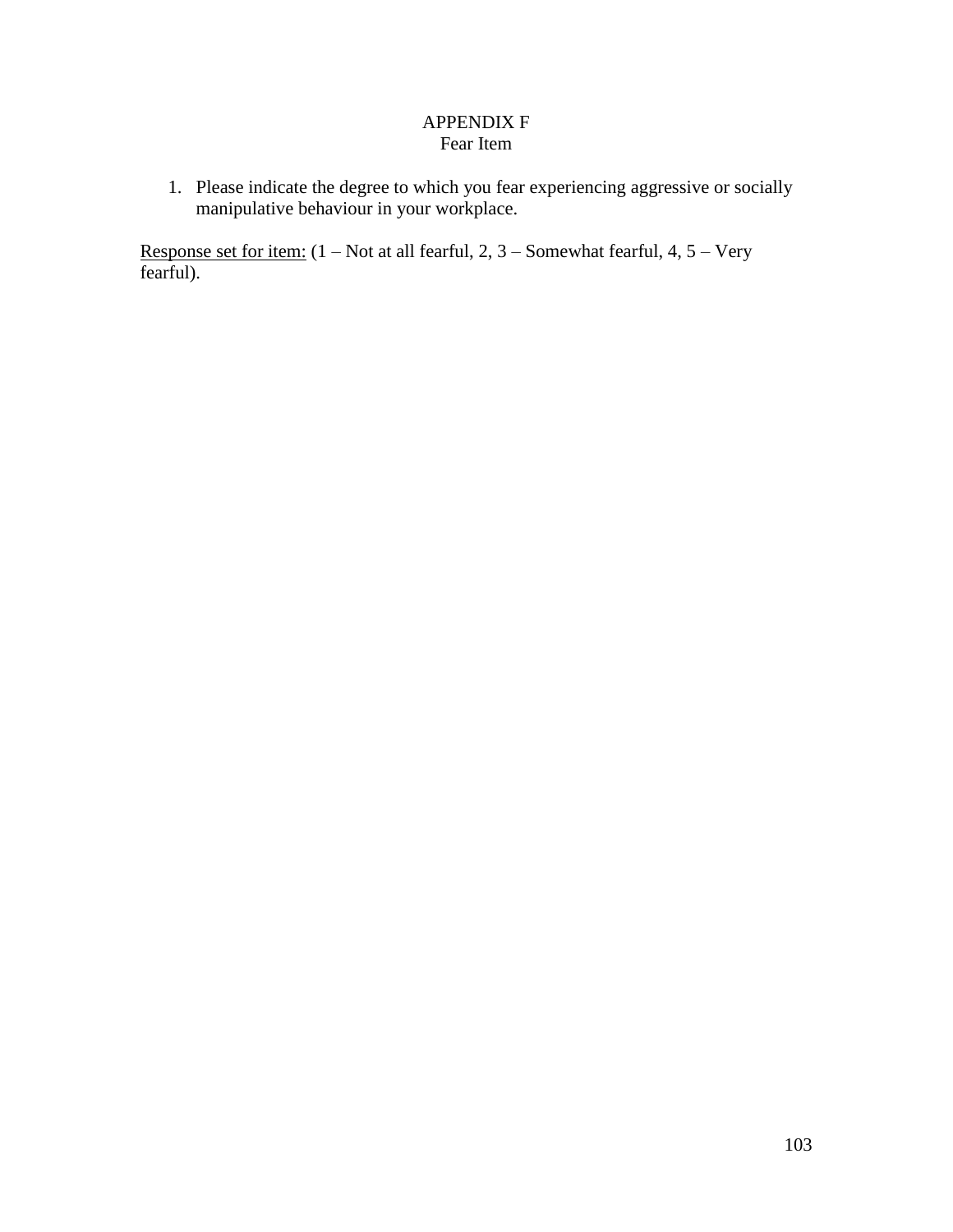### APPENDIX G

#### Injunctive Norm Items

You will now be asked a series of questions regarding the social consequences of aggressive behaviour in the workplace. Please answer all questions on a response scale from 1 through 5.

1. Do you believe that aggression/manipulation is acceptable within your work environment?

*Response Scale:* (1 – Not at all acceptable, 2 – Not really acceptable, 3 – Somewhat acceptable, 4 – Mostly acceptable, 5 – Very acceptable)

2. Do you believe that aggression/manipulation is common place within your work environment?

*Response Scale:* (1 – Not at all common place, 2 – Not really common place, 3 – Somewhat common place,  $4 -$ Mostly common place,  $5 -$ Very much common place)

3. Do you believe that aggression/manipulation is a rite of passage within your work environment? (e.g., initiation of a new employee)

*Response Scale:* (1 – Not at all a rite of passage, 2 – Not really a rite of passage, 3 – Somewhat a rite of passage, 4 – Mostly a rite of passage, 5 – Very much a rite of passage)

4. Are people who act aggressively towards others or manipulate others likely to be rejected in your work environment?

*Response Scale:* (1 – Not at all likely, 2 – Not really likely, 3 – Somewhat likely,  $4$  – Pretty likely,  $5$  – Very likely)

5. Are people who act aggressively towards others or manipulate others likely to have their behaviour(s) documented/recorded by a supervisor?

*Response Scale:* (1 – Not at all likely, 2 – Not really likely, 3 – Somewhat likely,  $4$  – Pretty likely,  $5$  – Very likely)

6. Does aggressive behaviour or manipulation lead to job promotions for co-workers in your work environment?

*Response Scale:* (1 – Never, 2 – Rarely, 3 – Sometimes, 4 – Fairly often, 5 – Extremely often)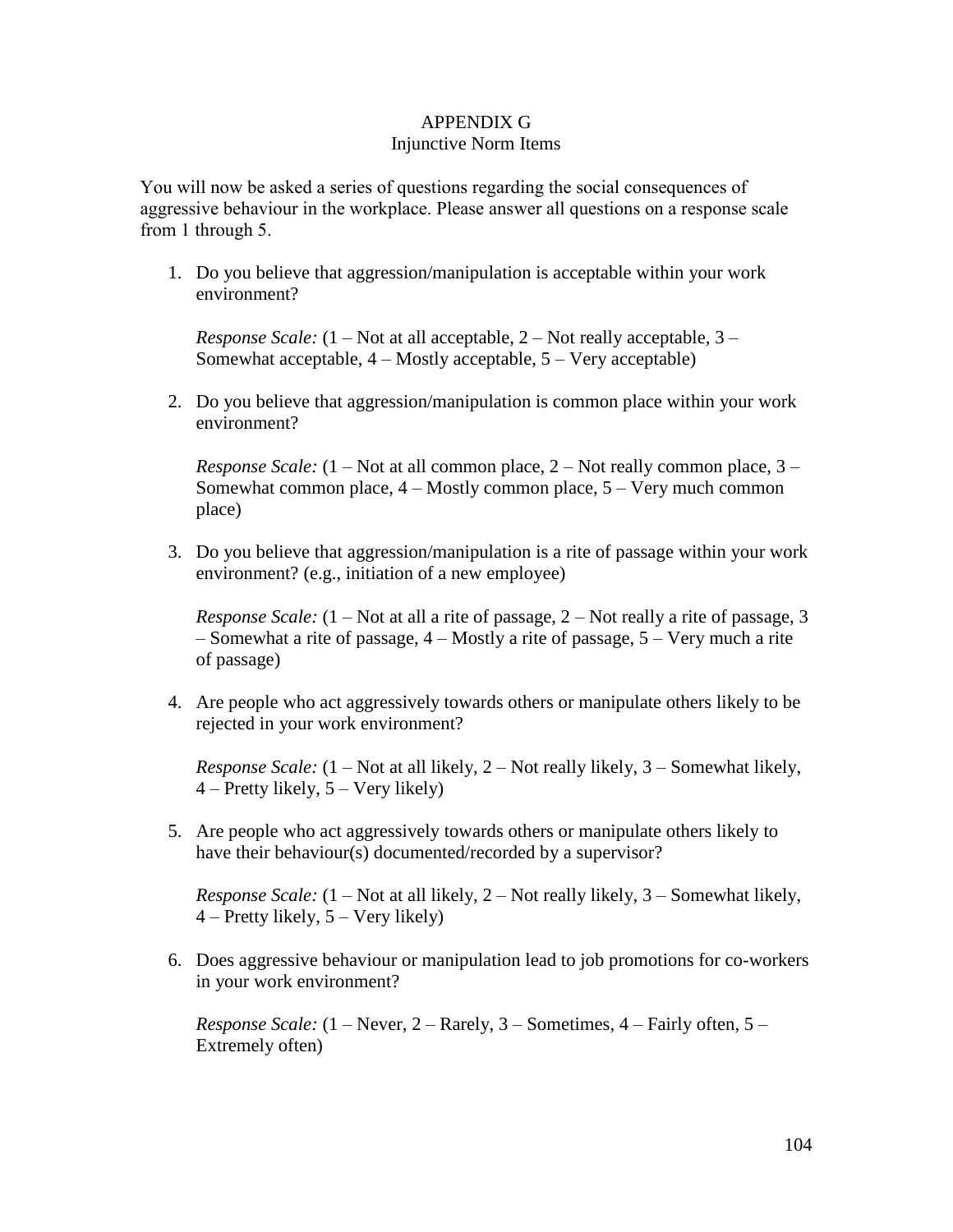7. Does aggressive behaviour or manipulation lead to increased pay for co-workers in your work environment?

*Response Scale:* (1 – Never, 2 – Rarely, 3 – Sometimes, 4 – Fairly often, 5 – Extremely often)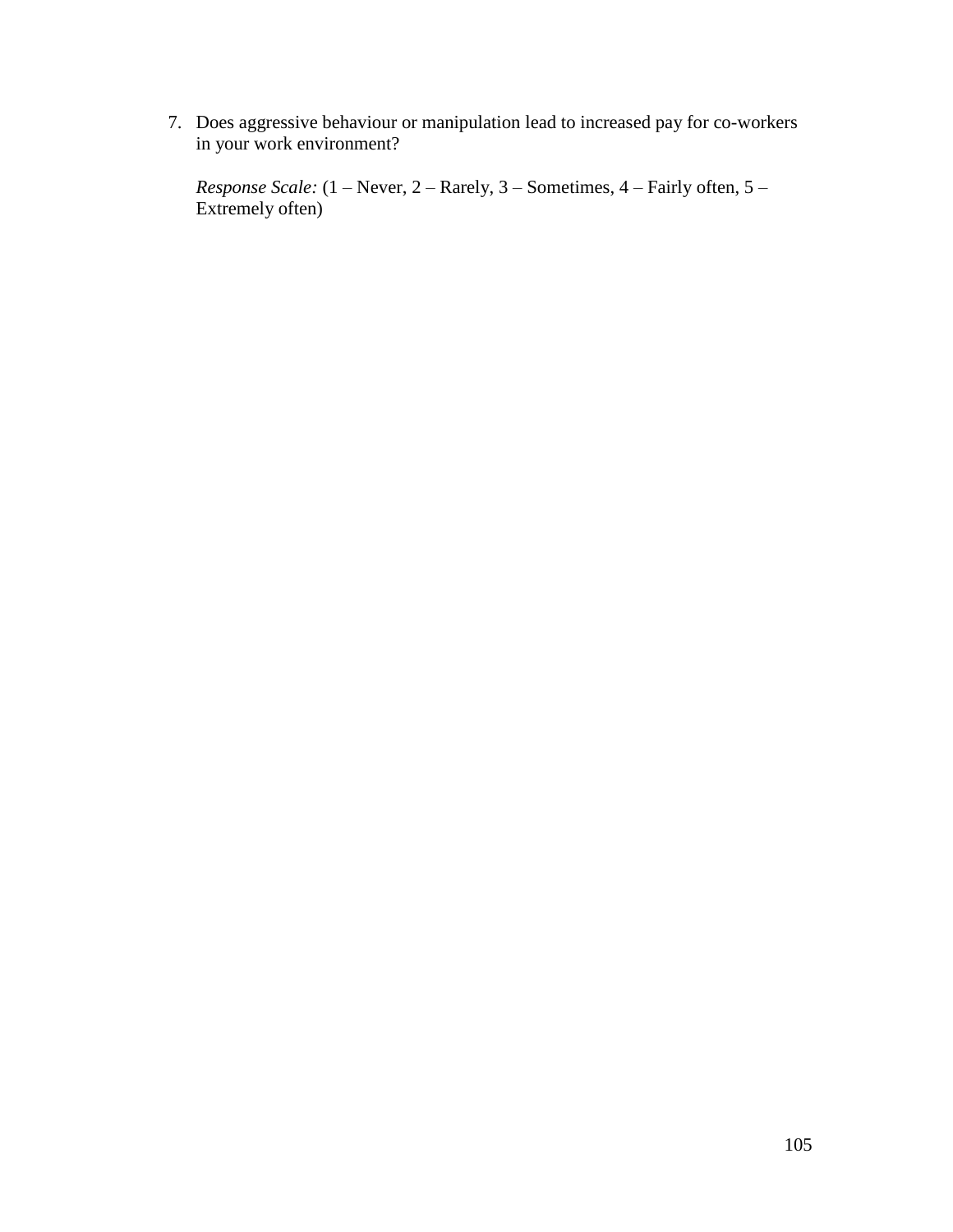#### APPENDIX H Willingness to Intervene Measure Version 1

Read the story below and answer the questions that follow. There are no right or wrong answers – the only thing that matters is your opinion.

*You are working at your desk/table when you notice your manager, Robert, approach one of your coworkers, Dan. Robert begins to openly criticize Dan's lack of effort. Anytime Dan tries to speak, Robert interrupts him and publicly humiliates Dan in front of the entire office, calling him stupid and lazy.*

- 1. How serious (e.g., inappropriate, severe) do you think this situation is?
	- $\circ$  1 Not at all serious
	- $\sim$  2
	- $\circ$  3 Somewhat serious
	- o 4
	- $\circ$  5 Very serious

*The next set of questions ask you about "intervening", which means trying to stop what is happening by going to get help or maybe doing something or saying something to Robert or Dan.*

- 2. How likely do you think you would be to intervene in this situation?
	- $\circ$  1 I would definitely NOT intervene
	- o 2
	- $\circ$  3 Maybe I might or I might not intervene
	- o 4
	- $\circ$  5 I would definitely intervene
- 3. How difficult do you think it would be to intervene in this situation?
	- $\circ$  1 Not at all hard
	- $\circ$  2
	- $\circ$  3 Somewhat hard
	- o 4
	- $\circ$  5 Really hard

Please respond to the next set of questions on a 5-point response scale where:

- $1 = I$  would definitely NOT intervene
- $3 =$  Maybe I might or I might not intervene
- $5 = I$  would definitely intervene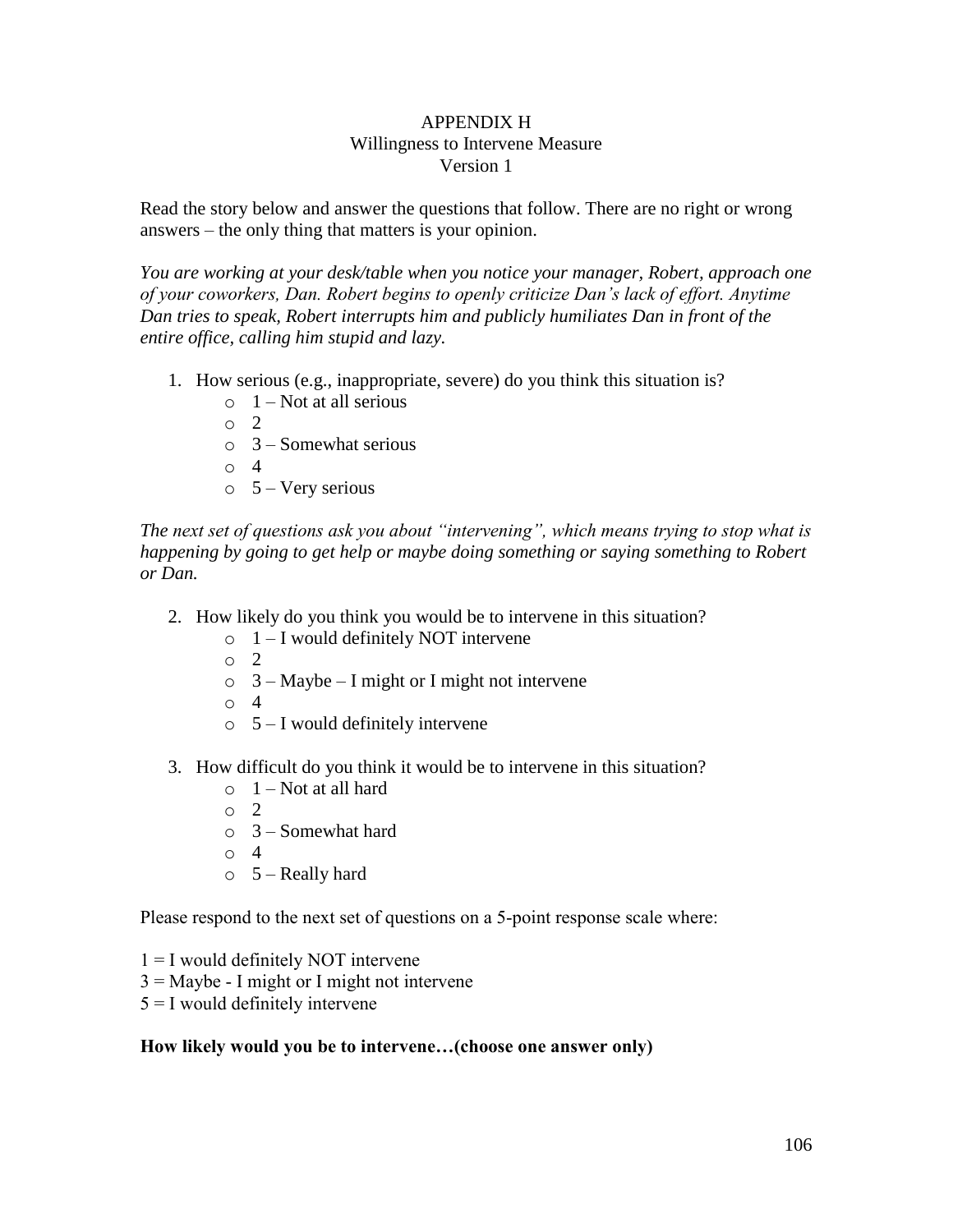- 4. If you were the only one who saw what happened and you knew no one else was around to do anything?
- 5. If you thought this was a one-time thing that would likely never happen again?
- 6. If Dan was a good friend of yours?
- 7. If you did not like Dan at all?
- 8. If it seemed like Dan was being hurt badly by this?
- 9. If Robert was a good friend of yours?
- 10. If you saw someone else step in and do something first?
- 11. If it didn"t seem like Dan was hurt very badly?
- 12. If you knew Robert would come after you next to get back if you did something now?
- 13. If you did not like Robert at all?
- 14. If you weren"t alone when you saw this but actually had two other coworkers with you who saw it as well?
- 15. If you believed Dan did not deserve to be criticized and called names?
- 16. If you believed that intervening would not involve much of your time and energy?
- 17. If you were pretty sure this happened a lot and would most likely happen again?
- 18. If Robert was well-liked and had lots of power?
- 19. If you believed Dan deserved what he got (e.g., Dan acted in a way that lead Robert to criticize Dan and call Dan names)?
- 20. If you believed that intervening would involve a lot of your time and energy?
- 21. Have you ever been in a similar situation? (No, yes once or twice, yes a few times, yes – many times)
	- a. If so, did you intervene? (Yes, No)
	- b. If so, did you feel you were successful (e.g., the bullying behaviour stopped)? (Yes, No)
- 22. Do you think this is an instance of bullying/harassment? (Yes, Don"t Know, No)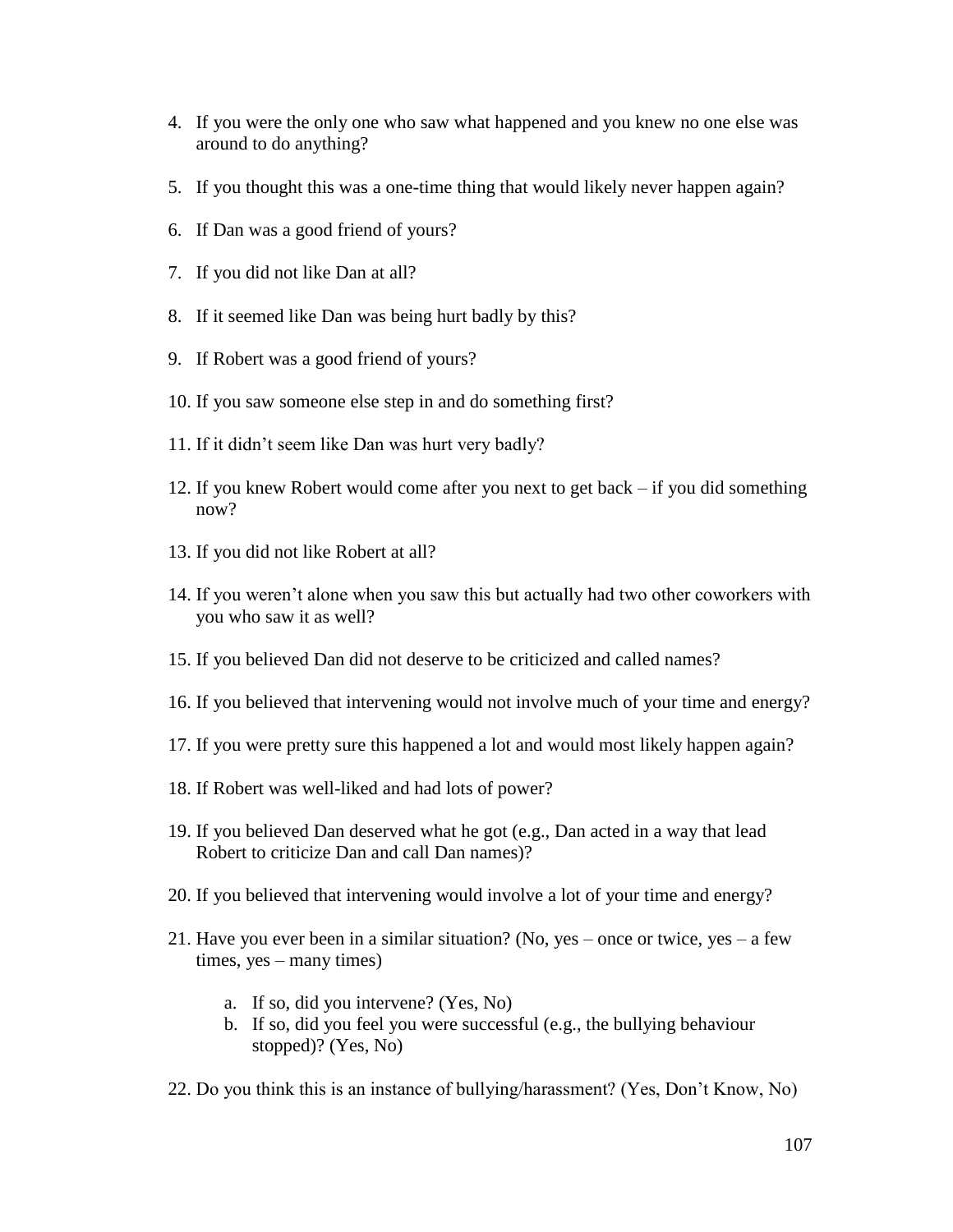#### APPENDIX H Continued Willingness to Intervene Measure Version 2

Read the story below and answer the questions that follow. There are no right or wrong a answers – the only thing that matters is your opinion.

*Two of your coworkers, Anne and Janet are asked to join efforts on an important project. Anne and Janet equally divide the responsibilities. Although they have separate tasks, it is vital that Anne and Janet communicate with each other and share information in order to successfully complete the project. You notice whenever Anne needs Janet's assistance Janet is extremely willing to help. However, every time Janet asks Anne a question, Anne shrugs Janet off mumbling that she doesn't know what Janet is talking about. When presenting the final product to their manager, Janet gets blamed for not contributing as much to the project as Anne.*

- 1. How serious (e.g., inappropriate, severe) do you think this situation is?
	- $\circ$  1 Not at all serious
	- o 2
	- $\circ$  3 Somewhat serious
	- o 4
	- $\circ$  5 Very serious

*The next set of questions ask you about "intervening", which means trying to stop what is happening by going to get help or maybe do doing something or saying something to Anne or Janet.*

- 2. How likely do you think you would be to intervene in this situation?
	- $\circ$  1 I would definitely NOT intervene
	- o 2
	- $\circ$  3 Maybe I might or I might not intervene
	- o 4
	- $\circ$  5 I would definitely intervene
- 3. How difficult do you think it would be to intervene in this situation?
	- $\circ$  1 Not at all hard
	- o 2
	- $\circ$  3 Somewhat hard
	- o 4
	- $\circ$  5 Really hard

Please respond to the next set of questions on a 5-point response scale where:

- $1 = I$  would definitely NOT intervene
- $3 =$ Maybe I might or I might not intervene
- $5 = I$  would definitely intervene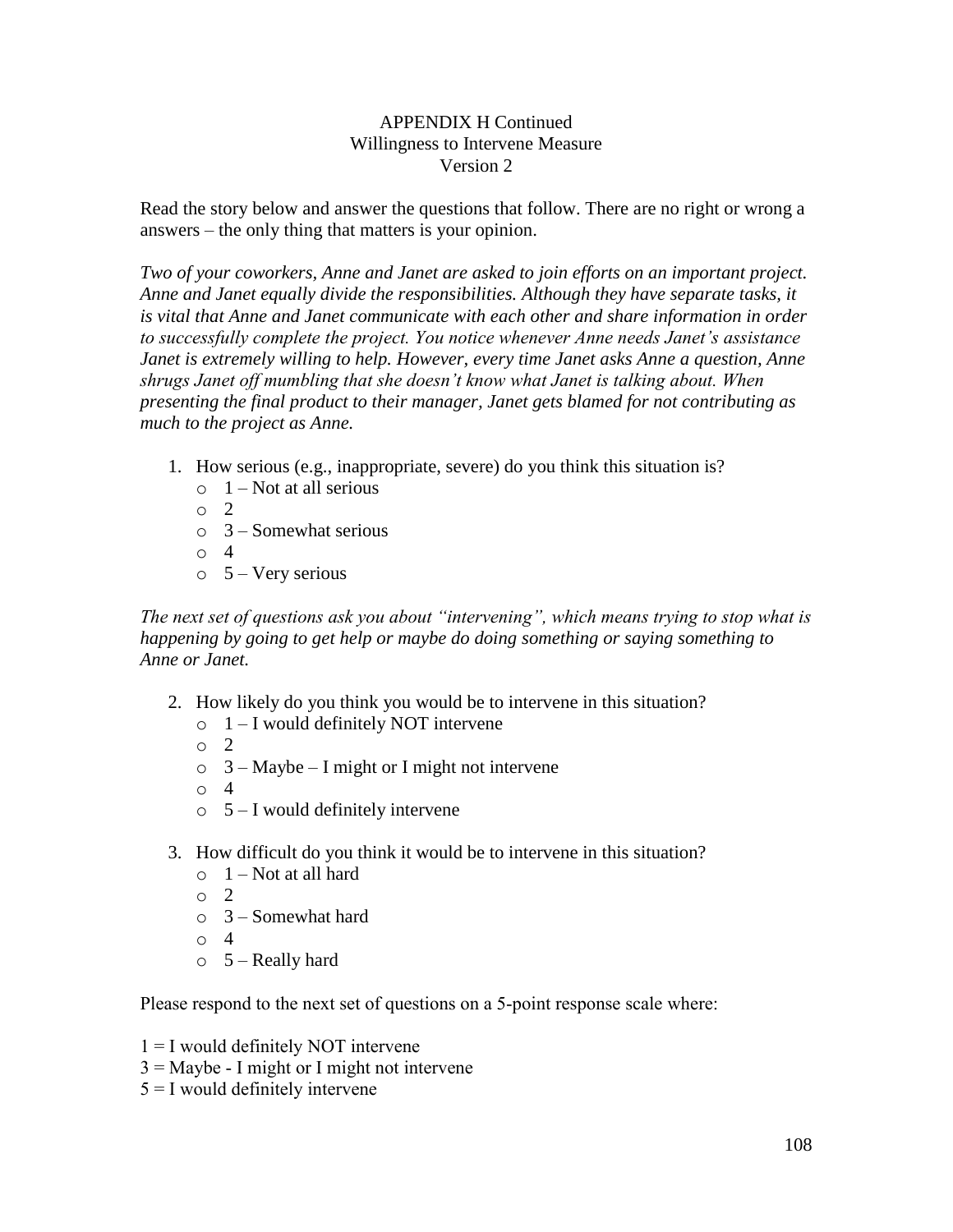- 4. If you were the only one who saw what happened and you knew no one else was around to do anything?
- 5. If you thought this was a one-time thing that would likely never happen again?
- 6. If Janet was a good friend of yours?
- 7. If you did not like Janet at all?
- 8. If it seemed like Janet was being hurt badly by this?
- 9. If Anne was a good friend of yours?
- 10. If you saw someone else step in and do something first?
- 11. If it didn"t seem like Janet was hurt very badly?
- 12. If you knew Anne would come after you next to get back if you did something now?
- 13. If you did not like Anne at all?
- 14. If you weren"t alone when you saw this but actually had two other coworkers with you who saw it as well?
- 15. If you believed Janet did not deserve to be ignored by Anne?
- 16. If you believed that intervening would not involve much of your time and energy?
- 17. If you were pretty sure this happened a lot and would most likely happen again?
- 18. If Anne was well-liked and had lots of power?
- 19. If you believed Janet deserved what she got (e.g., Janet acted in a way that lead Anne to ignore Janet)?
- 20. If you believed that intervening would involve a lot of your time and energy?
- 21. Have you ever been in a similar situation? (No, yes once or twice, yes a few times, yes – many times)
	- a. If so, did you intervene? (Yes, No)
	- b. If so, did you feel you were successful (e.g., the bullying behaviour stopped)? (Yes, No)
- 22. Do you think this is an instance of bullying/harassment? (Yes, Don"t Know, No)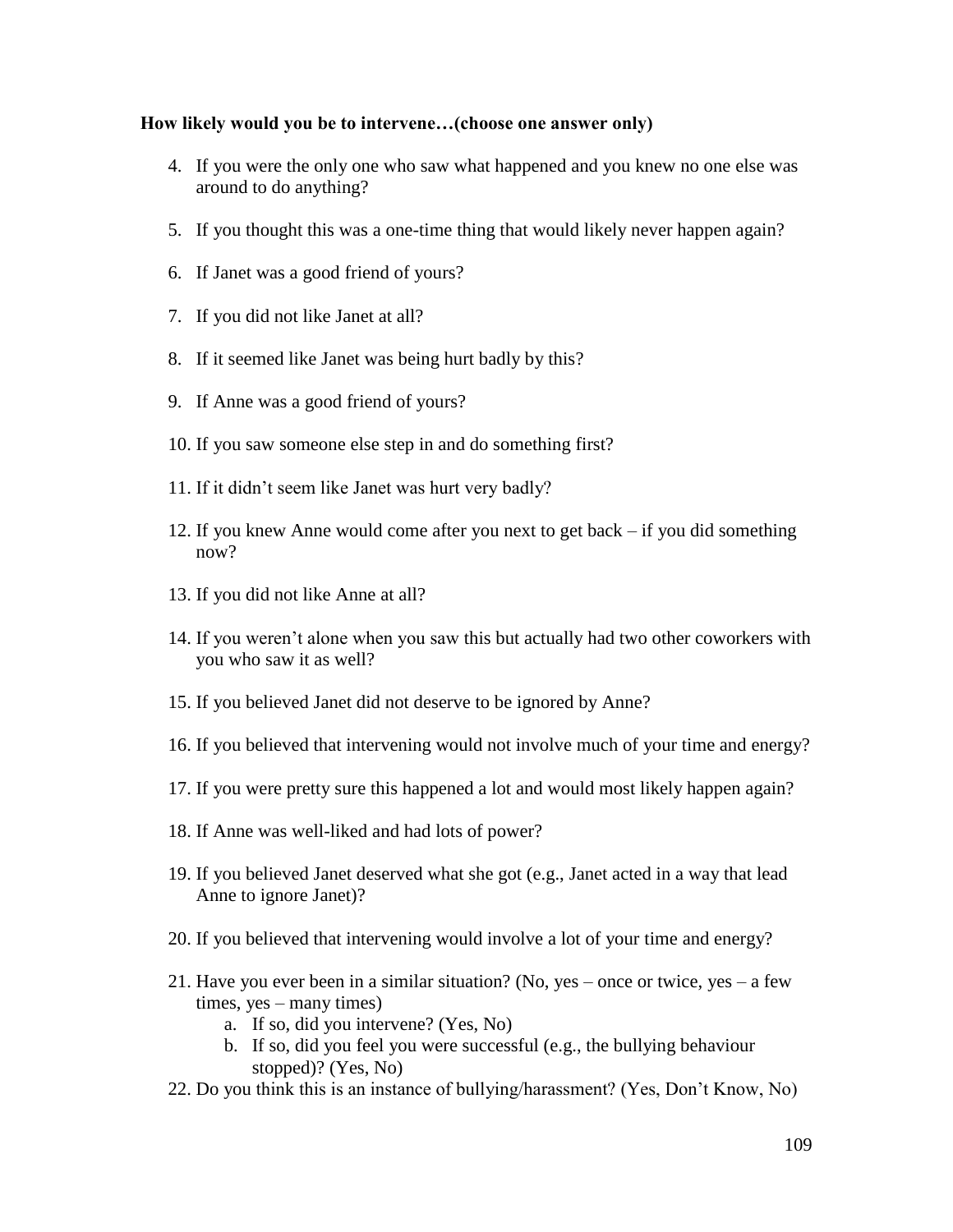#### APPENDIX H Continued Willingness to Intervene Measure Version 3

Read the story below and answer the questions that follow. There are no right or wrong answers – the only thing that matters is your opinion.

*You are taking a coffee break when you overhear Kate and Lorri whispering to each other about how much they can't stand Samantha. Samantha is sitting at her desk/table while Kate and Lorri send her nasty looks and then break out into laughter. Samantha enters the coffee room and says hi to Kate and Lorri. Kate and Lorri quickly look away and do not acknowledge Samantha's presence.* 

- 1. How serious (e.g., inappropriate, severe) do you think this situation is?
	- $\circ$  1 Not at all serious
	- $\circ$  2
	- $\circ$  3 Somewhat serious
	- o 4
	- $\circ$  5 Very serious

*The next set of questions ask you about "intervening", which means trying to stop what is happening by going to get help or maybe do doing something or saying something to Kate, Lorri or Samantha.*

- 2. How likely do you think you would be to intervene in this situation?
	- $\circ$  1 I would definitely NOT intervene
	- o 2
	- $\circ$  3 Maybe I might or I might not intervene
	- o 4
	- $\circ$  5 I would definitely intervene
- 3. How difficult do you think it would be to intervene in this situation?
	- $\circ$  1 Not at all hard
	- o 2
	- $\circ$  3 Somewhat hard
	- o 4
	- $\circ$  5 Really hard

Please respond to the next set of questions on a 5-point response scale where:

- $1 = I$  would definitely NOT intervene
- 3 = Maybe I might or I might not intervene
- $5 = I$  would definitely intervene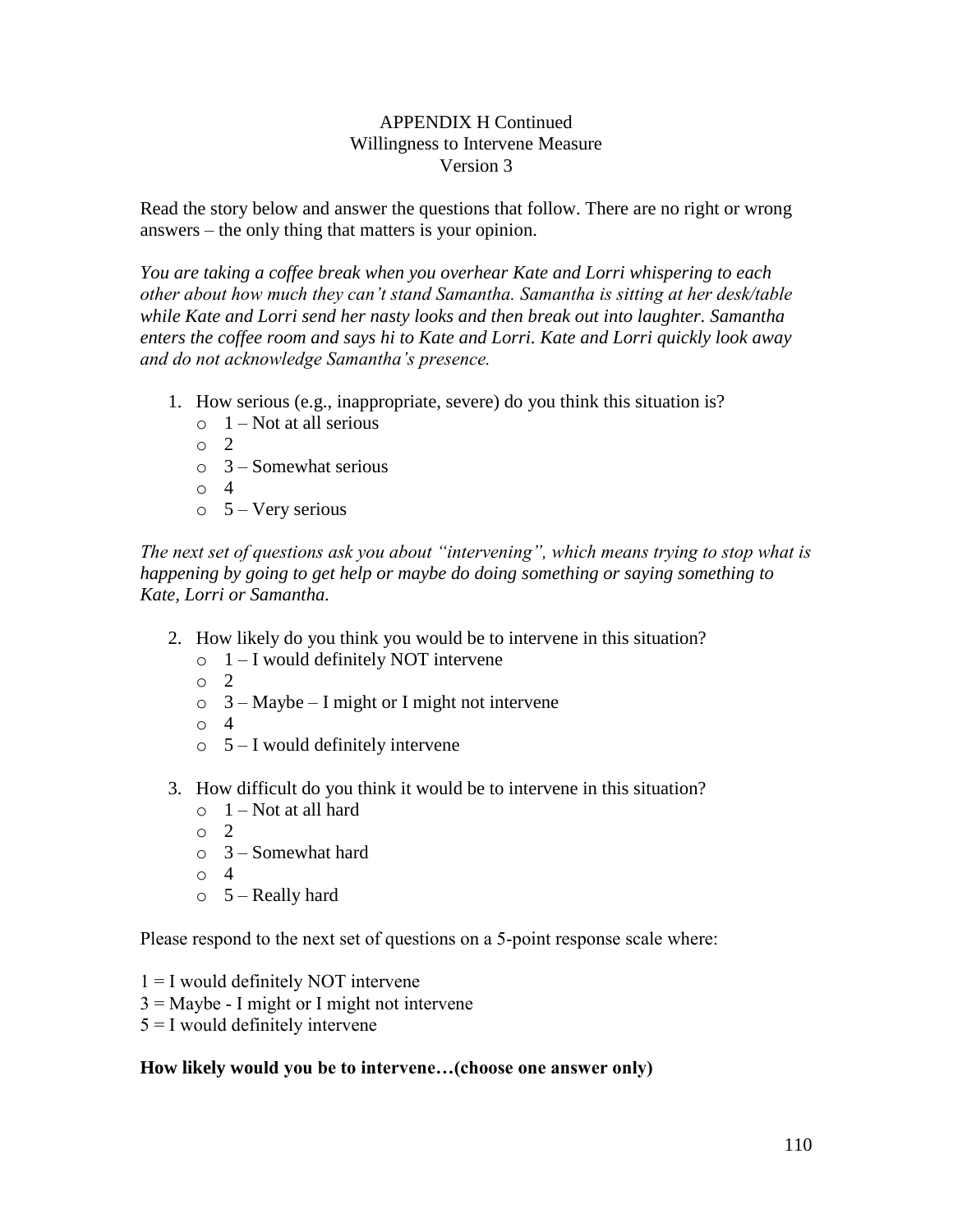- 4. If you were the only one who saw what happened and you knew no one else was around to do anything?
- 5. If you thought this was a one-time thing that would likely never happen again?
- 6. If Samantha was a good friend of yours?
- 7. If you did not like Samantha at all?
- 8. If it seemed like Samantha was being hurt badly by this?
- 9. If Kate and/or Lorri were good friends of yours?
- 10. If you saw someone else step in and do something first?
- 11. If it didn"t seem like Samantha was hurt very badly?
- 12. If you knew Kate and/or Lorri would come after you next to get back if you did something now?
- 13. If you did not like Kate and/or Lorri at all?
- 14. If you weren"t alone when you saw this but actually had two other coworkers with you who saw it as well?
- 15. If you believed Samantha did not deserve to be talked about/given nasty looks by Kate and Lorri?
- 16. If you believed that intervening would not involve much of your time and energy?
- 17. If you were pretty sure this happened a lot and would most likely happen again?
- 18. If Kate and Lorri were well-liked and had lots of power?
- 19. If you believed Samantha deserved what she got (e.g., Samantha acted in a way that lead Kate and Lorri to talk about her and give her nasty looks)?
- 20. If you believed that intervening would involve a lot of your time and energy?
- 21. Have you ever been in a similar situation? (No, yes once or twice, yes a few times, yes – many times)
	- a. If so, did you intervene? (Yes, No)
	- b. If so, did you feel you were successful (e.g., the bullying behaviour stopped)? (Yes, No)
- 22. Do you think this is an instance of bullying/harassment? (Yes, Don"t Know, No)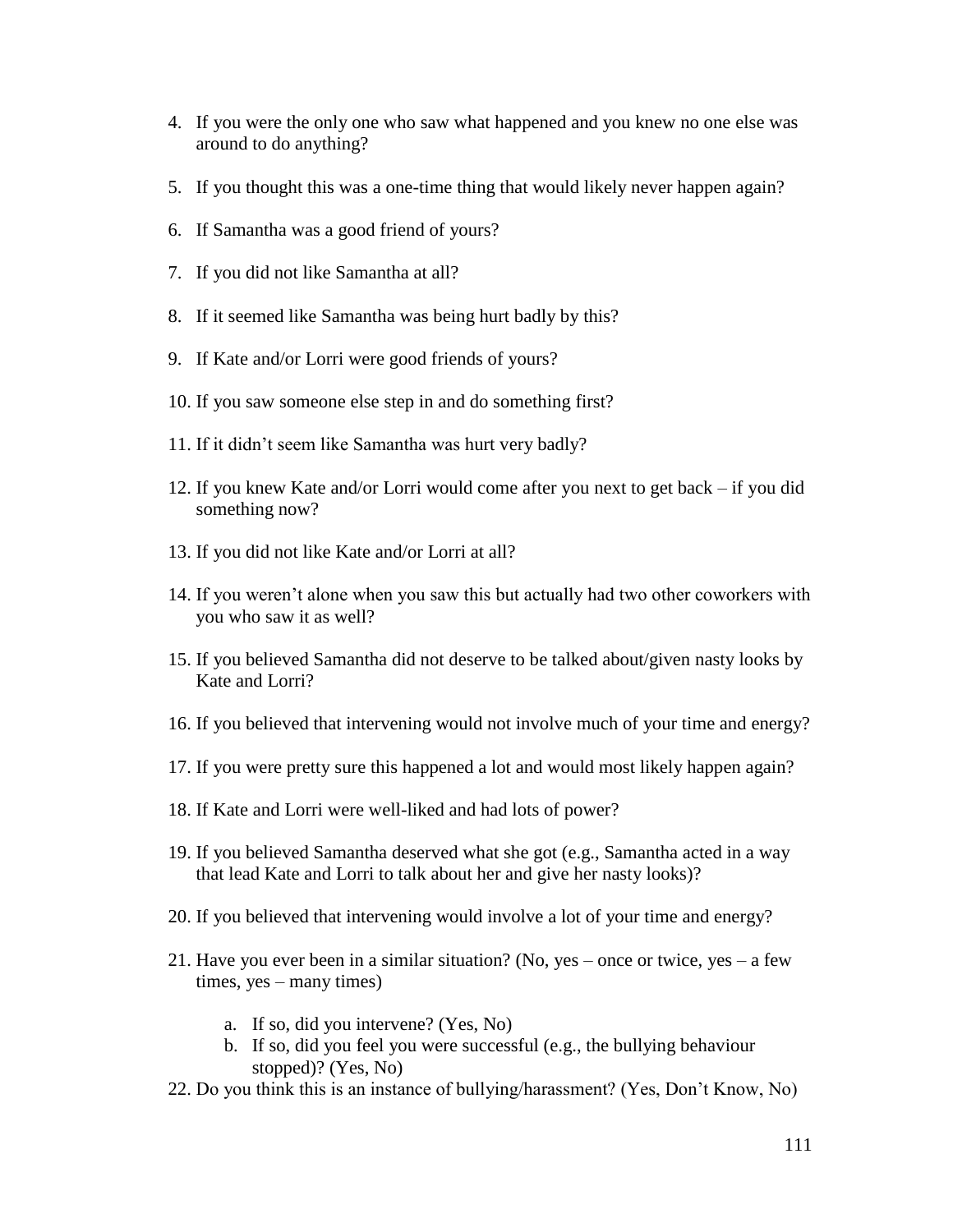#### APPENDIX H Continued Willingness to Intervene Measure Version 4

Read the story below and answer the questions that follow. There are no right or wrong answers – the only thing that matters is your opinion.

*Your manager, Sam, calls an unscheduled meeting. Everyone attends except Trevor, a fellow employee, who is at home taking care of his son who has the flu. Sam notices Trevor's absence during the meeting. Following the meeting Sam makes a remark that Trevor's children are always sick, probably because Trevor and his wife neglect to provide their children with proper care. Sam even goes so far as to suggest Trevor would rather drink at the local pub than take care of his sick children.*

- 1. How serious (e.g., inappropriate, severe) do you think this situation is?
	- $\circ$  1 Not at all serious
	- o 2
	- $\circ$  3 Somewhat serious
	- o 4
	- $\circ$  5 Very serious

*The next set of questions ask you about "intervening", which means trying to stop what is happening by going to get help or maybe do doing something or saying something to Sam or Trevor.*

- 2. How likely do you think you would be to intervene in this situation?
	- $\circ$  1 I would definitely NOT intervene
	- o 2
	- $\circ$  3 Maybe I might or I might not intervene
	- o 4
	- $\circ$  5 I would definitely intervene
- 3. How difficult do you think it would be to intervene in this situation?
	- $\circ$  1 Not at all hard
	- o 2
	- $\circ$  3 Somewhat hard
	- o 4
	- $\circ$  5 Really hard

Please respond to the next set of questions on a 5-point response scale where:

- $1 = I$  would definitely NOT intervene
- $3 =$  Maybe I might or I might not intervene
- $5 = I$  would definitely intervene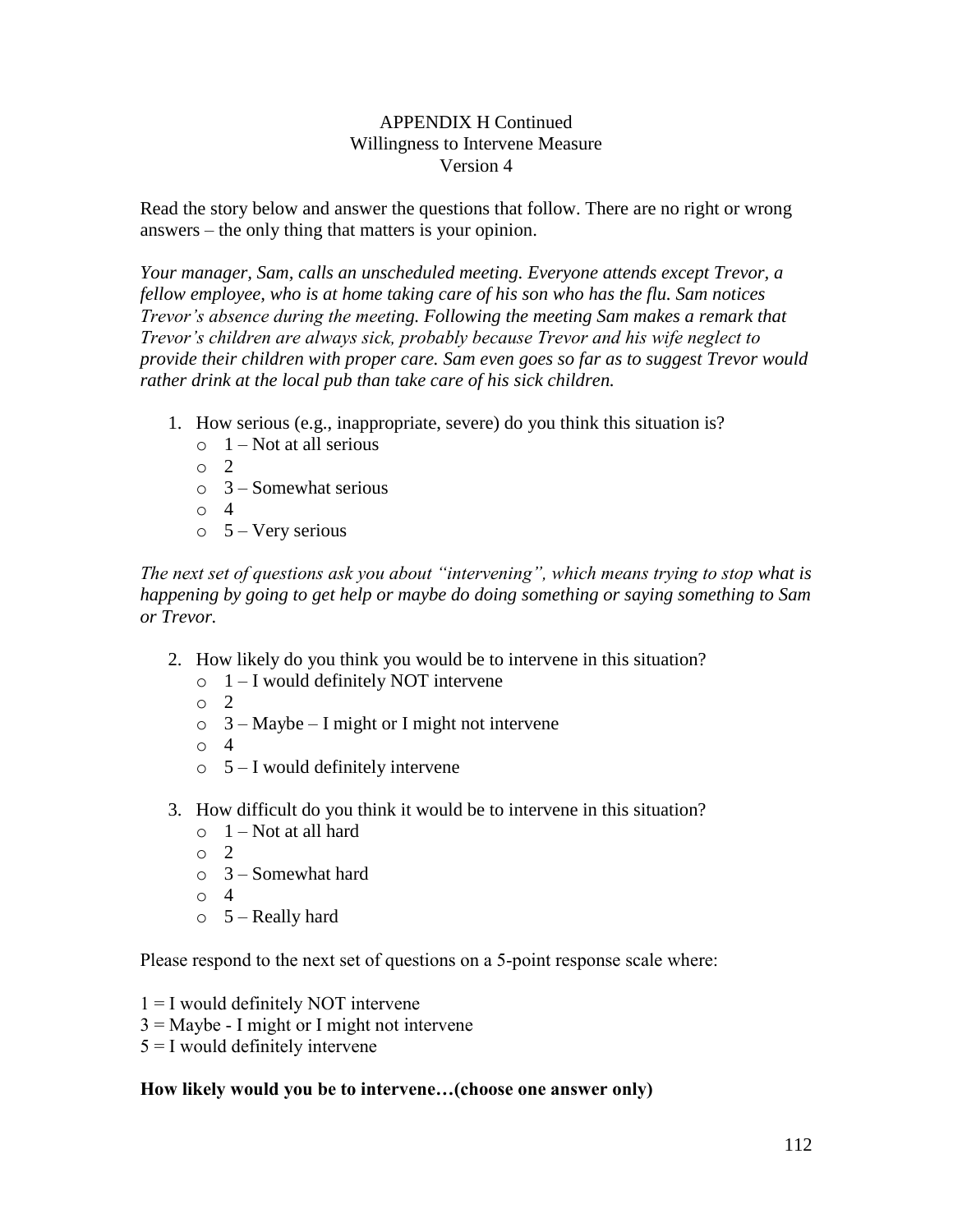- 4. If you were the only one who saw what happened and you knew no one else was around to do anything?
- 5. If you thought this was a one-time thing that would likely never happen again?
- 6. If Trevor was a good friend of yours?
- 7. If you did not like Trevor at all?
- 8. If it seemed like Trevor was being hurt badly by this?
- 9. If Sam was a good friends of yours?
- 10. If you saw someone else step in and do something first?
- 11. If it didn"t seem like Trevor was hurt very badly?
- 12. If you knew Sam would come after you next to get back if you did something now?
- 13. If you did not like Sam at all?
- 14. If you weren"t alone when you saw this but actually had two other coworkers with you who saw it as well?
- 15. If you believed Trevor did not deserve to be gossiped about by Sam?
- 16. If you believed that intervening would not involve much of your time and energy?
- 17. If you were pretty sure this happened a lot and would most likely happen again?
- 18. If Sam was well-liked and had lots of power?
- 19. If you believed Trevor deserved what he got (e.g., Trevor acted in a way that lead Sam to gossip about Trevor)?
- 20. If you believed that intervening would involve a lot of your time and energy?
- 21. Have you ever been in a similar situation? (No, yes once or twice, yes a few times, yes – many times)
	- a. If so, did you intervene? (Yes, No)
	- b. If so, did you feel you were successful (e.g., the bullying behaviour stopped)? (Yes, No)
- 22. Do you think this is an instance of bullying/harassment? (Yes, Don"t Know, No)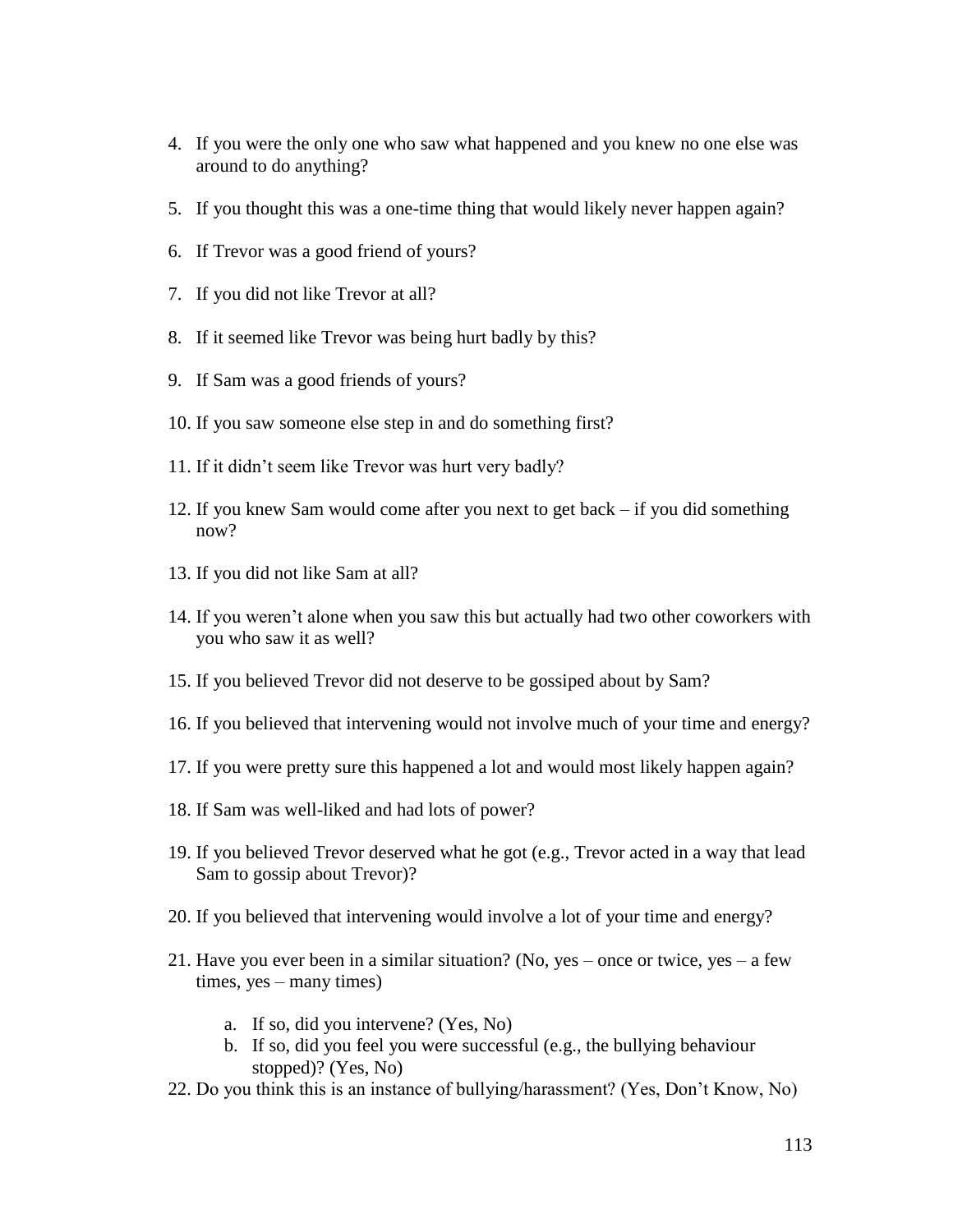### APPENDIX I

## Main Reasons and Barriers to Intervening

- 1. Please identify the main reasons or conditions under which you would decide to intervene when someone is being aggressive or manipulative in your workplace?
- 2. Please identify any barriers to intervening in aggressive or manipulative situations.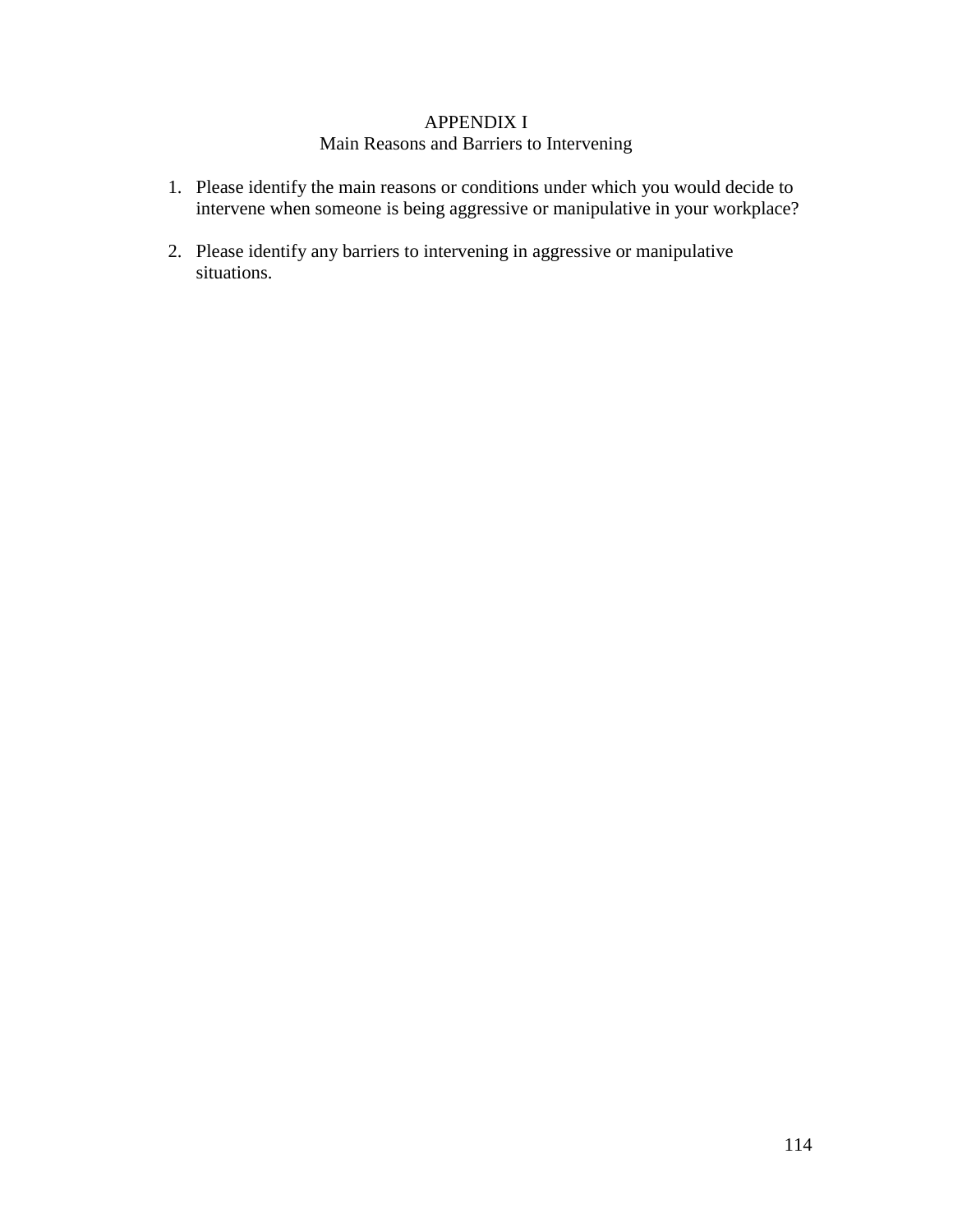### APPENDIX J Consent Form

### Aggression and Manipulation in the Workplace

To date, little empirical work regarding aggression and manipulation in the workplace has been done in Canada; thus, a more extensive look at this topic in the Canadian context is needed. The purpose of the current study is to examine whether there are certain contexts that promote versus inhibit aggression and manipulation in the workplace. In addition, the research will examine coworkers' experiences with aggression/manipulation, focusing on certain factors associated with a willingness on the part of coworkers to intervene when a colleague is experiencing aggression/manipulation (e.g., fear of retribution, liking/disliking the perpetrator). The study will take approximately 20 minutes to complete.

Your answers to this survey will be anonymous. Only the researchers will have access to the data, and no one will be able to identify you on the basis of your answers. All responses to the survey questions will be combined so that the answer of any one individual cannot be determined. Completion of the survey means that you are giving permission to include your answers in the combined data set, which will be analyzed and may be presented in future journal articles and conference presentations. If you withdraw from the research project before you have completed the survey, any data that you have contributed will be destroyed at your request. However, completing the survey implies consent. That is, after you have completed the survey, you can no longer withdraw your data.

There are no right or wrong answers, so please feel comfortable in giving your true opinions. Although you may experience an emotional reaction as a result of participating in the current study, we do not believe these questions will bring you any harm. However, you are free to decide at any time to not complete the survey, or to not answer any specific question that makes you uncomfortable. If you have questions or concerns about your workplace please feel free to contact Dr. Carole Pond, Coordinator, Discrimination and Harassment Prevention Services. She would be happy to provide you with information or discuss your concerns in confidence and can be contacted via email (carole.pond@usask.ca) or phone (306-966-4936).

For your participation, you will have the opportunity to enter into a prize draw. Prizes include a \$100 gift certificate to McNally Robinson, two \$50 gift certificates to the U of S bookstore, and five \$10 gift certificates to Tim Hortons. To ensure that there is no identifying information collected with responses, if you wish to be entered into the prize draw please email Carli Haffner at carli.haffner@usask.ca after you have completed the study. It should be noted that your right to withdraw from the survey at any time will not impact your eligibility to enter into the prize draw.

If you have any questions concerning the study, please feel free to contact Carli Haffner by email at carli.haffner@usask.ca. This study has been approved on ethical grounds by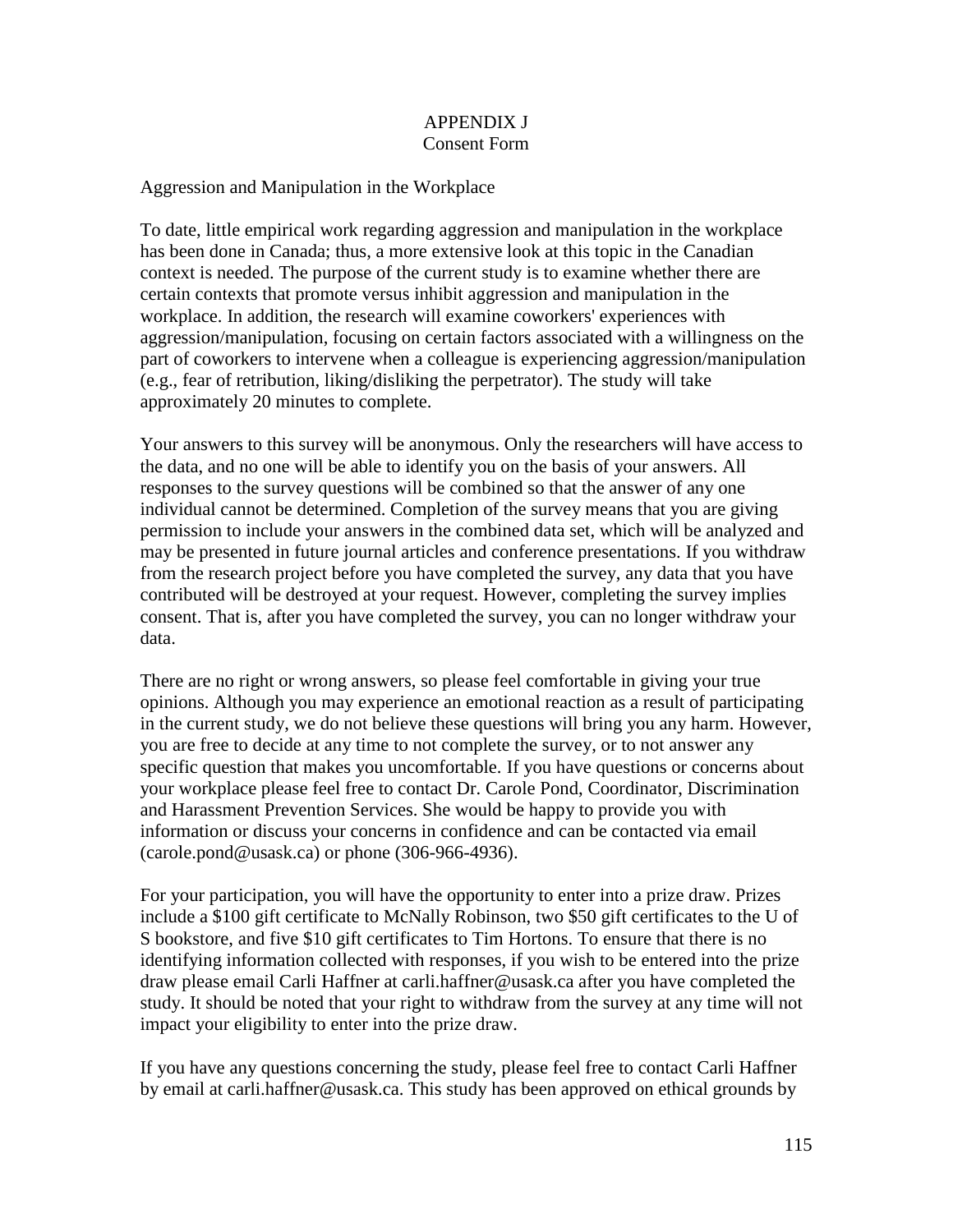the University of Saskatchewan Behavioural Research Ethics Board. Any questions regarding your rights as a participant may be addressed to that committee through the Ethics Office (966-2084). Out of town participants may call collect. You may request a summary of the findings when the study has been completed by emailing carli.haffner@usask.ca.

You are encouraged to print off this consent form for you own record.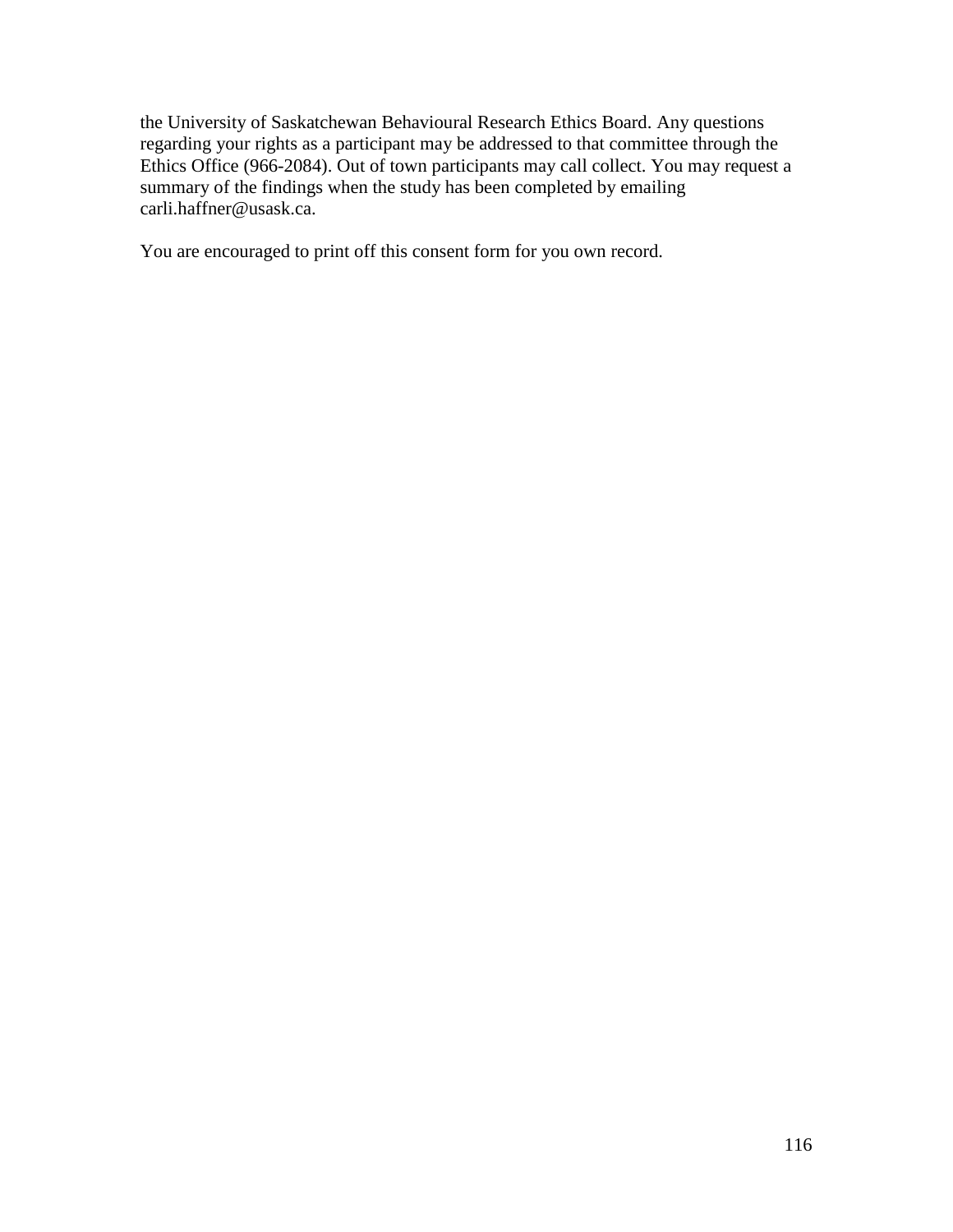### APPENDIX K Debriefing Information

Thank you so much for participating.

We greatly appreciate you sharing your personal experiences, beliefs and attitudes about workplace aggression and manipulation. If you have questions or concerns about your workplace please feel free to contact Dr. Carole Pond, Coordinator, Discrimination and Harassment Prevention Services. She would be happy to provide you with information or discuss your concerns in confidence and can be contacted via email (carole.pond@usask.ca) or phone (306-966-4936). If you have any questions concerning this study or the results, please feel free to contact Carli Haffner by email at carli.haffner@usask.ca.

You have the opportunity to enter a prize draw. Prizes include a \$100 gift certificate to McNally Robinson, two \$50 gift certificates to the U of S bookstore, and five \$10 gift certificates to Tim Hortons. To enter the draw, please email carli.haffner@usask.ca. We ask that you e-mail us separately to be in the draw so that we can ensure your name and personal information is kept separate from your survey responses.

Any questions regarding your rights as a participant may be addressed to the Ethics Office (966-2084). Out of town participants may call collect.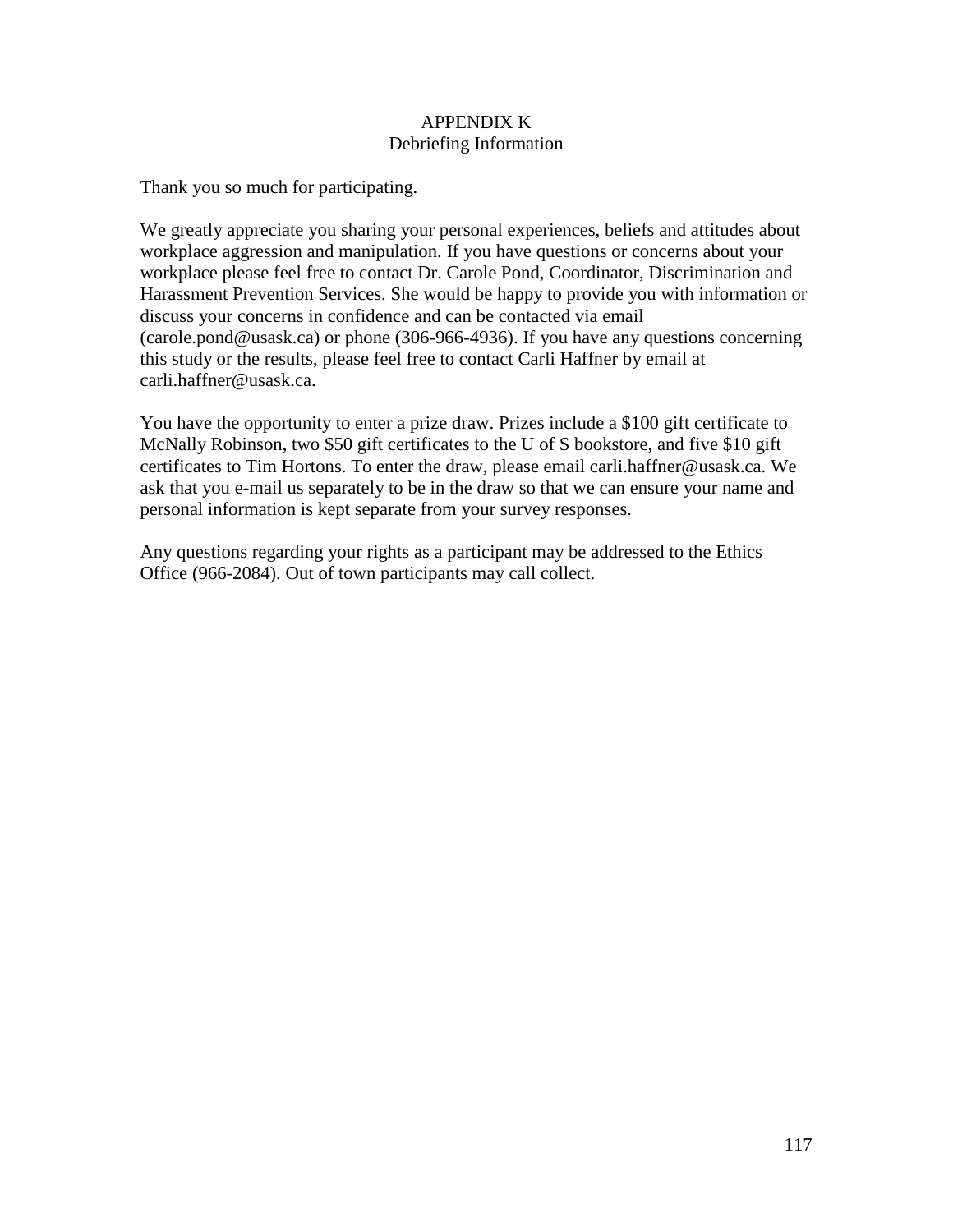# APPENDIX L Non-Significant Source Tables

Table L1

*Role X Gender Repeated Measures ANOVA (DV= prevalence of bullying)*

| Source             | df               | $\boldsymbol{F}$ | Pillai's | $\boldsymbol{p}$ |  |
|--------------------|------------------|------------------|----------|------------------|--|
|                    | Between subjects |                  |          |                  |  |
| Gender (G)         | $\mathbf{1}$     | 1.67             |          | .20              |  |
| S within-group     | 117              | (1.00)           |          |                  |  |
| error              |                  |                  |          |                  |  |
|                    | Within subjects  |                  |          |                  |  |
| Role(R) X G        | $\mathbf{1}$     | 3.10             | .026     | .08              |  |
| R X S within-group | 117              | (.19)            |          |                  |  |
| error              |                  |                  |          |                  |  |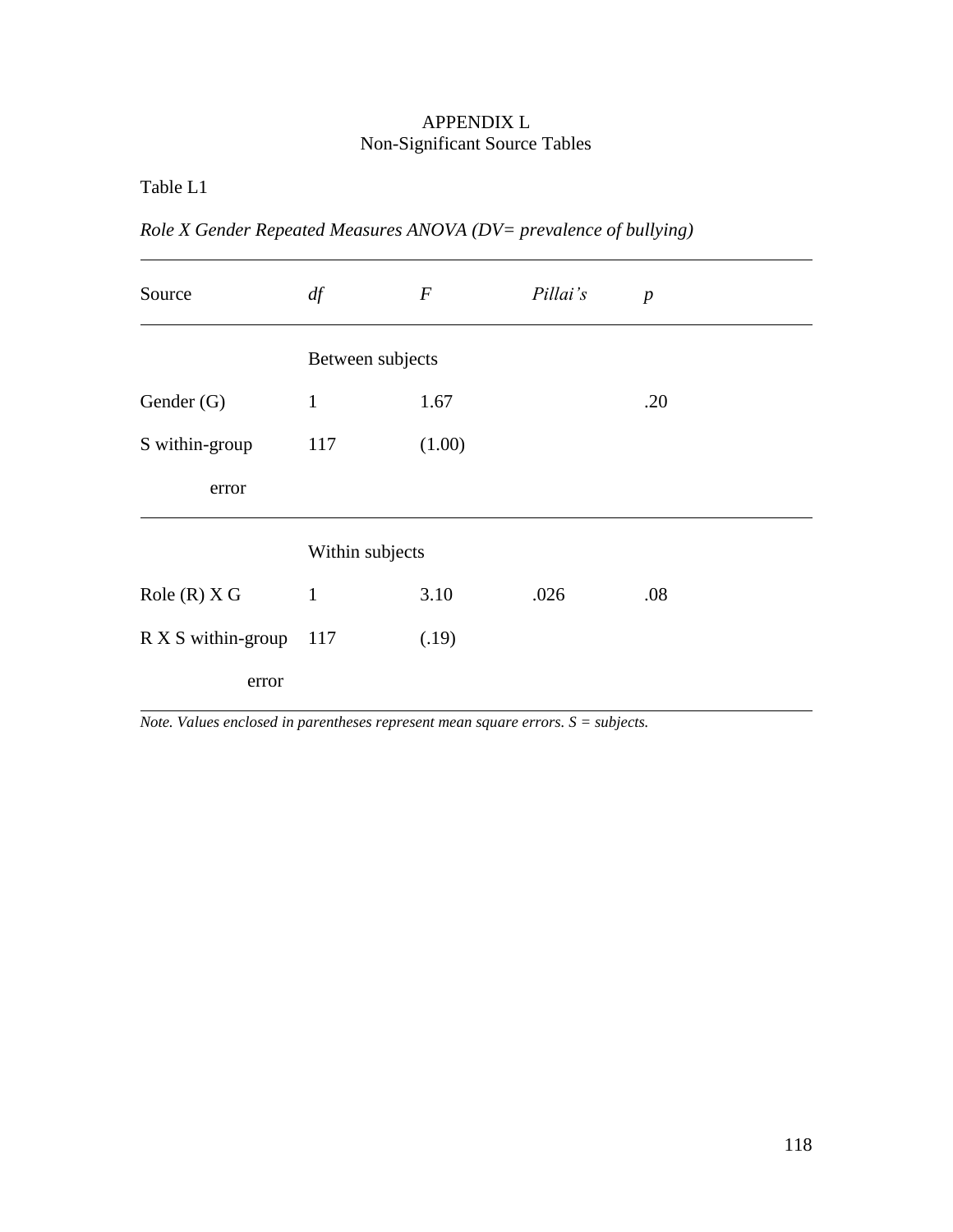Table L2

| Role X Type of Employment Repeated Measures ANOVA (DV= prevalence of bullying) |  |  |  |
|--------------------------------------------------------------------------------|--|--|--|
|                                                                                |  |  |  |

| Source             | df               | $\boldsymbol{F}$ | Pillai's | $\boldsymbol{p}$ |
|--------------------|------------------|------------------|----------|------------------|
|                    | Between subjects |                  |          |                  |
| Type of            |                  |                  |          |                  |
| Employment (T)     | $\overline{2}$   | .003             |          | .10              |
| S within-group     | 101              | (.97)            |          |                  |
| error              |                  |                  |          |                  |
|                    | Within subjects  |                  |          |                  |
| Role(R)XT          | $\overline{2}$   | .26              | .005     | .77              |
| R X S within-group | - 101            | (.20)            |          |                  |
| error              |                  |                  |          |                  |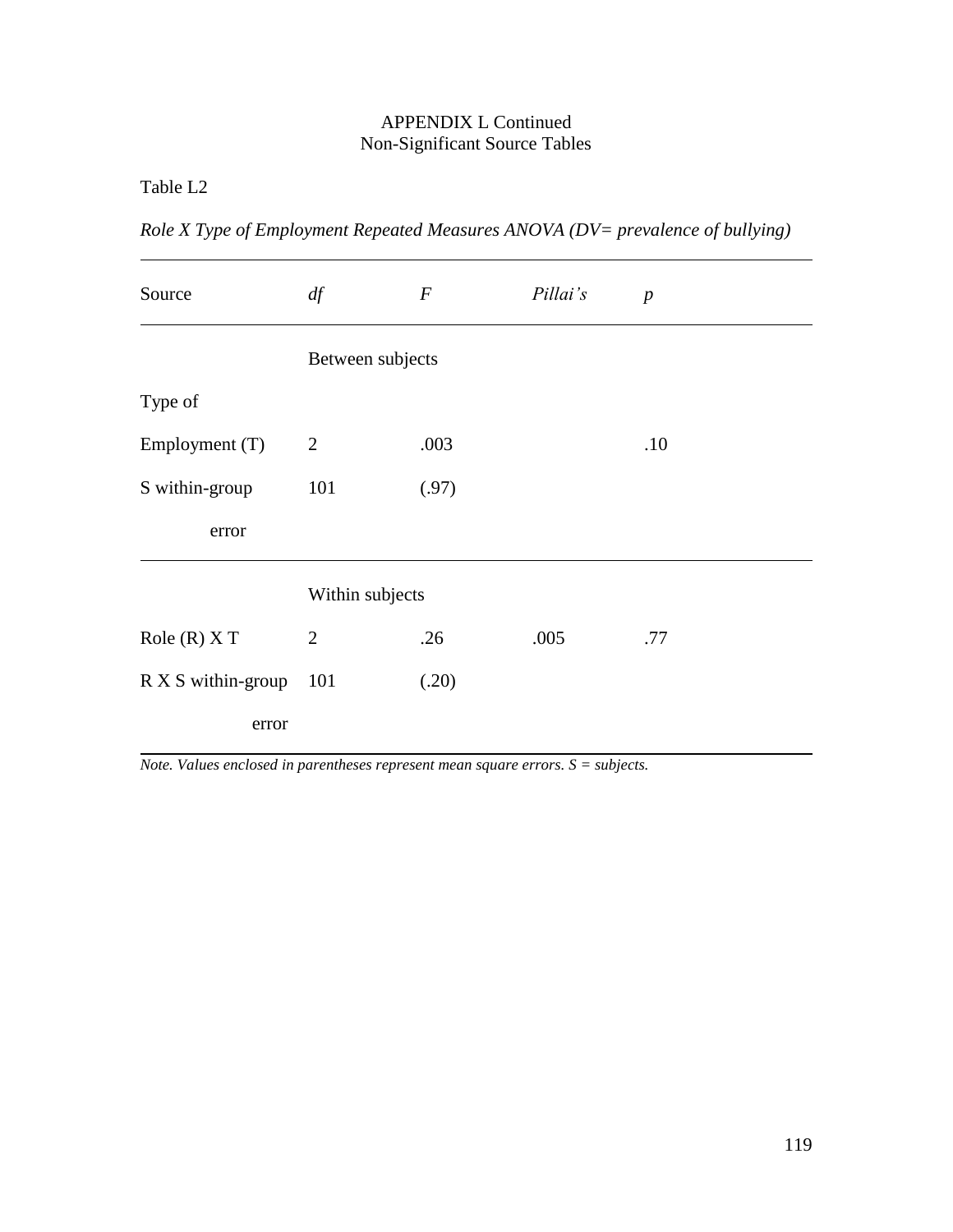Table L3

| Source             | df               | $\boldsymbol{F}$ | Pillai's | $\boldsymbol{p}$ |  |
|--------------------|------------------|------------------|----------|------------------|--|
|                    | Between subjects |                  |          |                  |  |
| Gender (G)         | $\mathbf{1}$     | .31              |          | .58              |  |
| S within-group     | 110              | (2.37)           |          |                  |  |
| error              |                  |                  |          |                  |  |
|                    | Within subjects  |                  |          |                  |  |
| Scenario (S)       | 3                | .63              | .017     | .60              |  |
| S X G              | 3                | .22              | .006     | .89              |  |
| S X S within-group | 330              | (1.51)           |          |                  |  |
| error              |                  |                  |          |                  |  |

*Gender X Scenario Repeated Measures ANOVA (DV=general willingness to intervene)*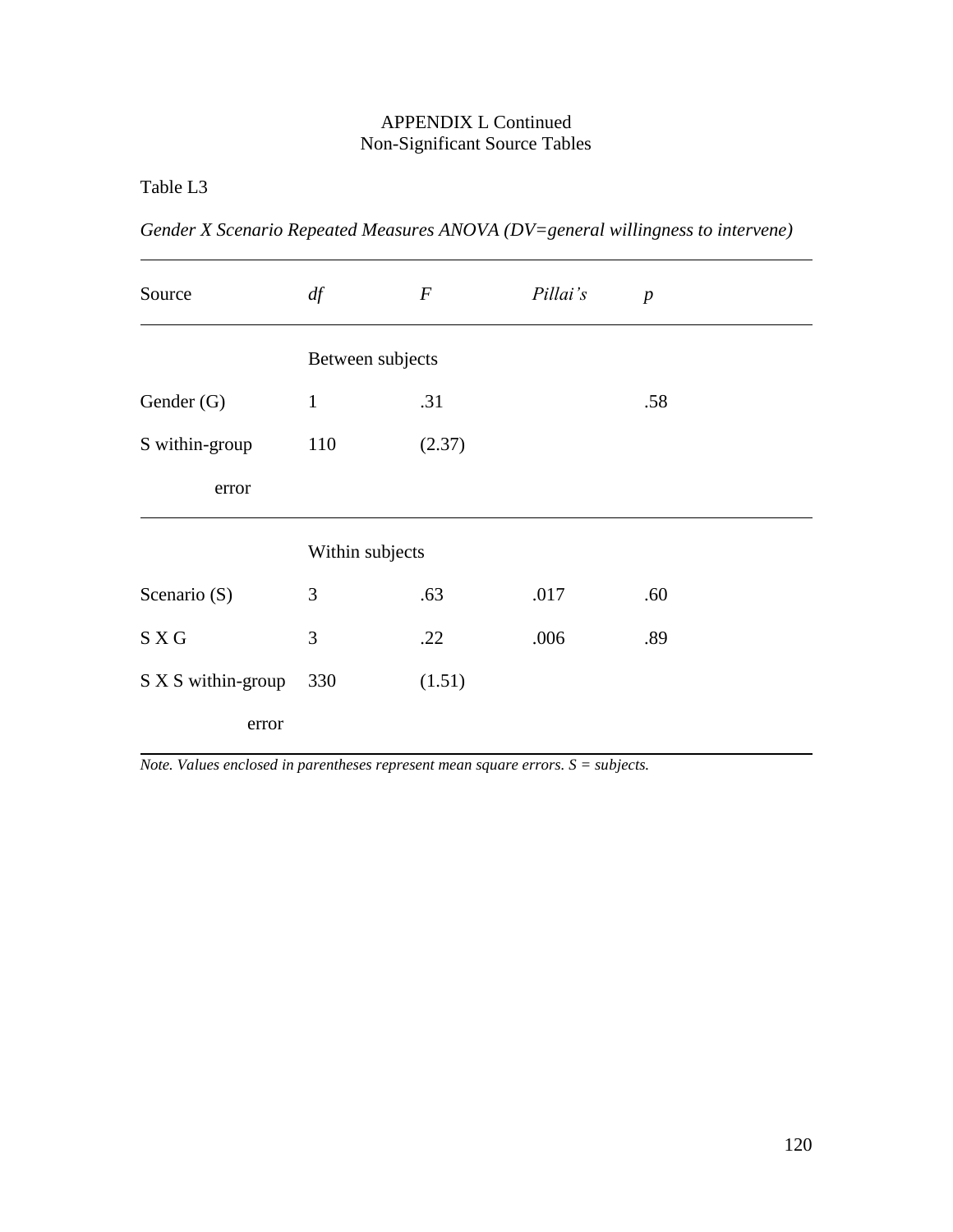Table L4

*Gender X Scenario Repeated Measures ANOVA (DV=perceived difficulty of situation)*

| Source             | df              | $\boldsymbol{F}$ | Pillai's | $\boldsymbol{p}$ |
|--------------------|-----------------|------------------|----------|------------------|
|                    | Within subjects |                  |          |                  |
| Scenario (S) $X$   |                 |                  |          |                  |
| Gender (G)         | 3               | .32              | .009     | .81              |
| S X S within-group |                 |                  |          |                  |
| error              | 324             | (.90)            |          |                  |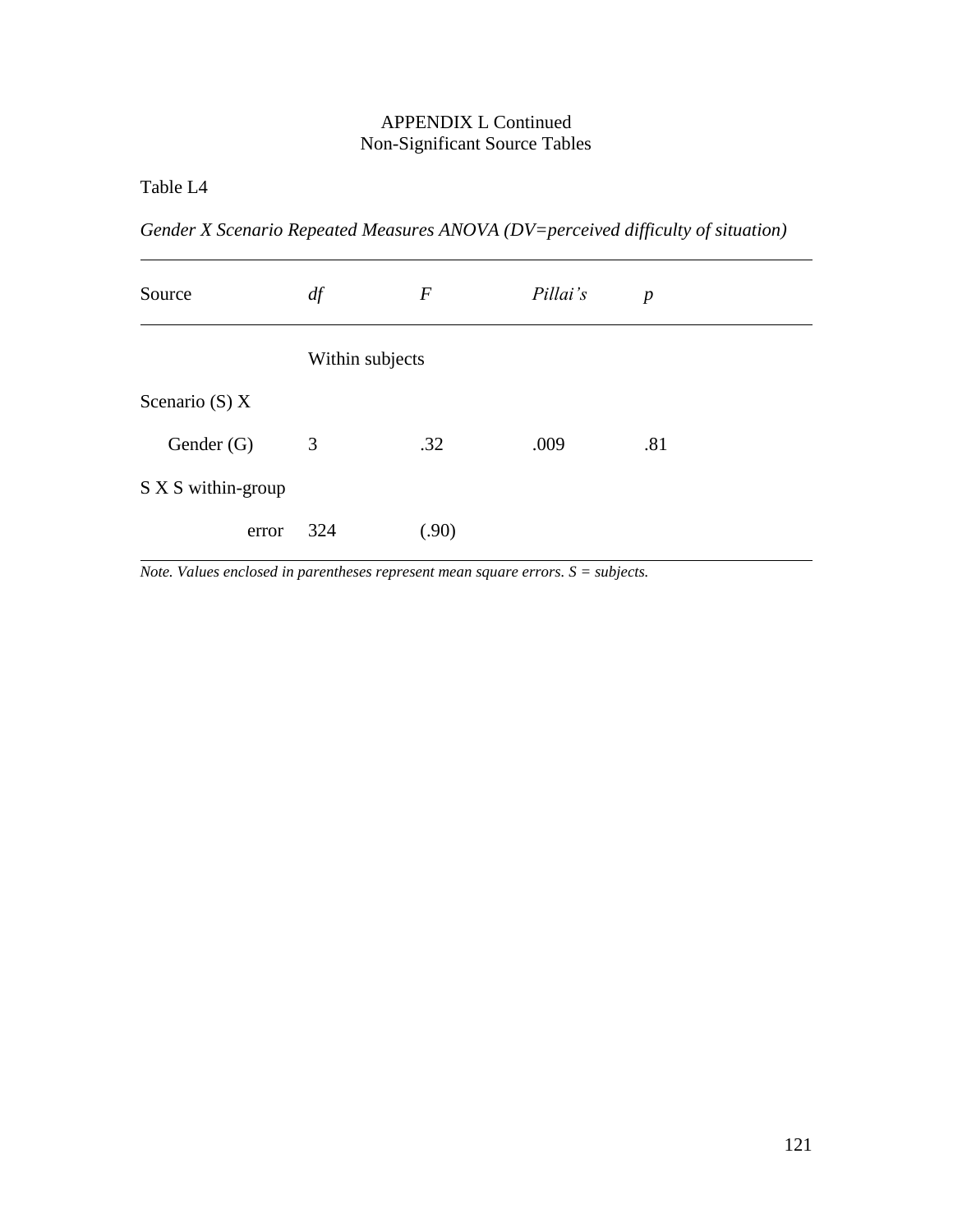Table L5

*Gender X Scenario Repeated Measures ANOVA (DV=perceived seriousness of situation)*

| Source             | df              | $\boldsymbol{F}$ | Pillai's | $\boldsymbol{p}$ |
|--------------------|-----------------|------------------|----------|------------------|
|                    | Within subjects |                  |          |                  |
| Scenario (S) $X$   |                 |                  |          |                  |
| Gender (G)         | 3               | .49              | .013     | .69              |
| S X S within-group |                 |                  |          |                  |
| error              | 330             | (.65)            |          |                  |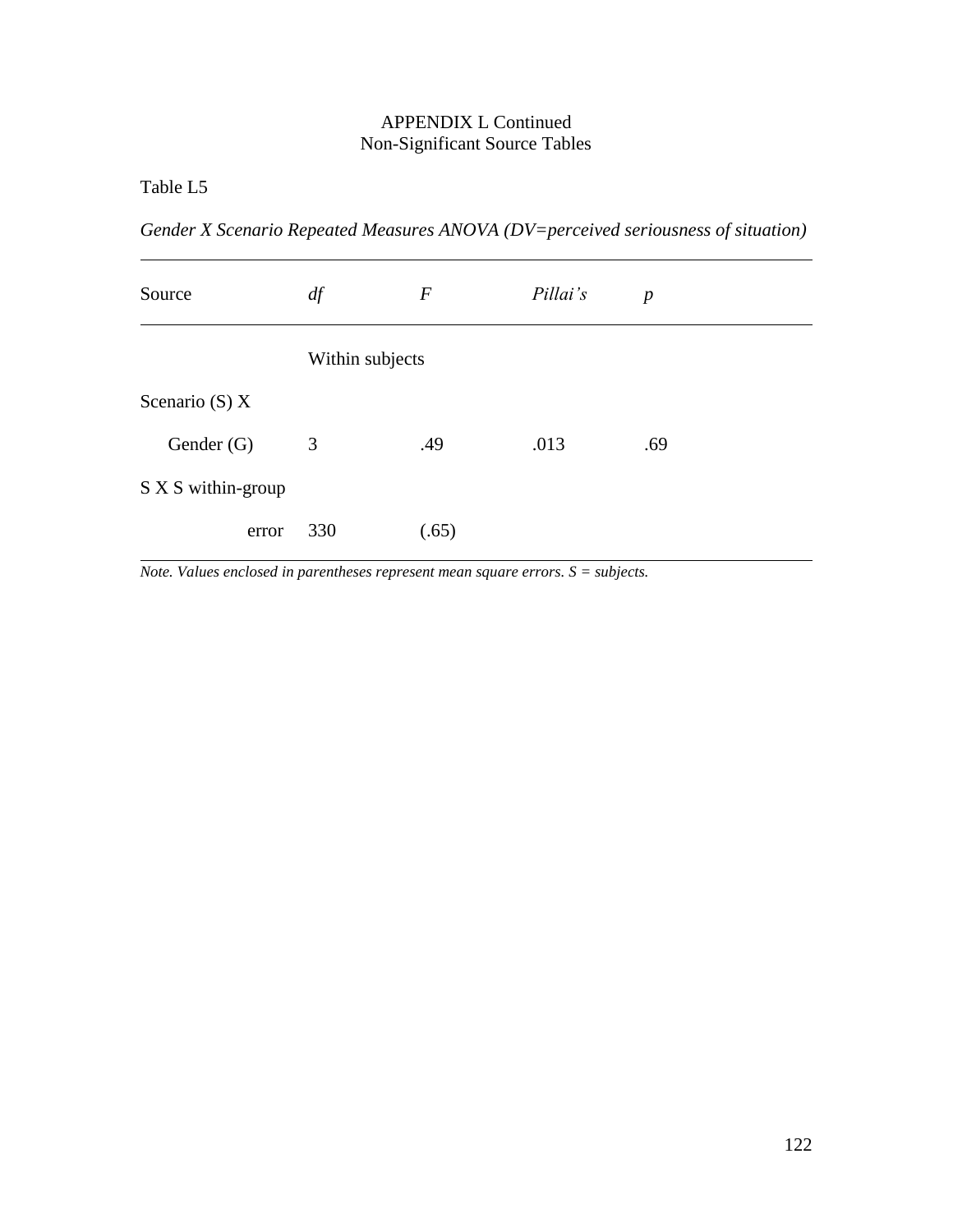Table L6

|  |  | Links between General Willingness, Seriousness and Difficulty |
|--|--|---------------------------------------------------------------|
|  |  |                                                               |

| Scale                    | $\mathbf{1}$               | $\overline{2}$ | 3       |
|--------------------------|----------------------------|----------------|---------|
|                          | Participants ( $n = 120$ ) |                |         |
| Scenario 1               |                            |                |         |
| 1. General Willingness   |                            | .10            | .01     |
| 2. Perceived Seriousness |                            |                | .07     |
| 3. Perceived Difficulty  |                            |                |         |
| Scenario 2               |                            |                |         |
| 1. General Willingness   |                            | .08            | .05     |
| 2. Perceived Seriousness |                            |                | $.29**$ |
| 3. Perceived Difficulty  |                            |                |         |
| Scenario 3               |                            |                |         |
| 1. General Willingness   |                            | $-.08$         | $-.01$  |
| 2. Perceived Seriousness |                            |                | .16     |
| 3. Perceived Difficulty  |                            |                |         |
| Scenario 4               |                            |                |         |
| 1. General Willingness   |                            | $-.04$         | .16     |
| 2. Perceived Seriousness |                            |                | $-.12$  |
| 3. Perceived Difficulty  |                            |                |         |

*Note. \*\*p<.01 (two-tailed); degrees of freedom range from 110 to 118.*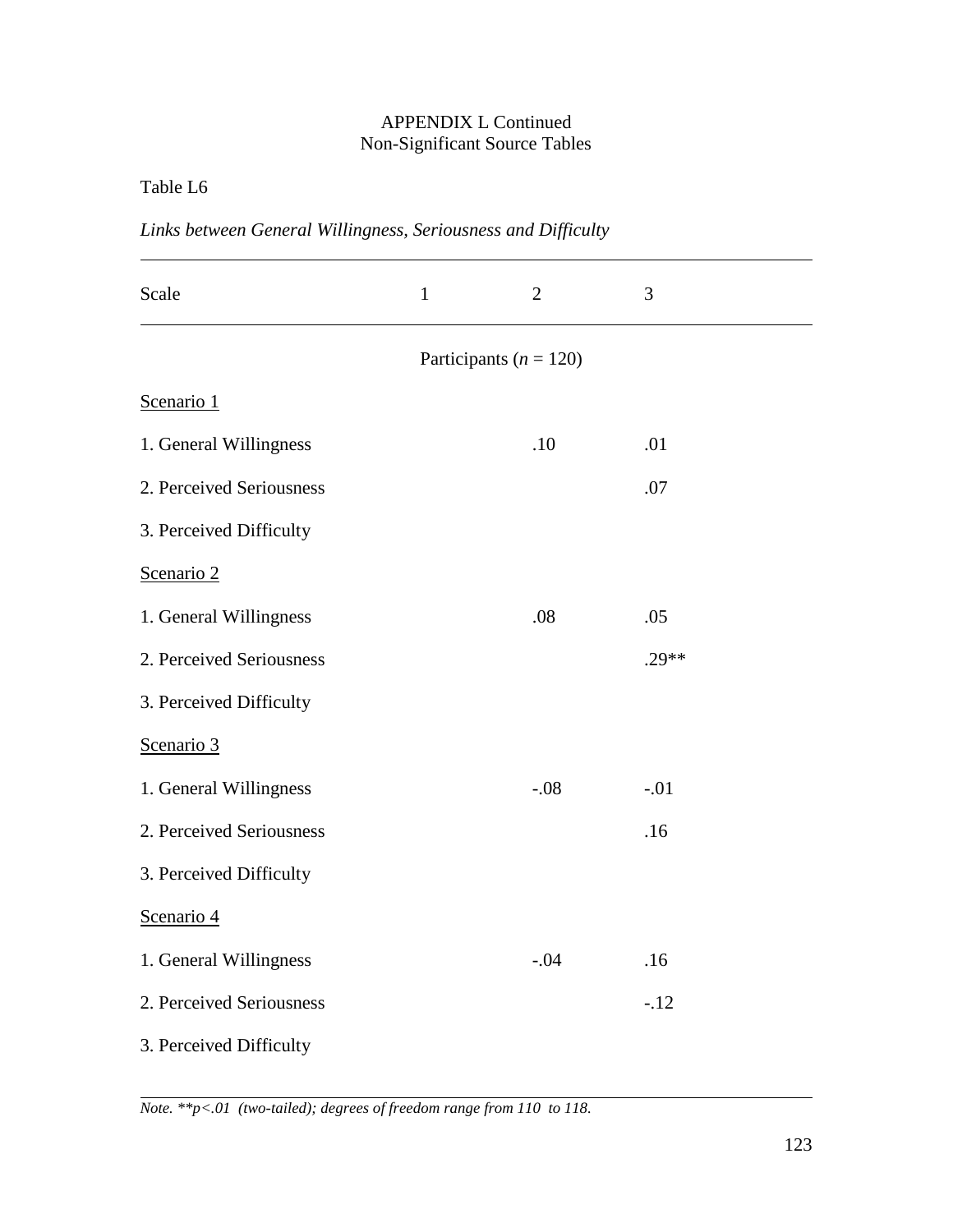Table L7

*Links between General Willingness to Intervene and Negative Work Environments*

| Scale                | General Willingness to Intervene |  |  |  |
|----------------------|----------------------------------|--|--|--|
|                      | Participants ( $n = 120$ )       |  |  |  |
| Scenario 1           |                                  |  |  |  |
| 1. Injunctive Norms  | $-.08$                           |  |  |  |
| 2. Competition       | .09                              |  |  |  |
| 3. Role Overload     | $-.11$                           |  |  |  |
| 4. Role Ambiguity    | $-.02$                           |  |  |  |
| 5. Fear              | $-.10$                           |  |  |  |
| 6. Descriptive Norms | $-.14$                           |  |  |  |
| Scenario 2           |                                  |  |  |  |
| 1. Injunctive Norms  | .10                              |  |  |  |
| 2. Competition       | .05                              |  |  |  |
| 3. Role Overload     | $-.04$                           |  |  |  |
| 4. Role Ambiguity    | .06                              |  |  |  |
| 5. Fear              | .18                              |  |  |  |
| 6. Descriptive Norms | .17                              |  |  |  |
| Scenario 3           |                                  |  |  |  |
| 1. Injunctive Norms  | .20                              |  |  |  |
| 2. Competition       | $-.04$                           |  |  |  |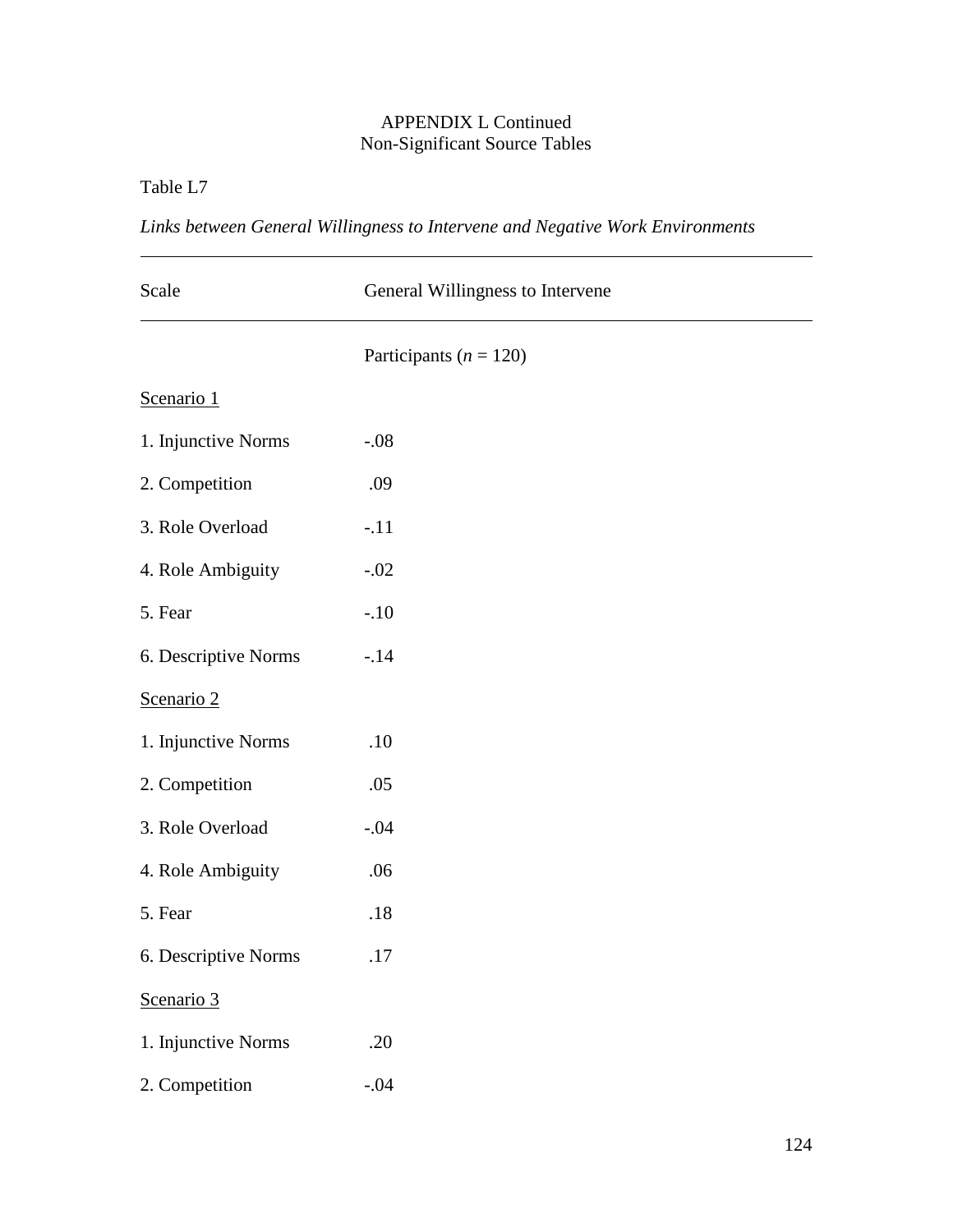| 3. Role Overload     | $-.07$ |
|----------------------|--------|
| 4. Role Ambiguity    | $-.07$ |
| 5. Fear              | .06    |
| 6. Descriptive Norms | .11    |
| Scenario 4           |        |
| 1. Injunctive Norms  | .02    |
| 2. Competition       | .09    |
| 3. Role Overload     | $-.05$ |
| 4. Role Ambiguity    | $-.03$ |
| 5. Fear              | $-.04$ |
| 6. Descriptive Norms | .03    |

*Note. \*p<.05, \*\*p<.01 (two-tailed); degrees of freedom range from 110 to 118.*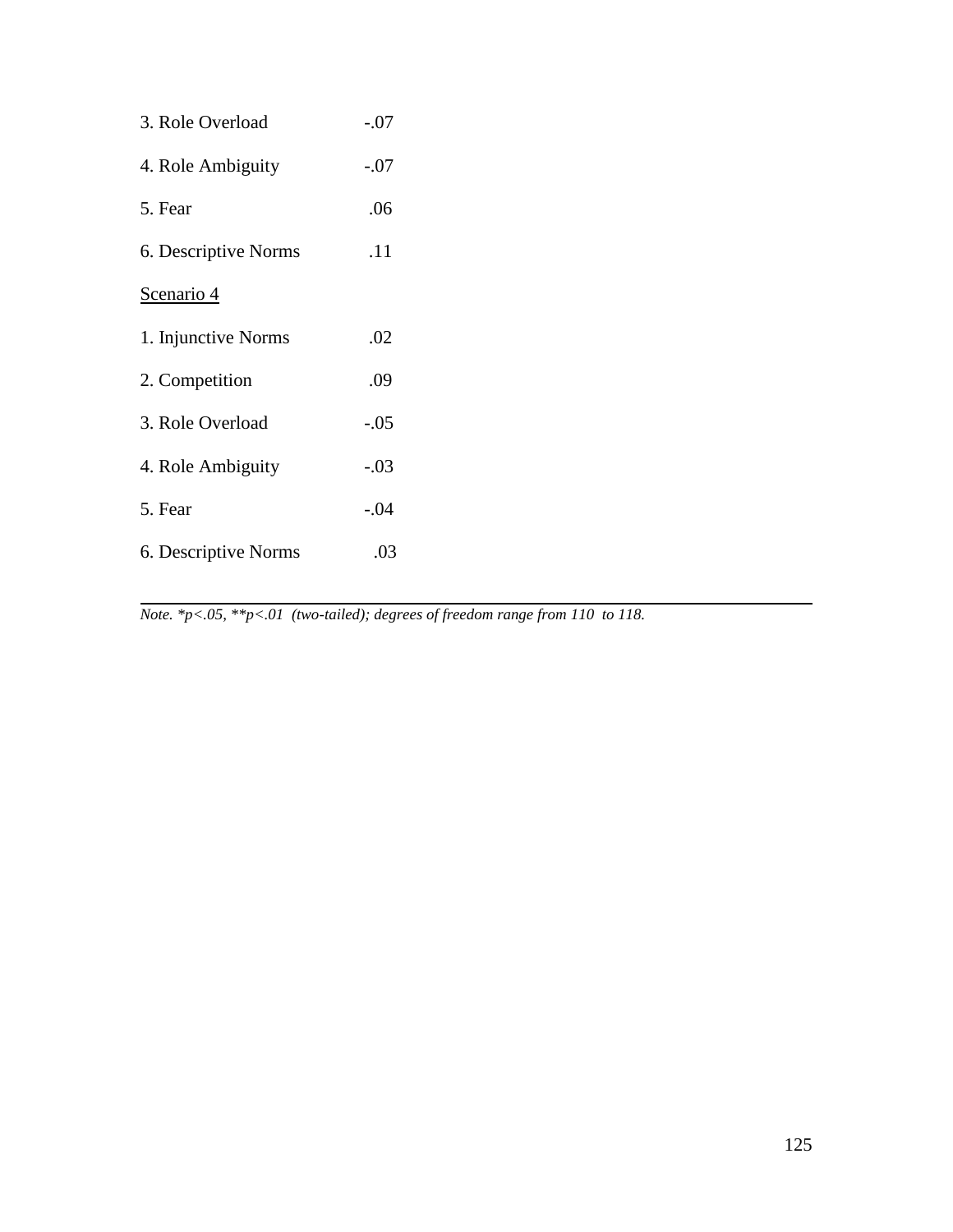Table L8

*Links between General Willingness to Intervene and Prevalence of Bullying Behaviour*

| Scale                            | <b>Experienced Bullying</b> | Witnessed Bullying |  |
|----------------------------------|-----------------------------|--------------------|--|
|                                  | Participants ( $n = 120$ )  |                    |  |
| General Willingness (Scenario 1) | $-.09$                      | $-.03$             |  |
| General Willingness (Scenario 2) | $.19*$                      | .16                |  |
| General Willingness (Scenario 3) | .06                         | .05                |  |
| General Willingness (Scenario 4) | $-.02$                      | $-.02$             |  |

*Note. \*p<.05 (two-tailed); degrees of freedom range from 111 to 118.*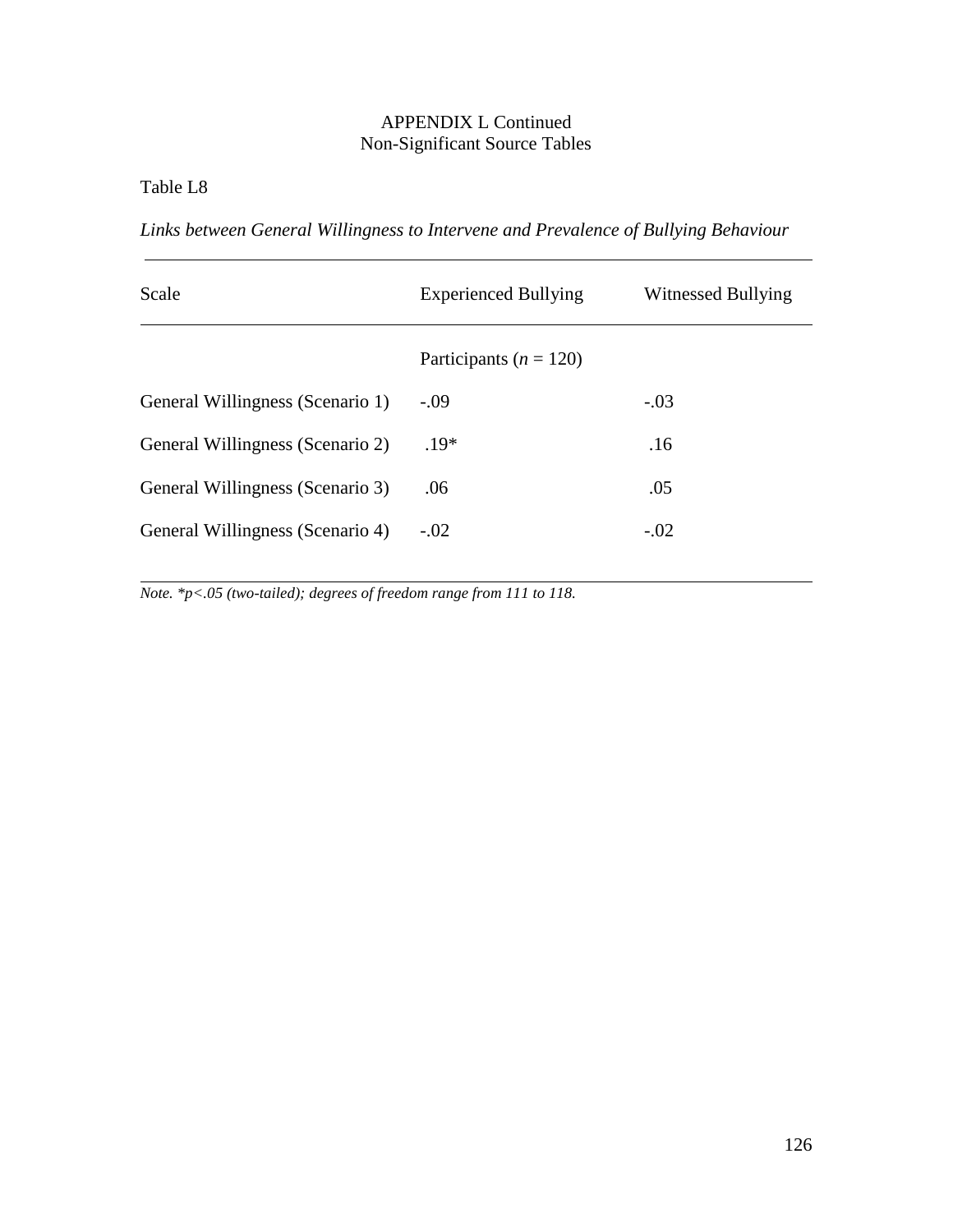Table L9

| Source                 | df               | $\cal F$ | Pillai's | $\boldsymbol{p}$ |  |
|------------------------|------------------|----------|----------|------------------|--|
|                        | Between subjects |          |          |                  |  |
| Gender (G)             | $\mathbf{1}$     | .01      |          | .92              |  |
| S within-group         | 106              | (4.32)   |          |                  |  |
| error                  |                  |          |          |                  |  |
|                        | Within subjects  |          |          |                  |  |
| C X G                  | $\mathbf{1}$     | 1.6      | .12      | .21              |  |
| S X G                  | 3                | .47      | .01      | .71              |  |
| CXSXG                  | 3                | .40      | .01      | .75              |  |
| C X S within-group     | 106              | (1.23)   |          |                  |  |
| error                  |                  |          |          |                  |  |
| S X S within-group     | 318              | (1.11)   |          |                  |  |
| error                  |                  |          |          |                  |  |
| C X S X S within-group |                  |          |          |                  |  |
| error                  | 318              | (.35)    |          |                  |  |

*Gender X Contrast (frequency of event) Repeated Measures ANOVA*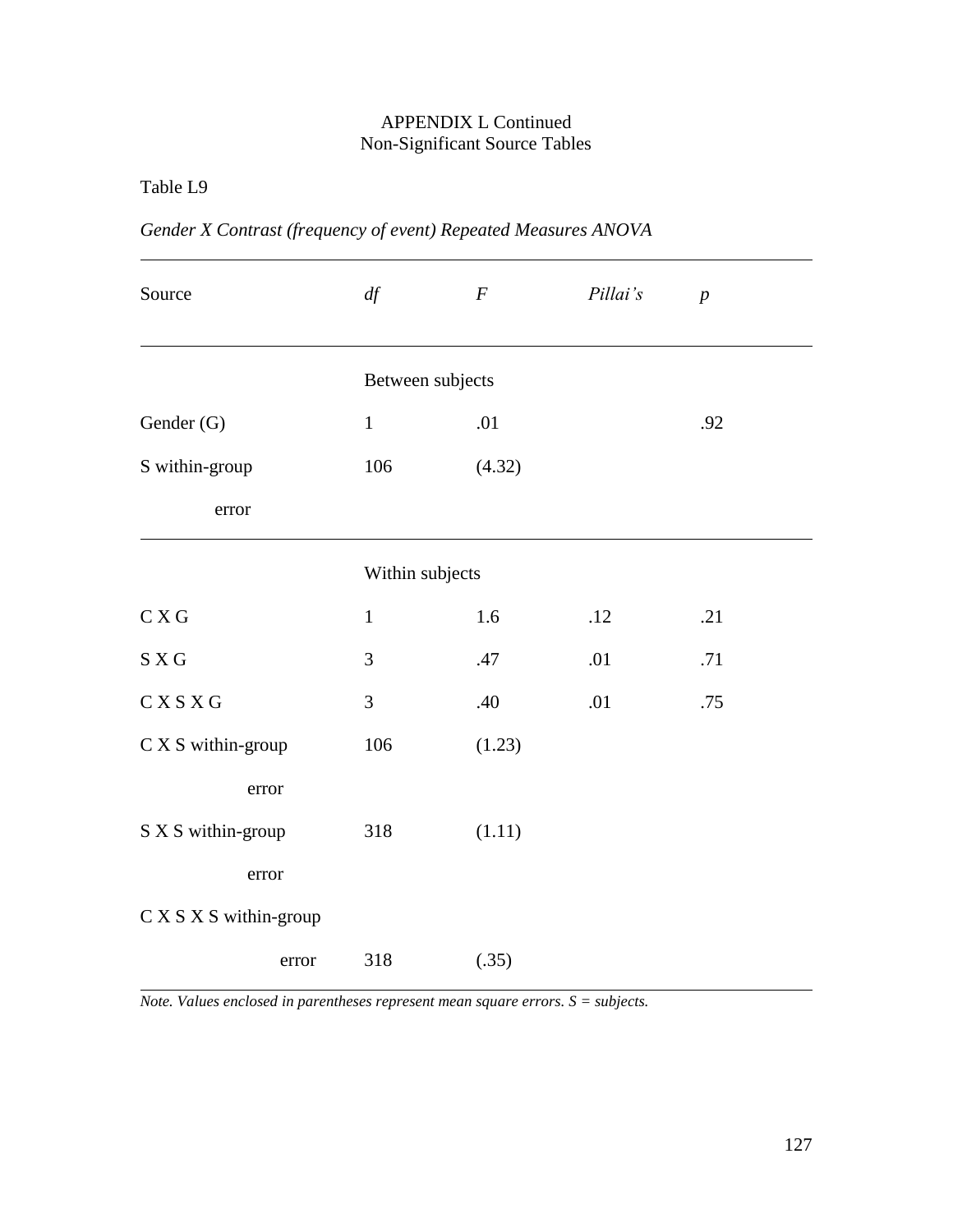Table L10

| Source                 | df               | $\cal F$ | Pillai's | $\boldsymbol{p}$ |  |
|------------------------|------------------|----------|----------|------------------|--|
|                        | Between subjects |          |          |                  |  |
| Gender (G)             | $\mathbf 1$      | .42      |          | .52              |  |
| S within-group         | 107              | (3.37)   |          |                  |  |
| error                  |                  |          |          |                  |  |
|                        | Within subjects  |          |          |                  |  |
| C X G                  | $\mathbf{1}$     | .01      | .00      | .93              |  |
| ${\bf S}$              | 3                | 1.33     | .04      | .27              |  |
| S X G                  | 3                | .24      | .01      | .87              |  |
| CXSXG                  | 3                | .64      | .02      | .59              |  |
| C X S within-group     |                  |          |          |                  |  |
| error                  | 107              | (.88)    |          |                  |  |
| S X S within-group     |                  |          |          |                  |  |
| error                  | 321              | (.95)    |          |                  |  |
| C X S X S within-group |                  |          |          |                  |  |
| error                  | 321              | (.26)    |          |                  |  |

*Gender X Contrast (seriousness of situation) Repeated Measures ANOVA*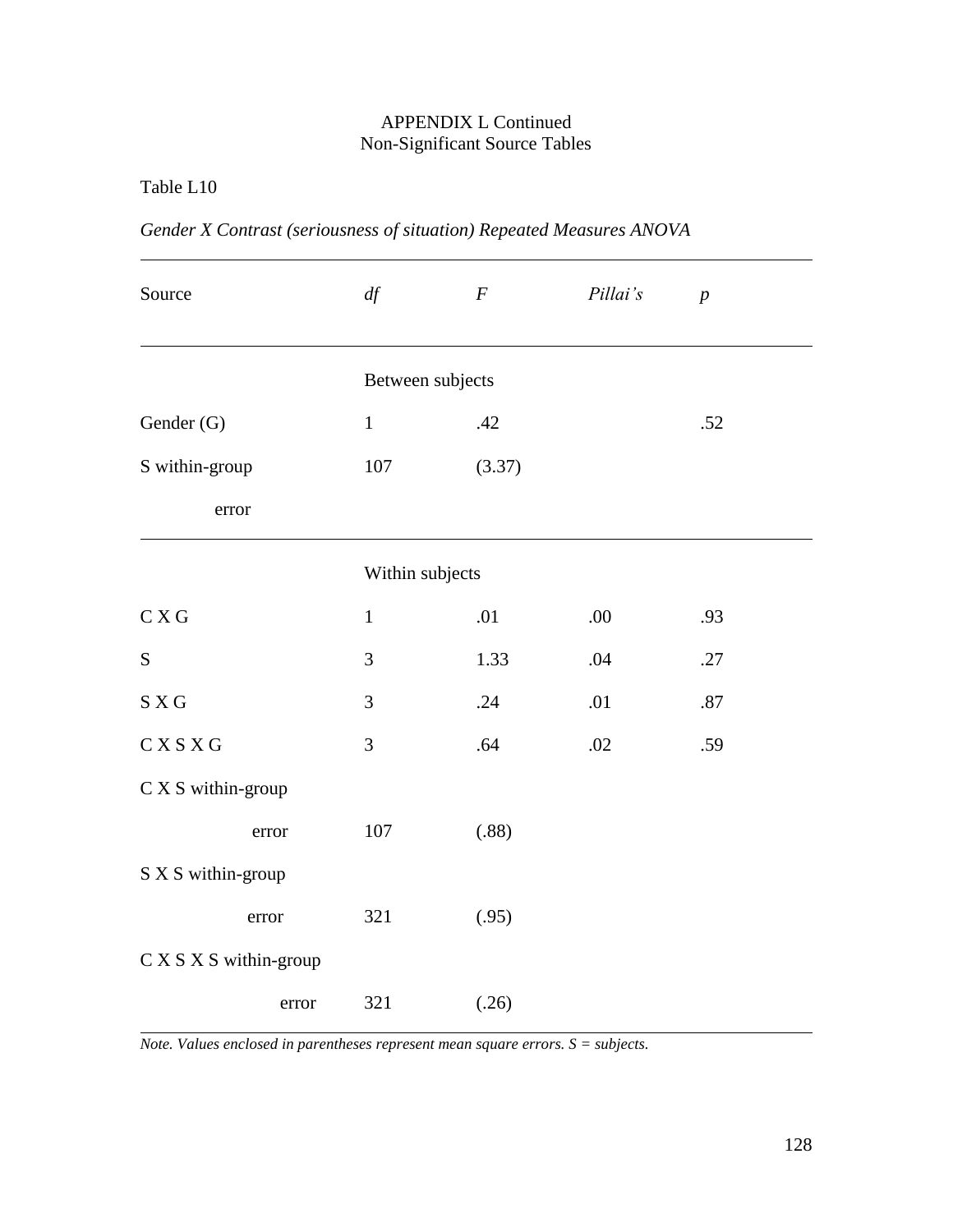Table L11

| Source                 | df               | $\boldsymbol{F}$ | Pillai's | $\overline{p}$ |  |  |
|------------------------|------------------|------------------|----------|----------------|--|--|
|                        | Between subjects |                  |          |                |  |  |
| Gender (G)             | $1\,$            | .38              |          | .54            |  |  |
| S within-group         | 107              | (3.64)           |          |                |  |  |
| error                  |                  |                  |          |                |  |  |
|                        | Within subjects  |                  |          |                |  |  |
| $\mathcal{C}$          | $\mathbf{1}$     | .40              | .00.     | .53            |  |  |
| C X G                  | $\mathbf{1}$     | .97              | .01      | .33            |  |  |
| S                      | 3                | $.88\,$          | .02      | .46            |  |  |
| S X G                  | 3                | .92              | .03      | .44            |  |  |
| C X S X G              | 3                | .53              | .02      | .66            |  |  |
| C X S within-group     |                  |                  |          |                |  |  |
| error                  | 107              | (1.03)           |          |                |  |  |
| S X S within-group     |                  |                  |          |                |  |  |
| error                  | 321              | (.99)            |          |                |  |  |
| C X S X S within-group |                  |                  |          |                |  |  |
| error                  | 321              | (.32)            |          |                |  |  |

*Gender X Contrast (relation to bully) Repeated Measures ANOVA*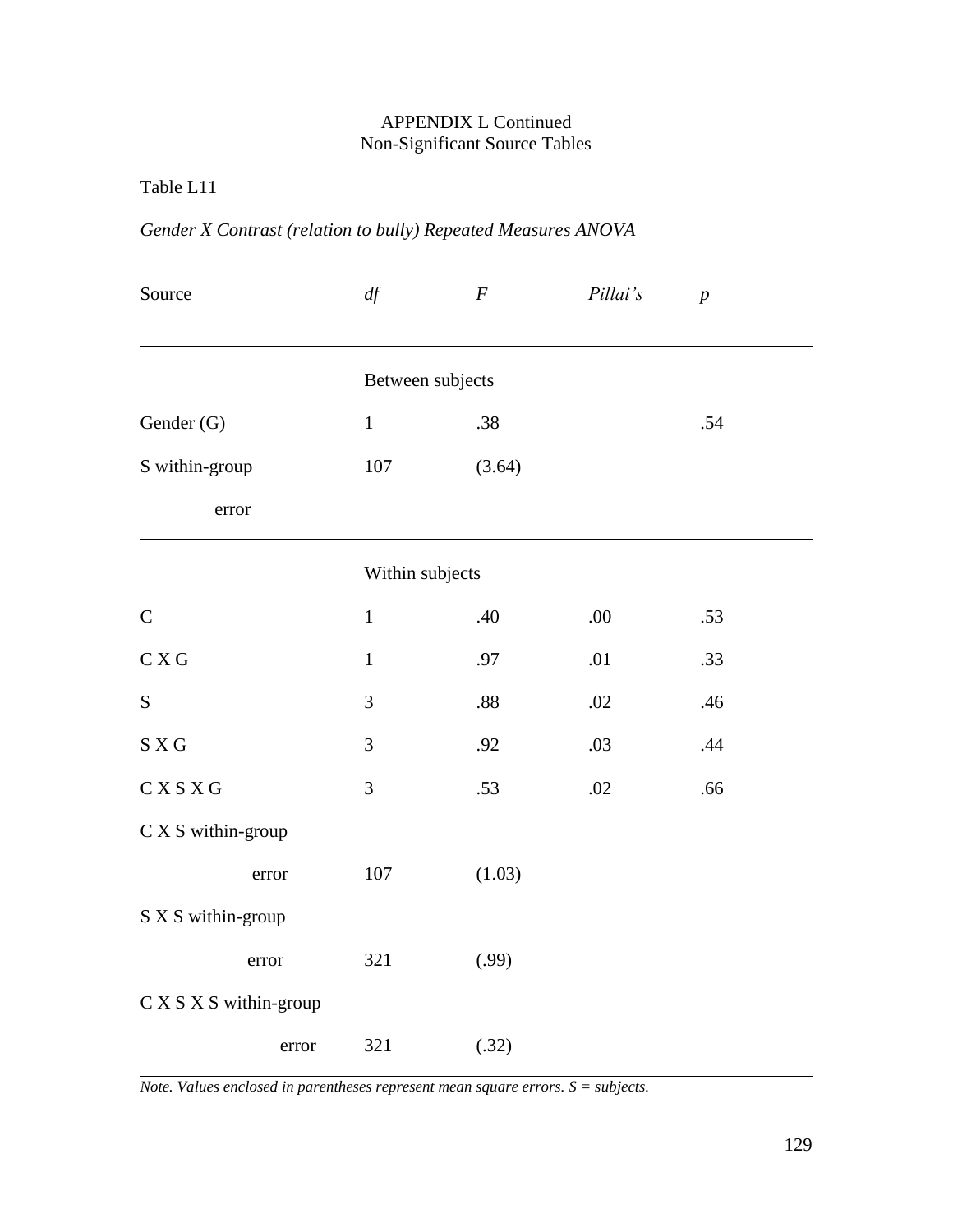Table L12

| Source                 | df               | $\boldsymbol{F}$ | Pillai's | $\boldsymbol{p}$ |  |  |  |
|------------------------|------------------|------------------|----------|------------------|--|--|--|
|                        | Between subjects |                  |          |                  |  |  |  |
| Gender (G)             | $1\,$            | .14              |          | .71              |  |  |  |
| S within-group         |                  |                  |          |                  |  |  |  |
| error                  | 109              | (3.74)           |          |                  |  |  |  |
|                        |                  | Within subjects  |          |                  |  |  |  |
| C X G                  | $\mathbf{1}$     | .84              | .01      | .36              |  |  |  |
| S X G                  | 3                | .41              | .01      | .75              |  |  |  |
| C X S                  | 3                | 2.16             | .06      | $.10\,$          |  |  |  |
| CXSXG                  | 3                | .46              | .01      | .71              |  |  |  |
| $C X S$ within-group   |                  |                  |          |                  |  |  |  |
| error                  | 109              | (1.17)           |          |                  |  |  |  |
| S X S within-group     |                  |                  |          |                  |  |  |  |
| error                  | 327              | (.98)            |          |                  |  |  |  |
| C X S X S within-group |                  |                  |          |                  |  |  |  |
| error                  | 327              | (.27)            |          |                  |  |  |  |

*Gender X Contrast (relation to victim) Repeated Measures ANOVA*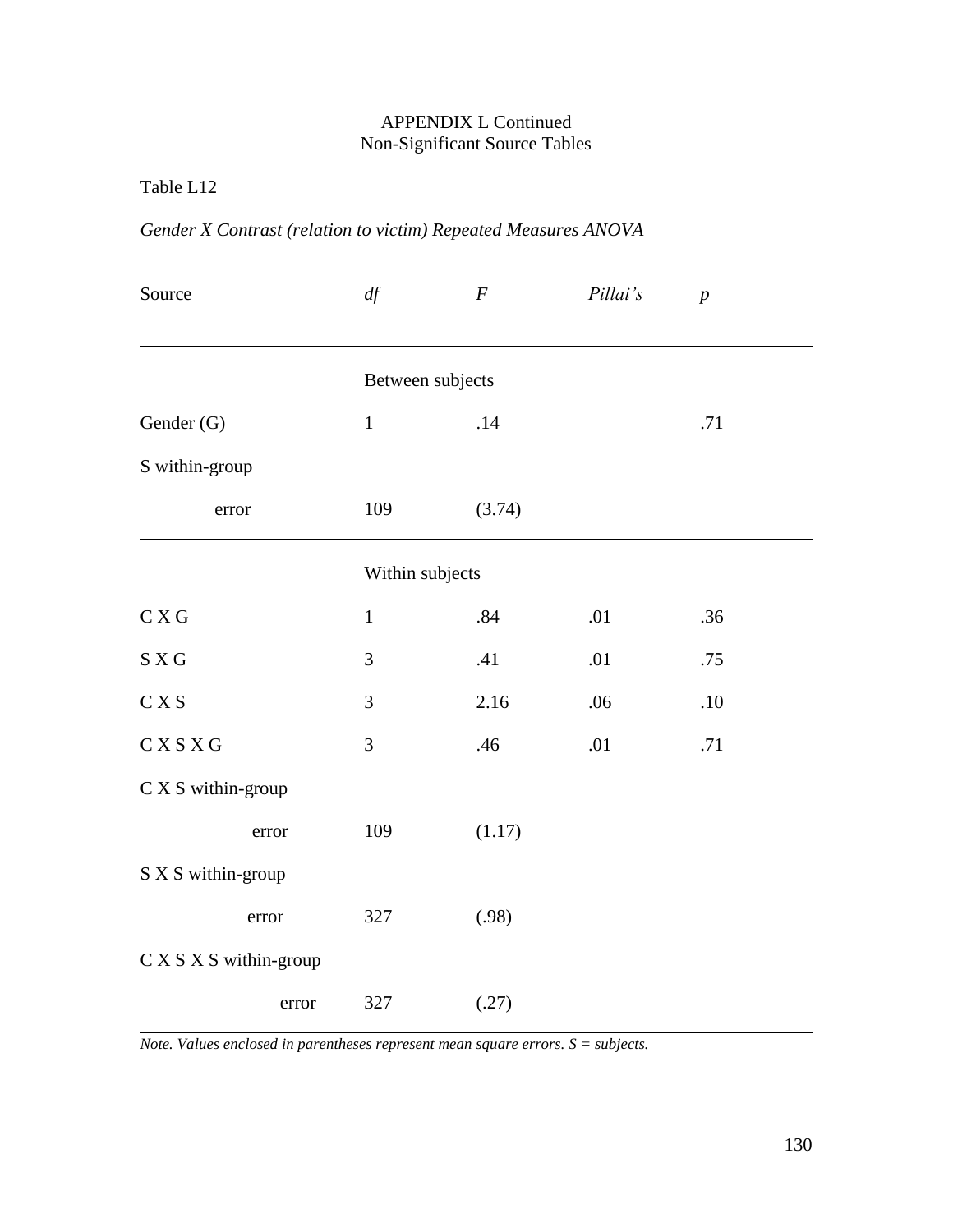Table L13

| Source                                 | df             | $\boldsymbol{F}$ | Pillai's | $\boldsymbol{p}$ |  |  |  |
|----------------------------------------|----------------|------------------|----------|------------------|--|--|--|
|                                        |                | Between subjects |          |                  |  |  |  |
| Gender (G)                             | $\mathbf{1}$   | .55              |          | .46              |  |  |  |
| S within-group                         |                |                  |          |                  |  |  |  |
| error                                  | 108            | (2.26)           |          |                  |  |  |  |
|                                        |                | Within subjects  |          |                  |  |  |  |
| C X G                                  | $\mathbf{1}$   | .02              | .00      | .89              |  |  |  |
| ${\bf S}$                              | 3              | .09              | .00      | .97              |  |  |  |
| $\mathbf S$ X G                        | 3              | .72              | .02      | .54              |  |  |  |
| $\mathrm{C}\, \mathrm{X}\, \mathrm{S}$ | $\mathfrak{Z}$ | 1.91             | .05      | .13              |  |  |  |
| C X S X G                              | 3              | .24              | .01      | .87              |  |  |  |
| C X S within-group                     |                |                  |          |                  |  |  |  |
| error                                  | 108            | (2.76)           |          |                  |  |  |  |
| S X S within-group                     |                |                  |          |                  |  |  |  |
| error                                  | 324            | (1.13)           |          |                  |  |  |  |
| C X S X S within-group                 |                |                  |          |                  |  |  |  |
| error                                  | 324            | (1.13)           |          |                  |  |  |  |

*Gender X Contrast (another bystander reacts to situation) Repeated Measures ANOVA*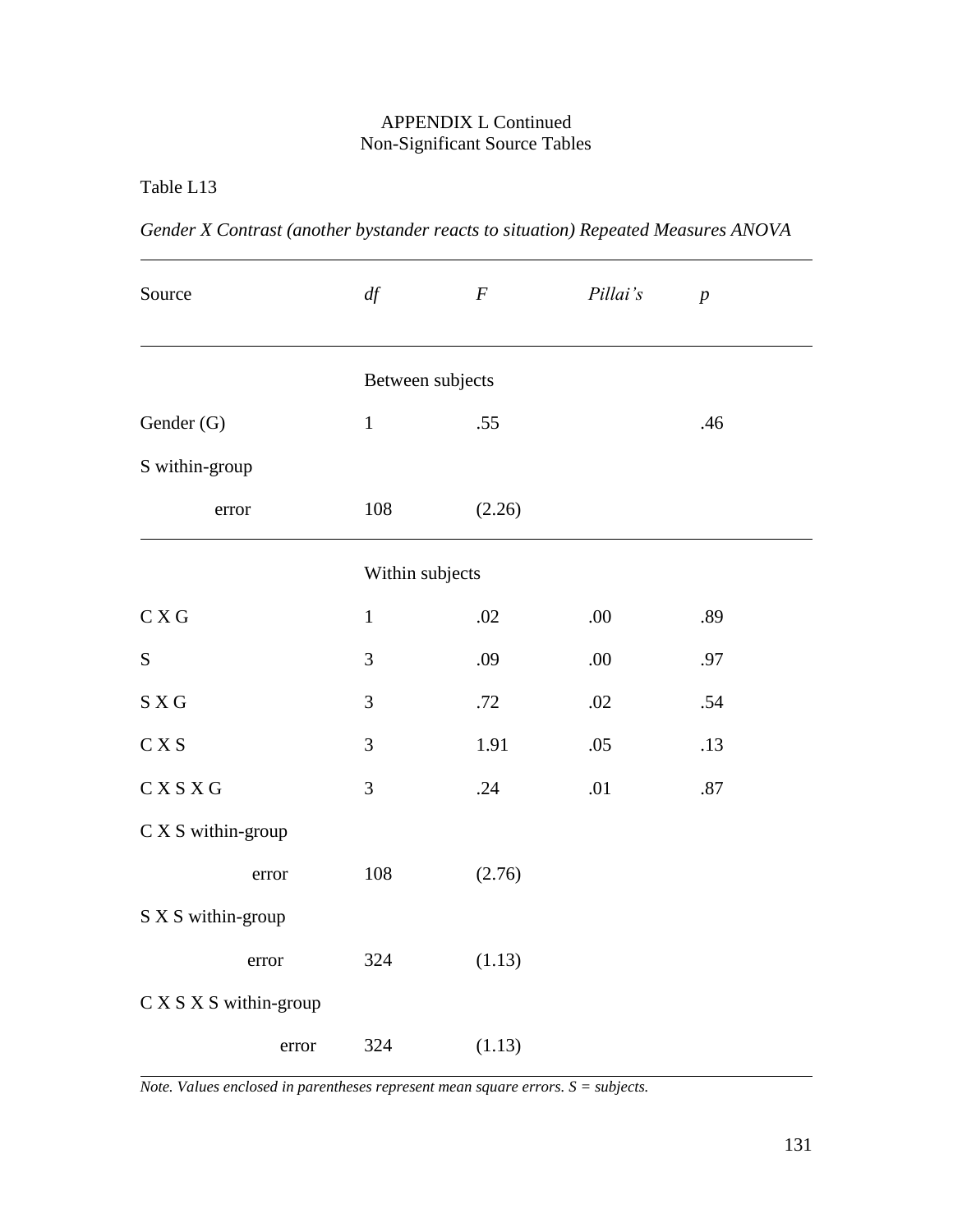Table L14

| Gender X Contrast (fear of retribution) Repeated Measures ANOVA |  |
|-----------------------------------------------------------------|--|
|-----------------------------------------------------------------|--|

| Source                                 | df           | $\boldsymbol{F}$ | Pillai's | $\boldsymbol{p}$ |  |  |  |
|----------------------------------------|--------------|------------------|----------|------------------|--|--|--|
|                                        |              | Between subjects |          |                  |  |  |  |
| Gender (G)                             | $\mathbf{1}$ | .76              |          | .39              |  |  |  |
| S within-group                         |              |                  |          |                  |  |  |  |
| error                                  | 109          | (2.42)           |          |                  |  |  |  |
|                                        |              | Within subjects  |          |                  |  |  |  |
| C X G                                  | $\mathbf{1}$ | 1.96             | .02      | .17              |  |  |  |
| ${\bf S}$                              | 3            | 1.47             | .04      | .23              |  |  |  |
| $\mathbf S$ X G                        | 3            | .04              | .00.     | .99              |  |  |  |
| $\mathrm{C}\, \mathrm{X}\, \mathrm{S}$ | 3            | 1.41             | .04      | .24              |  |  |  |
| C X S X G                              | 3            | .59              | .02      | .62              |  |  |  |
| C X S within-group                     |              |                  |          |                  |  |  |  |
| error                                  | 109          | (3.43)           |          |                  |  |  |  |
| S X S within-group                     |              |                  |          |                  |  |  |  |
| error                                  | 327          | (1.10)           |          |                  |  |  |  |
| C X S X S within-group                 |              |                  |          |                  |  |  |  |
| error                                  | 327          | (1.12)           |          |                  |  |  |  |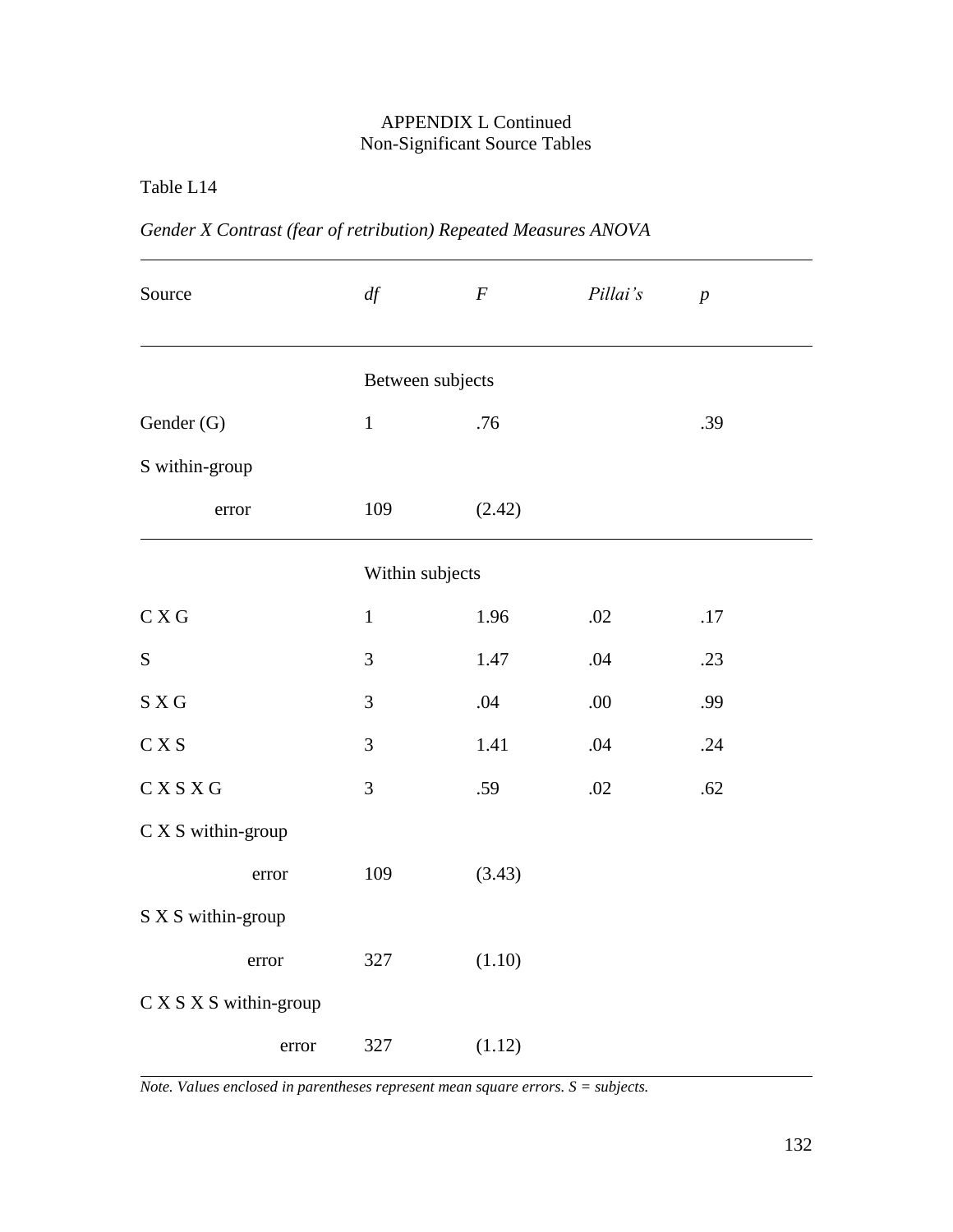Table L15

| Source                 | df               | $\boldsymbol{F}$ | Pillai's | $\boldsymbol{p}$ |  |
|------------------------|------------------|------------------|----------|------------------|--|
|                        | Between subjects |                  |          |                  |  |
| Gender (G)             | $\mathbf 1$      | .42              |          | .52              |  |
| S within-group         |                  |                  |          |                  |  |
| error                  | 104              | (3.37)           |          |                  |  |
|                        | Within subjects  |                  |          |                  |  |
| C X G                  | $\mathbf{1}$     | .29              | .00      | .59              |  |
| ${\mathbf S}$          | 3                | 1.82             | .05      | $.15$            |  |
| S X G                  | 3                | .29              | .01      | .83              |  |
| C X S                  | $\mathfrak{Z}$   | 2.45             | .07      | .07              |  |
| CXSXG                  | 3                | 1.48             | .04      | .22              |  |
| C X S within-group     |                  |                  |          |                  |  |
| error                  | 104              | (1.41)           |          |                  |  |
| S X S within-group     |                  |                  |          |                  |  |
| error                  | 312              | (.93)            |          |                  |  |
| C X S X S within-group |                  |                  |          |                  |  |
| error                  | 312              | (.26)            |          |                  |  |

*Gender X Contrast (was victim deserving?) Repeated Measures ANOVA*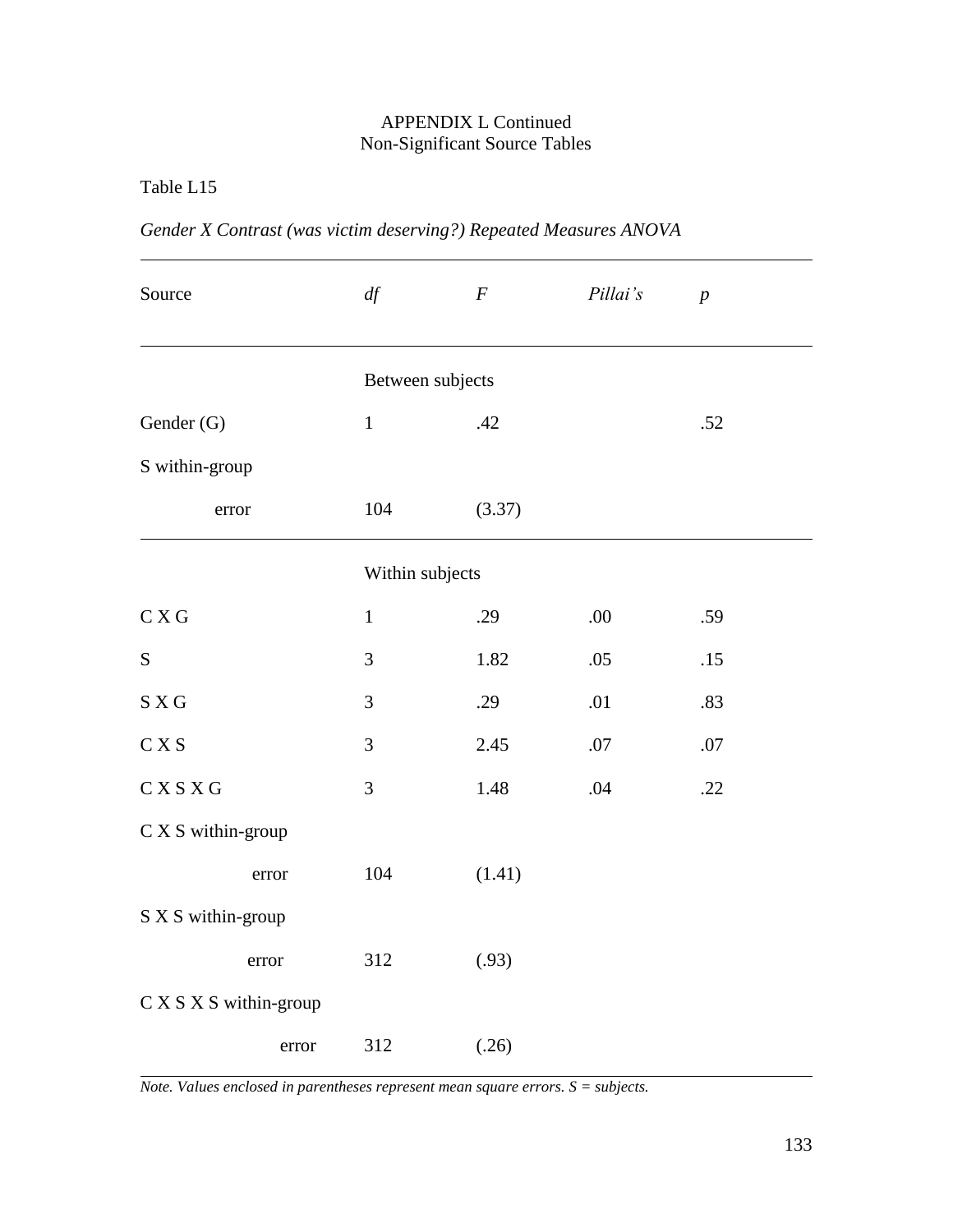Table L16

|  | Gender X Contrast (status of bully) Repeated Measures ANOVA |  |
|--|-------------------------------------------------------------|--|
|  |                                                             |  |

| Source                 |       | df               | $\boldsymbol{F}$ | Pillai's | $\overline{p}$ |  |  |
|------------------------|-------|------------------|------------------|----------|----------------|--|--|
|                        |       | Between subjects |                  |          |                |  |  |
| Gender (G)             |       | $\mathbf{1}$     | .02              |          | .89            |  |  |
| S within-group         |       |                  |                  |          |                |  |  |
| error                  |       | 108              | (2.69)           |          |                |  |  |
|                        |       | Within subjects  |                  |          |                |  |  |
| C X G                  |       | $\mathbf{1}$     | .83              | .01      | .36            |  |  |
| ${\bf S}$              |       | 3                | .48              | .01      | .70            |  |  |
| S X G                  |       | 3                | $.08$            | .00.     | .97            |  |  |
| C X S                  |       | 3                | .87              | .02      | .46            |  |  |
| CXSXG                  |       | 3                | .33              | .01      | $.80\,$        |  |  |
| C X S within-group     |       |                  |                  |          |                |  |  |
|                        | error | 108              | (3.20)           |          |                |  |  |
| S X S within-group     |       |                  |                  |          |                |  |  |
|                        | error | 324              | (.99)            |          |                |  |  |
| C X S X S within-group |       |                  |                  |          |                |  |  |
|                        | error | 324              | (1.07)           |          |                |  |  |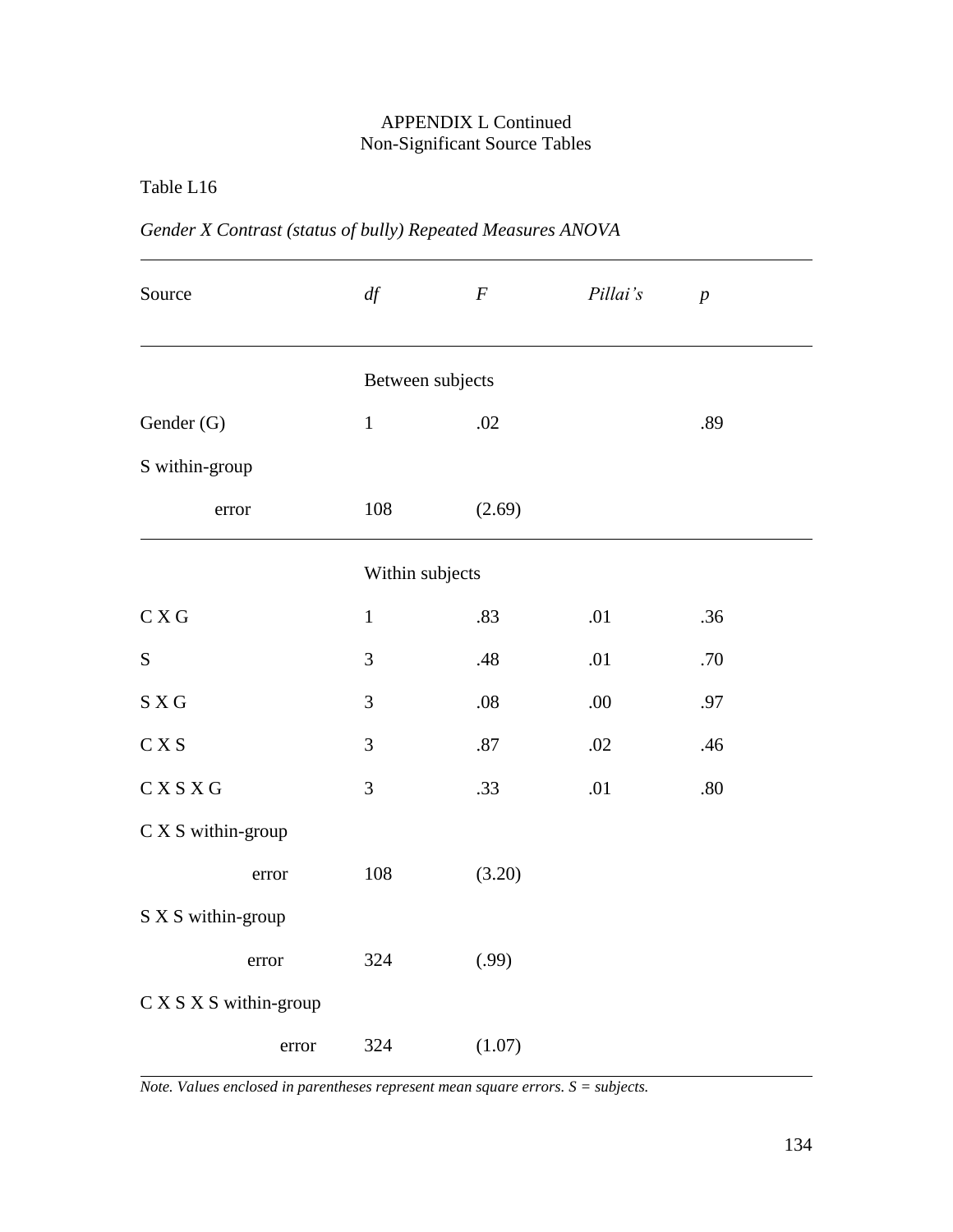Table L17

|  |  | Gender X Contrast (cost of intervening) Repeated Measures ANOVA |  |  |
|--|--|-----------------------------------------------------------------|--|--|
|  |  |                                                                 |  |  |

| Source                                            |       | df               | $\boldsymbol{F}$ | Pillai's | $\overline{p}$ |  |  |
|---------------------------------------------------|-------|------------------|------------------|----------|----------------|--|--|
|                                                   |       | Between subjects |                  |          |                |  |  |
| Gender (G)                                        |       | $\mathbf{1}$     | .01              |          | .94            |  |  |
| S within-group                                    |       |                  |                  |          |                |  |  |
| error                                             |       | 103              | (4.10)           |          |                |  |  |
|                                                   |       | Within subjects  |                  |          |                |  |  |
| C X G                                             |       | $\mathbf{1}$     | .82              | .01      | .37            |  |  |
| ${\bf S}$                                         |       | 3                | 2.55             | $.07$    | .06            |  |  |
| S X G                                             |       | 3                | .94              | .03      | .42            |  |  |
| C X S                                             |       | 3                | 1.99             | .06      | .12            |  |  |
| CXSXG                                             |       | 3                | .29              | .01      | .83            |  |  |
| $\mathrm{C}\ \mathrm{X}\ \mathrm{S}$ within-group |       |                  |                  |          |                |  |  |
|                                                   | error | 103              | (.95)            |          |                |  |  |
| S X S within-group                                |       |                  |                  |          |                |  |  |
|                                                   | error | 309              | (.83)            |          |                |  |  |
| C X S X S within-group                            |       |                  |                  |          |                |  |  |
|                                                   | error | 309              | (.14)            |          |                |  |  |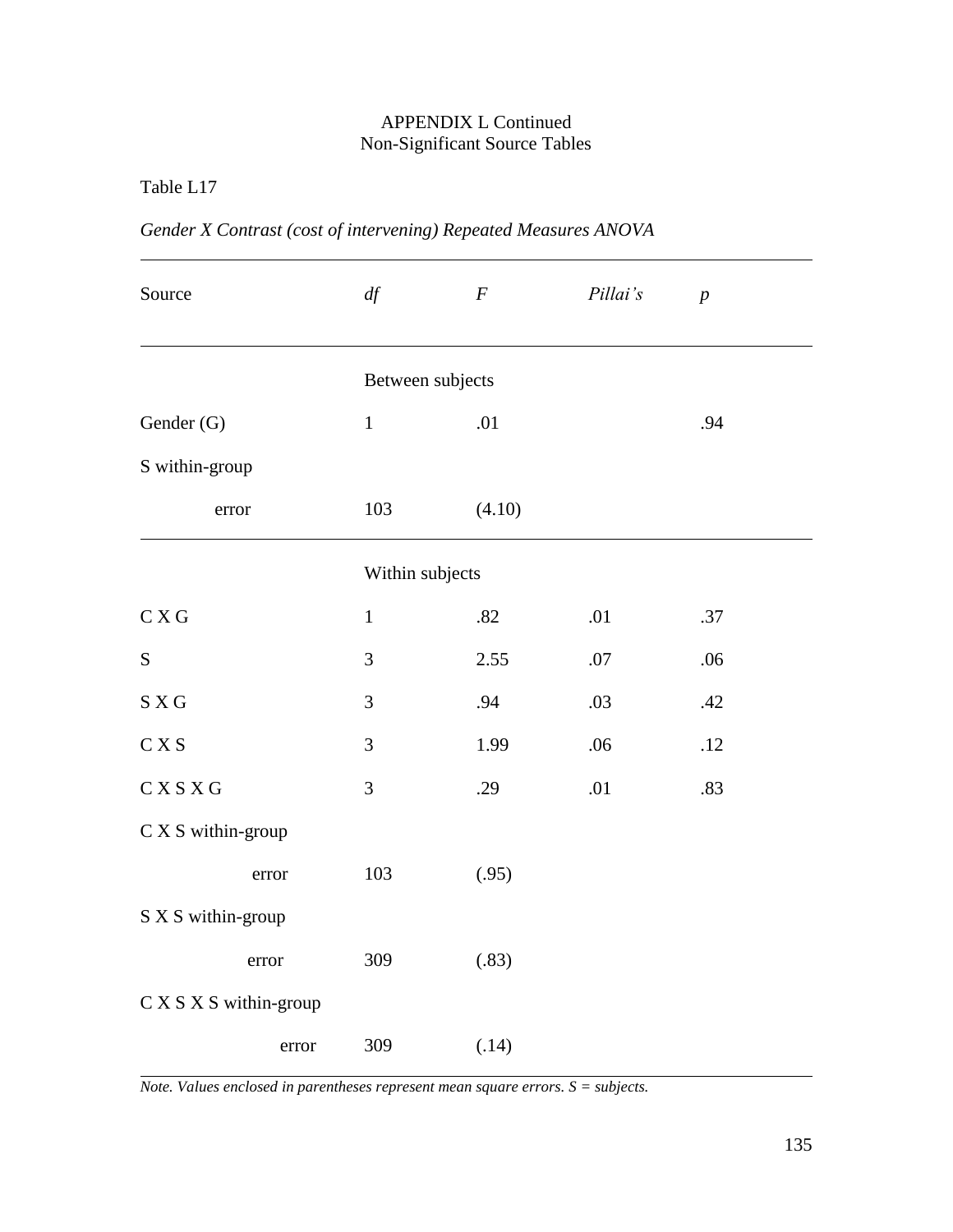## APPENDIX L Continued Non-Significant Source Tables

Table L18

| Source                      | $d\!f$           | $\boldsymbol{F}$ | Pillai's | $\boldsymbol{p}$ |  |
|-----------------------------|------------------|------------------|----------|------------------|--|
|                             | Between subjects |                  |          |                  |  |
| Gender (G)                  | $\mathbf{1}$     | .05              |          | .83              |  |
| S within-group              |                  |                  |          |                  |  |
| error                       | 107              | (4.13)           |          |                  |  |
|                             |                  | Within subjects  |          |                  |  |
| $\mathbf C$                 | $\mathbf{1}$     | 2.20             | .02      | .14              |  |
| $\mathrm{C}\,X\,\mathrm{G}$ | $\mathbf{1}$     | .03              | .00      | .87              |  |
| ${\bf S}$                   | 3                | 1.68             | .05      | $.18\,$          |  |
| S X G                       | 3                | .18              | .01      | .91              |  |
| C X S                       | $\mathfrak{Z}$   | 1.0              | .03      | .40              |  |
| $\mathbf C$ X S X G         | $\mathfrak{Z}$   | .93              | .03      | .43              |  |
| C X S within-group          |                  |                  |          |                  |  |
| error                       | $107\,$          | (.64)            |          |                  |  |
| S X S within-group          |                  |                  |          |                  |  |
| error                       | 321              | (.98)            |          |                  |  |
| C X S X S within-group      |                  |                  |          |                  |  |
| error                       | 321              | (.21)            |          |                  |  |

*Gender X Contrast (number of witnesses) Repeated Measures ANOVA* 

*Note. Values enclosed in parentheses represent mean square errors. S = subjects.*